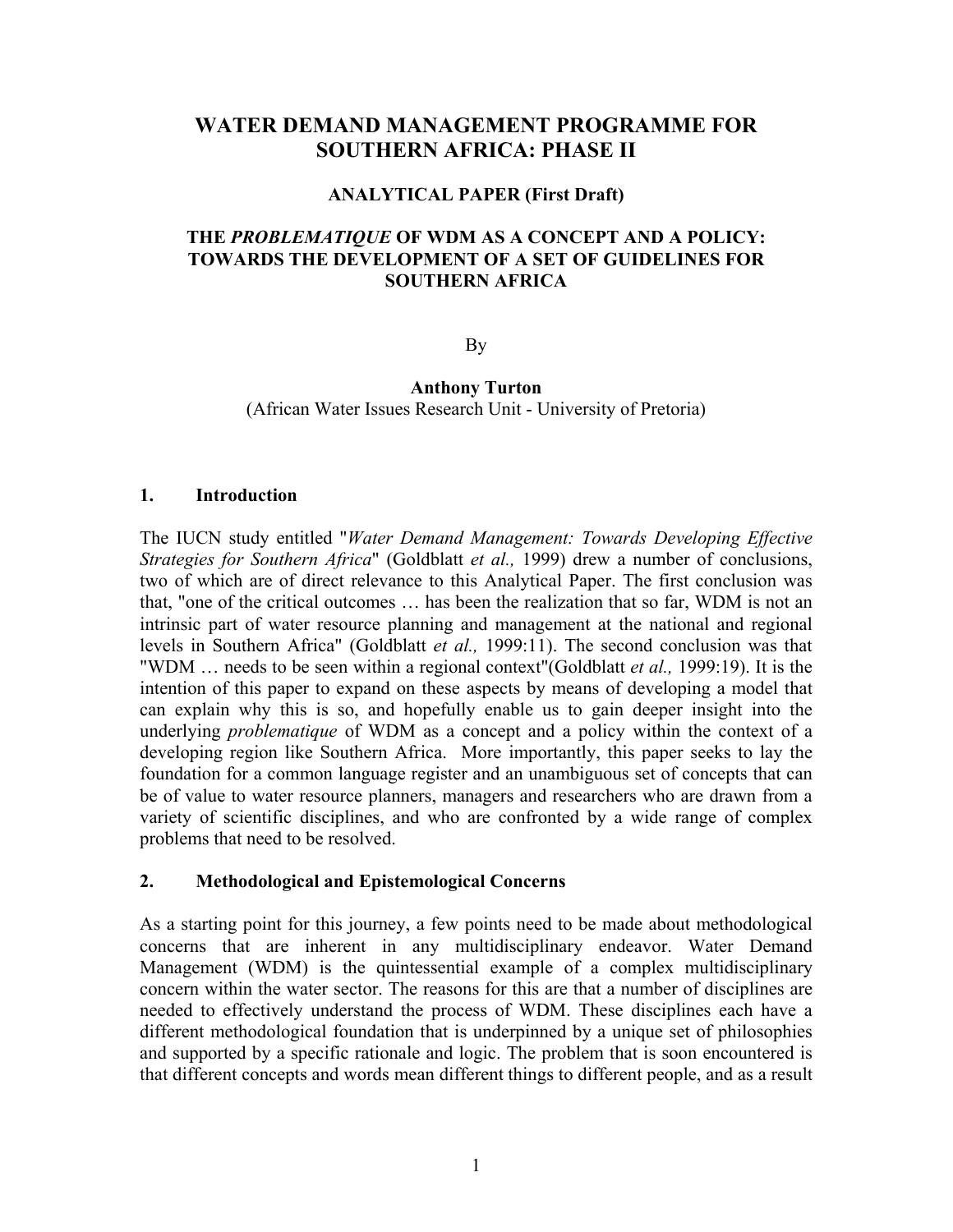the whole effort quickly degenerates into a debate about interpretations. This is largely sterile as little progress can be made under such circumstances.

Luckily for us we have a way out of the dilemma by means of epistemology, which broadly refers to the science of determining truth. In other words what we are being confronted with is the central notion of what is truth, and how can we ascribe the degree of truth (or untruth) to any given statement or conclusion. For those schooled in the Natural Sciences, the epistemological basis is generally derived from physics and chemistry, which by their nature seek to break complexity into the smallest possible units and thereby unlock the relationships of cause and effect by means of experimentation and observation. The epistemological basis of this approach is generally mathematicallybased and therefore intimately linked with laws and paradigms, and as such tends to be extremely precise. For those schooled in the Social Sciences however, the epistemological basis is usually derived from other sources, with an obvious choice being truth by definition. As a result this is not based on any ironclad laws, usually defies mathematical predictability and is often pre-paradigmatic. The problem that arises is how can people who are schooled in these fundamentally different approaches, work together in a multidisciplinary environment, on a problem that requires integration rather than reductionist thinking, and speak a common language that is intelligible to all?

An often-used adage that describes this is "if it cannot be measured it does not exist". This raises a number of questions, all of which are of great concern to this Analytical Paper on Water Demand Management:

- What is to be measured?
- How is this to be accomplished?
- What is the best instrument with which to take the measurements?
- How is this data to be recorded and interpreted?

Let us take a simple example in order to illustrate the point being made. A thermometer is a commonly-used instrument that records data about temperature. When used on a human being that appears to be unwell, the thermometer tells us that the temperature of the patient deviates from the norm, which has been established by years of experimentation and is known to be a specific value. Yet what does this data actually tell us? Apart from the fact that the temperature of the patient is above or below a known value, which we consider to be normal, it actually tells us very little. In order for the doctor to make an effective diagnosis, a range of other data is also needed.

This is certainly true with WDM. Here we are confronted with a range of complexity. What exactly do we mean by WDM? How do we know when we are succeeding or failing? How can we compare one country's performance with another? How can we measure the actual economic cost of water? What about the social cost? The environmental cost? Is water purely an economic good? What role does culture play in any given WDM policy? How can legitimacy for any given WDM strategy be derived? How can we measure this intangible dimension? The list of questions is endless, and we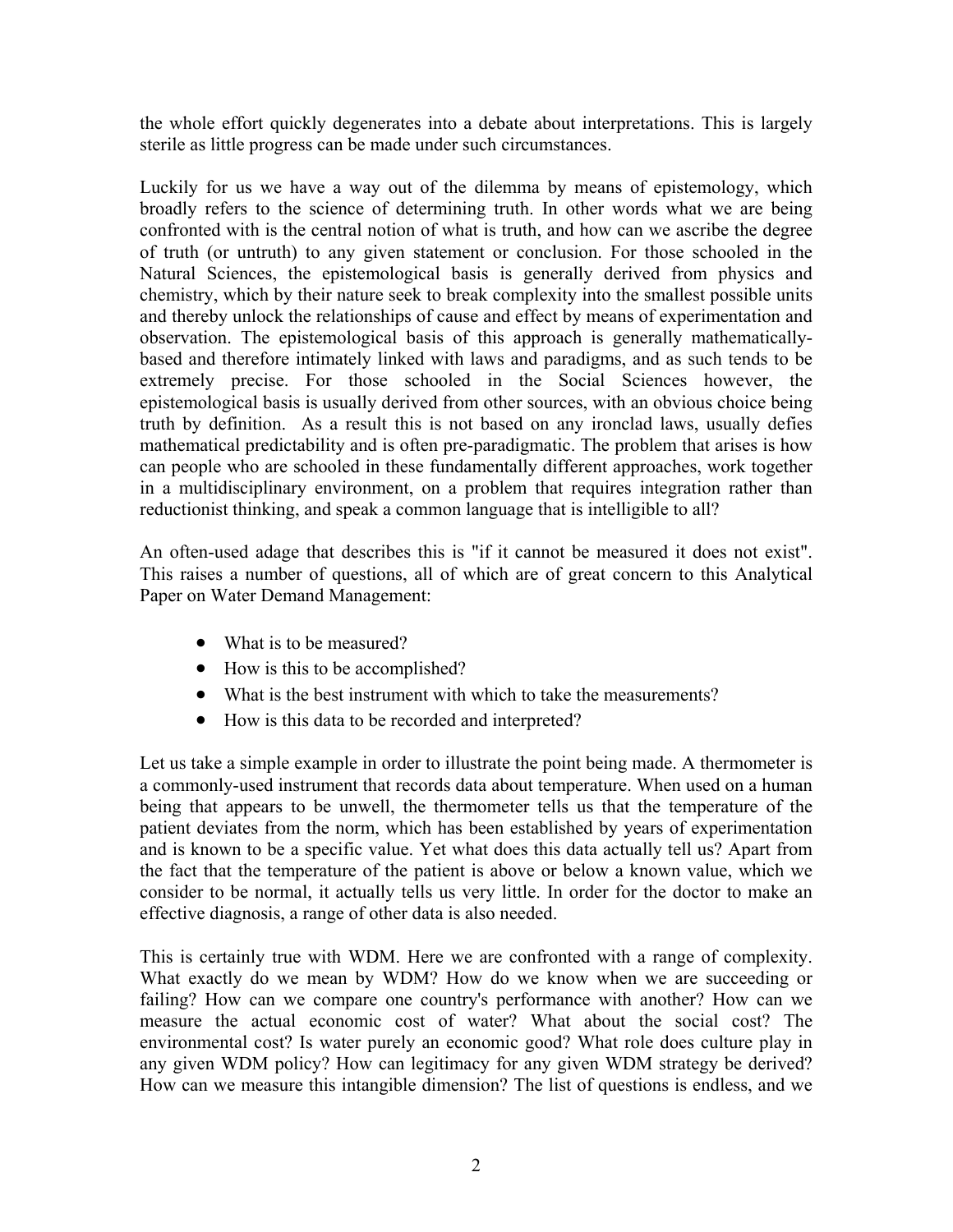can rapidly degenerate into a meaningless discussion that converts energy to heat rather than light (Ashton, 2001).

It is therefore necessary to state quite unambiguously that this Analytical Paper is an attempt to delve into the epistemological quagmire that is known to exist around the topic of WDM. In fact, it is the central assumption of this paper that it is precisely this reason why no acceptable model of WDM has ever been developed, and why little consensus exists on key concepts and definitions. One needs look no further than a definition of what WDM is, to immediately be confronted by a confusing cacophony of ideas and words. It is also the contention of the authors that this accounts for the fact that while there have been a plethora of WDM case studies, there is very little in the form of interpretation, particularly of why certain approaches have succeeded while others have clearly failed.

It must therefore be understood that any study of WDM is not a study of absolutes, but rather a study of ideas, many of which exist as a scale of grey rather than as clear-cut black and white. For example, there is no such thing as only Supply-Sided Management or Demand-Sided Management of water resources, but rather a continuum that ranges between those two extremes. This Analytical Paper is consequently about concepts, and in particular about throwing these concepts out for critical discussion and constructive debate. More importantly, this paper is about linking concepts together in an attempt to build a simple model, once a degree of consensus has been reached on the critical definitions of those concepts. Remember that the thermometer is unable to tell us that the patient has cancer, but the thermometer still remains a valuable instrument for the doctor.

By way of concluding this brief caveat, the authors are reminded of a lesson from an earlier undergraduate course on the interpretation of statutes in which Justice M.T. Steyn once said, "a word is not a crystal, transparent and unchanged, but the skin of a living thought". This is particularly true for the rest of this Analytical Paper, to which we can now turn our attention.

## **3. Review of Literature**

## **3.1 The Changing Water Management Paradigm**

There is a strong normative basis that guides the development of management principles relating to water that has its origin outside of any given country. This can loosely be called the "global water sector", which derives these principles from a series of norms and values, some of which are encoded into international water law, with others being found as statements from world summits to which many governments have added their specific endorsements. From a WDM perspective, it is important to dwell for a few moments on the development of these principles, and in particular to seek to unravel the subtle changes that have been occurring in the dominant water management paradigm.

Historically, human development has been closely linked with the management of water resources. Ancient civilizations have grown as they have learned how to manage water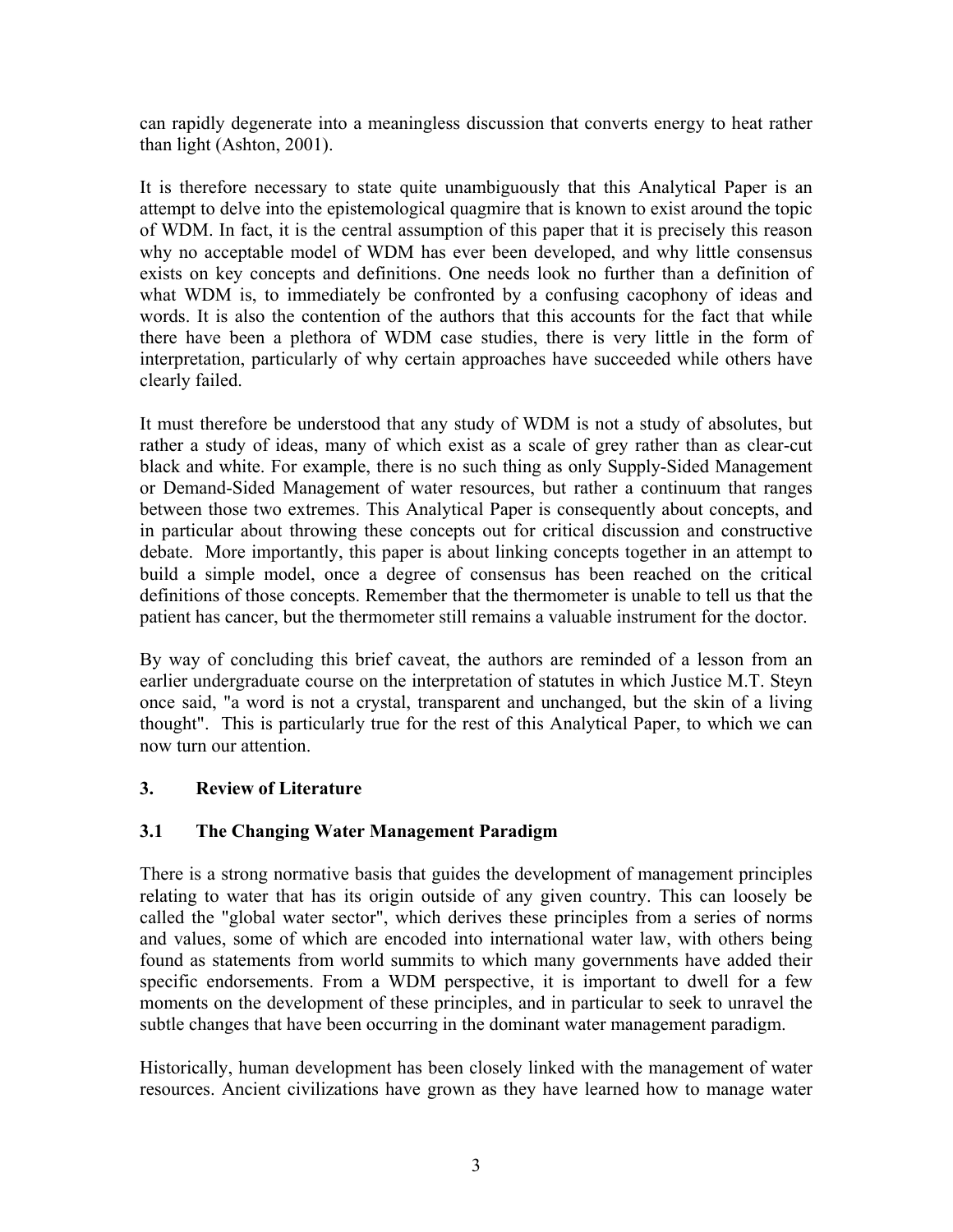resources in such a way as to overcome the ravages of food insecurity. Thus we have the rise of ancient hydraulic civilizations such as the Sumerians, Babylonians and Assyrians in the Tigris and Euphrates Basin; the Egyptians in the Nile Basin; various civilizations in the Indus and Yellow River Basin; some desert dwellers in the American South West, central Mexico and coastal Peru (Postel, 1999:13) and irrigation farmers in Sri Lanka (Mendis, 1999). In more modern times, large urban metropoles such as the City of London could be developed only once the problems relating to water reticulation were resolved (Graham-Leigh, 2000). The engineering of water supply and sanitation has been a major feat of humankind, providing the very foundation on which human civilization has been able to develop.

In the development of technological systems such as those found in hydraulic engineering, the philosophical basis of modern science is to control nature rather than to understand it. Understanding nature is tolerated insofar as it enables man to ultimately gain control (Turton, 1999a). This is evident in the work of Francis Bacon (1620) who first described new methods of inquiry into the Natural Sciences. In this context, Bacon said that we can use what he called "noble discoveries" that will come from the new method of inquiry to "renew and enlarge the power of the human race itself over the Universe" (Kitchen, 1855: 129). Bacon's thesis was supported in the subsequent work of René Descartes (1637) where he said,

"[I] saw that one may reach conclusions of great usefulness in life, an[d] discover a practical philosophy [i.e., the Natural Sciences] … which would show us the energy and action of fire, air, and stars, the heavens, and all other bodies in our environment and [we] could apply them … and thus *make ourselves masters an[d] owners of nature*" (emphasis added)(Anscombe & Geach, 1954: 46).

The control of nature aspect is still relevant today within the Natural Sciences, and is particularly manifest in hydraulic engineering, where in essence human ingenuity is applied to alter the naturally-occurring hydrological flow patterns, the result of which both lentic and lotic ecosystems have evolved over millions of years of geological time. Seen in this way, dam building is a profoundly unnatural act, because it seeks to control nature, which is why sometimes "things bite back" (Tenner, 1996) in the form of revenge effects that basically increase the degree of complexity that needs to be managed. This philosophical foundation affects the way that man constructs knowledge, which in turn impacts on the way that he interprets information. This has urged social theorists like Giddens (1984: 335) to conclude that there are social barriers to the reception of scientific ideas and provable truths. To this Homer-Dixon (2000:83) comments as follows:

"Seduced by our extraordinary technological prowess, many of us come to believe that external reality - the reality outside our constructed world - is unimportant and needs little attention because, if we ever have to, we can manage any problem that might arise there."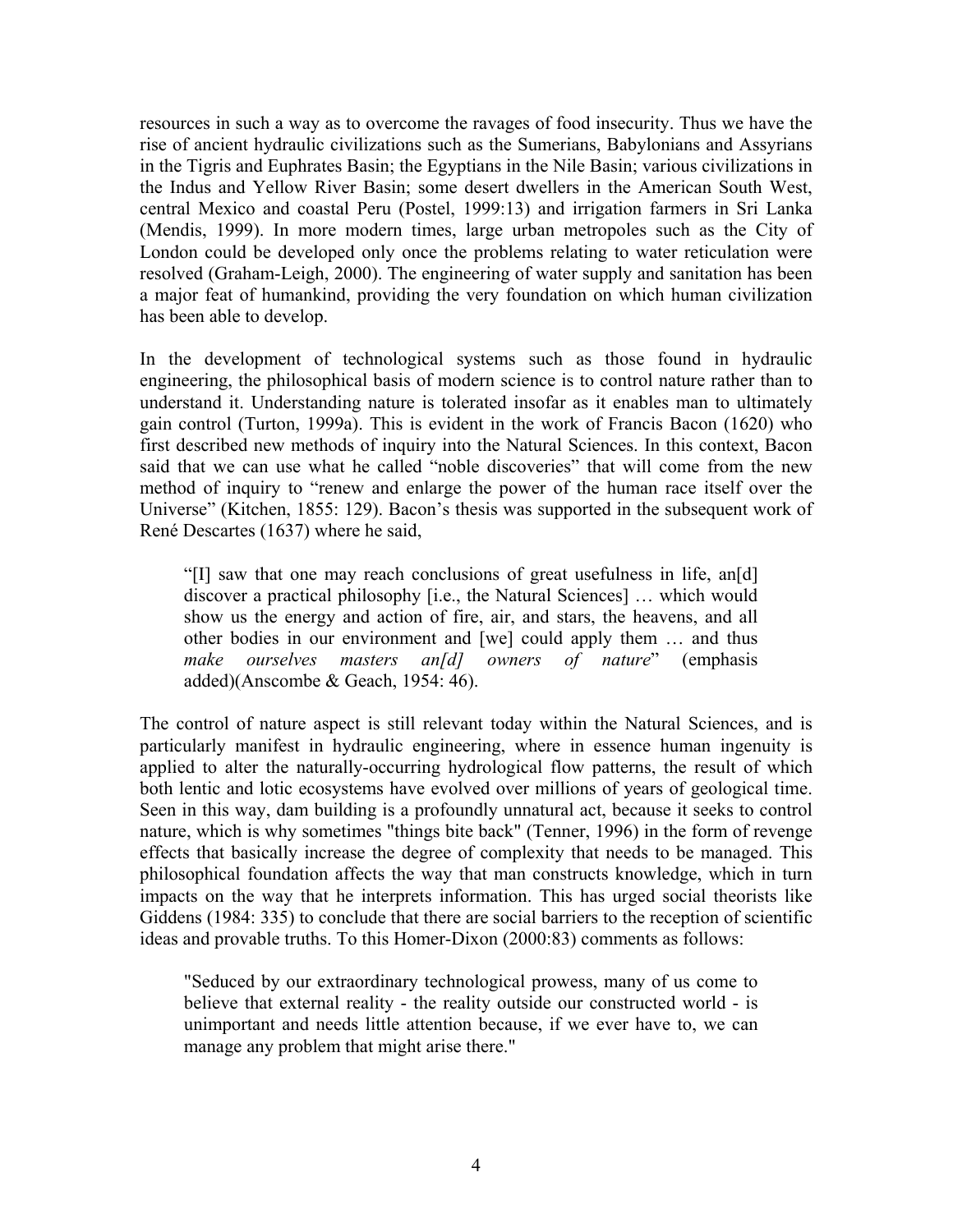Driven by our belief in the control over nature that is inherent in our scientific knowledge and resultant techno-economic optimism, the world has increasingly become humanimpacted, with very few natural systems still occurring. One of the results of this is an increase in the level of complexity (Arthur, 1994 in Homer-Dixon, 2000:103) and interdependence between the natural, social and technological systems (Homer-Dixon, 2000:173), which in turn means that a greater chance exists to encounter the unintended consequences of nonlinearities and threshold effects as environmental scarcity increases.

Three issues of importance to an Analytical Paper on WDM emerge from this, all of which will be dealt with in greater detail as the paper develops. These are as follows:

- The philosophy of science provides the epistemological basis on which we understand the world, and in particular how we determine what is good and acceptable from what is bad and unacceptable. In essence this philosophy of science has established enduring paradigms that are difficult to challenge and change.
- There is a natural propensity towards complexity as a result of human development.
- Human ingenuity is a crucial resource in its own right.

All of this has been manifest in the water sector as a propensity over the Twentieth Century to build large dams. It can be said with some confidence that the last century was the era of dam-building, to the extent that today around  $3,800 \text{ km}^3$  of freshwater is withdrawn annually from the worlds lakes, rivers and aquifers, which is twice the volume abstracted just 50-years ago (WCD, 2000:3). In fact, the World Commission on Dams has shown that globally, the largest number of dams were constructed in the decade of the '70s, as shown in Figure 1.



**Figure 1. Global Construction of Dams by Decade (1900-2000) (WCD, 2000:9). The Industrial Modernity and Reflexive Modernity Era are clearly evident.**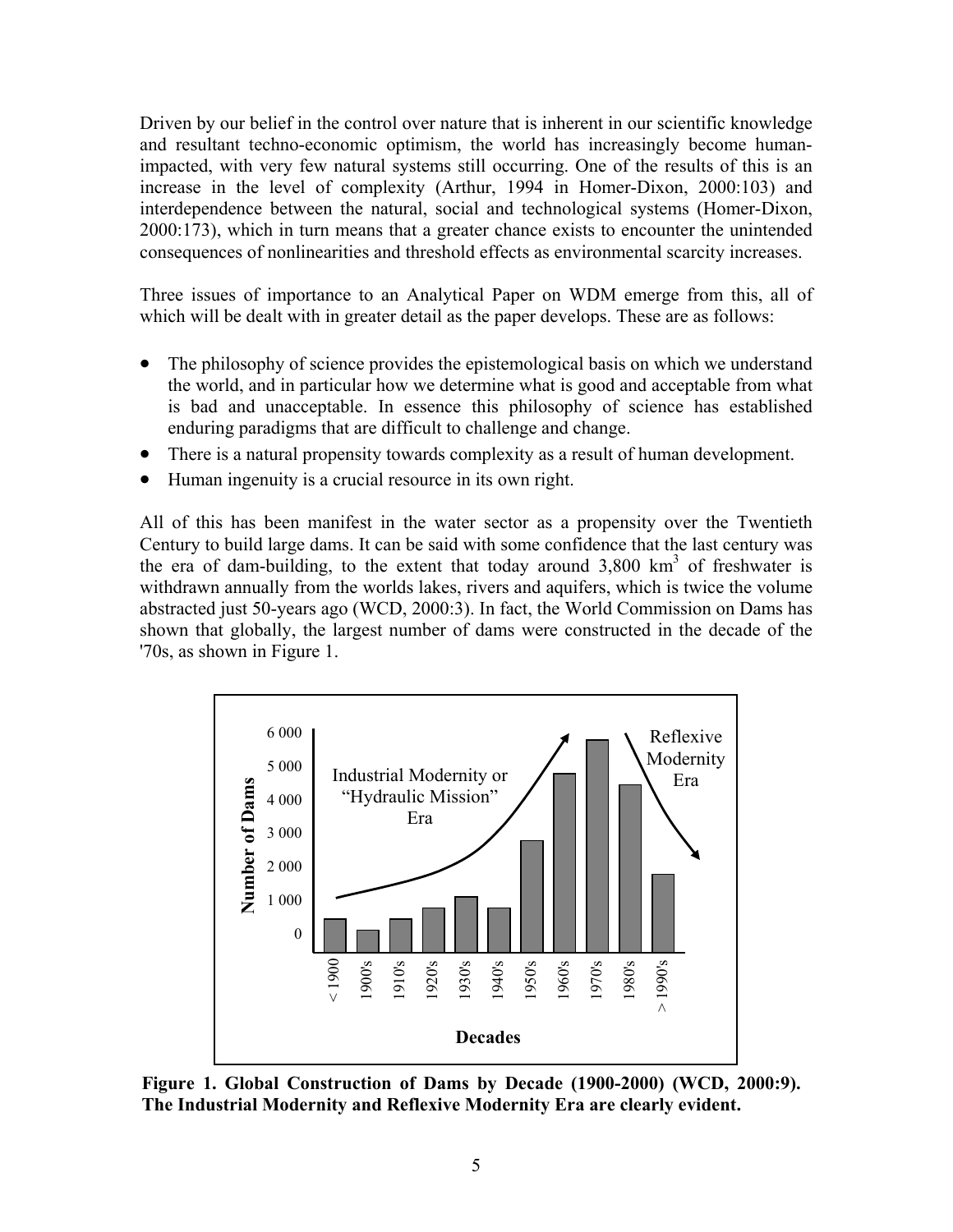Two questions need to be posed at this stage of the Analytical Paper:

- Why did dam construction take off in the 1950's? The answer to this is the development of technology, with Hoover Dam being the first of the so-called "big ones" that effectively solved the technological problems relating to large dam construction. This in turn saw a mushrooming of dam construction, with a number of large dams such as Kariba and the Aswan High Dam coming shortly thereafter. This can be called the start of the golden age of Supply-Sided Management in which most water-scarcity problems were solved by developing infrastructure and relying on engineering-type human ingenuity; or what Homer-Dixon (1994:16; 2000:22) calls "technical ingenuity". Some authors refer to this as being the "hydraulic mission" period of water resource development (Allan, 2000:28-29; Reisner, 1993:112-114; Swyngedouw, 199a; 1999b).
- Why was there a sharp attenuation in dam construction after the 1970's? The answer to this is more complex, but is generally related to what has now become known as "reflexivity". Reflexivity has its roots in a number of historic events, the most notable of which was the space exploration that occurred in the 1960's, which sent back startling images of planet Earth, veiled by this relatively thin mantle of life-supporting atmosphere, floating as it were in the infinite vastness of lifeless space. For the first time the interconnectedness of all ecosystems were seen in dramatic images that could be understood by the average person. The powerful and enduring notion of "Spaceship Earth" started to emerge in the public discourse. This stimulated a strong intellectual response, one of which was encapsulated in the Club of Rome's now famous document entitled "The Limits to Growth", another being the equally famous "Blueprint for Survival" that was published by The Ecologist, both in the early 1970's (Turton, 2000a:135; Eckersley, 1997:11-12). For the first time development was seen as having limitations to it and humans became aware of environmental degradation as a potential threat to the very existence of life on Earth as we currently know it.

This in turn raises yet another fundamental question. If reflexivity is so important to the water sector, how exactly does it relate to WDM?

Reflexivity is said to exist when a given social grouping becomes concerned with the undesirable and unintended consequences of their actions (Giddens, 1990), such as environmental degradation caused by industrialization, and actively seek to limit those consequences by developing coherent strategies and policies to effect this desire (Turton, 2000b). Stated briefly, Giddens (1984; 1990) has noted that there are various periods of human development. The early period was called pre-modernity, which was followed by an era of industrial modernity after the industrial revolution occurred. Once technology had advanced to such an extent that humans became aware of the unintended consequences of their actions, then the period of reflexive modernity was born. Other authors such as Goldblatt (1996) and Beck (1992; 1995; 1996a; 1996b; 1999) refer to this as the emergence of "risk society" in which the technological development of human beings solved problems on the one hand, but created a new set of risks on the other.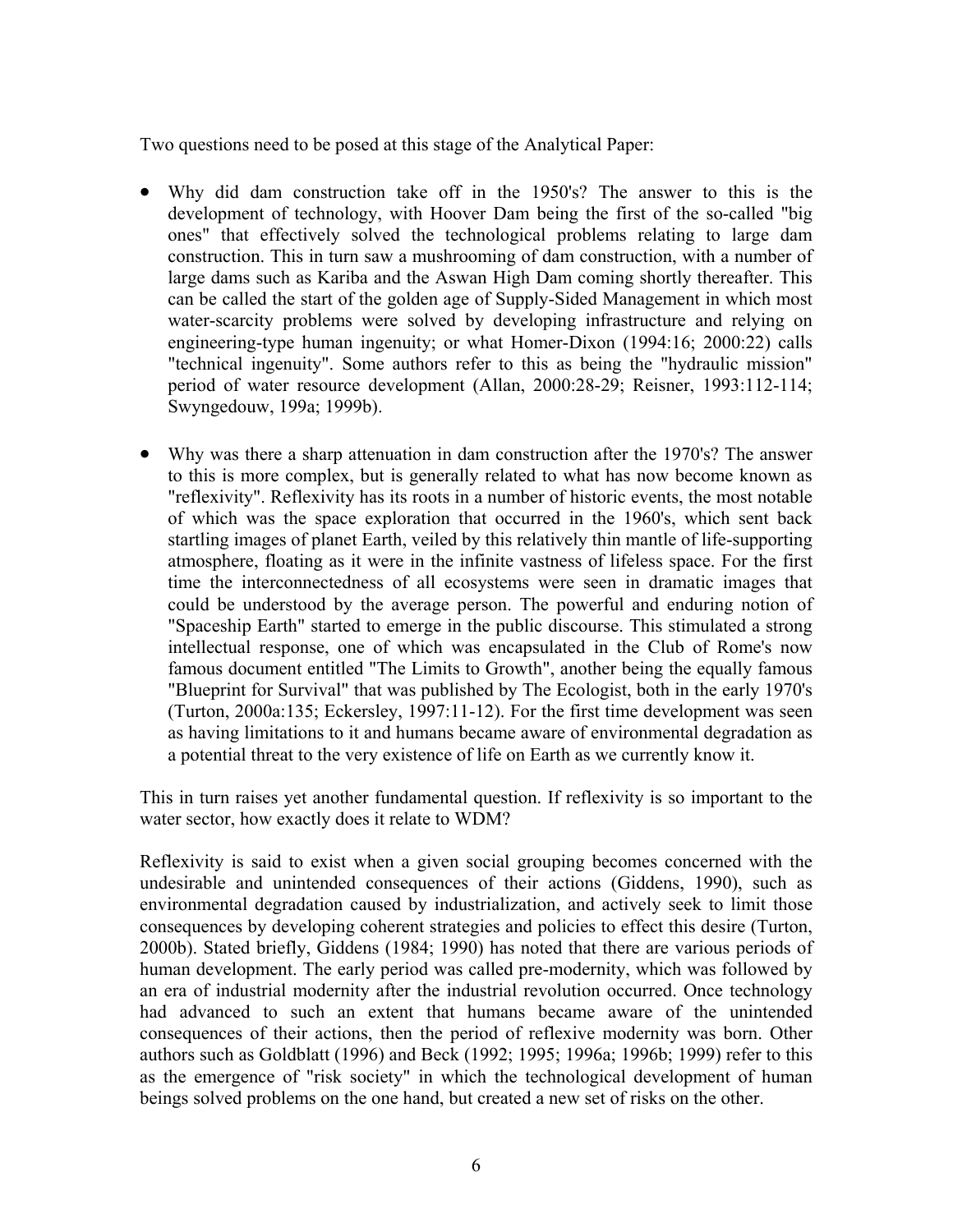In the USA the hydraulic mission became the casualty of the reflexive responses by the environmental movement (Allan, 2000:28). To this end Gleick (1998:15) offers a useful insight into this aspect by saying that,

"Environmental concerns over rivers and watersheds in the United States began in the early 1900's with John Muir's opposition to the Hetch Hetchy Dam in the mountains of California. *The environmental movement in the United States was further stimulated in the 1960's by the apparent unwillingness of the federal dam builders to recognize any environmental values of wild rivers* and their various proposals to build several particularly large and damaging reservoirs. In one of the most astounding proposals of all, the U.S. government announced plans in the 1960's to build a series of massive dams in the Grand Canyon, one of the most natural symbols of America. These dams provoked such an enormous outcry of dismay from environmental groups - and then from the broad American public itself - that the plans were halted: the first time such a major project had been stopped. Many conservationists believe that the successful battle to stop dams, and the Grand Canyon dams in particular, led to the modern conservation movement in the United States" (emphasis added).

So one can say that in general terms, there is a global trend away from purely Supply-Sided Management approaches to water resource management, towards a more Demand-Sided Approach. This does not mean that these two approaches exist in isolation of one another, but it does mean that two distinct water management styles can be detected in the water sector. For illustrative purposes, these two approaches can be presented as opposite poles on a horizontal axis, as has been done in Figure 2.

So if we can say that there is a general shift in emphasis away from a paradigm that is based purely on a Supply-Sided Approach - the strong desire to mobilize more water as manifest in the hydraulic mission of most developing societies - we can also say that this is only part of the story. The whole environmental debate is far broader than just the issue of large dams. In fact, this environmental debate has a long history (Turton, 2000g), significantly starting roughly with the 1960's era and the birth of reflexivity as noted above. It is to this that we now briefly turn our attention.

The new normative order within the global water sector can be traced back almost 30 years to the groundbreaking conference that was held in Stockholm (Turton & Meissner, 2000). Entitled the "Stockholm Conference on the Environment", it focussed attention for the first time on water pollution. The bias at that time was towards industrialized nations, so the problems of the developing world were largely ignored, but the issue of water pollution had been introduced onto the international agenda for the first time.

The next significant event took place at Mar del Plata, Argentina in 1977. Entitled the "Conference on Water Development and Management", this event saw the start of a process that would seek to define new principles for water resource management. This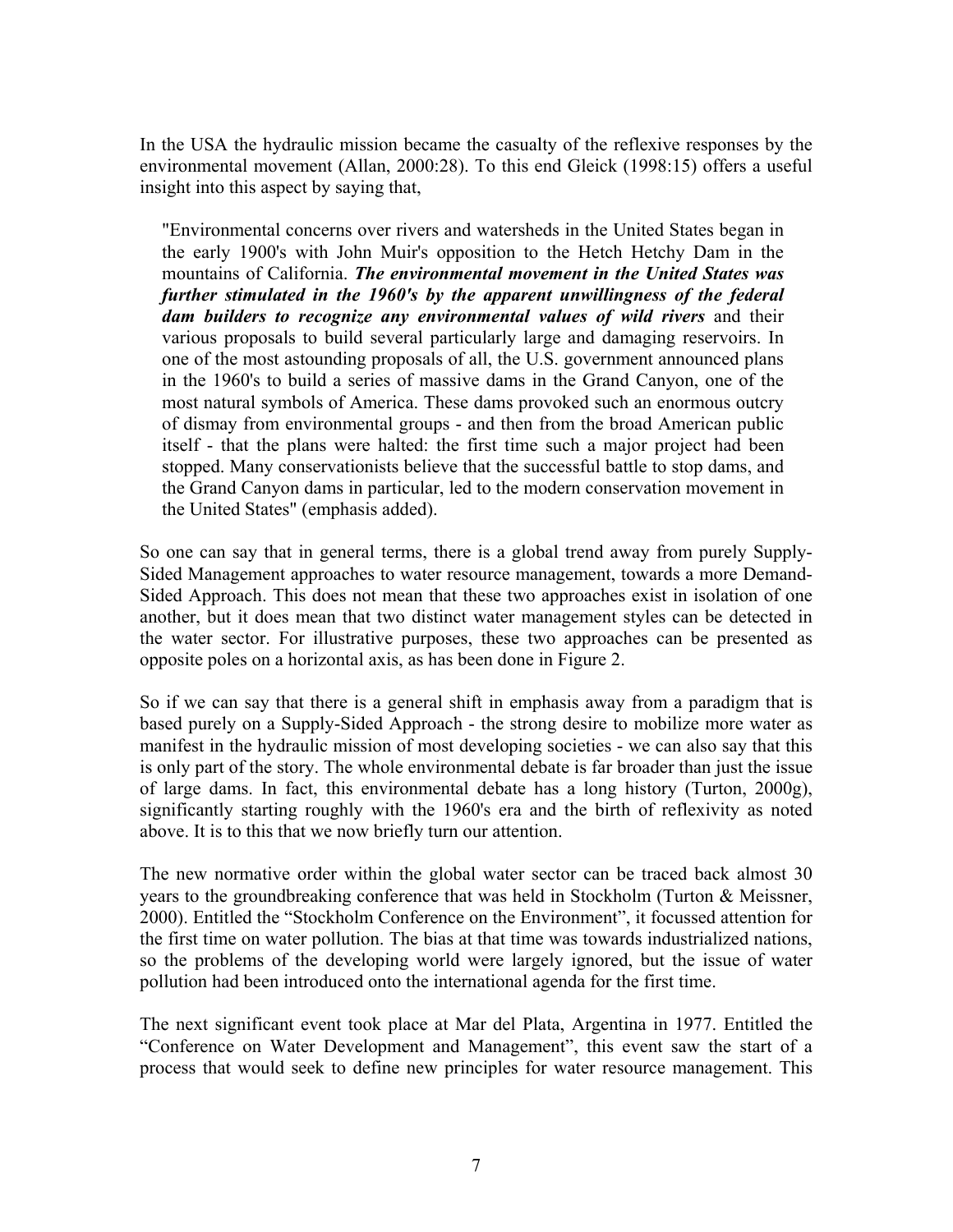Conference was the origin of the notion of "basic needs" (Lundqvist & Gleick, 1997:21). Significant in this context is the statement that,

"… all peoples, whatever their stage of development and their social and economic conditions, have the right to have access to drinking water in quantities and of a quality equal to their basic needs" (United Nations,  $1978$  – quoted in Lundqvist & Gleick, 1997:21).

While the initial response to Mar del Plata was mild – the 1987 Bruntland Report chose to ignore freshwater – a whole host of international dynamics were starting to become relevant at that time. The initial agenda for the 1992 United Nations Conference on Environment and Development (UNCED) also excluded water as a specific item, but due to the unleashing of a number of efforts by various governmental and non-governmental organizations, the birth of what has now become known as Agenda 21 occurred (Lundqvist  $& Gleick, 1997: 28$ ). For example, a glance at the history books shows that the early 1990's were particularly rich with respect to water-related events at the international level. In 1991 the Nordic Freshwater Initiative resulted in the Copenhagen Informal Consultations with a wide range of interested parties (Lundqvist & Gleick, 1997: 30). This resulted in the Copenhagen Statement, which emphasized two key principles for future sustainable development strategies:

- Water and land resources should be managed at the *lowest appropriate levels*. This has now come to be known as the principle of subsidiarity that is widely found in the water sector discourse.
- Water should be considered as an *economic good* with a value reflecting its most valuable potential use.

Building onto the earlier notion of "basic needs" that was introduced at Mar del Plata, the 1992 International Conference on Water and Environment in Dublin expanded on this notion by including the principle that,

"… it is vital to recognize first the basic right of all human beings to have access to clean water and sanitation at an affordable price" (ICWE, 1992 – quoted in Lundqvist & Gleick, 1997:21).

The Dublin Conference resulted in the so-called Dublin Statement, endorsing four key principles (Lundqvist & Gleick, 1997:30) that have now come to be regarded as fundamental aspects of integrated water resource management. These are:

- *Freshwater is a finite and vulnerable resource*, essential to sustain life, development and the environment.
- Water development and management should be based on a *participatory approach*, involving users, planners and policy-makers at all levels.
- *Women* play a central role in the provision, management and safeguarding of water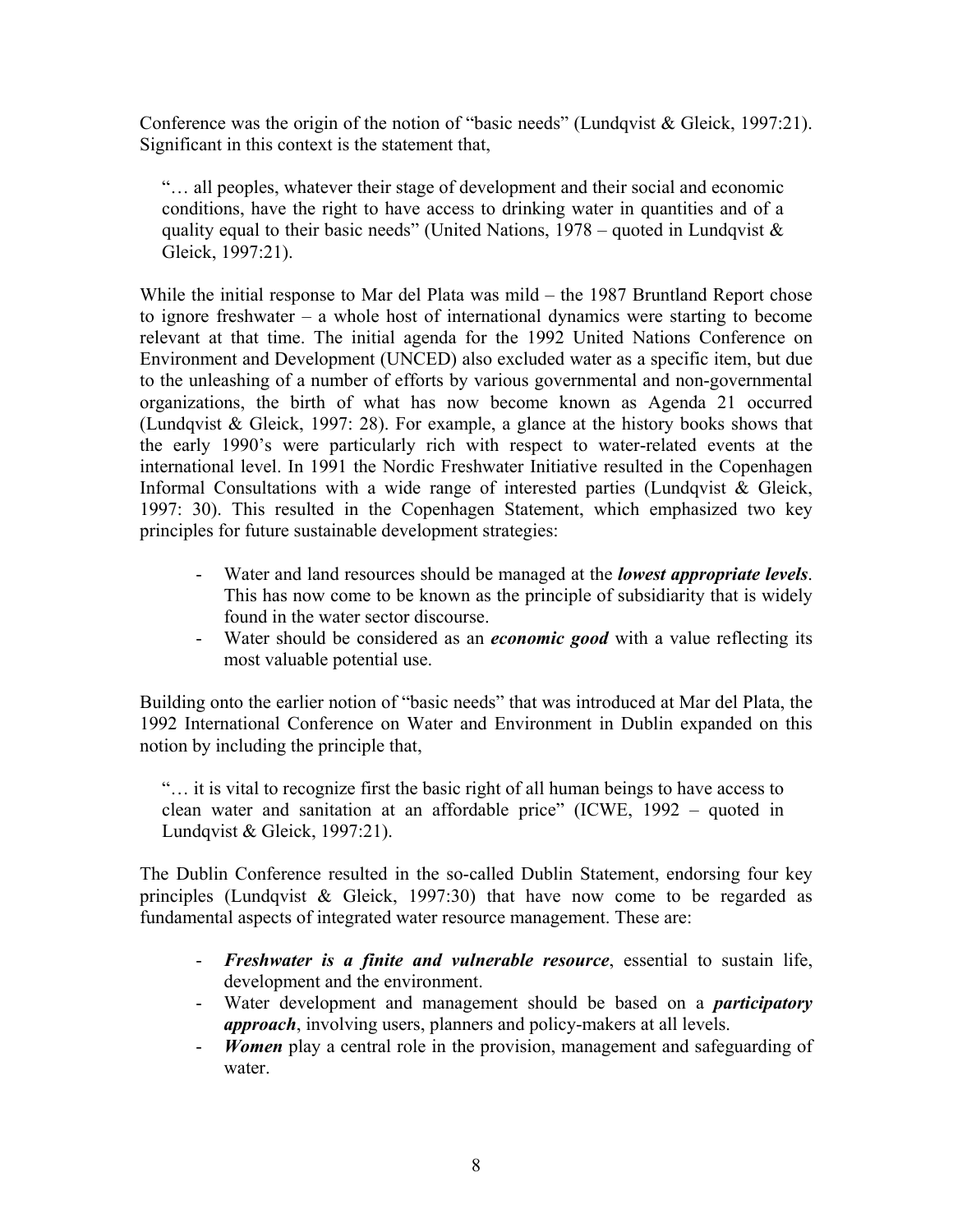- *Water has an economic value* in all its competing uses and should be recognized as an economic good.

Interestingly, the concept of "basic needs" was again reaffirmed during the 1992 UNCED (the so-called Rio Summit) in Rio de Janeiro, expanding it to include the needs of aquatic ecosystems.

"In developing and using water resources, priority has to be given to the satisfaction of basic needs and the safeguarding of ecosystems" (UNCED, 1992 – quoted in Lundqvist & Gleick, 1997:21).

Implicit within this statement is the idea that basic resource requirements for human and ecological functioning, along with the allocation of sufficient resources to meet those basic needs, are the responsibility of national and local governments, as well as service providers (Lundqvist & Gleick, 1997: 21). Significantly, the role of international organizations and NGOs is also alluded to in ensuring that this is the case. In short, the notion of "basic needs" (inclusive of the needs of the environment), can now be considered to be part of the international normative order.

In addition to this, the UNCED also concluded that links between the environment and development must be recognized at the highest political level. Agenda 21 consists of 40 chapters, with freshwater being dealt with in Chapter 18. The latter identifies seven program areas that tend to cover the same issues that the eight recommendations from Mar del Plata highlighted. Notable exceptions are urban issues and climate change (Lundqvist & Gleick, 1997: 30).

The World Bank almost immediately translated these issues into policy. Encapsulated formally into the World Bank Policy Paper on Water Resources Management, the Bank aimed at the adoption of a comprehensive policy framework, treating water as an economic good, and combining it with a decentralized management and delivery structure (Lundqvist & Gleick, 1997: 30). The World Bank thus effectively endorsed the Dublin Statement and Agenda 21. The latest water policy of the World Bank (Gleick, 1998:17) states amongst other things that,

"The proposed [new World Bank] approach to managing water resources builds on the lessons of experience. At its core is the adoption of a comprehensive policy framework and *the treatment of water as an economic good*, combined with *decentralized management and delivery structures*, greater reliance on pricing, and *fuller participation by stakeholders*. ... The adoption of a comprehensive framework for analyzing policies and options would help guide decisions about managing water resources in countries where significant problems exist, or are emerging, concerning the scarcity of water, the efficiency of service, the allocation of water, or environmental damage" (emphasis added) (World Bank, 1993).

In 1994, the OECD's Development Assistant Committee endorsed the Dublin Principles. During the same year, the Commission for Sustainable Development (CSD) urged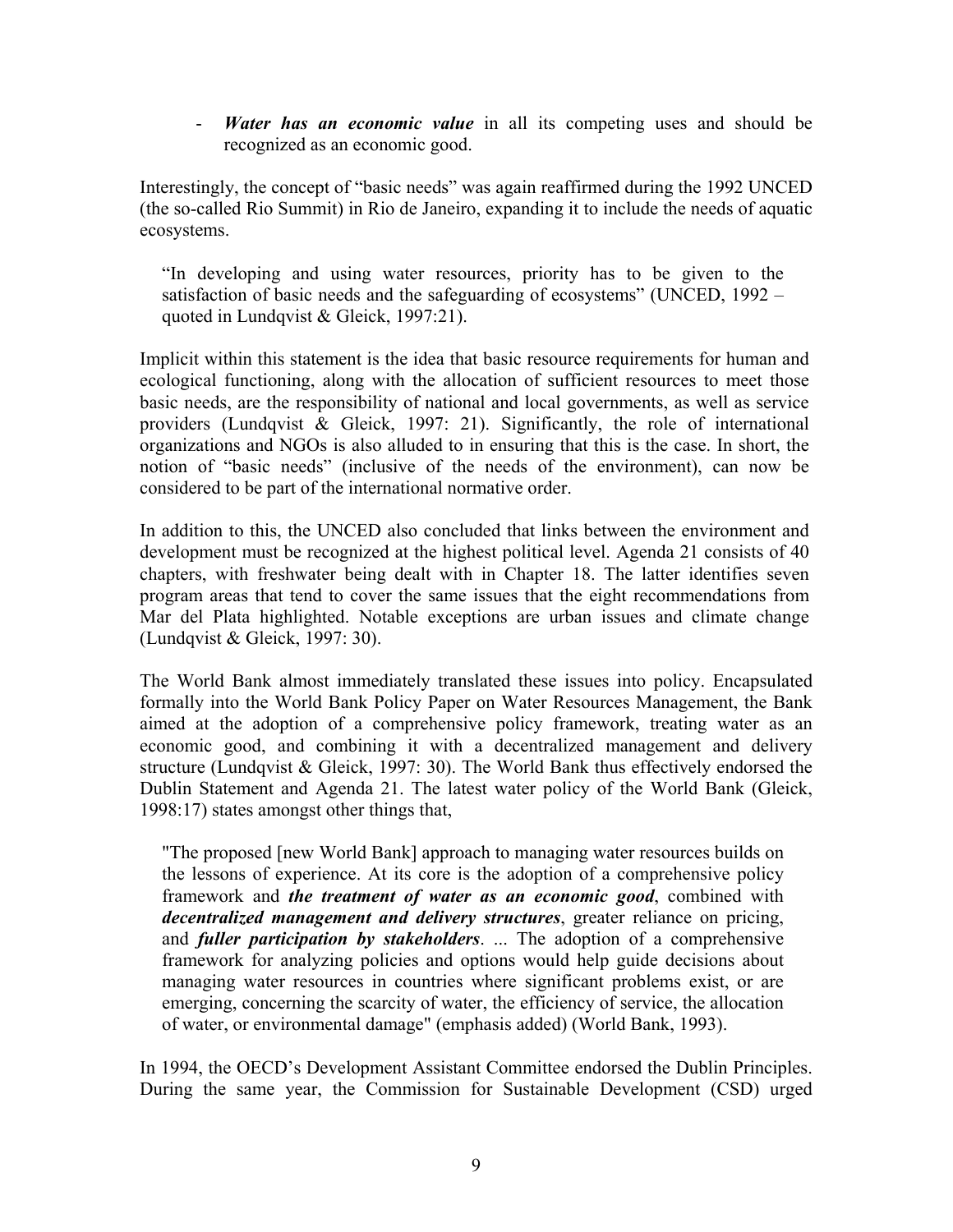international agencies such as UNEP, FAO, INIDO, WHO, WMO, UNESCO, UNDP, the World Bank etc., to strengthen their efforts towards developing a comprehensive assessment of the global freshwater resources (Lundqvist & Gleick, 1997: 30). This assessment was presented at the CSD in 1997, and subsequently again to a UN General Assembly Special Session. At this point the Swedish Government took on the responsibility of developing the research capacity further by commissioning the Stockholm Environment Institute (SEI).

The Global Water Partnership (GWP) and World Water Council (WWC) are recent examples of global water sector initiatives (Lundqvist & Gleick, 1997:29). Both organizations were officially launched in 1996 after extensive consultations. The activities of these two bodies relate to the establishment of a common framework that builds on the principles and visions that emerged from Dublin and that were later incorporated into Agenda 21. Originally initiated by the World Bank, UNDP and SIDA, the GWP is an international network committed to the translation of the newly emerging international consensus on water resource management into comprehensive and coherent services. The major emphasis is on achieving sustainable water resource management in developing countries. The emphasis within GWP activities is on the facilitation of projects that emanate from locally defined needs. It will coordinate activities and provide leadership, rather than run the project as such. Encapsulated within this is the concern for ecosystem health as this forms the foundation of livelihood security and population health. The WWC is aimed at promoting awareness of critical water-related issues whilst facilitating long-term efficiency in planning and managing water resources. A strong element of this is the development of an analytical "think tank" capability, focussing on broad issues such as the "World Water Vision" that was announced in The Hague in March 2000.

Documentation available from the World Water Council shows that six major drivers have been identified in the global water scenario (World Water Council, 1999: 17). These are (1) economic growth; (2) population pressure: (3) technological change; (4) social performance; (5) environmental quality; and (6) governance and institutions. This whole range of issues will again be placed on the negotiating agenda during the forthcoming World Summit on Sustainable Development (WSSD) which will take place in Johannesburg during 2002, raising the issue of sustainable development once again, this time within the context of globalization, risk society and the post September 11'th world political economy.

Significantly, the issue of governance and institutions has been identified as one of the six drivers in the global water scenario (World Water Council, 1999: 17). The significance with respect to an Analytical Paper on WDM is the fact that institutions are a key element in the successful application of WDM strategies. In fact, this is linked to what Homer-Dixon (1994:16-17; 2000:22) calls "social ingenuity". To this end, Sandra Postel (1997) offers a useful insight by saying,

"A new water era has begun. In contrast to earlier decades of unfettered damming, drilling, and diverting to gain ever greater control over water, the next generation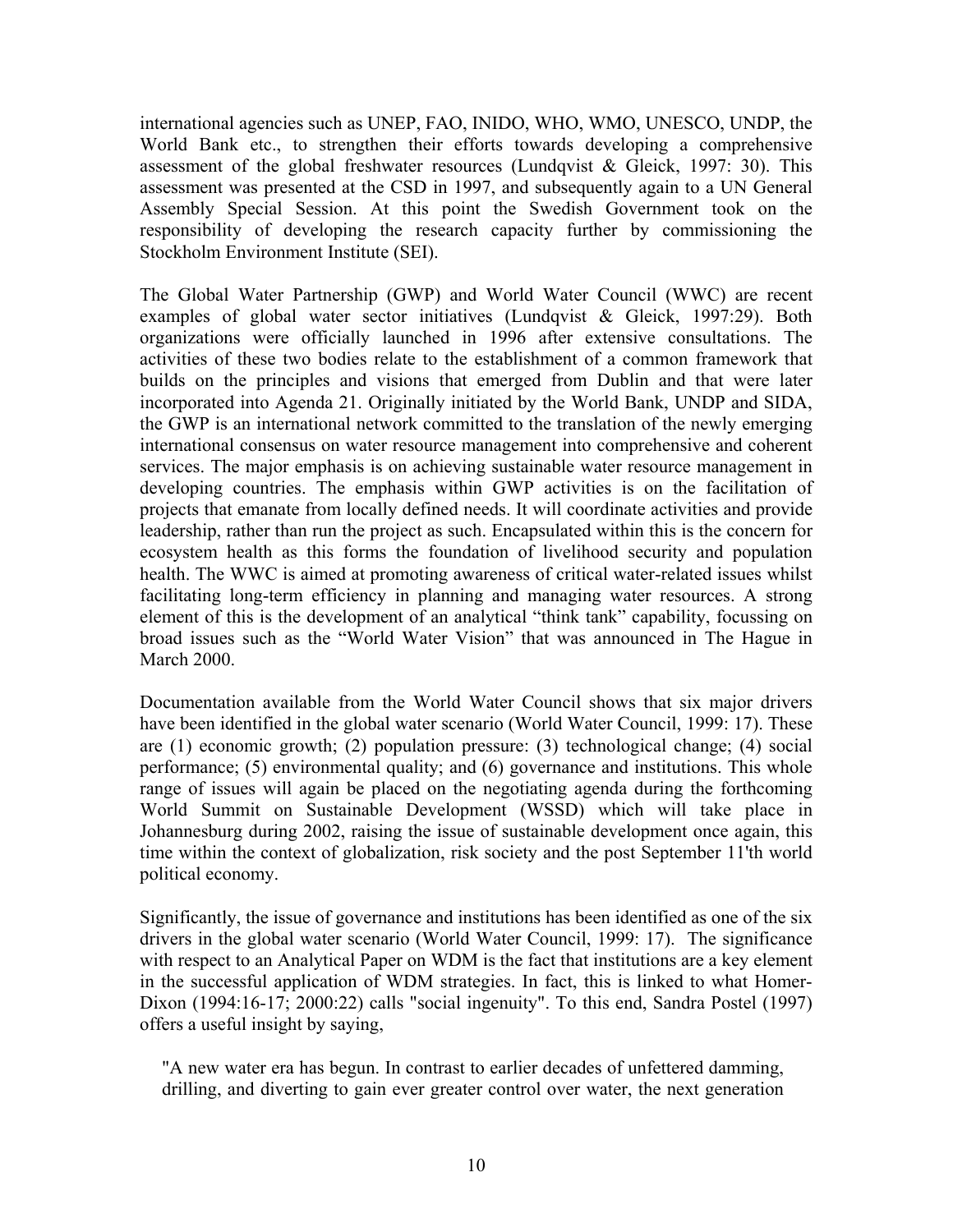will be marked by limits and constraints - political, economic, and ecological. Yet *enormous opportunities arise as well*. Exploiting the market potential of new water saving technologies is an obvious one. And in many cases, *achieving better water management will require decentralizing control over water, and moving from top-down decision-making to greater people's participation* - a shift necessary for better human and economic development overall" (emphasis added).

Central to this whole development is the underlying notion of subsidiarity, which is being seen as a critical element in achieving the goal of sustainable development. A strong element of this drive for subsidiarity, is the transformation of the management of the water sector away from an elite-driven centralized approach, to a more grassroots-based decentralized structure. For illustrative purposes, this can be shown as two extremes on the vertical axis of Figure 2.



**Figure 2. Integrated model showing the interaction between the two major competing international paradigms currently at work within the Water Sector (Turton & Meissner, 2000).** 

From the interaction of these two major paradigm shifts, we can now construct a simple model in order to understand where we are coming from, and in particular, where we are probably going with respect to water resource management. From this simple model it is evident that historically, water resource management has been dominated by supply-sided solutions, usually involving the development of infrastructure in order to improve the security of supply. This is located in the upper left quadrant of the simple model that has been shown in Figure 2. That supply-sided approach – which we can call the "hydraulic mission era" of water resource management – tended to be managed in a highly centralized fashion. The managers at that time tended to come from similar University backgrounds, had been trained in similar methodologies and used similar text-books, meaning that the discourse of water resource management was relatively well defined and understood to this management cadre. In technical terms, there was a strongly articulated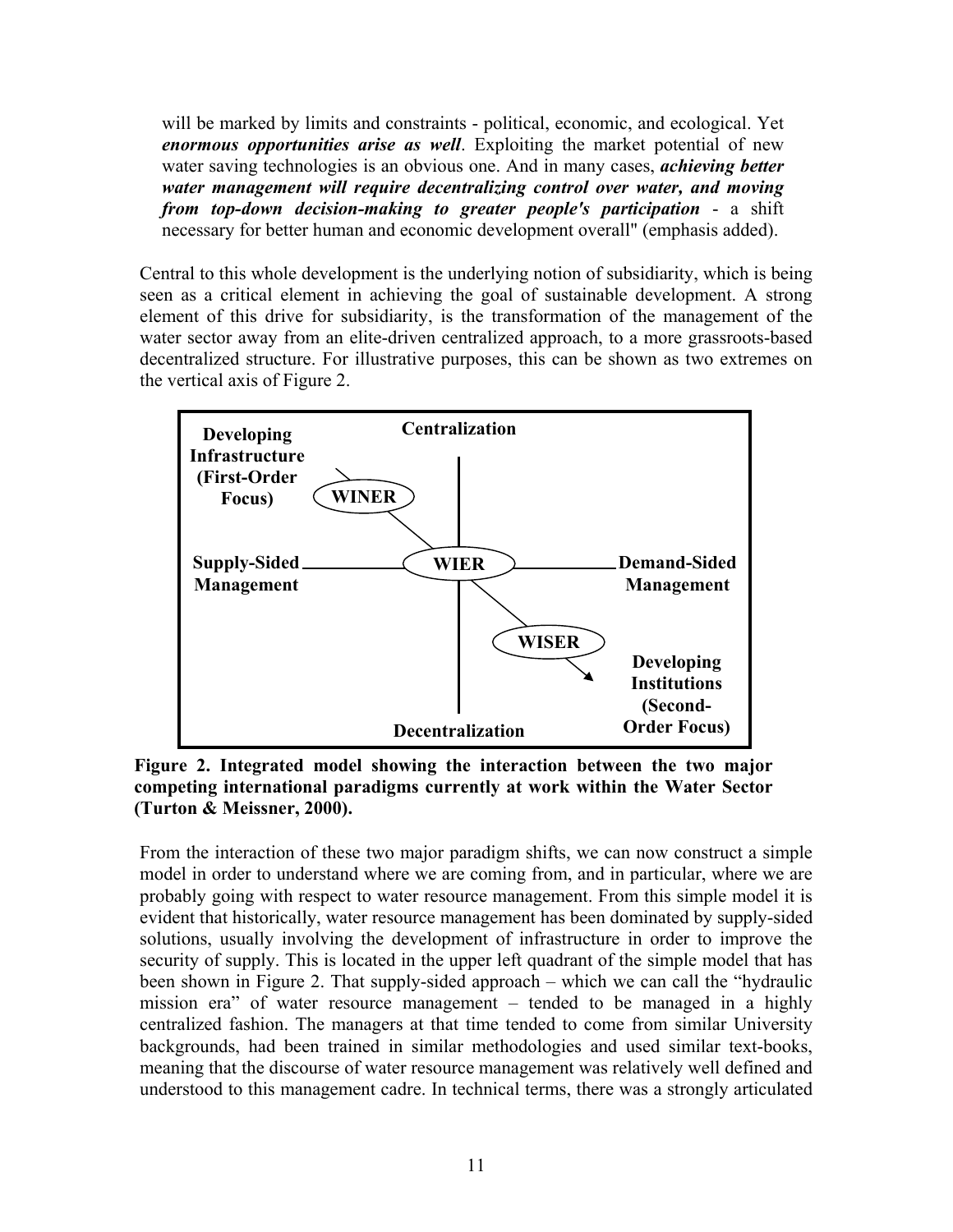"sanctioned discourse" (Allan, 2000: 326; Turton, 2002a: 23; Jägerskog, 2002), which was centered on mobilizing water on which social and economic stability could be built. In essence, water resource management at this time was somewhat elitist and generally inaccessible to the broad population.

This is all changing however, with the global trend in water resource management reform tending to shift the newly emerging paradigm towards the lower right-hand quadrant in the model shown in Figure 2. This means that there is a strong shift away from pure augmentation of supply as the dominant approach, to one that increasingly involves the management of demand. At the same time, in the post-Dublin Principles era, the concept of subsidiarity is translating into a more decentralized and therefore more democratic, populist type of water resource management. The discourse in this quadrant is more muddled and less clear than its predecessor, because more role-players are involved, each with their own agenda, and each coming from a different philosophical and educational background.

The significance of the labels WINER, WIER WISER, refer to three distinct discourses on water that coincide with the prevailing water management paradigm at different moments in historic time. WINER is the acronym for "Water Is Not an Economic Resource" (Allan, 2000:24), which was the prevailing view before the Dublin Principles were accepted. In this approach water was seen as a free gift from God. The Dublin Principles changed that approach to a new one called WIER (Water Is an Economic Resource) (Allan, 2000: 23; 172). The third discourse is called WISER (Water Is a Social and Economic Resource) (Allan, 2000:172), which seeks to take into account the fact that water is multi-facetted and does not readily fit any overly-simplistic classification such as either WINER or WIER.

The relevance a First Order and Second-Order Focus will be explained later in this Analytical Paper, under the section entitled "Theoretical Distinction between First and Second-Order Resources" (Section 3.3). In essence however, a First-Order Focus means that the main management objective of water management is related to mobilizing water as a natural resource. In short, this is about getting more water, improving the security of supply, and solving water scarcity-related problems by developing infrastructure. This can be called the hardware option that is closely linked with the "hydraulic mission" of society. A Second-Order Focus is about doing better things with available water, and consequently solving water scarcity-related problems by developing policy options which are largely centered on what is technically known as allocative efficiency (inter-sectoral allocation of water versus intra-sectoral allocation of water, which will be analyzed in more detail in the section entitled "Components of a Potential Model" in Paragraph 3.4). It is about developing institutions rather than infrastructure, and can be called the software aspect of water resource management.

*A good way to understand the difference between a First and Second-Order Focus is to view it as a Paradox of Perception using the proverbial glass of water that is neither full nor empty*. To some people the glass is half empty, implying that a desirable condition is a full glass so they seek to remedy the situation by getting more water. This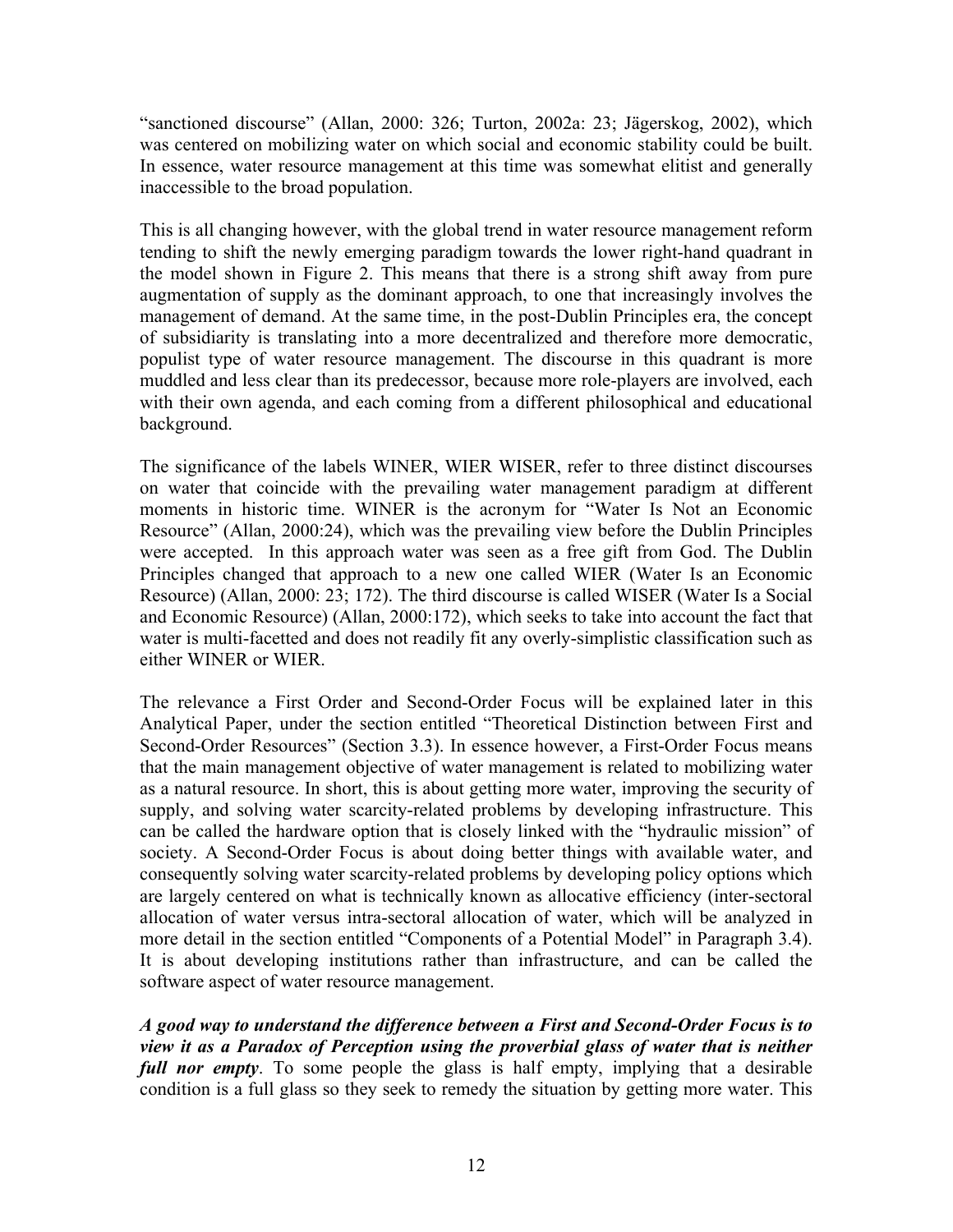equates to a First-Order Focus as the paradigm of a full glass suggests a specific solution – the management of supply. To other people however, the glass is half full, implying that a desirable condition is not necessarily a full glass, but rather the ability to do the best with what is available. As such the remedy would then be to stretch the available water to the limit by doing better things with the limited water. This equates to a Second-Order Focus as the paradigm of doing more with what you already have suggests a specific solution – the management of demand. *This Paradox of Perception is crucial to an understanding of the problematique of WDM as both a concept and a policy*.

## **3.2 Why is this Relevant to Southern Africa?**

In the post-Cold War era, there is a trend towards regional integration. In the case of Southern Africa, this is being manifest as a greater propensity to cooperate and trade within the region, rather that exclusively outside of the region. As a result of historic factors (which are beyond the scope of this Analytical Paper), there are different levels of development in Southern Africa. Suffice it to say that four of the most economically developed countries in the region – South Africa, Botswana, Namibia and Zimbabwe – are also the most water stressed (Turton, *et al.,* 2000:9-10). In fact, it can be argued that left unchecked, water scarcity can impact negatively on the economic growth potential (Falkenmark *et al.,* 1990) of those four countries specifically, and therefore affect regional economic growth in a negative way.

Coupled with this, is the emerging global dialogue on sustainable development, with the forthcoming Johannesburg Summit (World Summit on Sustainable Development) offering a window of opportunity during which the complex issues relating to the notion of sustainable development will be unpacked and examined. Seen in this light, *WDM can be regarded as being an empirically verifiable form of reflexivity in the water sector, and as such a measurement of sustainability in development programs*. For this reason WDM is emerging as a key factor in transforming our economic development paradigm into one that is sustainable over time.

## **3.3 Theoretical Distinction between First and Second-Order Resources**

Having established the fact that the water sector is being influenced by a changing management paradigm, away from a predominantly supply-sided focus with a highly centralized management structure, towards an increasingly demand-sided approach with a decentralized management structure (Figure 2), it now becomes instructive to dwell for a few moments on what we mean by the concept of a "resource".

The water scarcity debate has generated a lot of literature. One of the elements of this literature has been the tendency to establish a linear linkage between water scarcity and the possibility for violent conflict (Turton, 2000c; 2000d; 2001; 2002b). Some of this has even concluded that "water wars" are more or less inevitable as water scarcity increases beyond certain thresholds (Bulloch & Darwish, 1993; Cowell, 1990; de Villiers, 1999; Falkenmark, 1989a; 1994; Gleick, 1994; Starr, 1991). An important element of this is the use of numbers to measure levels of water scarcity, in an attempt to determine what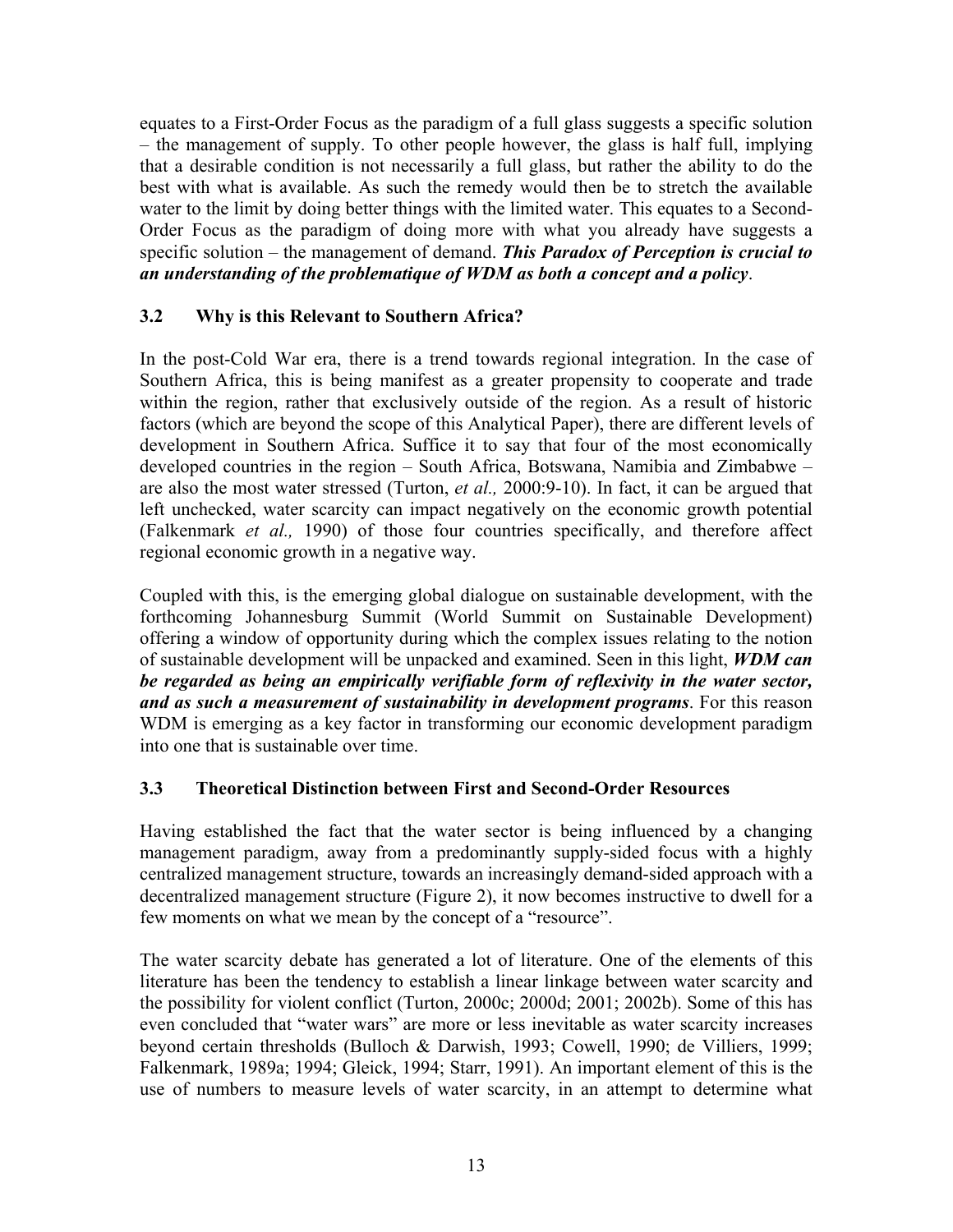thresholds exist, with the classic case being the prolific work by Falkenmark (1984; 1986; 1989; 1990), all of which tends to make a strong linkage between population growth, water availability per capita, and consequent degrees of water scarcity with their resultant barriers or thresholds. This is what Ohlsson & Lundqvist (2000) have called "the numbers game", which tends to be another formulation of the classic Malthusian Catastrophe genre of literature.

The fact that water wars have failed to break out despite being so confidently predicted has increasingly been the subject of a lot of research (Allan, 2000; Homer-Dixon, 1999; Turton, 2000c; 2000d; Wolf, 1998). In general, the conclusion has been that there is a propensity to co-operate rather fight over dwindling water resources, with one of the key remedies being the trade in water-rich products – so-called Virtual Water (Allan, 1992; 1994a; 1994b; 1996a; 1996b; 1997; 1998a; 1998b; 1999a; 1999b; 1999c; 1999d; 2000; Turton, 1998; 2000e; Turton *et al.,* 2000a) – as a component of a WDM strategy that enables local water deficits to be managed without recourse to violence. So it can be shown that the ability to manage demand, and in particular to do better things with available water, is an important element in mitigating the conflict potential that water scarcity unleashes.

In an effort to unpack these issues in a more sophisticated way, a lot of research has been done on the concept of a resource. We speak rather glibly of a resource, without ever really thinking about the various subtle nuances that are inherent within the concept. An important point of departure in this Analytical Paper is that an epistemological and conceptual distinction can be made between what we will define as a "first-order" and a "second-order" resource (Turton & Warner, 2001). To our knowledge, Dr. Leif Ohlsson (1998; 1999) was the first to systematically analyze resources in this way. In his analysis, a first-order resource is any natural resource such as water, land, minerals etc., with which a country can be either well endowed or poorly blessed. In other words, a firstorder resource like water can be either scarce or abundant, with the degree of scarcity and/or abundance being a relative thing spatially, temporally and in terms of quality. What is stressful in one environment is not a problem in another. A second-order resource on the other hand, is not a natural resource, but a social resource. It is the need, acutely perceived by societies, administrative organizations, and managers responsible for dealing with natural-resource scarcities (the first-order level of analysis), to find societal tools appropriate for dealing with the social consequences of the first-order natural resource scarcity (Ohlsson, 1999:161). *The ability to develop a sound WDM policy, along with the necessary institutional arrangements needed to sustain this policy option over time, are an example of a second-order resource at work in the water sector*  (Turton, 2002a:46).

Seen in this light, *what is critically important in terms of this conceptual split, is not so much the availability of the natural resource itself* (first-order level of analysis), *but rather how society adapts to changes in that supply* (second-order level of analysis), either by way of long-term increases in water scarcity as a result of population growth and/or climate change, or short-term water abundance in the form of floods. In terms of this thinking, water management is depicted as being a series of oscillations between first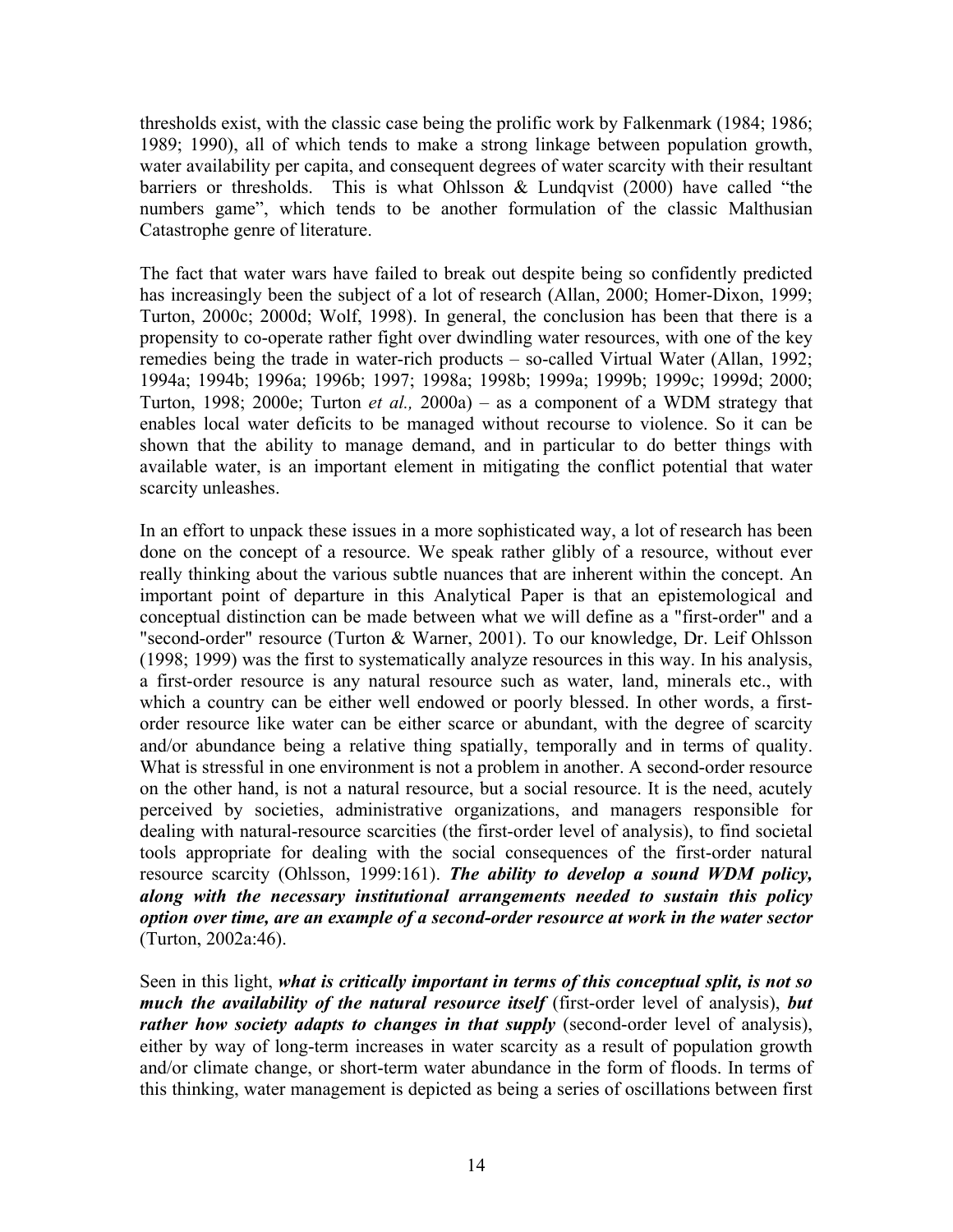and second-order resources over time, much like the turning of a screw (Ohlsson  $\&$ Turton, 1999a; Ohlsson & Lundqvist, 2000), in which priorities change from supplysided management (mobilizing more water) through demand-sided management (doing better things with available water) ultimately to adaptive management (adapting to absolute scarcity) (refer to Figure 9).

Couched differently, Ohlsson's (1998; 1999) second-order resource is another way of looking at Thomas Homer-Dixon's (1995; 1996) concept of "ingenuity", but the importance of this conceptual difference is that it allows the analyst and policy-maker to now effectively develop coping strategies with which to deal with the bottlenecks inherent in water management globally. This has particular relevance for an understanding of the problems confronting developing countries in the field of WDM.

From this conceptual differentiation, it now becomes possible to develop a whole range of unique concepts by means of a matrix showing different levels of first and secondorder resources within any given social entity. This is illustrated in Figure 3.

| <b>First-Order</b><br><b>Second-Order</b><br>(Water Resources) (Social Resources)                        |
|----------------------------------------------------------------------------------------------------------|
|                                                                                                          |
| Position 2<br><b>Relative</b><br>Position 1<br>Abundance                                                 |
| Quantitative Aspect of the<br>Resource<br>Position 3<br>Position 4<br><b>Relative</b><br><b>Scarcity</b> |

**Figure 3. Matrix Showing Possible Combinations of First and Second-Order Resources (Turton & Warner, 2001:129).** 

A number of combinations of first and second-order resource are possible. Examples of these combinations are Positions 1 and 2, Positions 3 and 4, Positions 1 and 4, and Positions 3 and 2 in conjunction with one another. For purposes of this Analytical Paper, only the last three of these combinations are relevant (Turton & Warner, 2001).

• A combination that consists of a relatively high level of first-order resource availability (Position 1) in conjunction with a relatively low level of second-order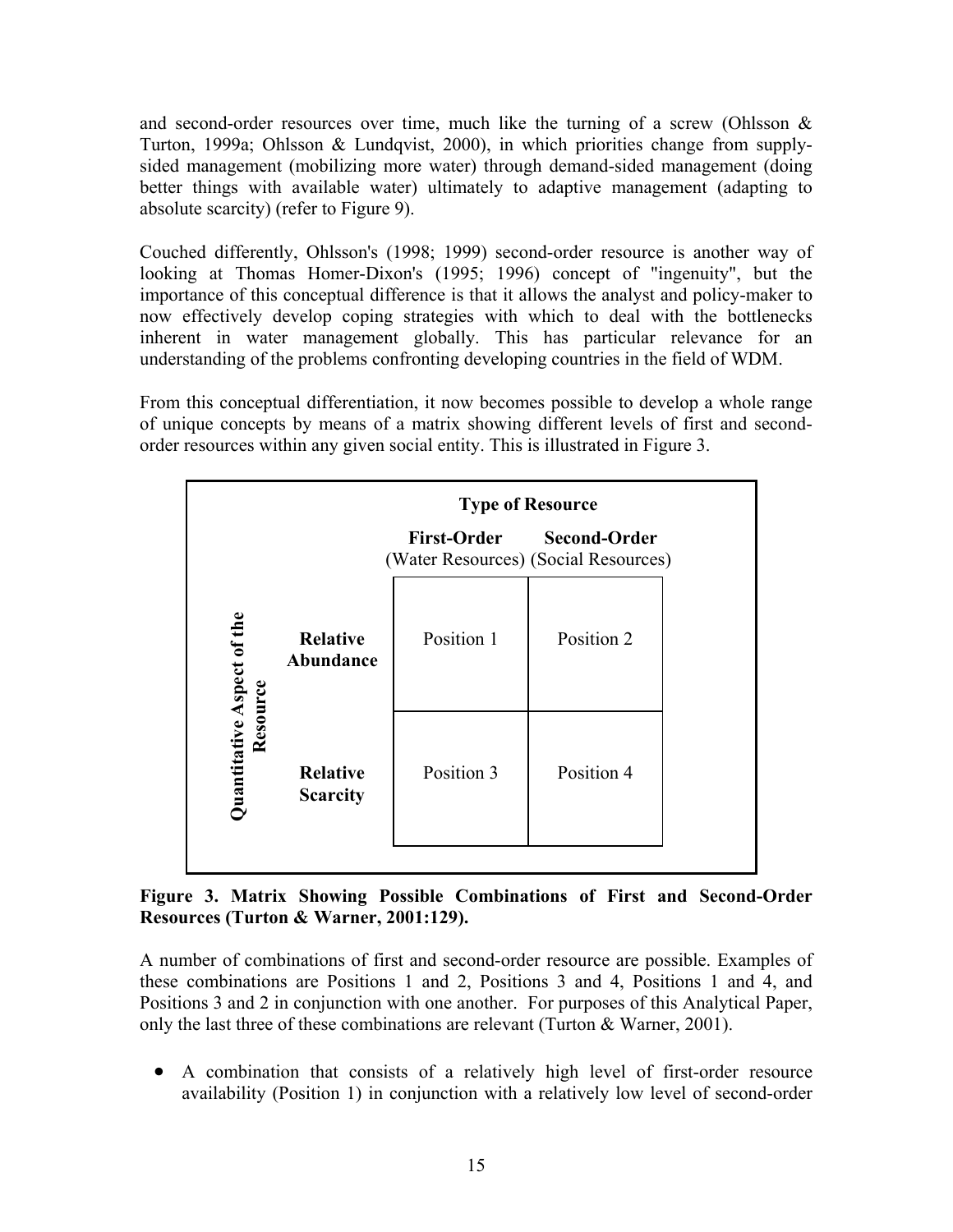resource availability (Position 4) will be called "Structurally-Induced Relative Water Scarcity" (SIRWS). In other words, water scarcity is inevitable in a relative sense as a result of the inability to mobilize sufficient social resources with which to effectively manage the problem. Under this set of conditions, one would expect to find a country that is relatively well endowed with water (first-order analysis), but as a result of a lack of institutional capacity and other problems (second-order analysis), is unable to mobilize that water via dams and related hydraulic infrastructure and reticulate it to the end user. A logical outcome of this condition would be low economic activity, poor public health and a general low level of infrastructure development. Clearly this condition is an unfavorable one, heralding as it does the possibility of Malthusian catastrophe at some time in the future if combined with high population growth, but creative and responsible decisionmaking can still save the day provided that the alarm bells are heeded in time. It is these societies that offer examples of the debilitating effects of Homer-Dixon's (1995; 1996; 2000) so-called "ingenuity gap".

- A combination that consists of a relatively low level of first-order resource availability (Position 3) in conjunction with a relatively high level of second-order resource availability (Position 2) will be called "Structurally-Induced Relative Water Abundance" (SIRWA). In other words, water abundance is made possible in a relative sense as a result of the ability to mobilize sufficient social resources with which to effectively manage the problem. Under this set of conditions, one would expect to find a country that is relatively poorly endowed with water resources (first-order analysis), but as the result of a relative abundance of social resources (second-order of analysis), is able to develop a set of management solutions that are effective and legitimate in the eyes of the population and therefore sustainable over time. A logical outcome of this condition would be sustained economic growth, good public health and a high level of infrastructure development even in the face of endemic water scarcity. This condition resembles the Cornucopian argument that is often presented as an alternative to Malthusian collapse. Indeed there are rich examples of the positive impact of Homer-Dixon's (1995; 1996; 2000) concept of ingenuity to be found in an analysis of the water sector in many countries.
- $\bullet$ A combination that consists of a relatively low level of first-order resource availability (Position 3) in conjunction with a relatively low level of second-order resource availability (Position 4) will be called "Water Poverty" (WP). In other words, the debilitating effects of water scarcity cannot be managed simply because of the lack of social resources, so a spiral of underdevelopment is unleashed with a gradual decline in almost all developmental indicators over time. A logical outcome of this condition would be long-term economic stagnation, deteriorating public health, a low level of infrastructure development and a high probability of social instability and political decay as the black hole that is caused by a combination of expanding population and a declining resource-base takes hold. In short, this is an example of the classic Malthusian collapse. Clearly this condition is one to be avoided at all costs.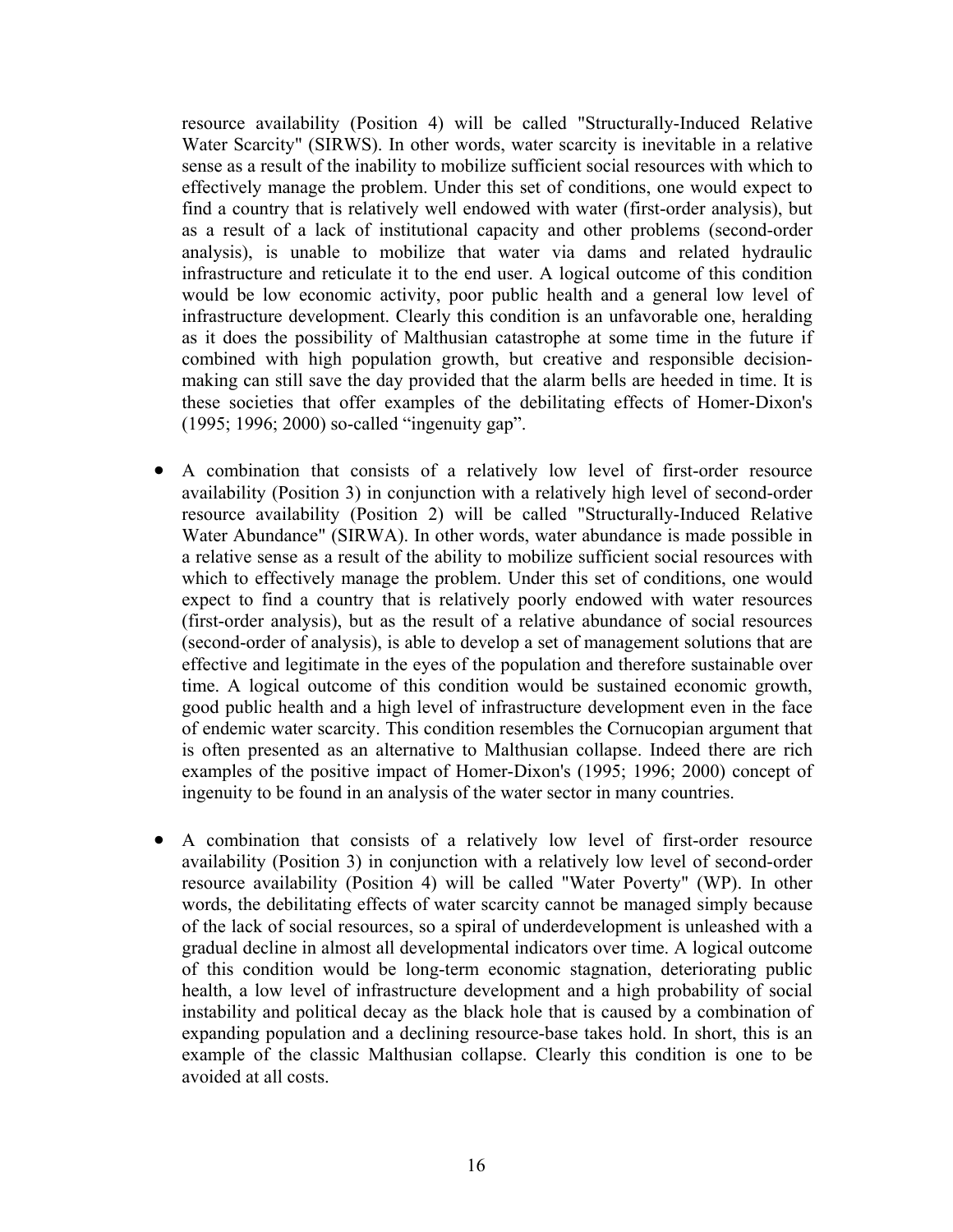If one assumes that water resources are relatively finite within any given country, then it is logical to conclude that if a population doubles, then there will be half the volume of water available per capita. It is this type of logic that underpins the work that has been done by Falkenmark (1984; 1986; 1989b; 1990; Falkenmark *et al.,* 1990) for example. This logic is seductively simple, so let us don the eyeglasses of first-order analysis and look at some African countries. Table 1 shows the population data for Southern African countries in Columns 2 - 6. The population growth over that time period (38 years) is shown as a factor in Column 7, whereas Column 8 shows the water availability expressed in cubic meters per capita in 1998. The World Bank Atlas (2000:30) defines water availability per capita as being the total renewable water resources of a given country, which includes river flows, divided by the population and expressed in cubic meters.

| Table 1. Population Growth (Millions) and Water Availability Data for |      |      |      |      |      |        |         |
|-----------------------------------------------------------------------|------|------|------|------|------|--------|---------|
| Southern Africa (SADC Member States) (after Turton & Warner, 2001).   |      |      |      |      |      |        |         |
| Country                                                               | 1961 | 1970 | 1980 | 1990 | 1999 | Growth | Avail   |
|                                                                       |      |      |      |      |      | since  | m3/cap  |
|                                                                       |      |      |      |      |      | 1961   | 1998    |
| Angola                                                                | 4.8  | 5.5  | 7.0  | 9.2  | 12.4 | 2.58   | 15 783  |
| <b>Botswana</b>                                                       | .49  | .63  | .90  | 1.2  | 1.5  | 3.06   | 9413    |
| Congo (DR)                                                            | 15.7 | 20.2 | 27.0 | 37.3 | 50.3 | 3.20   | 21 134  |
| Lesotho                                                               | .88  | 1.06 | 1.3  | 1.7  | 2.1  | 2.38   | 2 5 2 7 |
| Malawi                                                                | 3.6  | 4.5  | 6.1  | 9.3  | 10.6 | 2.94   | 1 7 7 5 |
| Mauritius                                                             | .67  | .82  | .96  | 1.0  | 1.1  | 1.64   | 1897    |
| Mozambique                                                            | 7.6  | 9.3  | 12.0 | 14.1 | 19.2 | 2.52   | 12 746  |
| Namibia                                                               | .63  | .79  | 1.0  | 1.3  | 1.6  | 2.53   | 27 373  |
| Seychelles                                                            | .43  | .53  | .63  | .70  | .77  | 1.79   | n/a     |
| South Africa                                                          | 17.8 | 22.0 | 27.5 | 34.0 | 39.9 | 2.24   | 1 2 0 8 |
| Swaziland                                                             | .33  | .41  | .56  | .75  | .98  | 2.96   | 4 5 5 2 |
| Tanzania                                                              | 10.4 | 13.6 | 18.5 | 25.4 | 32.7 | 3.14   | 2 7 7 0 |
| Zambia                                                                | 3.2  | 4.1  | 5.7  | 7.2  | 8.9  | 2.78   | 12 001  |
| Zimbabwe                                                              | 3.9  | 5.2  | 7.1  | 9.8  | 11.5 | 2.94   | 1 7 1 1 |
| <b>Sources of data:</b>                                               |      |      |      |      |      |        |         |
| Population growth data (Columns 2 - 6) - FAO (2000).                  |      |      |      |      |      |        |         |

Population growth since 1961 - Calculation (Column 6 / Column 2).

Water availability per capita m<sup>3</sup> in 1998 (Column 8) - World Bank Atlas (2000: 34-35).

For purposes of analysis, let us now make two assumptions, both of which are strictly of a first-order nature (Turton & Warner, 2001). Firstly, let us assume that a three-fold growth in population over a 38-year period is high. All of the countries that have a population growth in excess of this have been underlined and the respective figure in Column 7 has been highlighted. Secondly, let us assume that in terms of availability of freshwater, anything above 10 000  $m^3$ /cap/ yr<sup>-1</sup> is high. Here too the countries concerned have been underlined and the respective figure in Column 8 has been highlighted. Clearly, these assumptions are rather arbitrary and they can be challenged, but for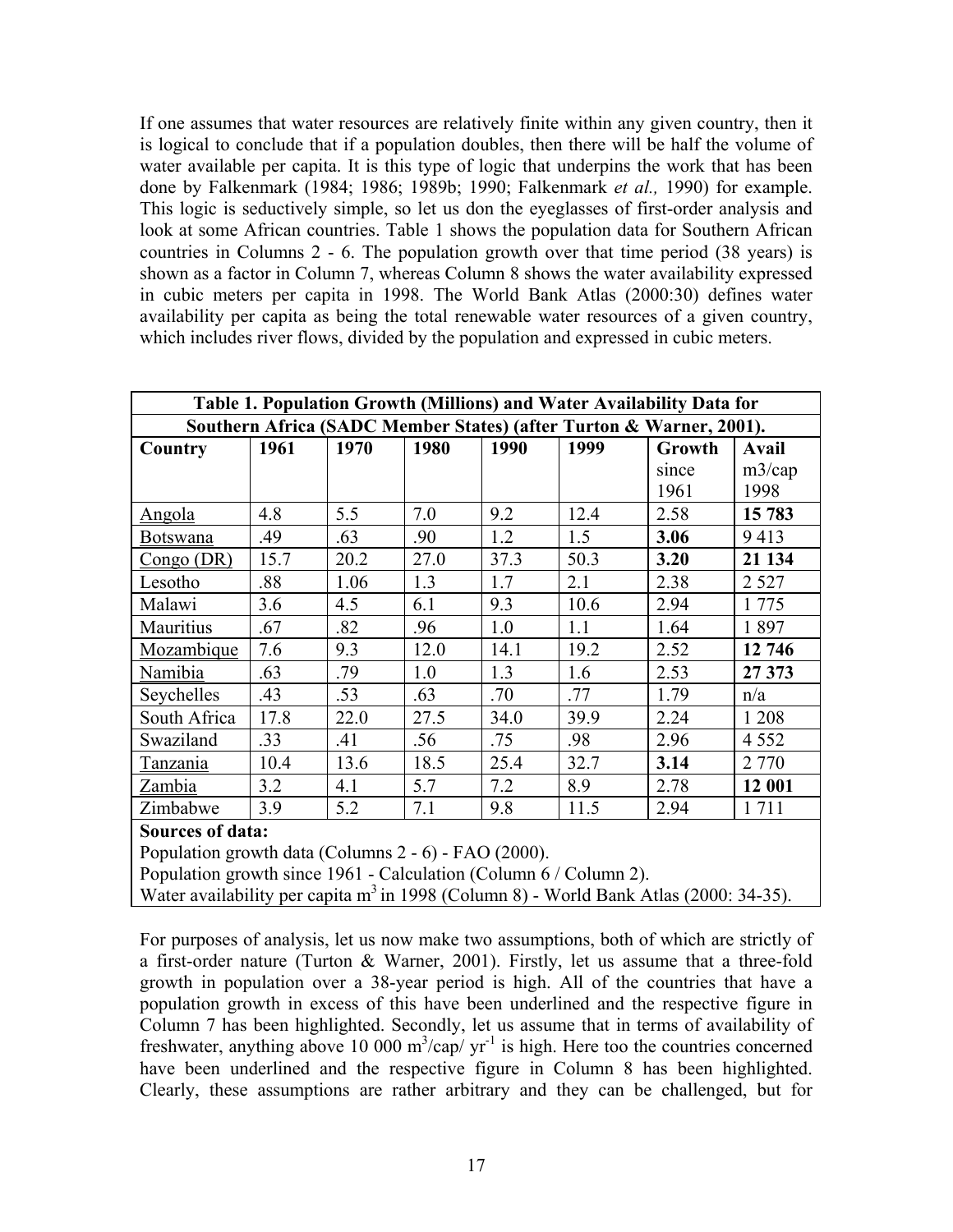purposes of debate, let us assume that they are valid. It should also be emphasized that these assumptions are relative and not absolute, and have been made merely to establish a clear split in order that basic trends can be detected.

From this rather crude assessment an interesting picture starts to emerge (Turton  $\&$ Warner, 2001). The countries that have a relatively low population growth (i.e. less than a threefold increase in 38-years) in conjunction with a relatively high availability of freshwater include Angola, Mozambique, Namibia and Zambia. Conversely, countries that have a relatively high population growth rate in conjunction with relatively low water availability include Botswana and Tanzania. One country stands out alone in terms of this assessment - the Democratic Republic of the Congo (DRC) - displaying a relatively high population growth rate in conjunction with a relatively high water availability.

The picture that emerges from this admittedly rather crude analysis suggests that the countries in the first group (low population growth and high water availability) - Angola, Mozambique, Namibia and Zambia - have population and water resource fundamentals that ought to predispose them to a degree of prosperity, yet we know that this is not the case. While Angola is richly blessed with a wide range of first-order resources, it remains embroiled in a debilitating civil war, and if anything those resources (particularly oil and diamonds) are continuing to fuel the conflict. Mozambique seemingly has a high volume of water resources available to it, yet in reality it too has been debilitated from a quarter century of civil war and is in fact a downstream riparian on almost all of the river basins passing through it, making it vulnerable to the whims of upstream states. While Namibia is relatively prosperous and politically stable, it has a small population and therefore a small tax base. This is debilitating in light of the fact that the physical size of the country is massive and the population is far removed from water resources, meaning that any infrastructure projects actually have a low number of taxpayers per kilometer of pipeline. Zambia is politically stable but economically stagnant, and even though it is richly endowed with water, it lacks the capacity to build infrastructure and reticulate the water to where it is needed.

The second group of countries (high population growth and low water availability) suggests a future Malthusian catastrophe but it includes Botswana, which is actually one of the most politically stable countries in Africa with a functioning multiparty democracy, and the high population growth rate is off a low original population base. Significantly Botswana is also adopting progressive water policy options that include the preference for food security rather than national self-sufficiency, so Malthusian collapse seems unlikely indeed. Tanzania has had a history of economic stagnation, although this is changing (Turton & Warner, 2001).

*First-order types of analysis are clearly superficial and can be downright dangerous*. It is from this type of analysis that the so-called "Water Wars" literature derives its empirical basis. The argument that is used suggests that as uncontrolled population growth erodes into available water resources, then the conflict potential will increase to the point where war over water is inevitable (Turton, 2000d:39). By relying on so-called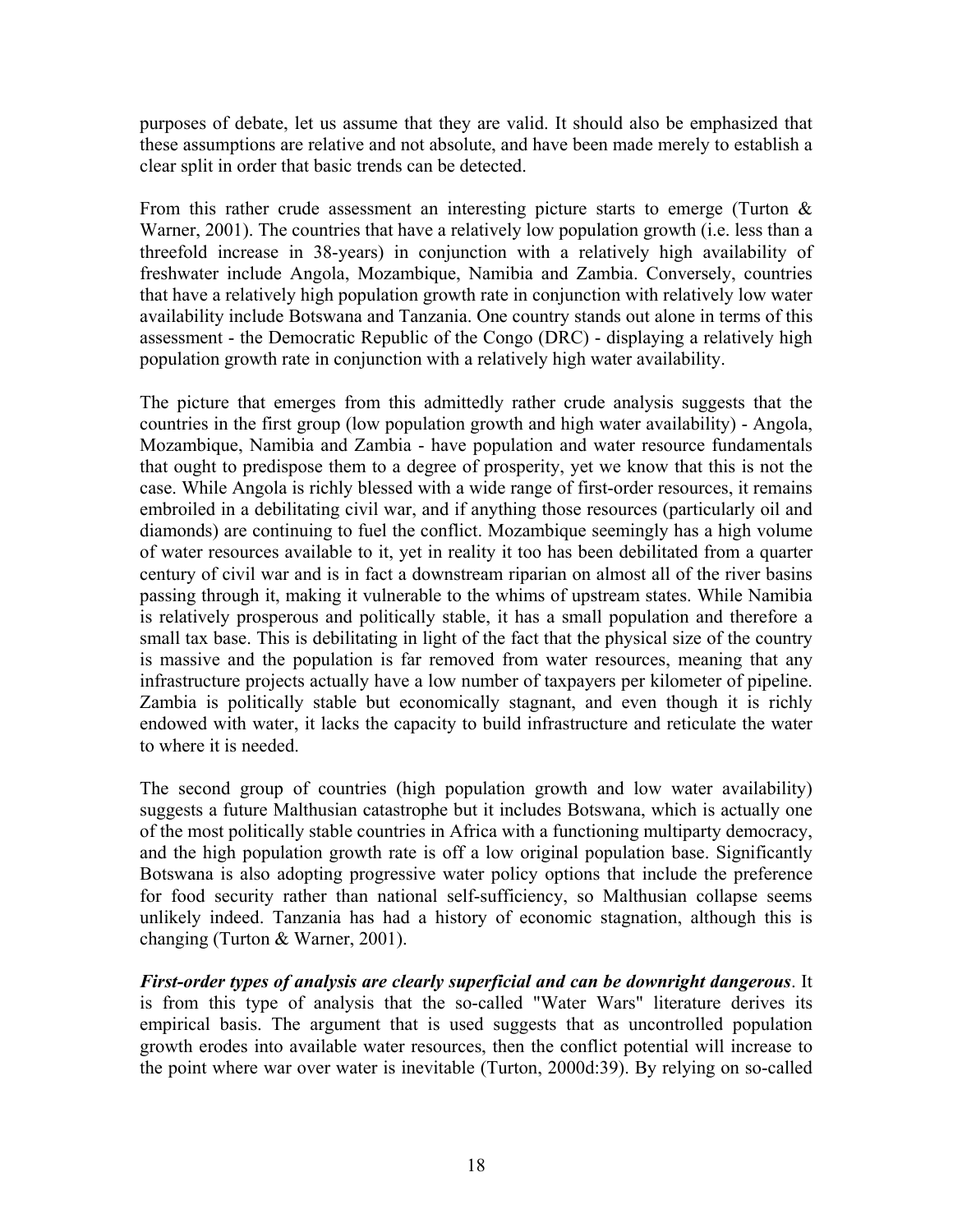"hard" primary data (population and water availability), a linkage is made that results ultimately in a teleological argument being developed.

When it comes to second-order analyses, we are confronted with a basic problem. If social adaptive capacity is a second-order resource, then how do we identify and measure this? How do we know when it exists and when it is absent? It is a vexing problem indeed and currently the subject of a research project at the African Water Issues Research Unit (AWIRU) (Turton, 1999b; Turton *et al.,* 2000b; Turton *et al.,* 2001). What is needed are a set of indicators of second-order resource presence (or absence). Again one needs to make certain assumptions in order to gain insight. For the purposes of this Analytical Paper, two key indicators will be used.

- Let us assume that the existence of second-order resources will result in a higher degree of economic prosperity than the absence of those resources, in line with Homer-Dixon's (1995; 1996; 2000) ingenuity thesis. If this is true, then the adjusted GNP per capita to Purchasing Power Parity (PPP) as presented by the World Bank (2000:42-43) can be used as an indicator.
- The percentage of a given national population that has access to reasonably safe drinking water is an indicator of the capacity of a government to provide basic services. For this purpose World Bank (1999) data will be used as an indicator.

Table 2 presents these indicators in the following sequence. Column 1 names the country concerned. First-order indicators are presented in Columns 2 and 3. Column 2a shows the population growth rate for that country as developed in Column 7 of Table 1. This provides an indicator of the population dynamics over the last 38 years, which is shown as a High/Low split in Column 2b. The criterion for this split has been arbitrarily chosen as noted in the previous section (three-fold population increase is High, with less than that being Low). Column 3a presents the availability of first-order water resources per capita expressed as cubic meters per annum as shown in Column 8 of Table 1. Column 3b shows this data as a High/Low split using the criterion that was discussed in the previous section (>10 000 m<sup>3</sup>/cap/ yr<sup>-1</sup> is High, <10 000 m<sup>3</sup>/cap/ yr<sup>-1</sup> is Low). This provides a crude but useful indicator of first-order water resource availability *assuming that the country can develop those resources*. Second-order indicators are presented in Columns 4 and 5. Column 4a shows the GNP per capita as US Dollars adjusted in terms of Purchasing Power Parity (PPP). Column 4b presents this data as a High/Low split with the criterion being arbitrarily defined as  $>$  \$5 300 being High and  $<$  \$5 299 being Low. While this is an unsophisticated way of processing the data, it serves the purpose of a filter that shows a relative tendency that is ultimately useful. Column 5a shows the percentage of a given national population that has access to relatively safe water. Column 5b presents this data as a High/Low split with the criterion being arbitrarily defined as > 65% being high and <64% being Low. This is also crude but serves the same purpose of filtering out a general tendency. The combination of these indicators, when subjected to the High/Low filtering process can then form the foundation of some potentially useful hypothesis development, which in turn can be empirically tested thereby increasing our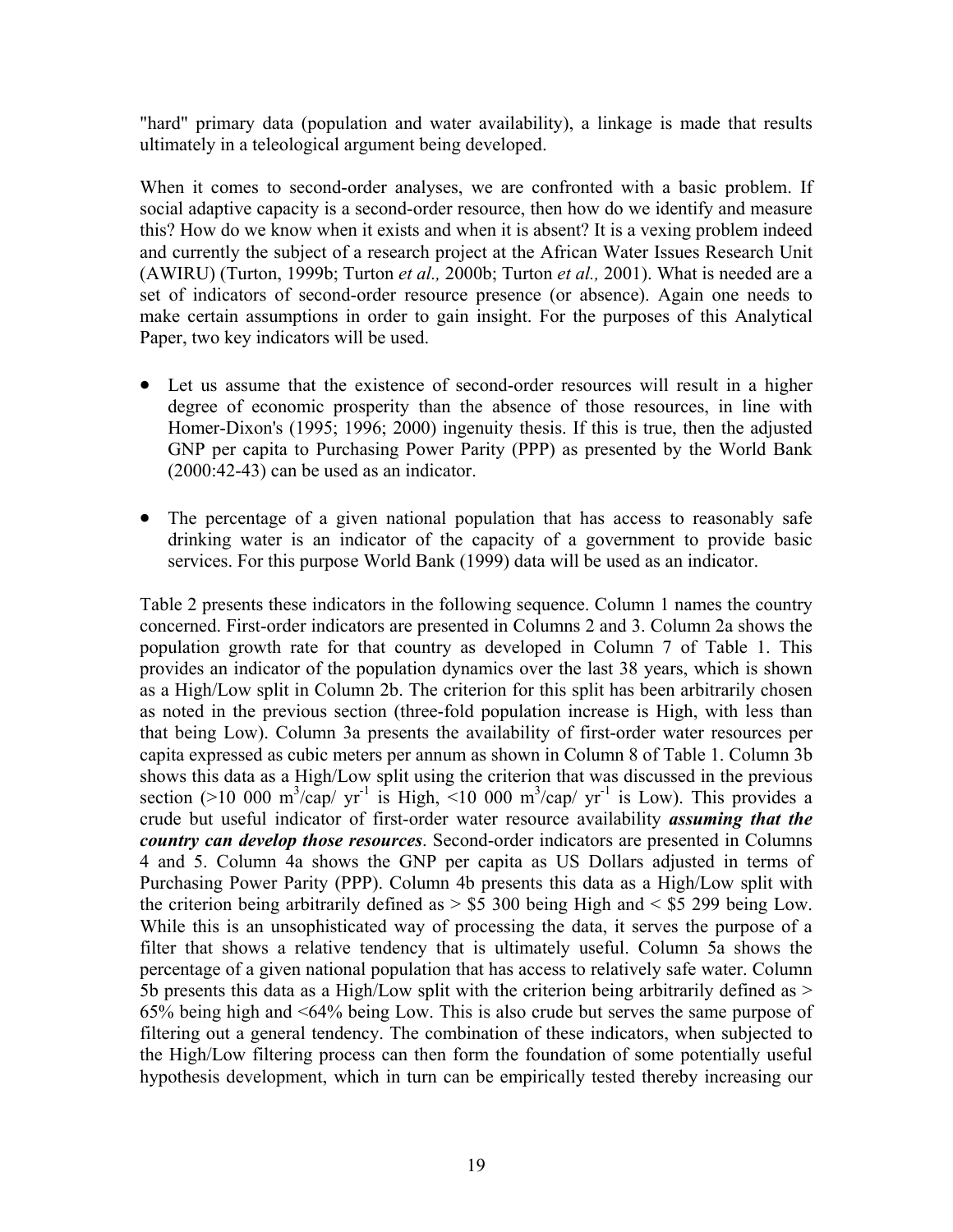| Table 2. Comparison of First and Second-Order Resources in          |                                    |      |                                                                     |                                |                                                                 |      |                                                          |      |
|---------------------------------------------------------------------|------------------------------------|------|---------------------------------------------------------------------|--------------------------------|-----------------------------------------------------------------|------|----------------------------------------------------------|------|
| Southern Africa (SADC Member States) (after Turton & Warner, 2001). |                                    |      |                                                                     |                                |                                                                 |      |                                                          |      |
| Country                                                             | <b>First-Order Indicators</b>      |      |                                                                     | <b>Second-Order Indicators</b> |                                                                 |      |                                                          |      |
|                                                                     | Population<br>Growth<br>since 1961 |      | Water<br><b>Availability</b><br>$m^3$ /cap/yr <sup>-1</sup><br>1998 |                                | <b>GNP/cap US\$</b><br>Purchasing<br>Power Parity<br>(PPP) 1998 |      | <b>Access of</b><br><b>Population</b> to<br>Safe Water % |      |
| Angola                                                              | 2.58                               | Low  | 15 783                                                              | High                           | 999                                                             | Low  | 32%                                                      | Low  |
| <b>Botswana</b>                                                     | 3.06                               | High | 9413                                                                | Low                            | 5 7 9 6                                                         | High | 70%                                                      | High |
| Congo (DR)                                                          | 3.20                               | High | 21 134                                                              | High                           | 733                                                             | Low  | 27%                                                      | Low  |
| Lesotho                                                             | 2.38                               | Low  | 2 5 2 7                                                             | Low                            | 2 1 9 4                                                         | Low  | 52%                                                      | Low  |
| Malawi                                                              | 2.94                               | Low  | 1 7 7 5                                                             | Low                            | 551                                                             | Low  | 45%                                                      | Low  |
| Mauritius                                                           | 1.64                               | Low  | 1897                                                                | Low                            | 8 2 3 6                                                         | High | 98%                                                      | High |
| Mozambique                                                          | 2.52                               | Low  | 12 746                                                              | High                           | 740                                                             | Low  | 32%                                                      | Low  |
| Namibia                                                             | 2.53                               | Low  | 27 373                                                              | High                           | 5 2 8 0                                                         | Low  | 57%                                                      | Low  |
| Seychelles                                                          | 1.79                               | Low  | n/a                                                                 |                                | 10 185                                                          | High | 97%                                                      | High |
| South Africa                                                        | 2.24                               | Low  | 1 2 0 8                                                             | Low                            | 8 2 9 6                                                         | High | 70%                                                      | High |
| Swaziland                                                           | 2.96                               | Low  | 4 5 5 2                                                             | Low                            | 4 1 9 5                                                         | Low  | 43%                                                      | Low  |
| Tanzania                                                            | 3.14                               | High | 2 7 7 0                                                             | Low                            | 483                                                             | Low  | 49%                                                      | Low  |
| Zambia                                                              | 2.78                               | Low  | 12 001                                                              | High                           | 678                                                             | Low  | 43%                                                      | Low  |
| Zimbabwe                                                            | 2.94                               | Low  | 1711                                                                | Low                            | 2489                                                            | Low  | 77%                                                      | High |

knowledge base. (The issues raised in the section entitled "Methodological and Epistemological Concerns" in Paragraph 2 are relevant here).

### **Sources of data:**

**Population growth** since 1962 (Column 2a) - Column 7 of Table 1.

High/Low population growth split (Column 2b) - Arbitrarily defined as >3.0 is High,  $\leq$  2.9 is Low.

**Water availability**  $m^3$ /cap/  $yr^{-1}$  1998 (Column 3a) - World Bank Atlas (2000:34-35) and Column 8 of Table 1.

High/Low water availability (Column 3b) - Arbitrarily defined as  $> 10000 \text{ m}^3/\text{cap/yr}^1$  is High, < 9 999 m<sup>3</sup>/cap/  $yr^{-1}$  is Low.

**GNP/cap 1998** (Column 4a) - World Bank (2000:42-43)

High/Low GDP/cap split (Column 4b) - Arbitrarily defined as > \$5 300 is High, < \$5 299 is Low.

**Access of Population to Safe Water** (Column 5a) - World Bank (1999).

High/Low Access of Population split (Column 5b) - Arbitrarily defined as > 65% is High,  $<64\%$  is Low.

By concentrating exclusively on Columns 3 - 5 in Table 2 an assessment can be made using the following logic (Turton & Warner, 2001). Suppose one (mistakenly) assumed that first-order resource abundance (independent variable) naturally predisposes a country to economic prosperity (dependent variable), then one would anticipate finding a rough correlation in terms of High/Low splits between Columns 3 and 4. A cursory glance at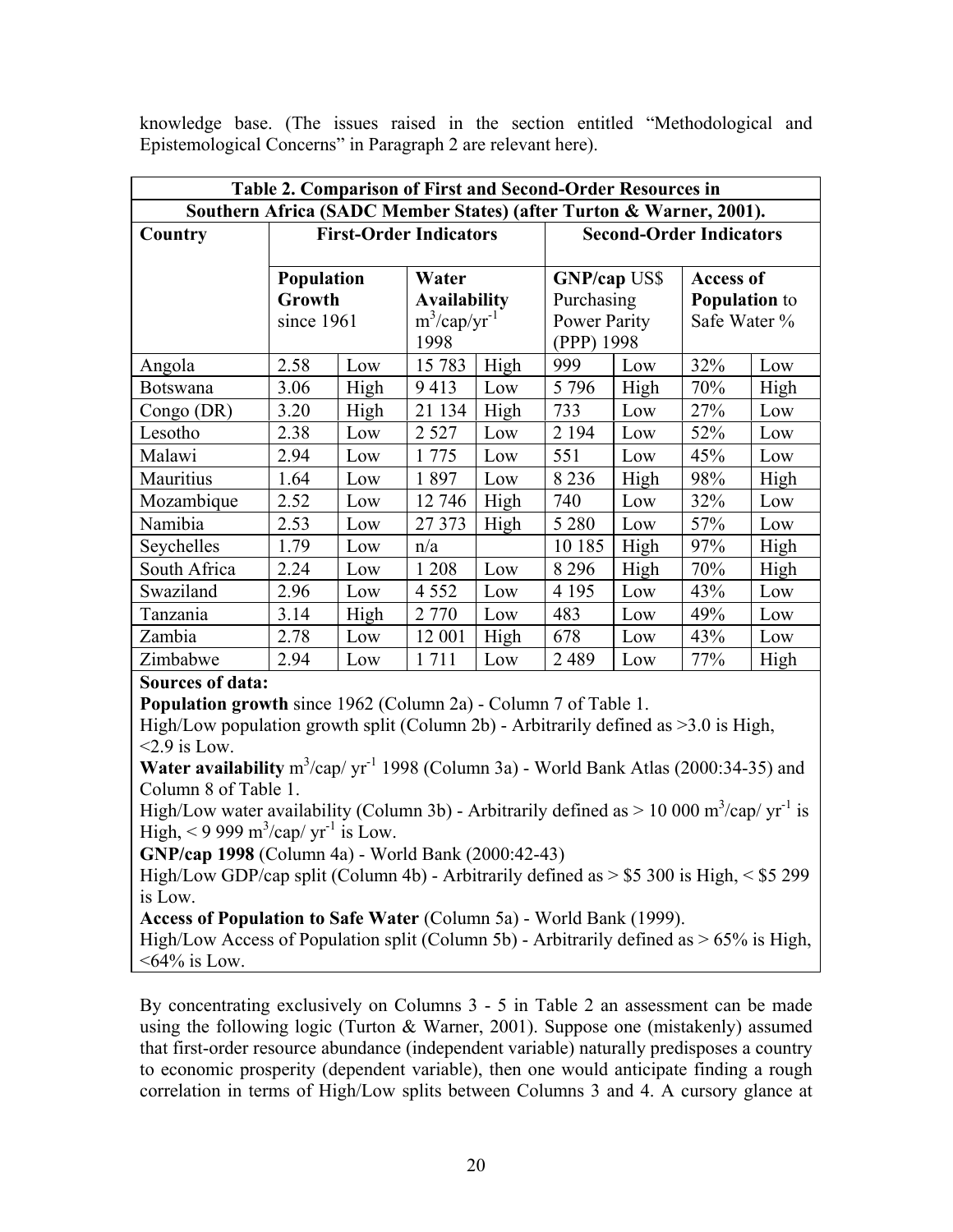Table 2 will show that this is not the case, so one can conclude that first-order resource abundance on its own is an insufficient condition to guarantee economic prosperity, suggesting that some form of interceding variable is at work. If this interceding variable is expressed in terms of a second-order resource, then a comparison of Columns 4 and 5 reveals that in all cases except one (Zimbabwe) the existence of such resources as reflected by a higher GNP per capita determines the capacity of the government to deliver basic services like the provision of clean water.

Here the logic of Homer-Dixon's (1995; 1996; 2000) ingenuity thesis is relevant. Where a higher level of second-order resource is present, this translates into a higher level of economic activity, which in turn impacts on the ability of the State to deliver basic services. In this sense Botswana offers a revealing insight as it has a relatively small population size with a high population growth rate. This is confronted with a severe constraint in terms of low water availability, yet there is still a high level of service delivery. A similar trend is evident in Mauritius and South Africa where high levels of service delivery are possible in the face of severe first-order water constraints. Namibia is also revealing. In this case, a small population in absolute terms impacts on the availability of water by showing a high potential for development. This is not possible however as a low level of economic activity, coupled with a small tax base acts as a severe constraint that is reflected in the low level of service delivery. Another aspect about Namibia and Botswana deserves to be noted. In both cases there are no permanently flowing rivers within either of these countries of any great magnitude. Where rivers are found, they form the borders of the country, leaving the hinterland dry and consequently difficult to develop. Both countries also have a relatively small population and consequently a small tax base. The fact that the GNP/capita indicator is split differently for these two countries is probably irrelevant, given the crudeness of the criterion used.

By applying this filter to Table 2, a neat differentiation of cases is evident in keeping with the key concepts that are being used in this Analytical Paper. In the regard, particular emphasis is placed on the three conditions, which were defined as SIRWA, SIRWS and WP. This typology is presented in Table 3.

| Table 3. Classification of Various Southern African States in terms of Proposed<br>Typology (after Turton & Warner, 2001:130). |                                       |                                                                                  |           |  |  |
|--------------------------------------------------------------------------------------------------------------------------------|---------------------------------------|----------------------------------------------------------------------------------|-----------|--|--|
|                                                                                                                                | <b>First-Order</b><br><b>Problems</b> | <b>Second-Order</b><br><b>More Complex</b><br><b>Problems</b><br><b>Problems</b> |           |  |  |
|                                                                                                                                | <b>SIRWA</b>                          | <b>SIRWS</b>                                                                     | <b>WP</b> |  |  |
| <b>Southern Africa</b>                                                                                                         | <b>Botswana</b>                       | Angola                                                                           | Lesotho   |  |  |
|                                                                                                                                | Mauritius                             | Congo (DRC)                                                                      | Malawi    |  |  |
|                                                                                                                                | South Africa                          | Mozambique                                                                       | Swaziland |  |  |
|                                                                                                                                |                                       | Namibia                                                                          | Tanzania  |  |  |
|                                                                                                                                |                                       | Zambia                                                                           |           |  |  |

It is evident from Table 3 that the typology that was developed above as manifest in the concepts of SIRWA, SIRWS and WP can be applied to all cases where data is available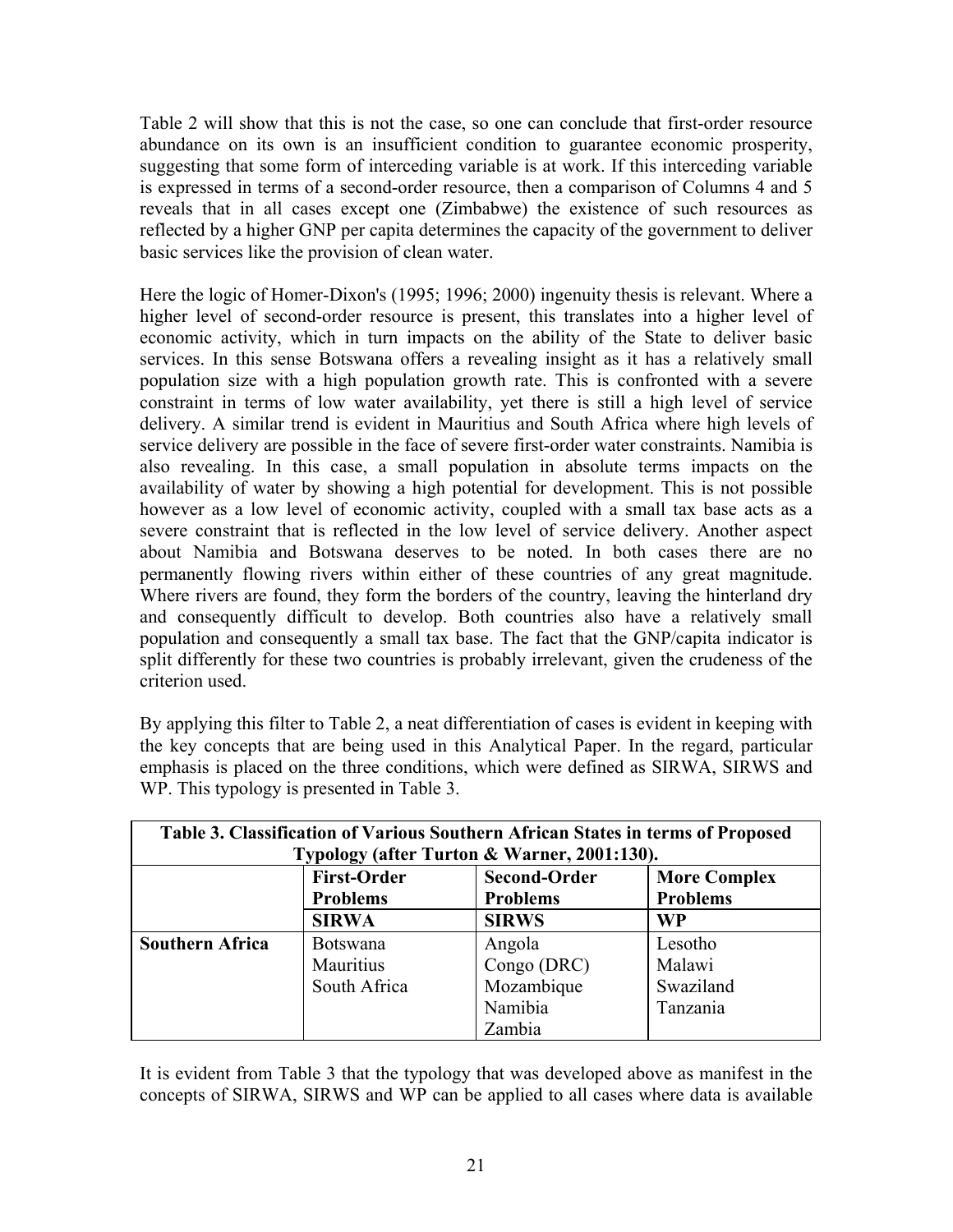with only one exception (Turton & Warner, 2001). Zimbabwe presents an anomalous situation that does not fit neatly into this framework with a combination of low levels of both first and second-order resources resulting in a high level of service delivery. The explanation for this is not self-evident, but it probably relates to the fact that the current political leadership has impacted negatively on the economy so as to create an acute shortage of second-order resources. The high levels of service delivery in Zimbabwe are manifestations of past achievements that occurred during the early-Mugabe era. As such this suggests that Zimbabwe has a high potential for development provided that the negative ramifications of poor political leadership can be resolved.

Southern Africa has a spread of cases from all three categories, with all results corresponding with what is known about each country. The three cases that are classified under SIRWA are known to be the most prosperous countries in the region. Should data have been available for Seychelles, then this country would probably also fall into this category. For these countries the water-related problems are primarily of a first-order nature, namely the continued search for and mobilization of alternative sources of water supply. Given the relative economic prosperity of these countries, the range of options is wide, covering supply-sided solutions (development of ever more distant water resources via IBTs and desalination where appropriate), WDM and the importation of Virtual Water in an attempt to balance the national water budget. All three strategies are known to be taking place at present. The role of Virtual Water trade as a critical component of a strategic water management strategy for these countries is only recently becoming known (Turton *et al*., 2000a).

The five cases that are classified under SIRWS are all countries that ostensibly have an abundance of water, but lack the institutional, financial or intellectual capital to translate this into economic growth and development (Turton  $& Warner, 2001$ ). As such the type of problems facing these countries are primarily of a second-order nature. Angola and the DRC are politically unstable, being embroiled in seemingly endless civil war. Unfortunately no end to this debilitating condition is in sight, although there are some indications that this may be changing in Angola. Mozambique offers a glimmer of hope as it has turned its back on civil war and is seemingly on the road to economic recovery. Institutional capacity is extremely weak however, and a high debt burden continues to hamper this recovery. The major floods that took place in early 2000 set the economic recovery back significantly (Christie & Hanlon, 2001) and were also a manifestation of the inability to respond to the crisis. Namibia is politically stable but has become embroiled in the war in Angola and the DRC. This does not bode well for the future as it is starting to hemorrhage precious financial resources that could be used on institutional development instead. Namibia also presents an interesting case in the sense that the firstorder type of indicators shows the country to be relatively well endowed with water. This is highly misleading however as the water that exists in found only on the northern and southern borders of the country, and is difficult to mobilize. The low population levels also create a false impression by presenting a relatively high per capita water availability, showing the flaws in first-order analyses. Zambia is politically stable but has a low level of economic activity. It is also being negatively impacted on by the civil war in both Angola and the DRC. Should Angola, the DRC, Mozambique and Zambia manage to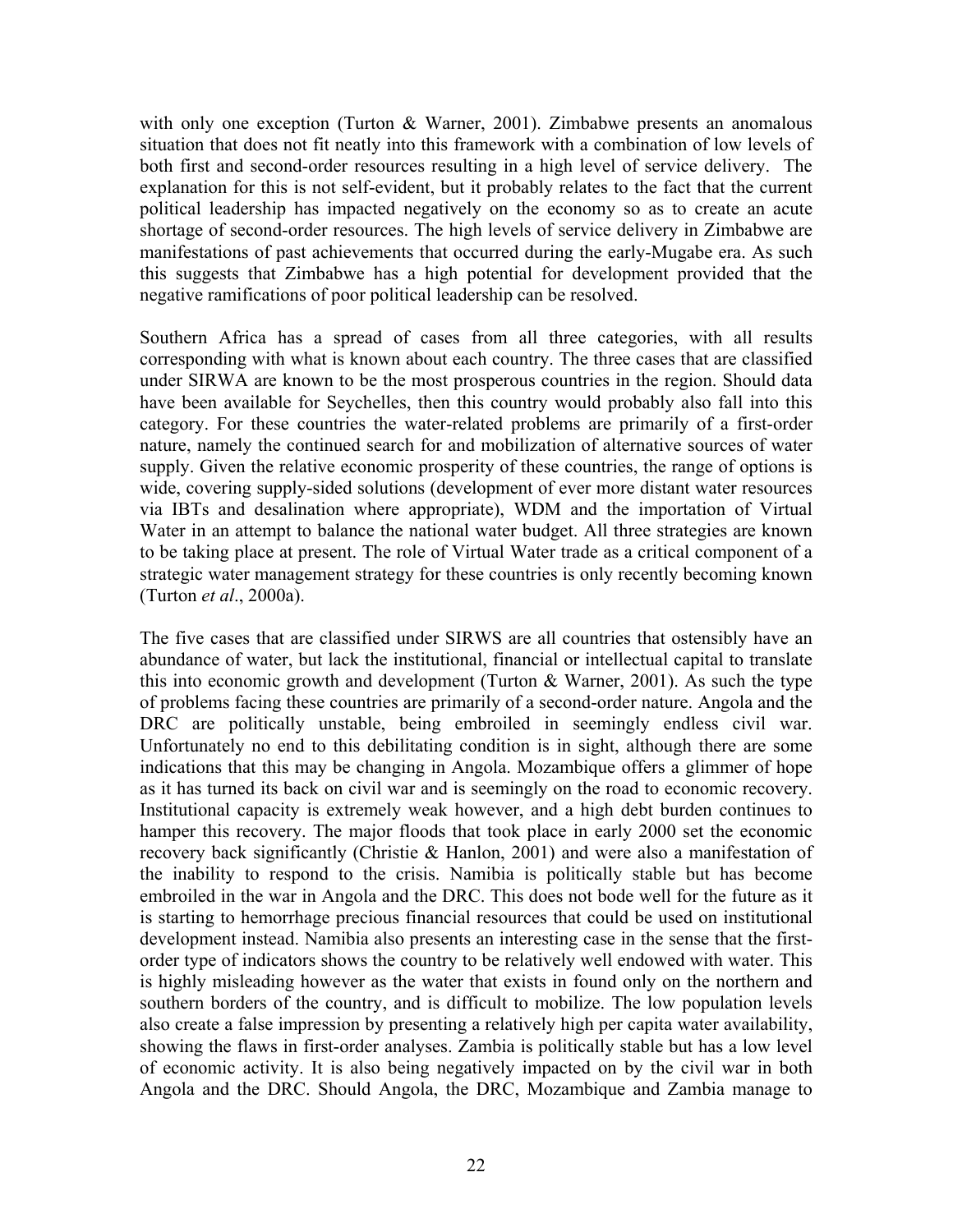solve these problems, then they could conceivably become the regional breadbaskets, using their natural resource endowment to balance the regional water scarcity by becoming Virtual Water exporters within SADC (Turton, 1998; Turton *et al.,* 2000a).

The four cases that are classified under WP present a complex set of problems indeed. In these cases, there is a relative scarcity of both first and second-order resources so dependence on external aid is likely to grow over time. Lesotho is an interesting case as it is first-order resource poor, yet it is the source of water for South Africa via the Lesotho Highlands Water Project (LHWP). This represents one of the few natural resources that Lesotho can exploit (the other being labour and to a lesser extent diamonds), so it sells this to South Africa, using the royalties to finance other development projects.

Armed with the results that are presented in Table 3, a series of hypotheses have been developed (Turton & Warner, 2001). Four hypotheses are evident.

- In all cases presented, the relative abundance (or scarcity) of the second-order resource determines the outcome.
- Where there is a relative abundance of first-order resources in conjunction with a relative scarcity of second-order resources, the developmental potential is likely to remain low. This condition can be labeled Structurally Induced Relative Water Scarcity (SIRWS), which is an unhealthy condition that policy development should seek to actively counter. WDM policies are unlikely to succeed under these conditions, as the necessary institutional capacity is unlikely to be developed and sustained over time.
- Where there is a relative scarcity of first-order resources in conjunction with a relative abundance of second-order resources, the developmental potential is likely to be high. This condition can be labeled Structurally Induced Relative Water Abundance (SIRWA), which is a healthy condition to be actively sought as a policy-outcome. WDM policies are likely to succeed under these conditions as the necessary institutional capacity can be developed and sustained over time.
- Where there is a relative scarcity of both first and second-order resources, the developmental potential is likely to remain low. This condition can be labeled Water Poverty (WP), which is a debilitating condition that is likely to result in a spiral of social and economic decay over time, with no apparent end in sight short of external intervention in some form. Under these conditions, policy intervention is likely to be exogenous in nature, being dependent on third party involvement. WDM policies are unlikely to succeed under these conditions, as the necessary institutional capacity is unlikely to be developed and sustained over time.

These hypotheses have direct relevance to WDM, and can be used to explain why an earlier IUCN study found that "WDM is not an intrinsic part of water resource planning and management at the national and regional levels in Southern Africa" (Goldblatt *et al.,* 1999:11). The answer to this is likely to be found in the relative scarcity (or abundance)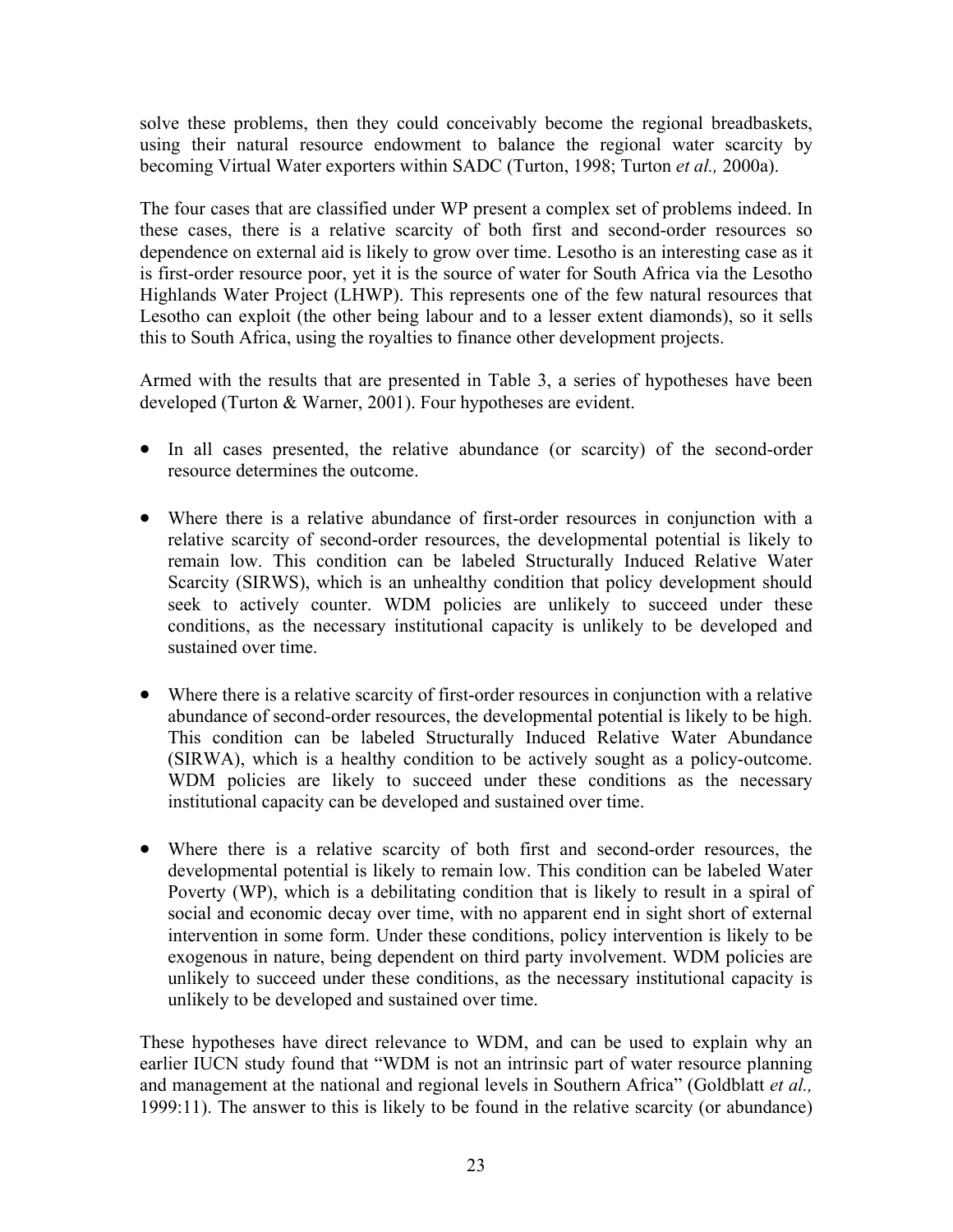of second-order resources in Southern Africa. In particular, the answer to this riddle lies in the notion of complexity and the resultant need for institutional development with which to manage the unintended consequences of this complexity.

## **3.4 Complexity and its Implications for Water Managers**

We are confronted with three key questions at this juncture.

- What is complexity?
- Where does it come from?
- Why is it relevant to WDM?

Complexity is a central component of modern living and is the very foundation on which modernizing ideologies have been founded. A useful analysis of this can be found in the work by Homer-Dixon (2000:101-121), which for reasons of simplicity will be summarized here. Homer-Dixon starts off his analysis by stating that an element of modern capitalism is what is known as "creative destruction" in which rapidly changing technologies compress time and space, thereby creating more economic opportunities – examples are planned redundancy and an increased dependence on technology (Homer-Dixon, 2000:101). Increased complexity is the result. This arises when discreet elements such as new technologies combine to produce unanticipated effects. A classic study by Juliet Schor entitled "*The Overworked American*" found that technology reduced the amount of time taken for any given task, but it also results in an increase in what people are expected to do (Homer-Dixon, 2000:102). Both as individuals and as societies we must deal with more issues simultaneously and make more decisions more often about increasingly complex issues. To do this we rely more on sophisticated time and decision management tools (Homer-Dixon, 2000:103).

There is an emerging body of literature called Complexity Theory, of which the work by W. Brian Arthur (1994) is an authoritative example according to Homer-Dixon (2000:103). According to Arthur's work, three critical processes combine to make systems more complex:

- Growth in coevolutionary diversity. The entities that make up the systems organisms, corporations - compete fiercely. While some survive others fail, but not all compete. Some find symbiotic relationships too, much the same as occurs in natural ecosystems. Over time an increasingly complex web of relationships cause new niches to open and others to collapse. Complexity tends to bootstrap itself over time as entities start to feed on themselves. Diversity thus spawns new diversity in an increasingly complex fashion, not unlike the processes found in ecosystems. Diversity begets diversity and complexity begets complexity. For example, there is more complexity in  $1 \text{ km}^2$  of the Amazon jungle than in  $1 \text{ km}^2$  of the Sahara Desert.
	- Virtuous circles take hold in some societies and they experience an explosion of creativity, but this is not uniform (Homer-Dixon, 2000:104).
	- Some societies do not develop the same degree of creativity. We thus see the birth of an ingenuity gap where highly adaptive societies generate immense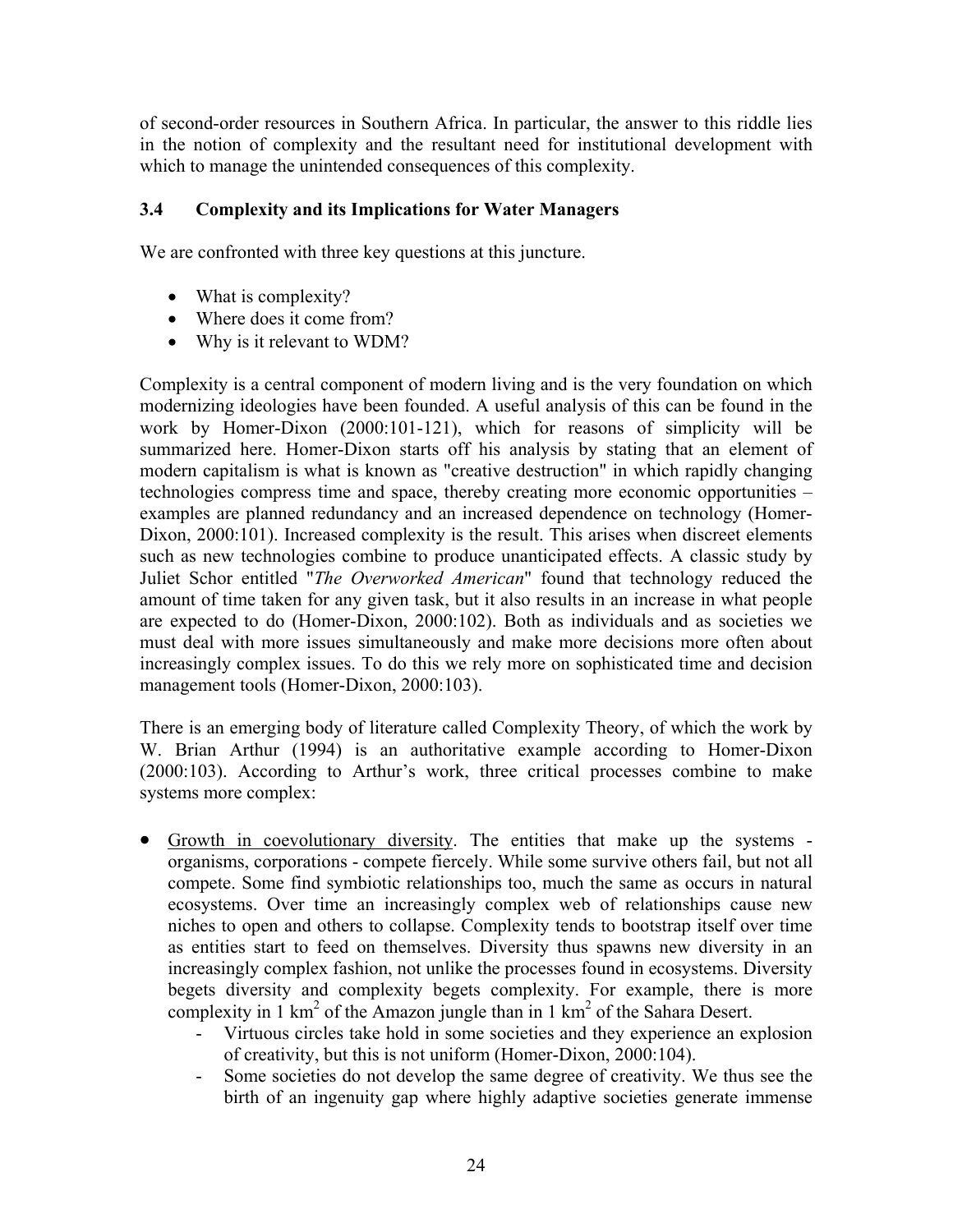amounts of ingenuity, while other societies start to lag behind (Homer-Dixon, 2000:105).

- Structural deepening. This occurs not within the whole system but within single entities that make up that system. There is a natural tendency for an organism, technology, or a corporation to become steadily more sophisticated in order to improve its performance over time. This is driven by fierce competition.
	- Introduction of radically new and simpler systems sweep away more complex systems that have become encrusted with additions and complications. For example, the piston engine got so complex in order to power an aircraft at altitude, but rapidly became redundant once a simple jet engine had been invented. In turn, the jet engine became increasingly complex over time (Homer-Dixon, 2000:105).
	- In evolving systems, bursts of simplicity cut through complexity and establish a new basis upon which complication again starts to grow.
- Capturing Software. Sometimes systems take over the task of simpler systems, exploiting the entities that make up those systems and also the rules or grammar that governs interaction between entities.
	- Human societies and electricity offer an interesting example. We have learned the physics of electricity so we can increasingly exploit it and make it subject to our bidding (Homer-Dixon, 2000:106). More electricity is consumed in developed societies than in developing societies as a result.
	- We have invented new economic instruments as well. In the beginning simple shares led to futures, which in turn led to derivatives, each inventing a new and increasingly complex language. Each becoming the domain of a specialist and each started to feed off the previous in a vicious spiral (Homer-Dixon, 2000:106).

The world we know is a product of our own ingenuity, but in turn it demands increasingly more of our ingenuity to maintain it. This can be found in the 1637 quotation by Descartes in the section entitled "The Changing Water Management Paradigm" (paragraph 3.1), where the main driving force of science was to become "master and owners of Nature". Most of us have been forced to hand over control of key aspects to socalled specialists (Homer-Dixon, 2000:107). The fact that specialists are now working on WDM as a specific element of water resource management is a manifestation of this propensity towards complexity.

Complexity Theory (Arthur, 1994) identifies six key features of how the propensity towards complexity in turn places demands on the need to generate solutions to evermore complex problems (Homer-Dixon, 2000:111). These can be summarized as follows:

• Multiplicity. Complex systems consist of a large number of entities.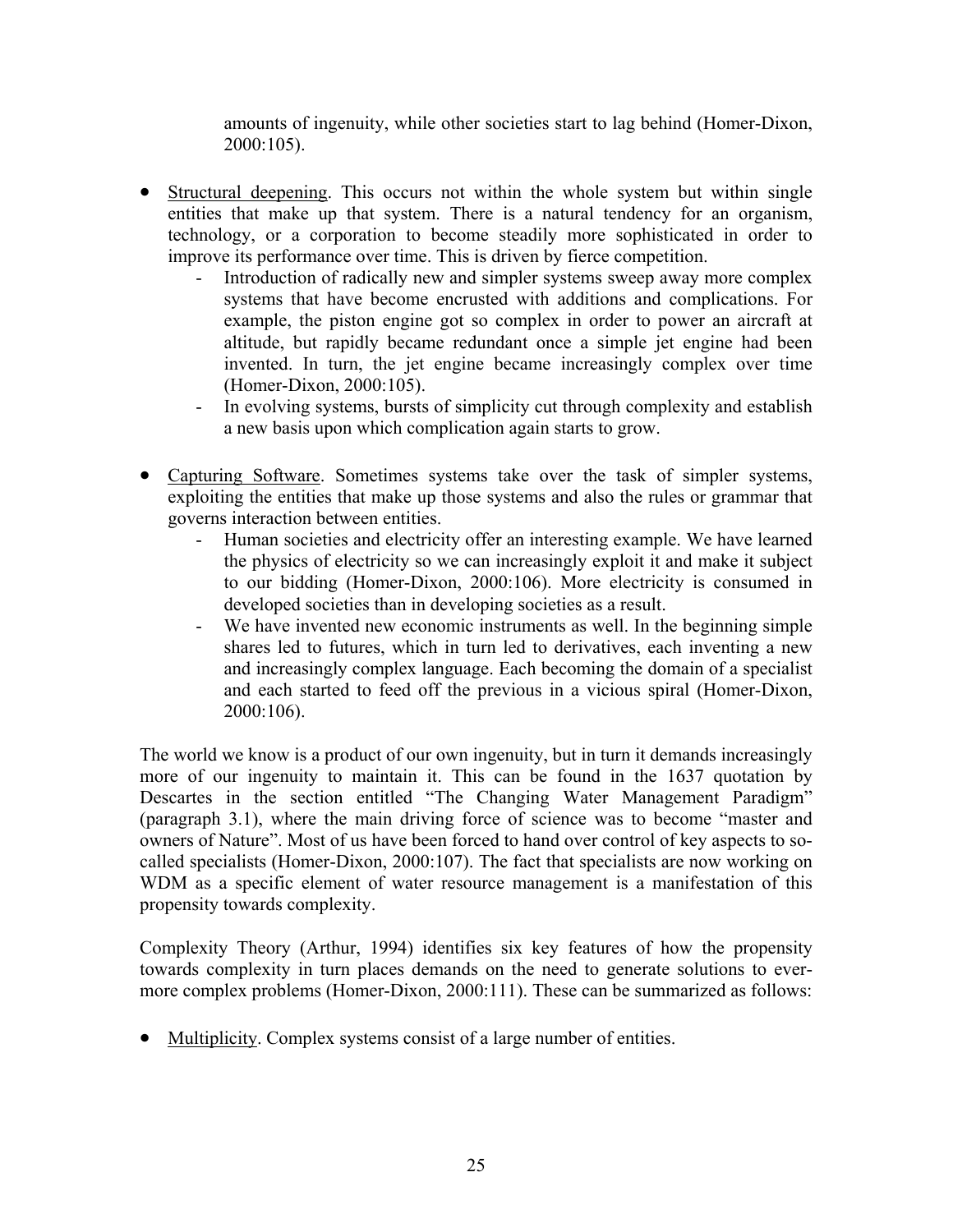- Causal connections. The individual components of complex systems are linked by complicated webs that affect each other in a variety of ways. The greater the connections, the greater the complexity. Feedback is thus a key element:
	- Positive feedback. This form of feedback reinforces or amplifies the changes already taking place. For example, rising share prices on the stock market feed an optimistic air, which inspires investors to invest, which drives up share prices (Homer-Dixon, 2000:111). This ultimately makes the system unstable and subject to wild swings at certain moments in time (Homer-Dixon, 2000:112), such as occurred after the September 11'th attack on the World Trade Centre in New York and the Pentagon in Washington.
	- Negative feedback. This form of feedback helps maintain stability by counteracting the initial forces. For example, experienced investors will start to sell off shares when they feel that the market is unrealistic, thereby dampening the upward spiral (Homer-Dixon, 2000:112).
	- Tightly coupled. This means that a change in one component has rapid and multiple effects on the rest of the system. For example, cars tailgating each other on a highway at speed mean that one accident will result in a multi-car pileup (Homer-Dixon, 2000:112).
- Interdependence. A way to measure interdependence is to divide a system into pieces and see how the changes affect the overall properties of the system. The human body is an example. By severing a limb, the body functions less well than when left whole (Homer-Dixon, 2000:112).
	- The larger the part that can be removed from a complex system without effecting the overall functioning of the system, the more resilient the system is said to be (Homer-Dixon, 2000:112-113).
- Openness. Systems are affected by outside events. It is therefore often hard to define system boundaries (Homer-Dixon, 2000:113).
	- The breakfast cereal you eat links you to soil health in a remote part of the globe.
	- Radioactive fallout from Chernobyl effected the grazing for cattle, so when condensed milk was produced from those cows, it too was radioactive.
- Synergy. The whole is more than the sum of its parts (Homer-Dixon, 2000:113).
	- The increased prevalence of deformed legs on frogs is an example of synergy where a complex set of factors combine to produce an unpredictable but severe outcome.
- Nonlinearity. Change in a system can produce an effect that is not proportional to its size (Homer-Dixon, 2000:113-114).
	- This is known as the proverbial straw that breaks the camels back.
	- Stratospheric ozone depletion is now feeding on itself. Ozone destruction has been found to occur at lightening speed, stripping ozone from the high atmosphere over the Antarctic in weeks despite attempts to reduce CFC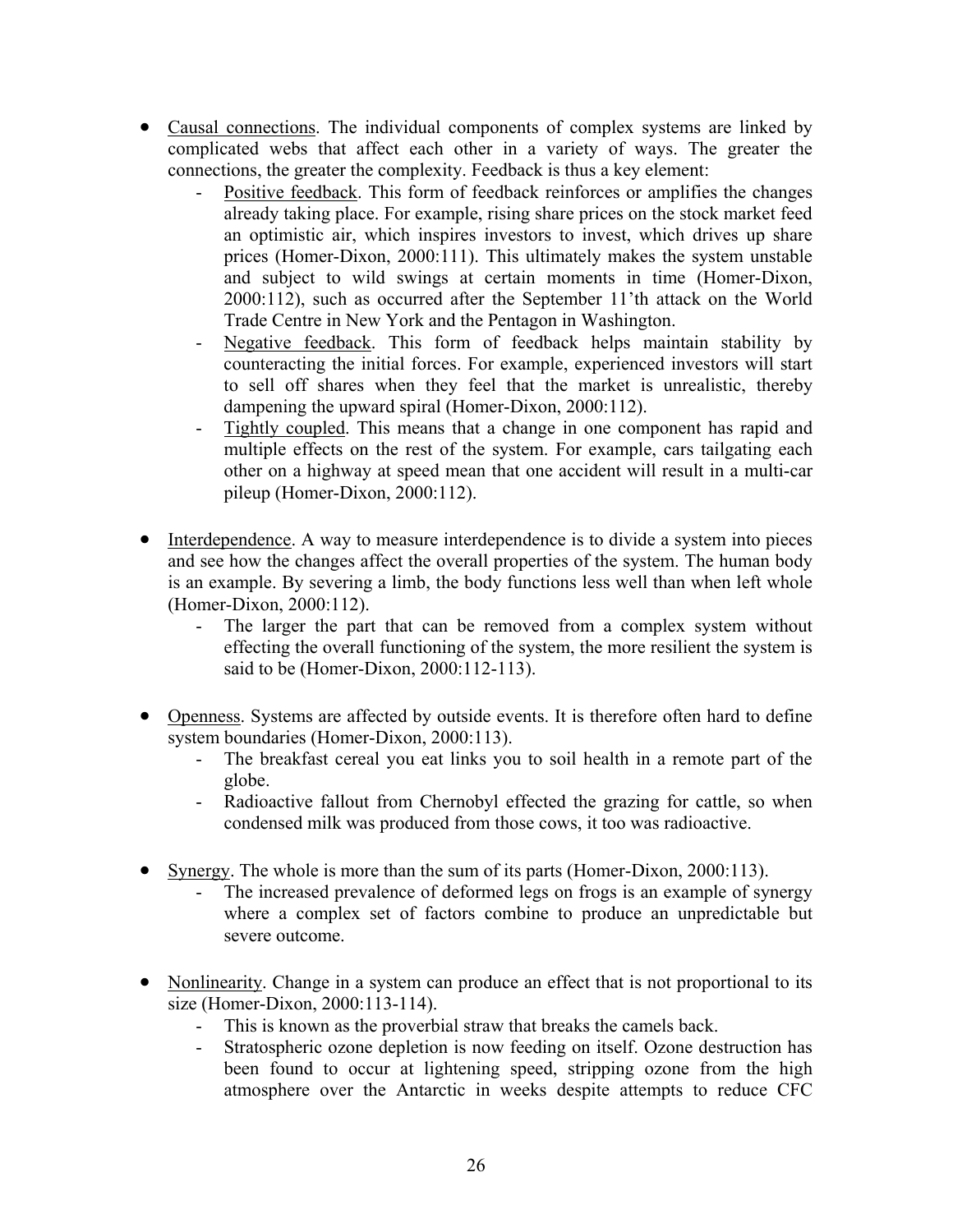emission (Homer-Dixon, 2000:114-115; Toon & Turco, 1991; Stolarski, 1988).

This has led Homer-Dixon (2000:173) to conclude that we are increasingly living in a world that is fraught with what he calls "unknown unknowns" – we are ignorant about our own ignorance. As the result of this increasing complexity and interdependence, there is a greater chance of nonlinearity, which tends to boost the number of unknown unknowns in the natural, social and technological systems around us. For example, the way that we deal with natural resources is revealing about our constructed knowledge. The people we train to manage these systems, have usually been taught that it is possible to have a precise and detailed knowledge about their specific system - fisheries, logging or river basin management. They have been taught basically that these systems are relatively predictable with few unknown unknowns, so when they get into the field they see their resources as finite and closed systems capable of being managed (Homer-Dixon, 2000:174).

The science writer and historian Edward Tenner (1996) labeled such behavior as the "pathology of intensity" which is the single-minded over-extension of a good thing (Homer-Dixon, 2000:175). A classic example of this is found in the story of antibiotics. We widely used these as miracle drugs not only to cure, but also to prevent illness. In 1977 the treatment of livestock with antibiotics for purposes of nutrition, therapy and prophylaxis consumed half of the global production of antibiotics. Today, as a result, we are facing crises of antibiotic resistance from common strains of *salmonella* to lethal *staphylococcus aureus* and *mycobacterium tuberculosis*. The saga of mad cow disease and foot and mouth disease in England is another interesting example where science is seemingly unable to predict the unknown unknowns. So we not only need more biomedical ingenuity to deliver new antibiotics at a faster pace than before, but we also need social ingenuity to develop new institutions, often international in reach, for disease control and tracking purposes (Homer-Dixon, 2000:176). Tenner's (1996) pathology of intensity often magnifies unknown unknowns, but it also produces the narrowing of expertise with the resultant inability to provide insight into complex phenomena such as the management of water demand, which involves a myriad of crosscutting relationships and dynamics ranging from the human psychological to the engineering-based pressure management and the institutional capacity to collect revenue aspects.

Tenner (1996) also catalogued what he called "revenge effects" (Homer-Dixon, 2000:178). These are the "ironic, unintended consequences of mechanical, chemical, biological, and medical ingenuity". The technological word we have created around us has the tendency "to get even, to twist our cleverness against us". Many examples exist, but the most relevant to the water sector are the debilitating effects of *Schistosomiasis*  (bilharzia), *Simulum Chuteri*, salinization and the loss of biodiversity, all of which are the unintended consequences of the construction of water infrastructure such as large dams and Inter-Basin Transfers (IBTs) (Davies *et al.,* 1993:135-170; Davies & Day, 1998:242- 310).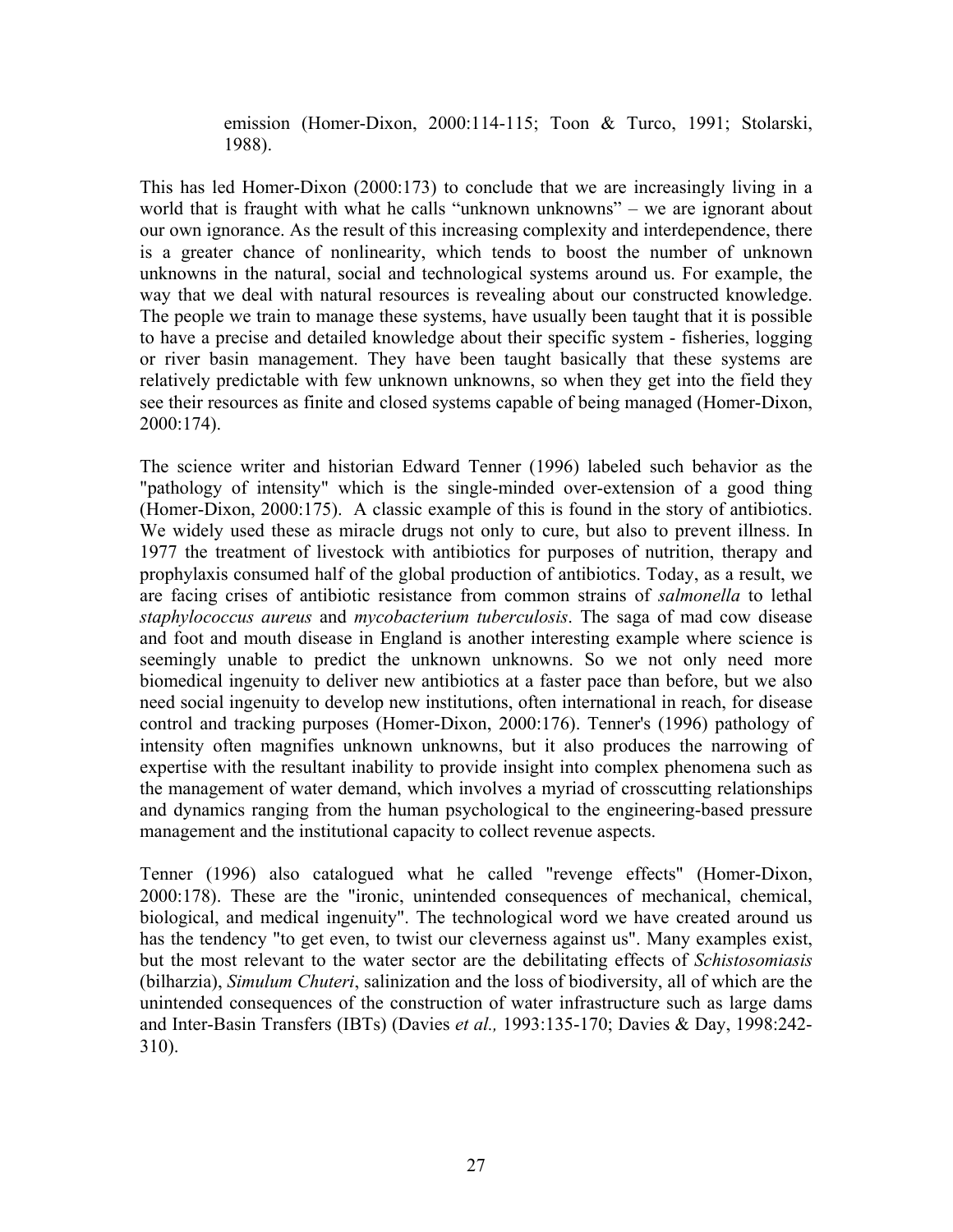These aspects are all relevant to the management of water demand, because it will be shown that water resource management has a natural tendency to become more complex over time, particularly as river basin closure is being reached. *It is precisely at this stage in infrastructure development that WDM policies are considered for the first time, so it is no wonder that they very often fail*. We simply do not understand them within the context of an increasing degree of complexity that arises when we start to become "masters and owners of Nature". In fact, WDM policies and practice add yet another level of complexity to existing bureaucracies and institutions, many of which are already overburdened.

## **4. Development of a Potential Model**

Let us briefly recap on the critical elements of the argument that has been developed so far in this Analytical Paper. Having noted that there is a shift in water resource management paradigm away from a strictly supply-sided approach with its resultant firstorder focus; to a more demand-sided approach with its resultant second-order focus (Figure 2), we went on to say that there is a Paradox of Perception at work. This Paradox forces us to seek a solution to a given problem based on our perception of the reality that underpins that problem. We then went on to show that there is an increasing propensity towards complexity, with many examples of this being manifest in the water sector. One element of complexity arises from the nonlinearity that starts to occur when we try to manage ecosystems. The philosophy of Natural Science implores us to become "masters and owners of Nature", which in turn implies that we enter a race against increasing complexity. In order to keep ahead of this race, we need to muster increasingly large amounts of what Homer-Dixon (1995; 1996; 2000) calls "ingenuity", or what Ohlsson (1998; 1999) and Ohlsson & Turton (1999) call a "second-order resource". We then looked at what a resource actually is, and concluded that there are two distinct types of resource. Natural resources we chose to call a first-order resource, of which there may be a relative scarcity or abundance. Social resources we chose to call second-order resources, of which there may also be a relative scarcity or abundance. We then went on to show that it is primarily the availability of second-order resources that determine the outcome of first-order resource mobilization. From this we categorized three conditions that can be applied to the water sector in Southern Africa (SIRWA, SIRWS and WP), each defined by the relationship between the relative scarcity and/or abundance of both first and second-order resources. It has also been shown that an increased level of secondorder resources are needed to manage the effects of this propensity for complexity.

Let us now turn our attention to river basin closure, and in particular to a deeper understanding of what this implies in terms of water management institutions. From this we can develop a more sophisticated model of the institutional development needed to generate WDM solutions, and then to sustain those policies over time.

## **4.1 The Implications of Basin Closure on Water Management Institutions**

Basin closure is a useful concept that is central to our understanding of the *problematique* of WDM as both a concept and a policy. A river basin with no utilizable outflow of water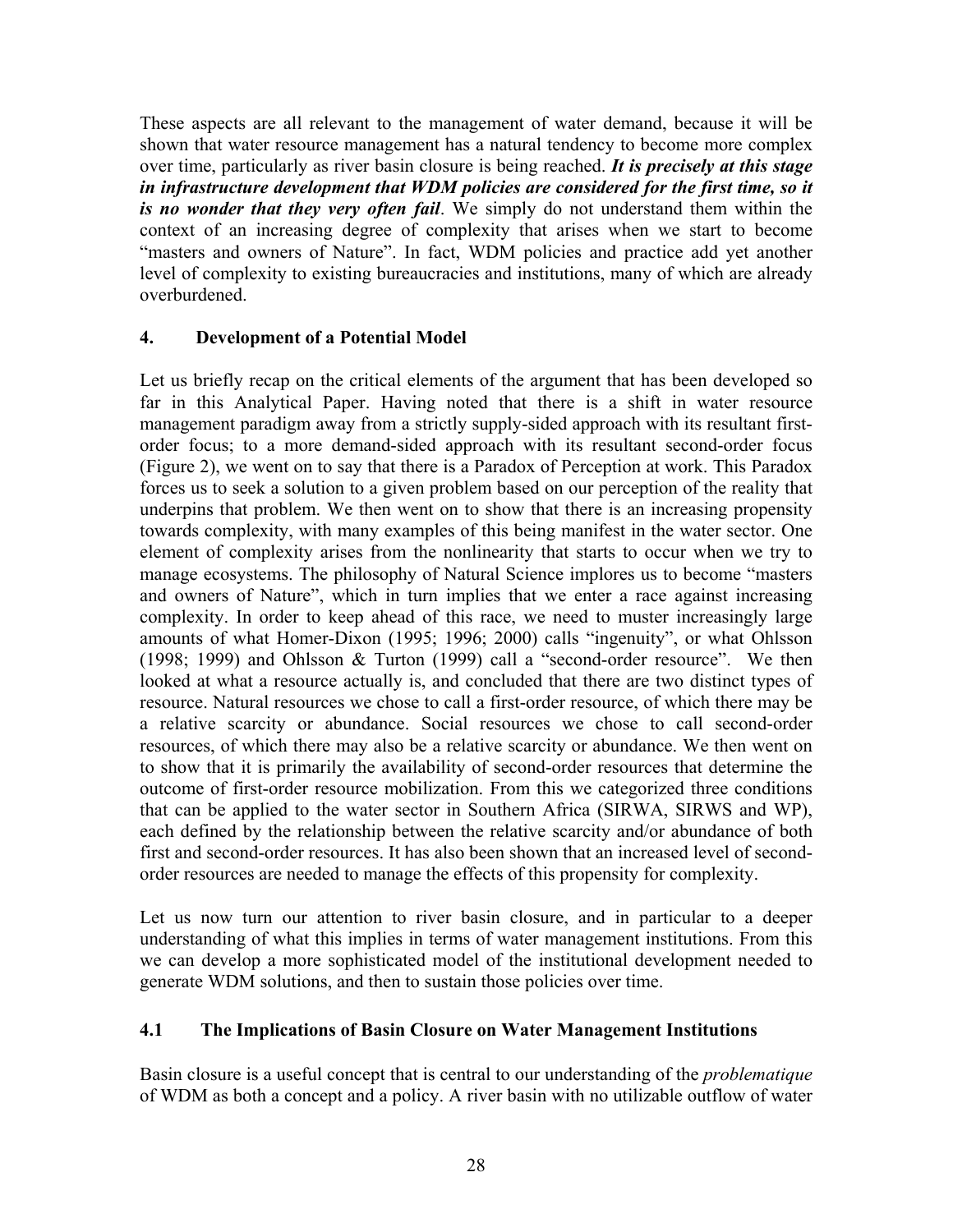is a closed basin (Seckler, 1996). A river basin is said to be facing closure when all of the available water has been allocated to some productive activity and there is no more water left to be allocated (Svendsen *et al.,* 2001:184). This means that issues such as sectoral water efficiency (SWE) become increasingly important as basin closure is reached, so consequently decisions regarding the inter-sectoral and intra-sectoral allocative efficiency become relevant. This in turn implies that competition increases between users making the allocative decisions increasingly politicized, particularly when this allocation is between sovereign states, calling for a robust conflict resolution mechanism such as effective regimes in international river basins (Turton, 2002a:13). This differs from the hydrological definition of the term where a closed basin is a basin that has an outflow into internal seas, lakes or other sinks (Wester *et al.,* 2001:161). *Only when a river basin approaches closure, does WDM start to become relevant, so it is necessary to know where this threshold is in any given situation if we are to understand WDM as a concept and a policy more profoundly*.

Working on the development of the concept of basin closure, and in particular the changing institutional arrangements that are needed in order to manage this condition, Molden *et al.,* (2001:73-87) have developed a useful model. This model shows what happens as the water resources within a given river basin are developed for economic use over time. Their central hypothesis is that changing patterns of water use within a given river basin require "adaptive institutions" for the sustainable, equitable and productive management of water resources (Molden *et al.,* 2001:74). Central to this model, are a number of key concepts that need to be understood. These are as follows:

- The renewable water resource within a given river basin consists of the total volume of water flowing into that specific geographic area. This comes from a variety of sources such as precipitation, ground water discharge and surface water flows, and is represented in Figure 4 as a horizontal line labeled "Renewable". In essence, this represents the total water resource-base that exists within any given river basin.
- The potentially available water is less than the renewable water resource-base, and consists of the water that is available for depletive use within the given river basin. From a purely technical perspective this consists of the gross inflow into the river basin, minus non-utilizable flows (such as those needed for Instream Flow Requirements - IFR - in order to maintain the ecological integrity of the river) minus any agreed water commitments that must be met such as for downstream users. This is represented as a horizontal line in Figure 4 labeled "Potentially Available", below the renewable water resource line.
- Available water is a function of the existing hydraulic infrastructure within a given river basin at any moment in time. In purely technical terms this consists of the nett inflow, minus the amount of water that has been set-aside for committed uses, minus the non-utilizable uncommitted outflow. In essence, this is the amount of water that is available for use within the river basin in terms of the various assurances of supply design parameters, which have been determined by the hydraulic mission of the state.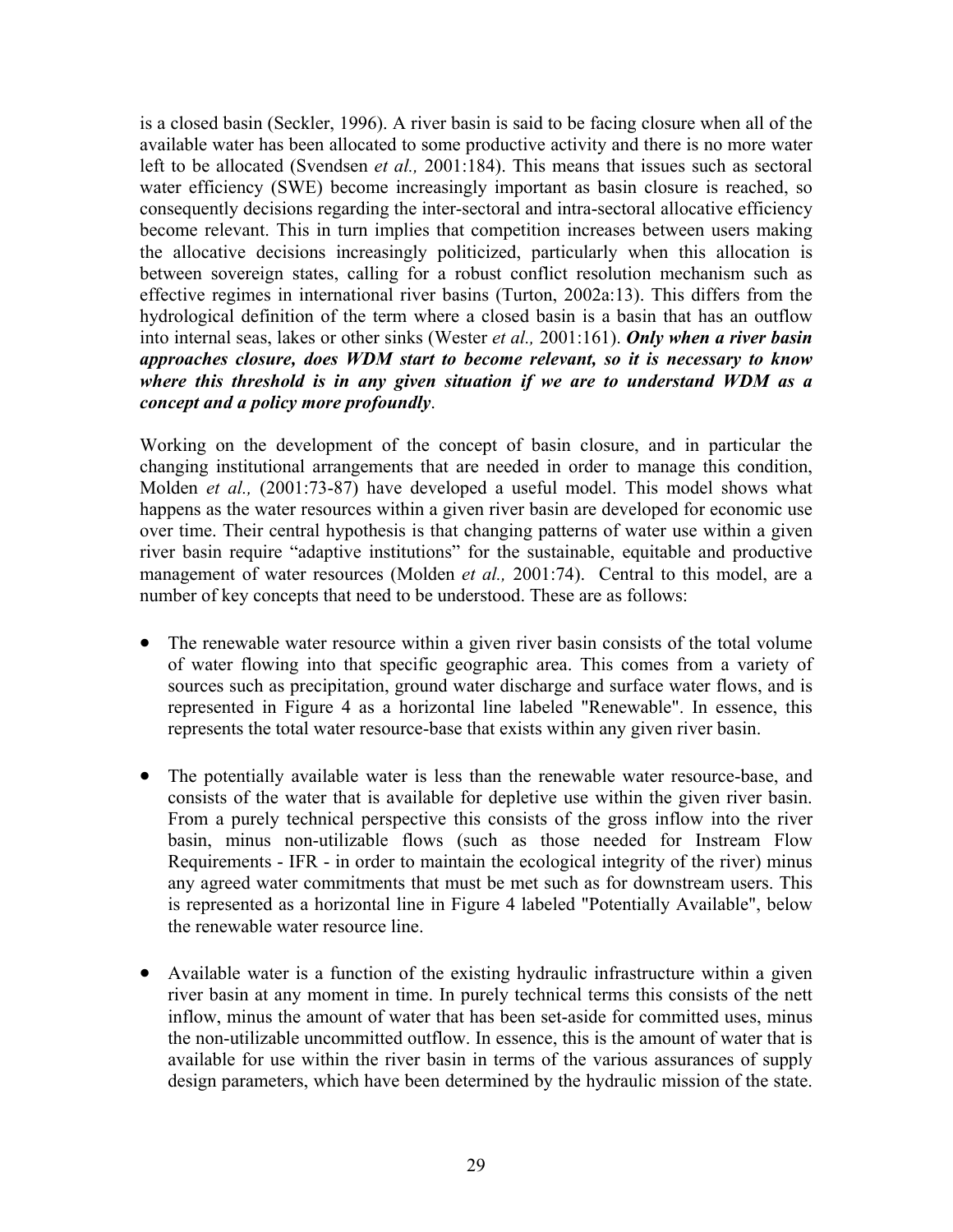This changes over time as the water resources are developed, and is represented as a stepped line in Figure 4 labeled "Available".

• Depleted water is the use or removal of water from a given river basin that renders it unavailable for further use within that basin. Water is not really consumed, which is one of the unique characteristics of this particular resource, because it is usually returned to the hydrological cycle in some form or other after having been used. This can be in the form of useable return flows from irrigation systems, industrial or domestic return flows, or returns to the atmosphere as water vapour via the stomata of plants, which are not useable in an immediate sense of the word, but which are available elsewhere as part of the global hydrological cycle. Consequently, Molden *et al.,* (2001) prefer to use the term "depleted water" in their specific model, as this indicates water that is no longer directly available for economic use. This is represented as an "S" shaped curve in Figure 4 labeled "Depleted".



**Figure 4. Phases of river basin development as envisaged by Molden** *et al.,* **(2001:77).** 

As water demand increases, there is an impulse to develop more of the available water resource-base within any given river basin. As more water is made available however, more water is also depleted. There is consequently a correlation between available water and depleted water, with the former being represented as a series of steps, which increase as each new dam comes on line. The latter is represented as an "S" shaped curve. Over time, as more of the water resources are developed in response to the growing demand, the depleted water curve approaches the available water curve, necessitating the development of a new hydraulic structure such as a dam. In highly developed river basins, the depletion curve approaches the potentially available supplies. In a closed river basin, the depleted curve approaches (or even exceeds) the potentially available curve. The potentially available water represents the maximum water resource-base that can be mobilized in a sustainable manner, unless other water is brought into the system by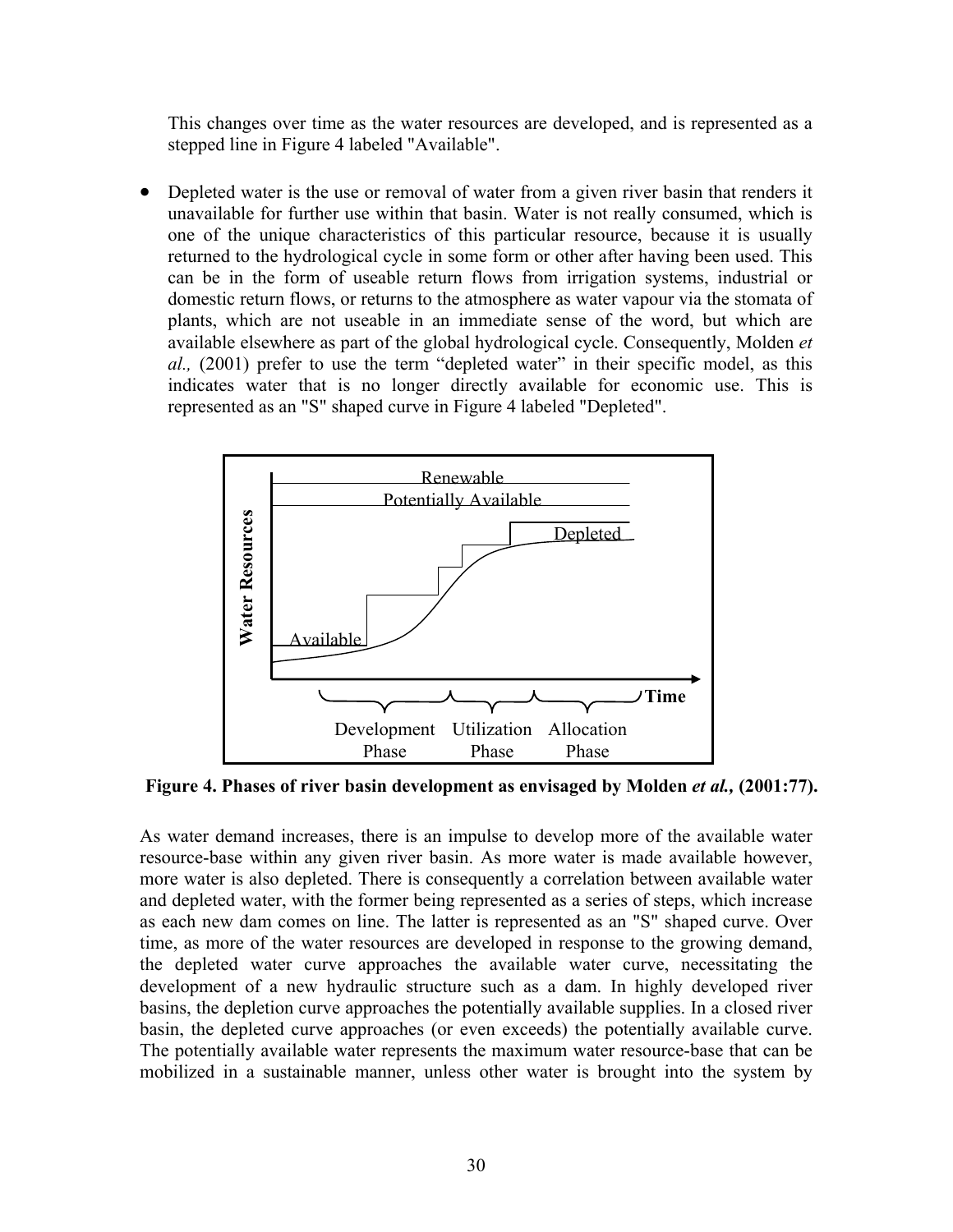means of an IBT. This condition is equivalent to a frontier production function in the field of economics (Molden *et al.,* 2001:77).

As the water resources are developed over time, the institutional arrangements needed to manage those resources change. According to Molden *et al.,* (2001:77-78) three distinct phases of institutional development can be isolated, each associated with a specific level of resource development, and consequently each needing a different set of rules, procedures and management priorities. These three phases are shown on Figure 4 and consist of the following:

- The Development Phase. This is found in the early stages of river basin development. During this phase, there is no scarcity of naturally occurring water, so the main emphasis is on developing the resources that exist in nature. Due to the abundant availability of water, the laws of economics dictate that it is not a scarce good and consequently the value is relatively low. As such WDM is not necessary at this time, and if introduced as a policy would probably fail. Increasing demand for water results in increased development of hydraulic infrastructure such as dams and pipelines. This starts to place an economic cost on water, but in general the economic value stays low due to its relative abundance. Institutional priorities at this stage are centered mainly on engineering-related issues and are a classic example of the First-Order Focus noted in Figure 2.
- The Utilization Phase. This starts to occur once there has already been significant development of the hydraulic infrastructure. As such there has been considerable economic cost involved in mobilizing water and guaranteeing the assurance of supply to a given level. In this phase efficiency starts to become an issue, so the institutional arrangement changes to adapt to this new management requirement. The institutions tend to focus on sectoral issues such as the management of irrigation projects or the supply of bulk water to domestic or industrial users. Scarcity is not yet a major problem, but the economic cost of water delivery starts to become a concern. Small new infrastructural projects are also developed as the depletion curve approaches the available curve, but these are less attractive and more costly for various engineeringrelated reasons, so their improved yield is rather limited. In a sense this is roughly like the economic law of diminishing returns. At this time WDM starts to become a management issue, but at best this is used to buy time before the next stage of infrastructure such as a dam needs to be developed.
- The Allocation Phase. This starts to become relevant as basin closure is being reached, and depletion approaches the potentially available water curve. This means that there is limited scope for new infrastructural development, so increased efforts need to be made to increase the productive use of the water. The increasing scarcity of water means that the economic laws of supply and demand start to operate and the value of water rises. At this stage allocative efficiency becomes an issue, with the need to start inter-sectoral allocation from lower sectoral value users to higher sectoral value users. Managing the demand for water also starts to become a central issue at this time. The institutional focus now changes to the allocation of water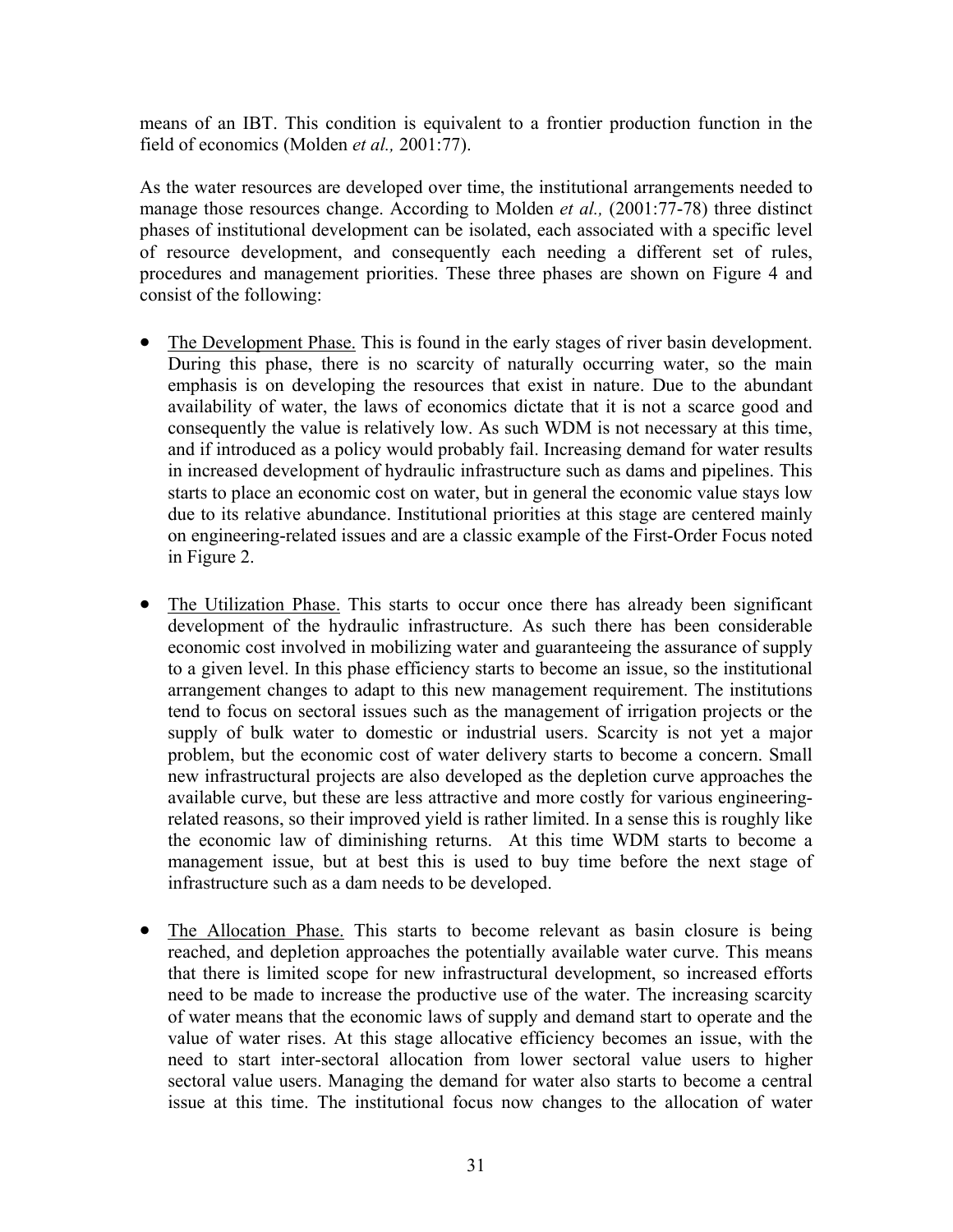between competing users and sectors, the resolution of conflict that now becomes endemic within the river basin, and the regulation of water supply. Coordination becomes increasingly important involving significant transaction costs. The apportionment of water to different riparian states becomes a key issue in international river basins at this time.

While Molden *et al's.,* (2001) model is helpful in showing how institutional arrangements within a given river basin need to change over time, it does not cast enough light on some important conceptual issues. In order to achieve this, the one author has engaged in some research work (Turton, 1999a; Turton & Ohlsson, 1999; Lundqvist & Turton, 2001) with the purpose of developing a more comprehensive model. Central to this work is the need to understand the various transitions that are implicit in the model that has been developed by Molden *et al*., (2001).

The starting point of this refined model is similar to that of Molden *et al.,* (2001), but was developed independently of that model. The central need was to understand what social triggers, if any, would become important for institutional development as various phases of water resource management were encountered over time. As such the identification of thresholds would be important, as these would trigger off a new set of institutional needs, which if not met, would result in an increase in conflict potential and a delegitimization of the institution. In order to achieve this, it was necessary to construct the simple model that is presented in Figure 5.



**Figure 5. Simplistic model showing transition from Supply-Sided Phase to Demand Management Phase within a given river basin (Turton, 1999a).**

This model is based on the assumption that it is largely demographic factors that drive the demand for water in a given river basin. This is represented as an "S" curve in Figure 5.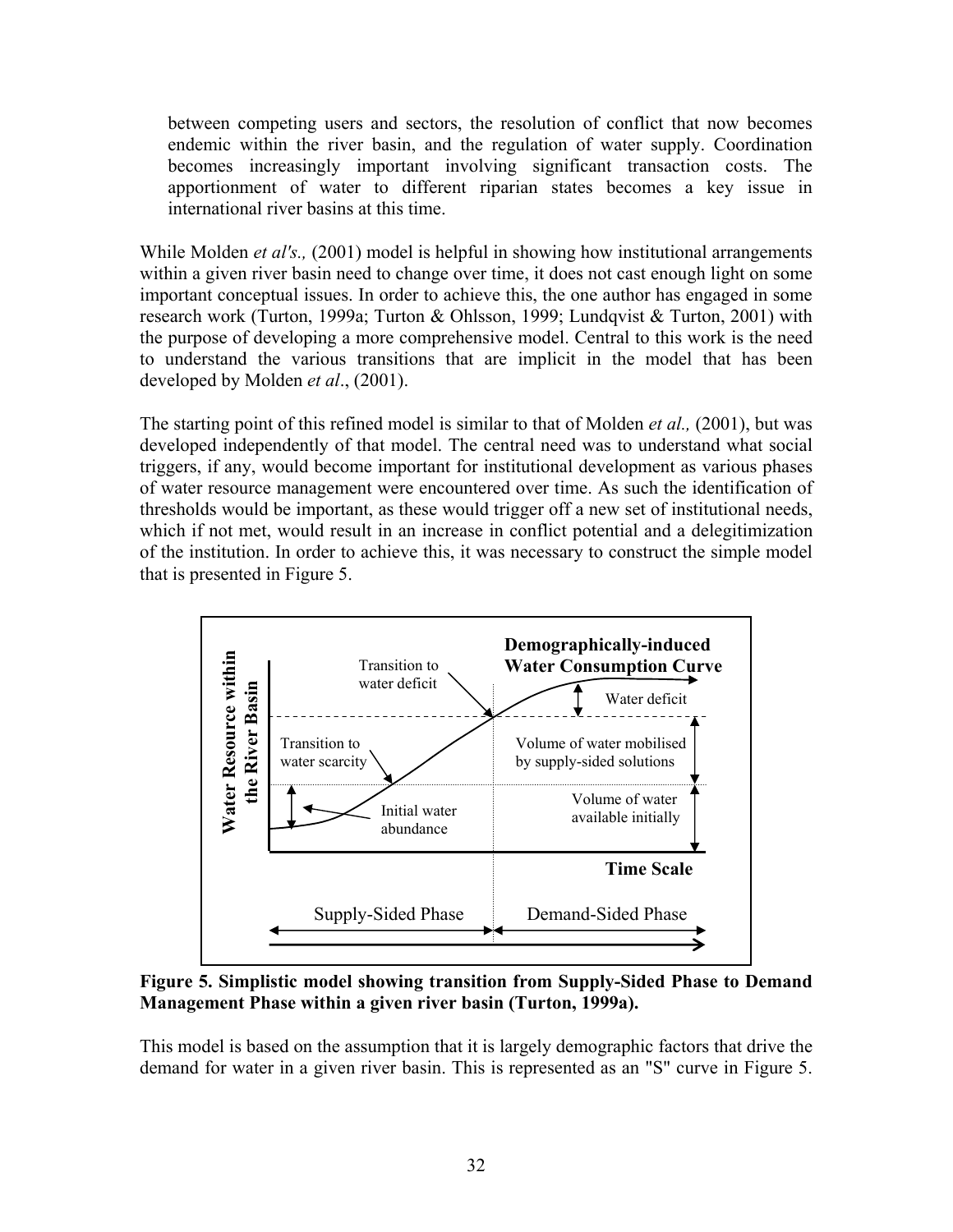There are five important concepts that are central to this model (Turton, 1999a) which need to be highlighted. These are as follows:

- As the demographic base of a given river basin changes over time, there is an increase in the demand for water. In this sense there is a close correlation between demographic growth and the growth in water demand. As a result, the main curve on the graph is called the "Demographically-Induced Water Consumption Curve" (DIWCC). The word "consumption" is used loosely in the sense that water is used but not really consumed as one would consume a resource like coal, which once ignited would no longer be available for burning as an energy source. Water is consumed but returned to the hydrological cycle in some form or either, either as effluent or as water vapour. The important aspect is that this water is not readily available for direct re-use, so in a loose sense it has been consumed. In reality effluent can be treated, but this adds cost and is normally beyond the capacity of most developing countries to do, resulting in pollution as a significant element in the depletion of a resource-base. Lundqvist (1998) has labeled this phenomenon "hydrocide", which is a manifestation of a specific - and particularly debilitating - second-order resource problem for the developing world in general.
- $\bullet$ During the early stages of development within the given river basin, there is an initial period of water abundance. In this sense the term "water abundance" means that the volume of water that is available exceeds the demand for that water. Under such conditions, demand is relatively low, water availability is relatively high and consequently water has a low economic value. This in turn means that the incentive for the abuse of water is high during the early stages of river basin development.
- $\bullet$ Economic development takes place, very often having been triggered off by a specific event such as the discovery of gold on the Witwatersrand (Turton & Meissner, 2000), which in turn creates a rapid increase in the demand for water. This forces the DIWCC upwards, to a point where it crosses the horizontal line that represents the volume of water that was available initially. This corresponds to the "Potentially Available" line on Molden *et al's.,* (2001) model shown in Figure 4. This specific moment in time is known as the transition to water scarcity.
- Water scarcity exists within the given river basin when the DIWCC exceeds the locally available supply of water. The transition to water scarcity results in the birth of the hydraulic mission in society, as politicians seek to mobilize water in order to create a stable infrastructural platform on which future social and economic development can be built. Engineers are commissioned with the task of mobilizing water by means of the development of hydraulic infrastructure. This corresponds with the stepped "Available" curve on Molden *et al's.,* (2001) model shown in Figure 4. Institutional development that has been created by the transition to water scarcity is similar to the "development" and "utilization" phase of water resource management depicted in Figure 4. Basin closure is approached, and possibly even reached in this phase of water scarcity. If basin closure is reached, then there is a strong stimulus to augment supply within the given river basin by capturing the resource-base in another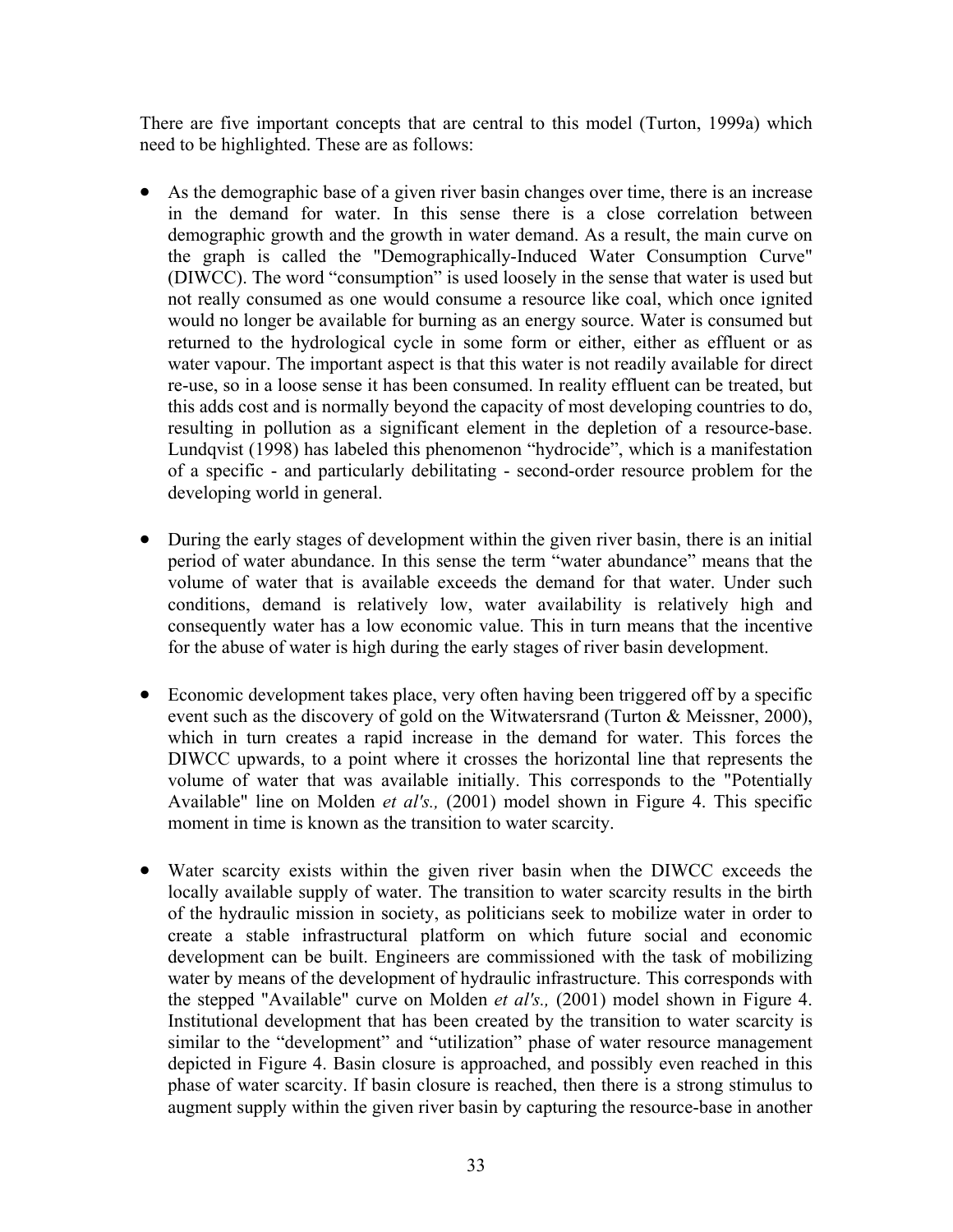river basin by means of an IBT. *This increases the volume of water that can be mobilized through human ingenuity, thereby enabling water supply to continue even after basin closure has been reached*. This acts as a primary stimulus for resource capture, with direct implications for other downstream riparian states in shared international river basins. This important element of water resource management is not evident in Molden *et al's.,* (2001) model, which presumes that water is managed within the context of a given river basin with no linkage to other river basins.

• Continued economic development causes water to be mobilized to such an extent that the DIWCC starts to approach, and eventually passes, the maximum volume of water that can be mobilized by supply-sided solutions such as IBTs. This represents the transition to water deficit, beyond which no further water can be mobilized without severe long-term ecological implications. Under these conditions water can become securitized as the strategic implications of water as a fundamental component of the economic growth potential of the state become apparent (Turton, 2001). *Institutional development in this phase is centered on water allocation, conflict resolution and the management of demand*, with specific implications for other riparian states in shared international river basins, given the potential impact that resource capture has had on their own resource base.

## **4.2 Concept of Adaptation as a Result of Second-Order Resources**

Molden *et al.,* (2001) have shown that water management institutions must adapt over time as river basin closure approaches. It therefore becomes necessary to dwell for a few moments on the dynamics of this adaptive institutional development because *in reality* the *problematique* of WDM as a concept and a policy is that *this adaptation often does not occur, which is why WDM is not being widely applied in Southern Africa*. Haas (1983:57) notes that organizations learn and adapt, which is accomplished via the processing of information and the development of institutionalized knowledge. As such, knowledge creates the basis for cooperation by illuminating complex interconnections that were not previously understood (Krasner, 1983:19). Knowledge is therefore a function of cooperation, which in turn is the foundation of adaptation. As Horta (2000:196) notes,

"Ultimately, the internal dynamics of institutions determine to a large degree how institutions will pursue a new set of goals and how these will become incorporated into institutional practice. … [T]hese theories make an important distinction between organizational adaptation and learning. While the latter leads to the adoption of qualitatively new objectives and priorities, the former involves changes brought about by new pressures or incentives, but without adjustments in the organization's underlying goals and priorities."

So institutionalized knowledge, learning and adaptation are closely linked, but are also different from each other. A critical element of both the Molden *et al.,* (2001) and Turton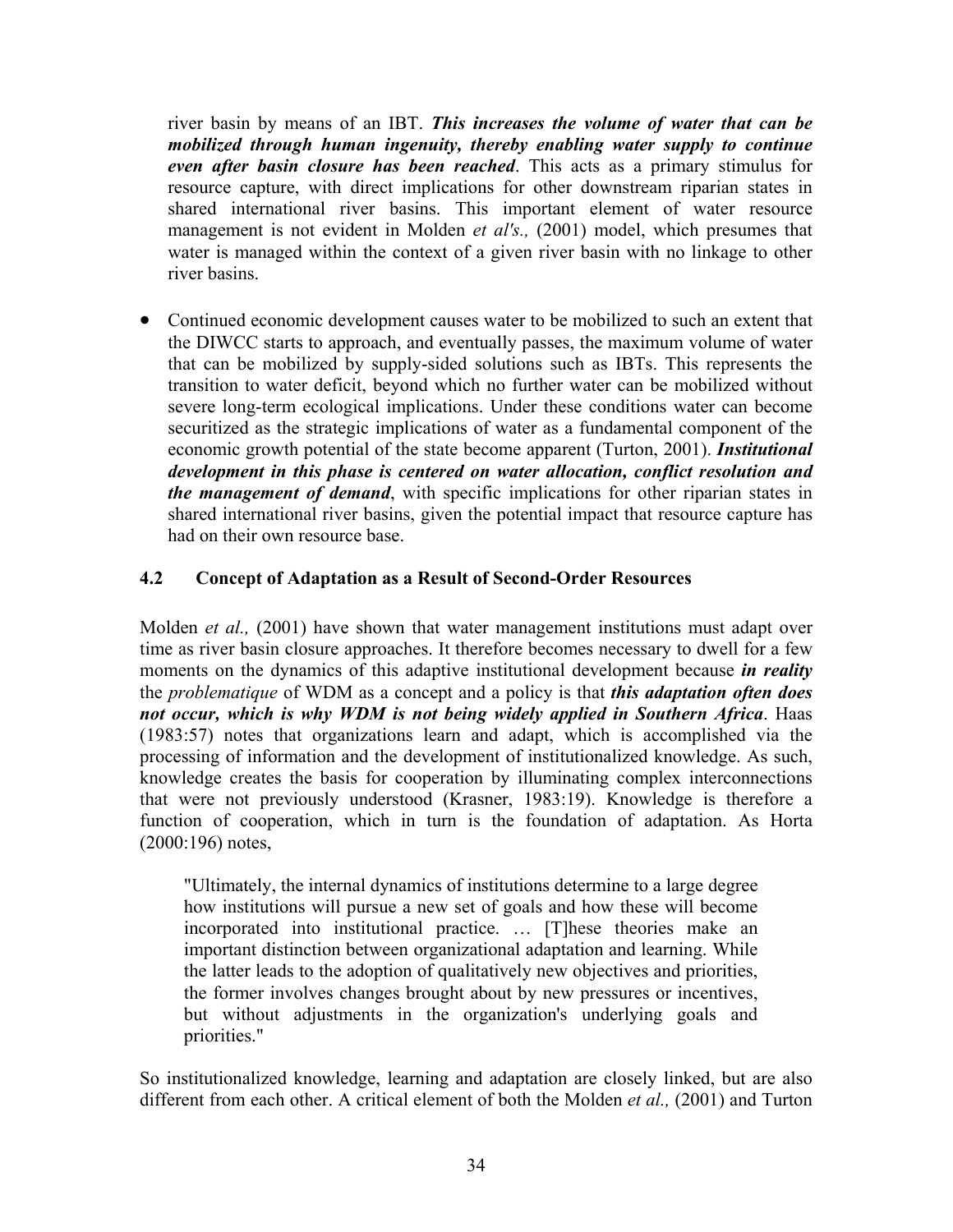(1999a) model is the central role that adaptation plays within any institutional arrangement for water management in a closing river basin. The weakness of both these models is that they assume that adaptation will occur, without explaining what the specific elements of adaptation are. This is where the work by Ohlsson (1998; 1999) becomes highly relevant (Allan, 2000:323). Ohlsson (1999:5) was initially concerned about the Malthusian-related issues of abundance and scarcity, seen within the context of natural resources and this linkage to human populations. Central to Ohlsson's (1999:23- 24) argument is the existence of three distinct forms of scarcity. These are as follows:

- The scarcity of non-renewable resources such as minerals (which generally becomes a scarcity of environmental space over time).
- The scarcity of renewable resources such as water that are used for the production of biomass and food.
- The scarcity of social resources that will be needed by societies to adapt to changing levels of renewable and non-renewable resource scarcity.

These three forms of resource scarcity lie at the very heart of Ohlsson's research work, and have major significance for explaining and predicting the institutional adaptation that is assumed by Molden *et al.,* (2001) and Turton (1999a). Focusing on environmental scarcity as a potential cause of conflict, Ohlsson (1999:47-48) notes that there are five conditions that may result in open violence. These are as follows:

- Trapped development occurs when depleted resources cannot be substituted in the foreseeable future, which place social groups that are dependent on that resource-base for their survival in a desperate situation. In this case the road to conflict is mapped out by the lack of viable options and the polarization of society.
- The lack of social regulatory mechanisms is a sign of the social and political powerlessness of both traditional and modern institutions of the State and civil society. In this regard the "powerlessness of power" occurs when a political system is unable to detract itself from certain social and political conditions, and developmental goals such as sustainability become impossible to attain. Open conflict becomes more endemic as social institutions fail to manage the rising levels of discord. Seen in this light, sustainability becomes intimately linked with the adaptive capacity of society.
- The environment becomes instrumentalized when certain powerful groups in society manage to manipulate the environmental scarcity in such a way that the resource scarcity becomes transformed into a group identity issue. In this regard crossboundary rivers are easy to instrumentalize as a means of applying political pressure. Opposition groups start to use ecological crises to articulate their criticism of the state, and marginalized groups are used to attain specific political objectives. This is the case in the Jordan River Basin, particularly over the so-called Palestinian question (Turton, 2002a:56-98).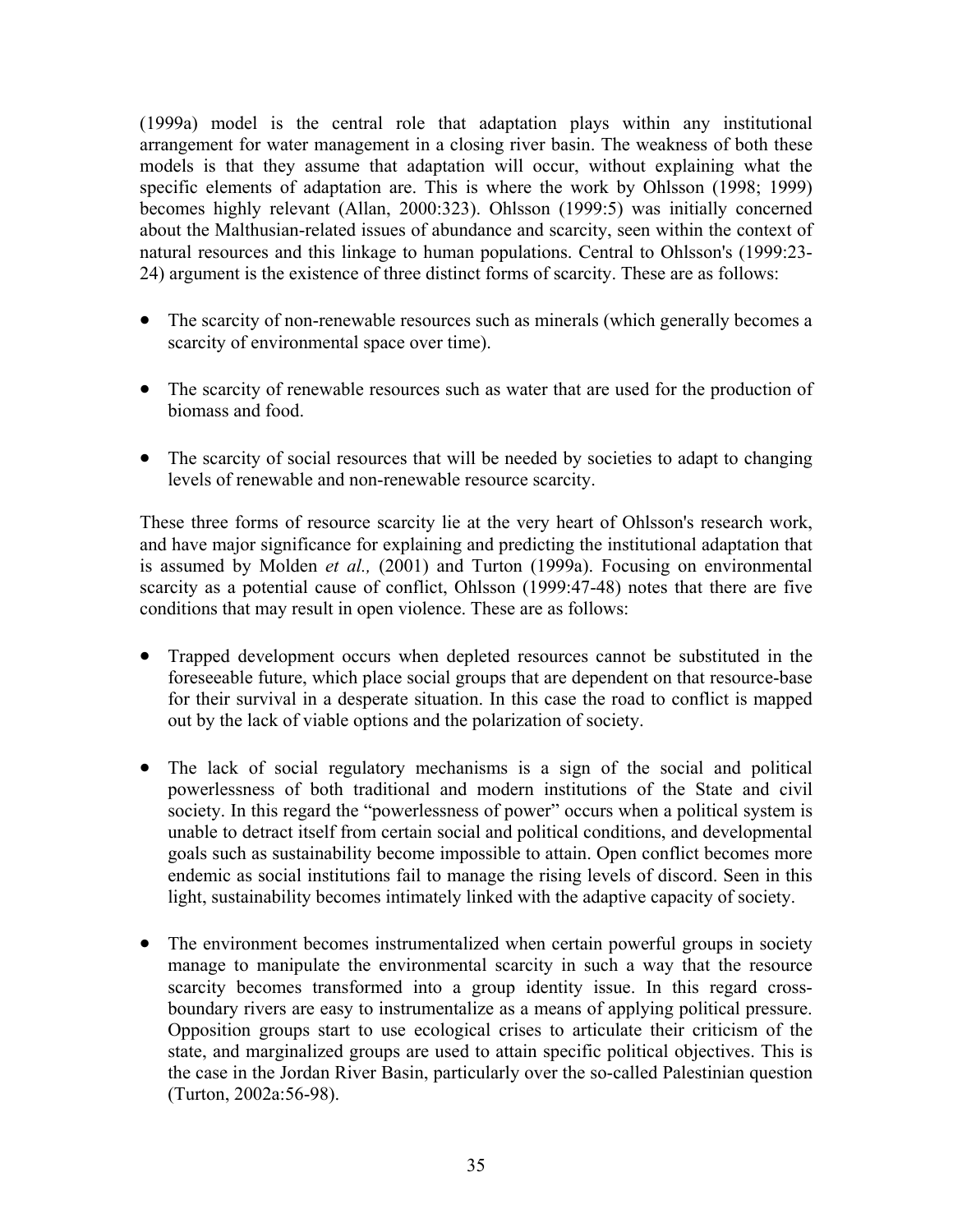- The organizational ability, and opportunity to become armed, increases as the environmental conflict escalates. This on its own does not precipitate violence, but when it coincides with social and political cleavage lines, it enhances the conflict potential that is inherent within such societies.
- $\bullet$ The overlay of historic conflict patterns becomes more relevant as environmental scarcities become a factor. For violence to occur, the adaptive capacity of society in general, and the State in particular, becomes highly relevant under these conditions. This is the case in the Jordan River Basin, particularly over the so-called Palestinian question (Turton, 2002a:56-98).

It must be noted that social adaptation - or more accurately stated, the lack of appropriate social adaptation - is a central feature of many of these conflict patterns. Reviewing the Rwanda genocide as a case study of environmentally-induced conflict, Ohlsson (1999:148) concludes that,

"Now, judging from the developments in the field, the time for such a reconceptualization is ripe, whether practitioners are clear about what they are really doing, and whether social scientists studying the process recognize what is happening or not. As an example, water managers in water scarce countries have gone through an early phase of scrambling for more water, mainly with technical and engineering means (attempting to *overcome* scarcity), only to be forced into learning how to live with scarcity; first by saving water (attempting to *manage* scarcity); then increasingly by finding better uses for the limited available resource (attempting *adaptation* to scarcity); in the process being forced to deal with a number of difficult problems occasioned by the social and economic structural change necessitated (thus encountering the *social resource scarcity* sought for here (emphasis in original text)."

This has led Ohlsson (1999:161) to distinguish between two specific types of resource that are relevant to any analysis of resource scarcity. These are central to the rest of the argument being developed by the authors and are as follows:

- A First-Order Resource: is a natural resource such as minerals, land and water, which may be scarce or abundantly available. There are also two distinct types of first-order natural resource, each with fundamentally different characteristics:
	- Non-Renewable Resources: have a finite availability, and once depleted cannot be replaced. One characteristic of these resources is that they are consumed, which is an irreversible process. Typically, consumption of these resources results in a whole series of other problems such as pollution and environmental deterioration, so the management of the resource needs to factor this in.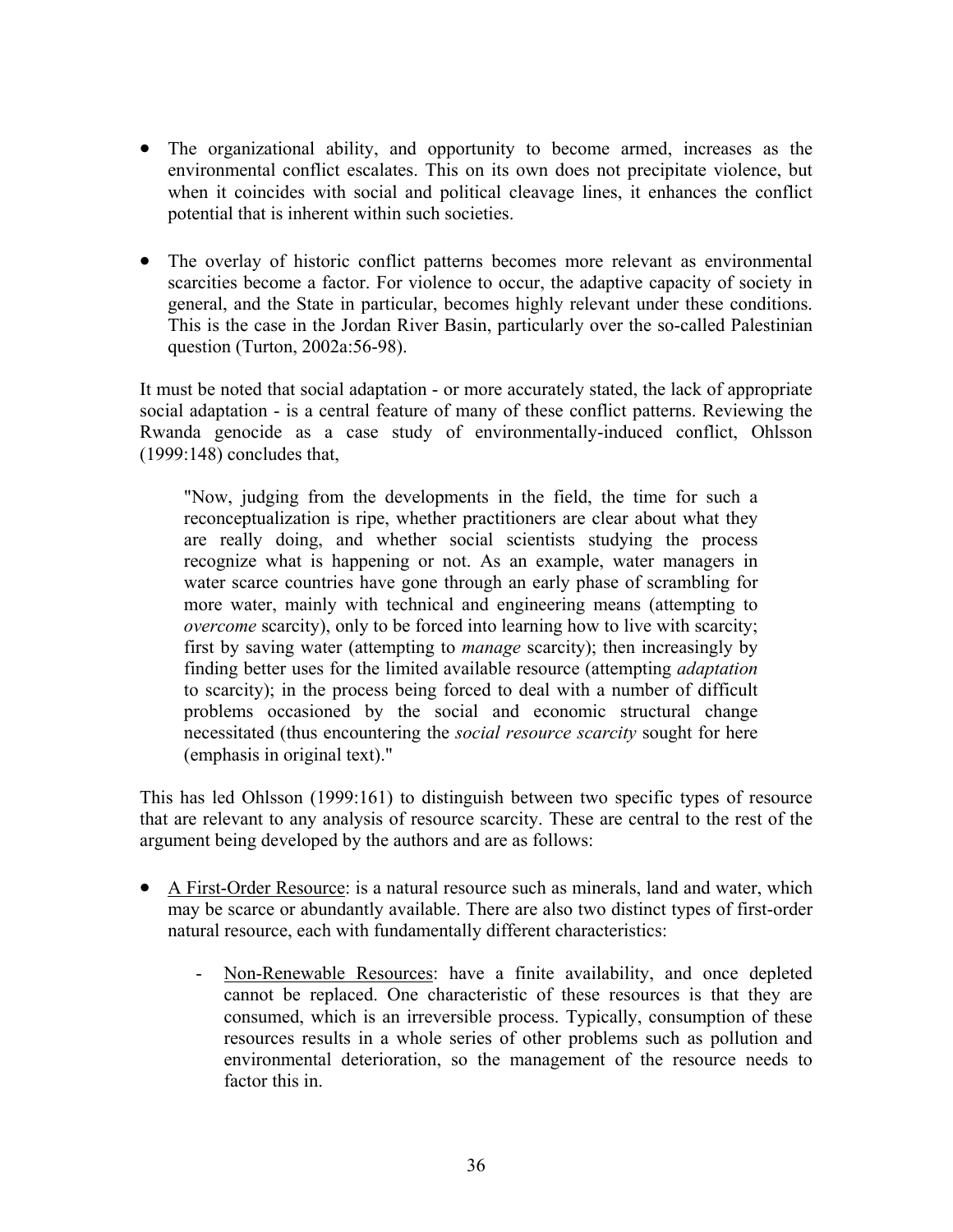- Renewable Resources: are not depleted and therefore are not consumed. Consequently, effective management of these resources can result in continued economic growth over time. The operative word therefore becomes "effective" management, establishing a linkage to second-order resources.
- A Second-Order Resource: is a social resource, which may be either scarce or abundantly available. More appropriately, it is the need that is acutely perceived by societies, administrative organizations and the managers responsible for dealing with first-order natural resource scarcities, to find the societal tools appropriate for dealing with the social consequences of changing levels of first-order scarcities. Seen in this light, the failure to mobilize the appropriate amount of social resources with which to accomplish institutional transformation and change, must be seen as a special form of resource scarcity.



## **Figure 6. The parallel discourse of First-Order Natural Resource and Second-Order Social Resource Scarcity as depicted by Ohlsson (1999:164).**

Seen in this light, Ohlsson (1999) has identified two different discourses on resource scarcity, which he presents graphically as shown in Figure 6. This work represented a substantial shift forward in the way that water resource management could be explained and understood, prompting one author to develop these concepts a little further (Turton, 1999a; Turton & Ohlsson, 1999). The starting point for this development was the model that has been presented in Figure 5. If Ohlsson's (1998; 1999) work is valid, then *there are essentially three phases to water resource management, and consequently three specific focal points of water policy, each necessitating a different institutional arrangement*. This has specific relevance to an understanding of the *problematique* of WDM as a concept and policy, making it central to the logic of this Analytical Paper.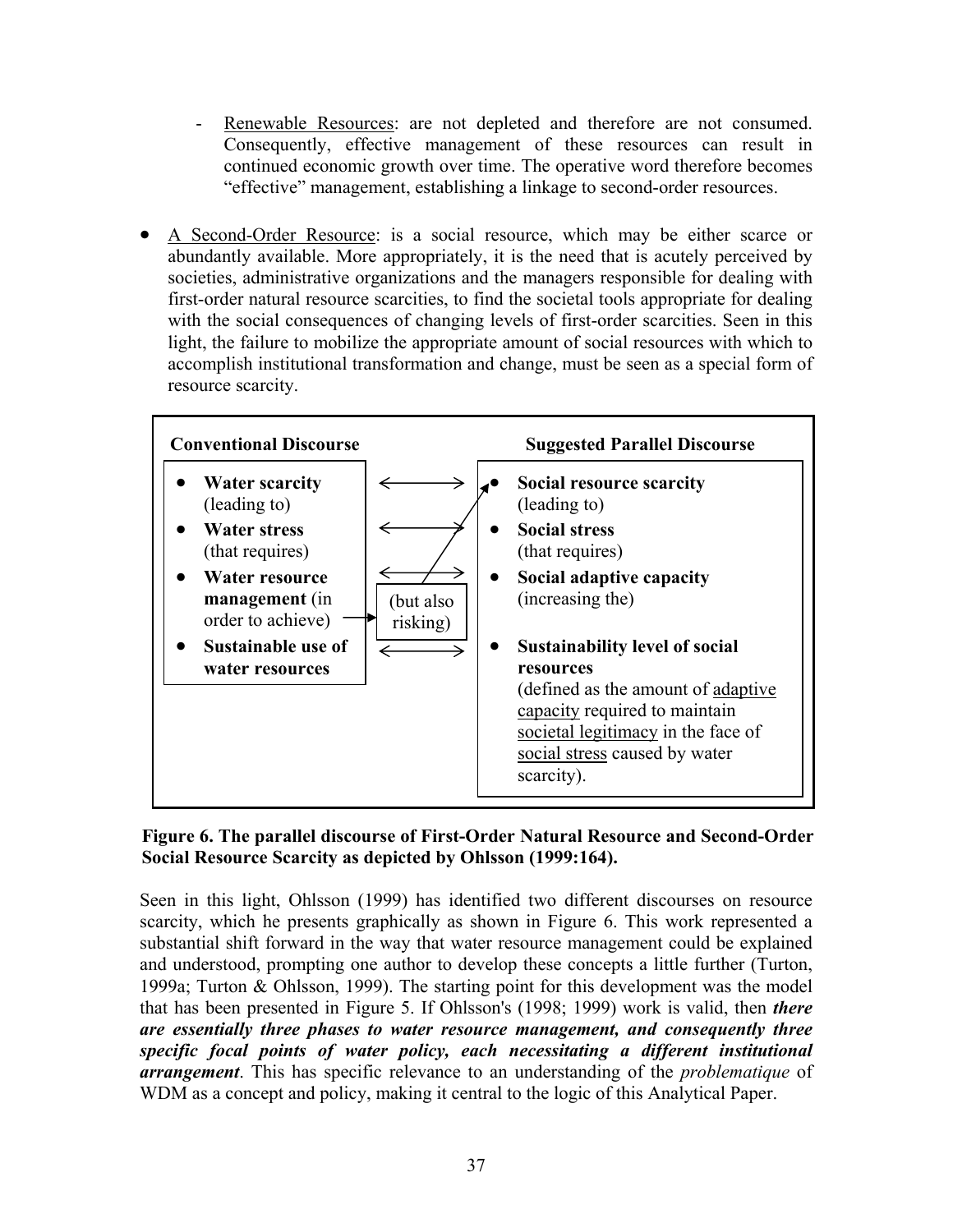Using the same concepts as those inherent in Figure 5, the assumption was made that water deficit is an unsustainable condition, much like an overdrawn bank account or balance of payment deficit in economic terms (Baer, personal communication). Consequently, if water demand continues above the level of water mobilized by supplysided solutions (roughly equivalent to the Available curve in Figure 4), then ecological collapse is likely. This would become a classic type of threshold event, heralding in a non-linear collapse of economies and the social systems that they support. To use Homer-Dixon's (2000:173) terminology, "greater complexity … and a higher chance of nonlinearities tend to boost the number of unknown unknowns in the natural, social, and technological systems around us". If this condition were to be averted, then any policy choice would have to involve the decision to re-align the DIWCC with the sustainability level of engineered water supply shown in Figure 7. This would change the shape of the "S" curve, and would split the water demand curve from the population growth curve (Ashton & Haasbroek, 2002).



**Figure 7. Schematic representation showing how reflexivity is needed to realign population-induced demand for water with the maximum level of sustainable supply (Turton, 2000b; 2002a:175).** 

As noted earlier in the section entitled "The Changing Water Management Paradigm (paragraph 3.1), this is called reflexivity (Giddens, 1990; Beck, 1992; 1995; 1996a; 1996b; Allan, 2000:29) in technical terms. *Reflexivity constitutes an empirically verifiable indicator of the effectiveness of water policy as an output of any given institutional arrangement, because it shows the ability of the management unit to reduce the deficit* and realign the demand for water with the sustainable levels of supply.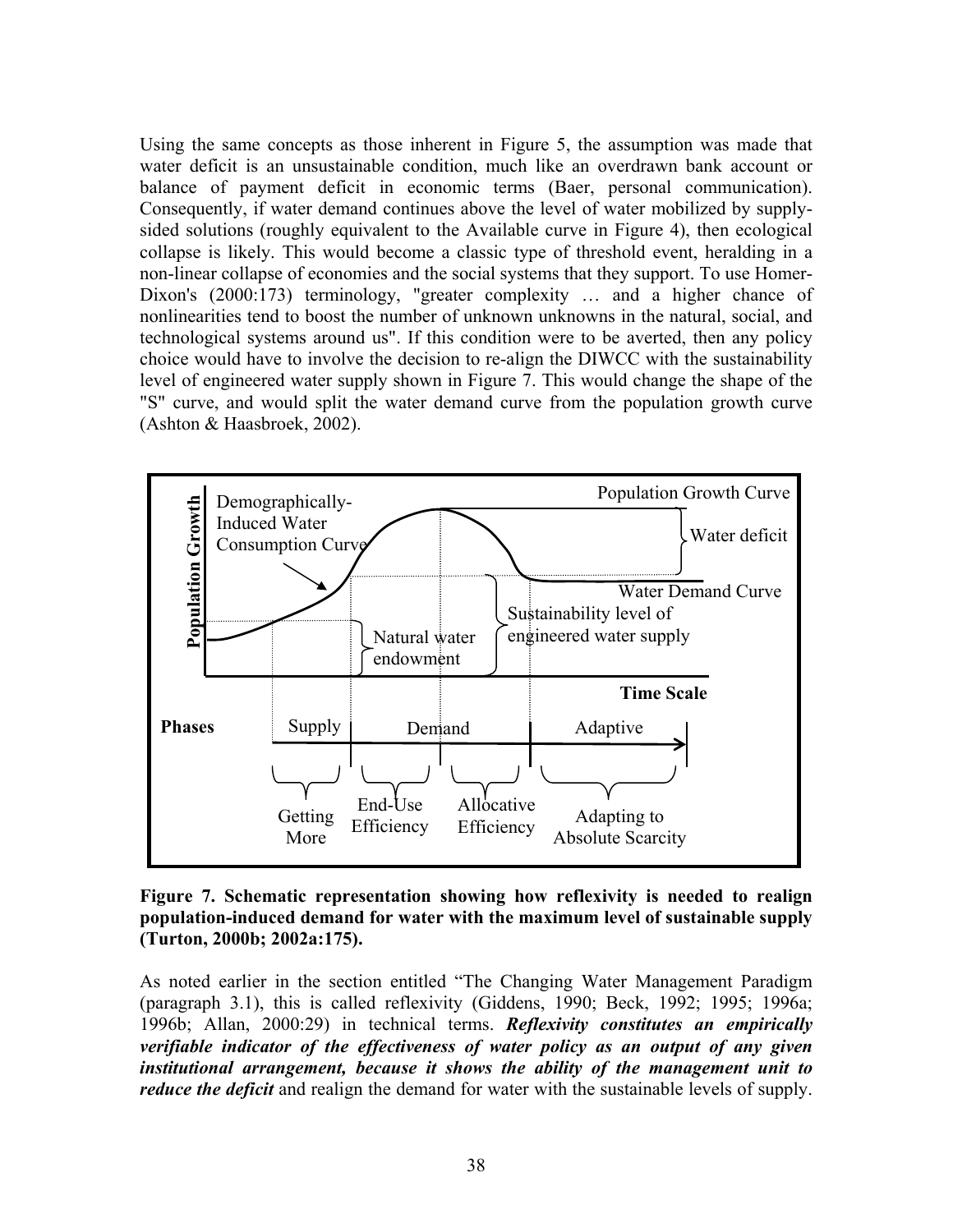In other words, the change in trajectory of the water demand curve is the result of effective adaptation and institutional learning. Using the economic analogy previously alluded to, reflexivity is like paying back the bank overdraft before the point of bankruptcy is reached, or reducing the national balance of payments deficit before the whole economy stagnates. *Reflexivity therefore enables the unknown unknowns* - to use Homer-Dixon's (2000:173) terminology - *that are associated with the threshold effect to be avoided before they occur.* 

From this more sophisticated model, *three distinct phases of water resource management can be isolated*:

- The Supply-Sided Phase: of water resource management starts when the DIWCC crosses the first threshold from water abundance into water scarcity. This acts as a stimulus for the hydraulic mission of society, which goes by different names in different parts of the world. Reisner (1993) originally coined the term "hydraulic mission" when describing the American experience at mobilizing water in order to settle the arid West. Breznhev (1978) describes a similar occurrence in the former Soviet Union. Swyngedouw (1999a; 1999b) has used it in his study of the mobilization of water in the modernization of Spain. Platt (1999) refers to this as the phase of "heroic engineering" in the mobilization of water resources for the development of the Boston and New York metropolitan areas. This is what Waterbury (1979:116) refers to as the "High Dam Covenant" in the case of the Nile and the construction of the Aswan High Dam as a foundation for economic modernization in Egypt. Allan (2000:28) notes that the hydraulic mission is essentially a feature of modernity, which is a term used to describe the processes of change in the industrialized North during the nineteenth and twentieth centuries.
- The Demand Management Phase: starts when the DIWCC crosses the second transition from water scarcity to water deficit. In reality this consists of two distinct sub-phases.
	- *The early phase is about end-use efficiency, where intra-sectoral allocative efficiency occurs at the level of the production unit away from water-related activities that yield a low return to water, towards productive activities that show a higher return to water*. This is not too complex to manage as it involves limited social disruption and is thus preferred by politicians (Turton & Ohlsson, 1999; Allan, 2000:184).
	- The later phase is about allocative efficiency, and in particular inter*sectoral allocative efficiency, where water is moved away from economic sectors involving a low return to water (typically agriculture), towards economic sectors showing a higher return to water (typically industry)*. This is highly disruptive in social terms, and consequently tends to be avoided by politicians (Turton & Ohlsson, 1999; Allan, 2000:184), but is necessary if a reflexive response is to be achieved in the long-term.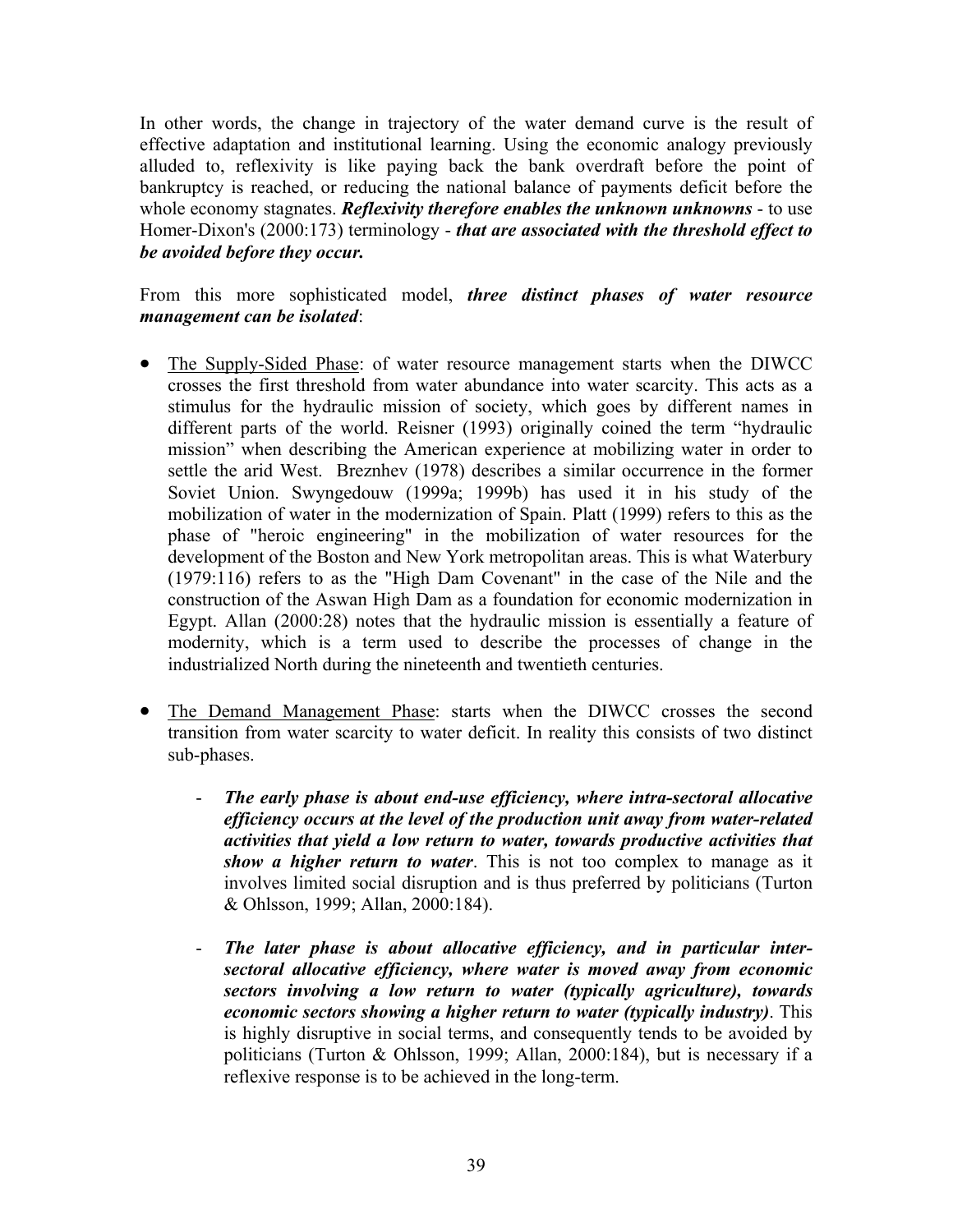The Adaptive Phase: occurs when the social entity concerned needs to learn how to live with absolute scarcity and still manage to survive in a rapidly globalizing economy where efficiencies of production are important. This is a difficult phase of water resource management because it implies that economic growth and social stability will need to be managed in the face of endemic and debilitating water deficit. It also means that the complexity related to the management of the environmental problems that result after first-order resource depletion has occurred (arising from the threshold effect) would need to become part of the institutional objectives (refer to the section entitled "Complexity and its Implications for Water Managers" in paragraph 3.4). In the water sector this includes issues such as the acid mine drainage that occurs after exhausted gold mines flood and decant their toxic waters into streams, which is currently happening in parts of the former Witwatersrand (now called Gauteng). In shared international river basins this also includes managing the thorny issue of riparian relations and water allocations between the various riparian states in a way that prevents the securitization of the dwindling water resource-base (Turton, 2002a:177).

It is therefore evident that adaptation, which involves institutional learning, is really a key concern for sustainable water resource management, as suggested by the simple model that has been developed by Molden *et al.,* (2001) and shown in Figure 4. In fact, it can now be deduced that changes in the first-order resource availability trigger responses that are needed to manage those changes. These responses are second-order resource dependent as shown in Figure 8. There is thus an intimate link between first-order and second-order resources which is not evident in Molden *et al's.,* (2001) model that needs to be explored further.



**Figure 8. Schematic representation showing how water scarcity generates an adaptive response that results in some form of allocative measure such as WDM being introduced (Turton & Ohlsson, 1999; Turton, 2002a:177).** 

There are consequently a number of great challenges facing water-policy makers in countries where water scarcity is a major factor determining the economic growth potential of the state. Ohlsson (1999:189) has identified three generic challenges, which he elaborates as follows:

• The management of conflict.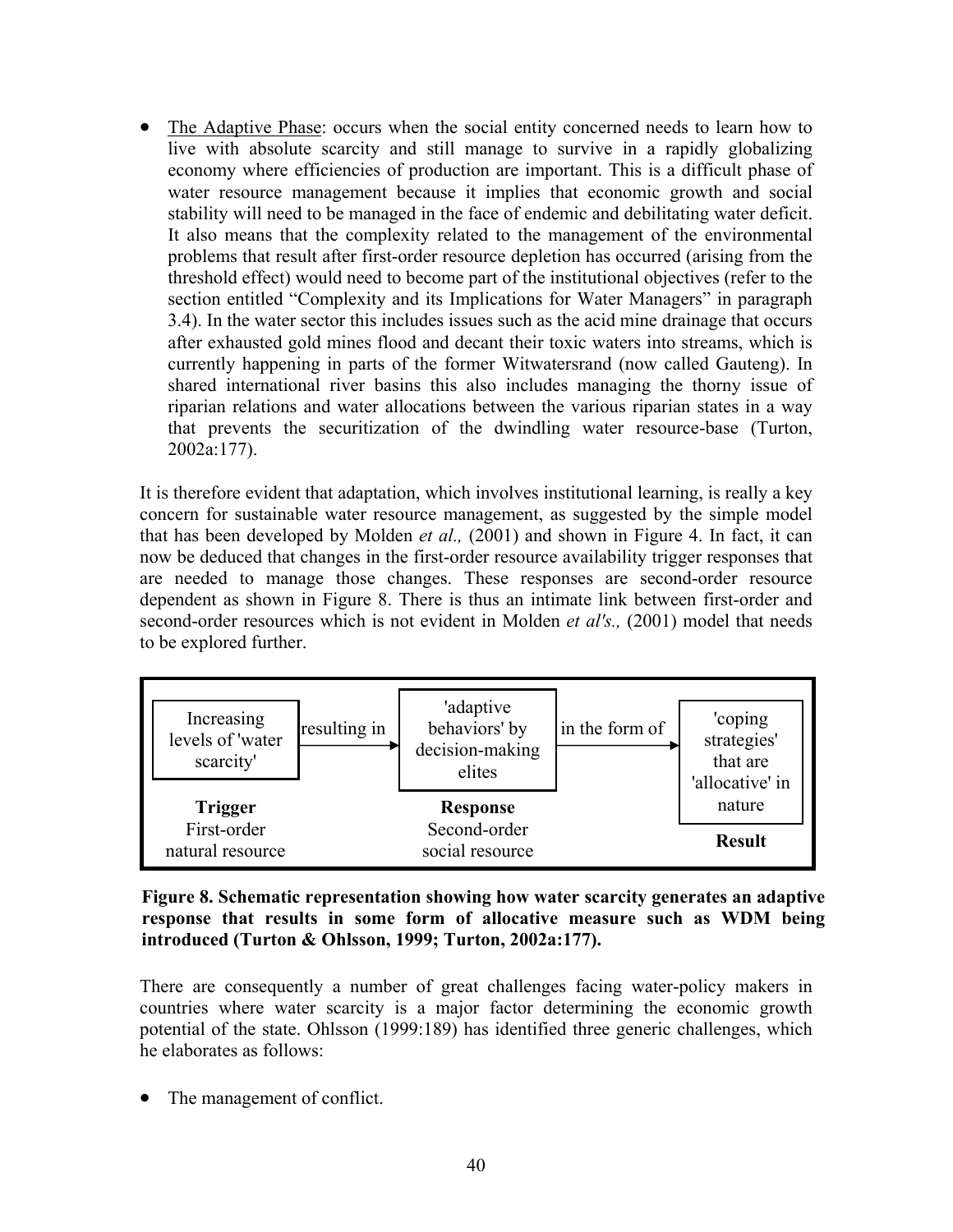- Getting more use out of the same volume of water.
- Making better use of the available water.

*In order to manage these three challenges*, Ohlsson (1999:189) notes that *three policy goals are needed*. These goals would have to be incorporated into water management institutions if they are to function in a sustainable and satisfactory manner over time. These policy goals are as follows:

- The management of competing demands: for water from different societal sectors and population groups (within a given river basin) in order to achieve a distribution of the scarce resource that is deemed to be equitable. This essentially entails developing and maintaining effective WDM strategies.
	- This will require robust institutions capable of withstanding the potentially delegitimizing demands that will be made of them in their quest to mitigate and resolve endemic conflict.
- The facilitation of technological changes: in order to achieve greater end-use efficiency of existing water.
	- This has a First-Order Focus: because it seeks to limit the use of water as a resource, and therefore requires a specific form of technical ingenuity to accomplish successfully (Homer-Dixon, 2000). This is central to Falkenmark's (1990:181) concept of a "water barrier" that she considers to be relevant to the Jordan River Basin case (Falkenmark, 1986:197) and other developing countries such as those found in Southern Africa. This barrier only exists if sufficient ingenuity (of the right type and at the right moment in time) cannot be mobilized (i.e. if there is a second-order scarcity in society).
- The facilitation of socioeconomic changes: in order to achieve greater allocative efficiency of water.
	- This has a Second-Order Focus: as it seeks to do better things with the available water. Because it involves changes to the social fabric of society, such as those caused by the reduction of non-specialized agriculture that is usually performed by unskilled rural dwellers; the increase in mechanized factory farming using fewer unskilled workers; the resultant migration from rural areas to urban areas; and the redeployment of scarce water into the industrial sector, this is a highly complex process that carries considerable political risk. As such it places high demands on the second-order resourcebase of any given society.

The policy tools that are available in order to reach these policy goals can be divided roughly into two generic groups (Ohlsson, 1999:189):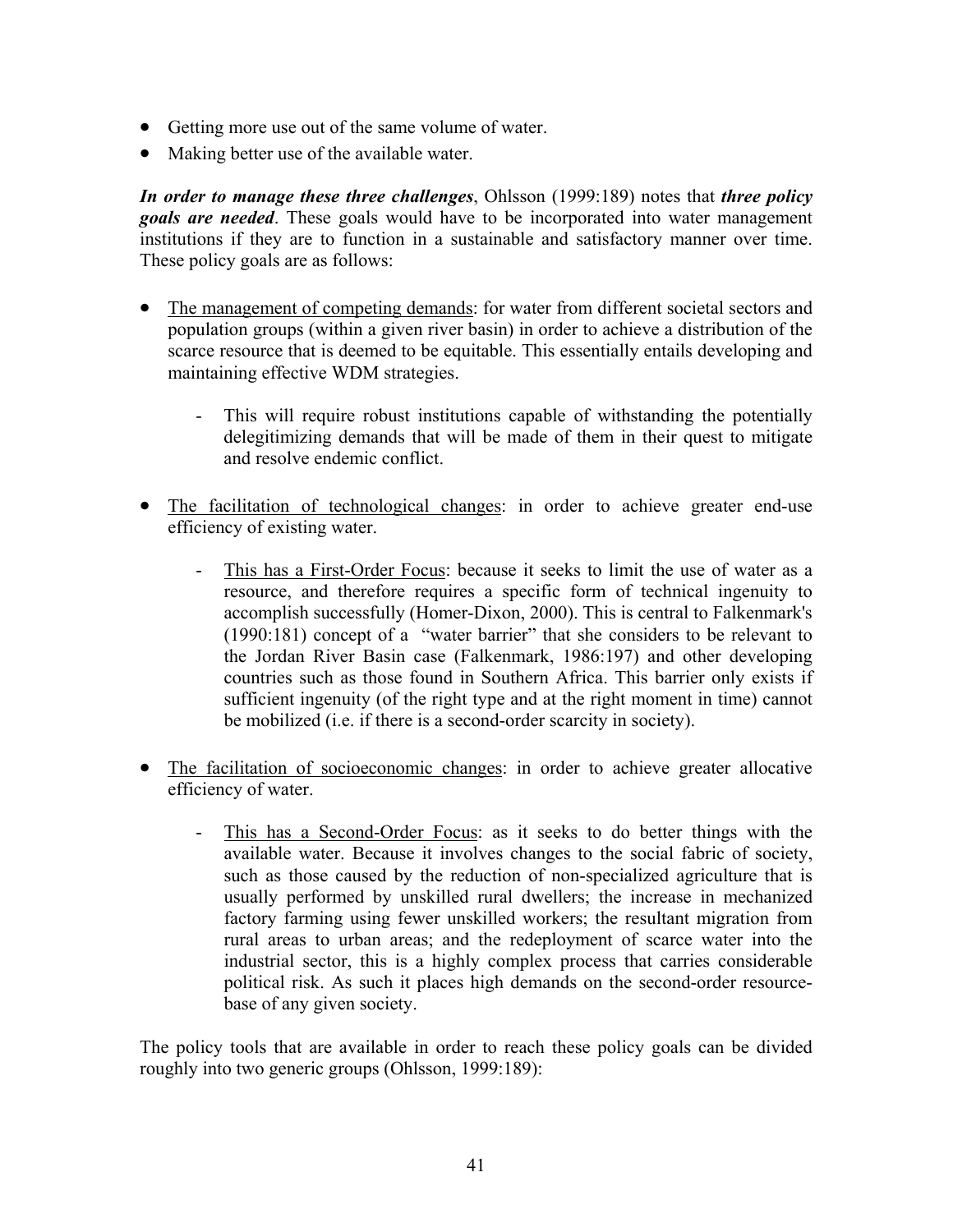- The administrative approach.
- The market approach.

From this Ohlsson (1999:189) develops a matrix linking the water policy goals with the available tools. This is presented in Table 4. *Significantly, it is the development of appropriate institutional arrangements, and the generation of viable coping strategies in the form of policies, that lie at the heart of the water management dilemma. It is these very issues that are also second-order resource dependent*, so the first-order resource focus inherent in most water scarcity narratives - such as the story being told about rivers running dry - is deeply flawed (Ohlsson  $\&$  Turton, 1999; Ohlsson  $\&$ Lundqvist, 2000). (The reader is referred back to Figure 2 in order to contextualize the relevance of this in the overall context of this Analytical Paper).

| Table 4.                                                     |                               |                          |                              |
|--------------------------------------------------------------|-------------------------------|--------------------------|------------------------------|
| <b>Matrix Showing Water Policy Goals and Available Tools</b> |                               |                          |                              |
| Goals (right):                                               | <b>Equitable Distribution</b> | End Use Efficiency       | <b>Allocative Efficiency</b> |
| Tools (down):                                                |                               |                          |                              |
| Administrative                                               | Recommended but not           | Clumsy but probably      | Government faces             |
| Approach                                                     | necessarily the best          | still necessary          | tough decisions              |
| Market                                                       | administrative<br>Needs       | Getting<br>the<br>prices | Markets can be cruel         |
| Approach                                                     | measures as well              | right is difficult       | decision-makers              |
| Source: Ohlsson (1999:189).                                  |                               |                          |                              |

From this analysis it is evident that the problems confronting institutions as the result of basin closure are extremely complex indeed. This complexity is a mixture of both a firstorder resource scarcity (water deficit), and a second-order resource scarcity (inability to reform or adapt institutions effectively) that cannot be understood in terms of a linear model.

## **4.3 First-Order and Second-Order Resource Oscillations: The Turning of a Screw Model**

The *problematique* arising from this complexity has resulted in research (Ohlsson & Turton, 1999; Ohlsson & Lundqvist, 2000), which has shown that it is best understood in terms of a series of bottlenecks or oscillations between first-order and second-order resources. This can be likened to the turning of a screw (Ohlsson & Turton, 1999; Ohlsson & Lundqvist, 2000) in which there is a form of non-linear progression between:

- Identifying bottlenecks in water resource management.
- Finding and mobilizing the appropriate social tools to meet the challenges as they arise.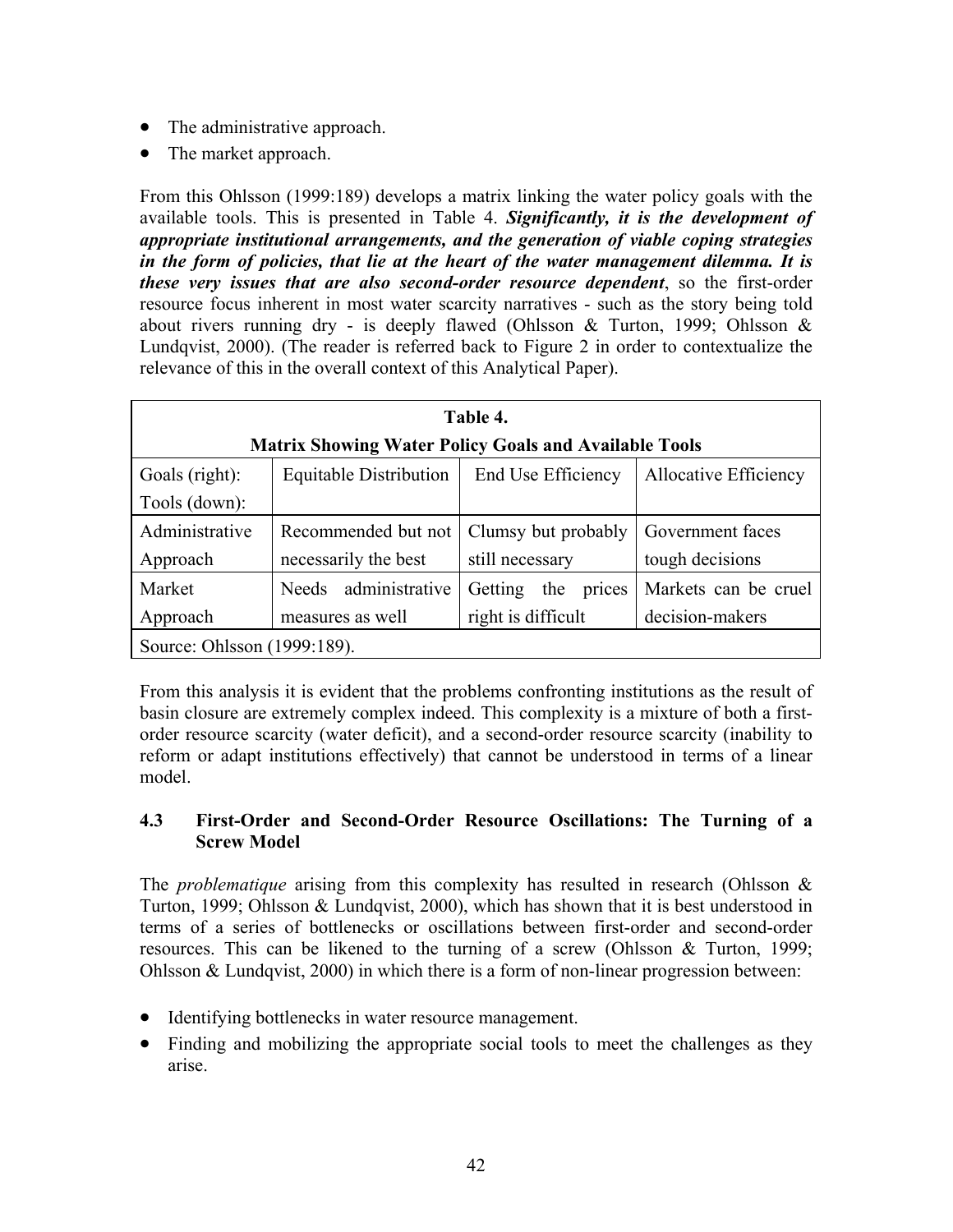• Dealing with the conflicts that are being created by the new adaptive ways in which water resources are being managed.

This progression oscillates in a non-linear fashion, between a perceived scarcity of water (first-order resource), and a perceived scarcity of the social means (second-order resource) needed to overcome this initial first-order water scarcity, all the while spiraling upwards because increasing amounts of social resources need to be mobilized as water deficit becomes endemic due to basin closure. With each of these oscillations, the level of complexity increases (refer to the section entitled "Complexity and its Relevance to Water Managers" in Paragraph 3.4). The tasks of managing this oscillation is about the process of learning, preferably within an institutional context, how to effectively deal with:

- The conflicts encountered as a result of the water scarcity (First-Order Focus as shown in Figure 2), including those within both the international and domestic political environments.
- The conflicts encountered as a result of the social resources applied to overcome this natural resource scarcity (Second-Order Focus as shown in Figure 2), including conflicts that are aimed at reducing state legitimacy. (The issue of legitimacy will be discussed in more detail in the section entitled "Legitimacy and WDM Policies" in Paragraph 6.4 as it is an extremely important element of sustainable water resource management).

It can therefore be seen that there is a shift in emphasis over time, from managing firstorder resource problems (getting more water) initially, and ultimately managing secondorder resource problems (managing water allocation between riparian states, competing economic sectors and doing better things with the available water). These correspond to the three water management phases shown in Figure 7. Details of some of these issues are as follows (Ohlsson & Turton, 1999; Ohlsson & Lundqvist, 2000):

- During the Supply-Sided Phase: the problem is perceived as water scarcity. The logical solution is therefore to build hydraulic infrastructure and mobilize water as part of the hydraulic mission of society. Central to this is the Paradox of Perception noted earlier (Paragraph 3.1 entitled "Changing Water Management Paradigm). This is entirely first-order in focus, but second-order issues arise in the form of:
	- Conflict over access to the water resource being mobilized the so-called pipelines of power thesis in which hydropolitical privilege is not evenly spread throughout society - in water scarce regions such as Southern Africa (Turton, 2000a).
	- Conflict between people who are displaced by the dam-building projects and the government.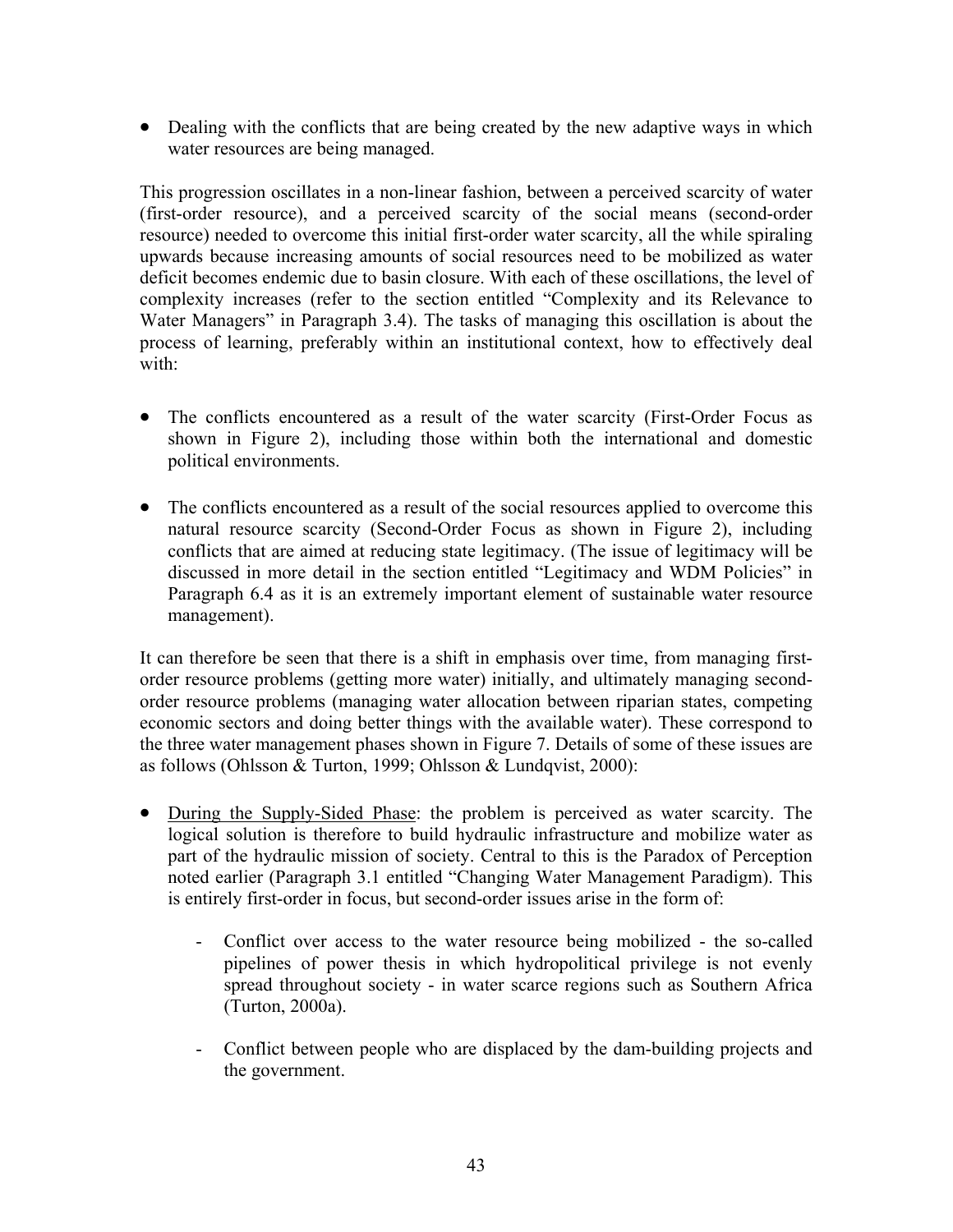- Conflict between riparian states within an international river basin, which is usually configured around the zero-sum principle inherent in the upstream/downstream hydropolitical game - sometimes called the Rambo option (Turton, 2000f; Ohlsson & Lundqvist, 2000). This has particular relevance to Southern Africa where a large number of rivers are shared between more than one country (Chenje & Johnson, 1996:151; Pallett, 1997:71).
- During the Demand Management Phase: the problem becomes more complex because it is essentially about doing more in economic terms, with less available water. Here again the so-called Paradox of Perception becomes highly relevant, because the core perception of the problem needs to change (Paragraph 3.1 entitled "Changing Water Management Paradigm"). Sustainability is at stake and very little new water can be mobilized due to basin closure, so the perception of the problem changes from the management of water supply (water as a first-order resource issue), to the management of demand (institutional measures such as WDM as a second-order resource issue) (refer to Figure 2). *Central to this is the transformation of the management of water as an absolute scarcity, to one of a relative scarcity that can be managed provided that society is prepared to pay the necessary price in social and economic terms*. This results in a new emphasis being placed on second-order problems - what Edward Tenner (1996) (cited by Homer-Dixon (2000:178) calls "revenge effects" (refer to the heading "Complexity and its Relevance to Water Managers" in Paragraph 3.4) - such as:
	- Conflicts arising from the adjustment to rules, norms and administrative procedures, which change the pattern of hydropolitical privilege that has become the norm in society.
	- Conflicts arising over the metering of water to previously non-metered users who have grown accustomed to free water.
	- Conflicts arising when people have to start paying full cost recovery level tariffs for their water services.
	- Conflict arising from displaced farmers as the shift to water-saving technology forces people off the land.
	- Conflict between rural and urban users of water.
	- Conflict between riparian countries in international river basins, especially where one country is more developed than another and has consequently already mobilized the majority of the water.
	- Conflict between economic sectors, as sectoral water efficiency (SWE) issues become more relevant.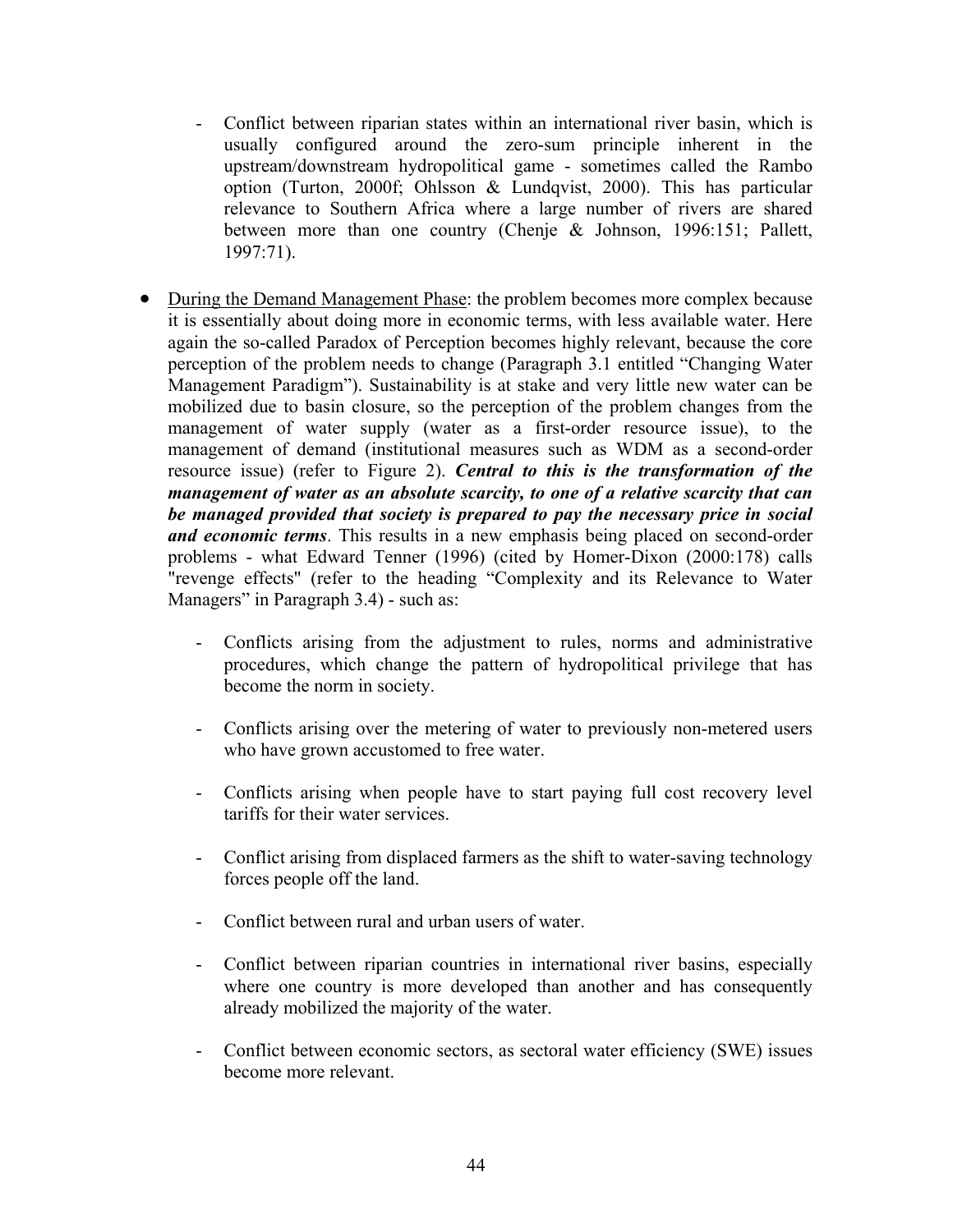- During the Adaptive Phase: the problem is extremely complex (refer to the heading "Complexity and its Relevance to Water Managers" in Paragraph 3.4), as it is about doing alternate and even-more economically productive things with the now highly scarce, probably polluted and very expensive available water. This involves a major emphasis shift towards second-order issues. This in turn unleashes a new series of revenge effect-styled second-order problems which come in the form of:
	- Conflicts arising from the restructuring of society, away from an agrarianbased economy, to an industrially based economy.
	- Conflicts arising from rural/urban migrations and the increase in slums around large metropolitan areas.
	- Conflicts arising from increasing levels of crime, as the rapidly urbanizing work force is unable to gain full employment due to inadequate education levels, and the effects of economic stagnation.
	- Conflicts between riparian states over the allocation of water in shared river basins.
	- Conflicts arising from new political and economic dependencies, that arise from the need to balance local water deficits, by importing virtual water from the global grain market.
	- Conflicts arising from economic marginalization, as the developing country battles to integrate into the globalizing economy, because the nett outflow of hard currency needed to achieve food security (for the importation of virtual water) becomes inflationary.

The oscillations within the turning of the screw model (Ohlsson & Turton, 1999; Ohlsson & Lundqvist, 2000) can be visually depicted as shown in Figure 9. The left-hand column shows the main policy tool that is used in each of the water management phases. The right-hand column shows the primary institutional objective for each of the water management phases, as initially defined in Figure 7, which are shown on the time-line at the extreme right of the diagram. The oscillations between first and second-order resource priorities are depicted as the turning of the screw between the main policy tool and the primary institutional objective columns.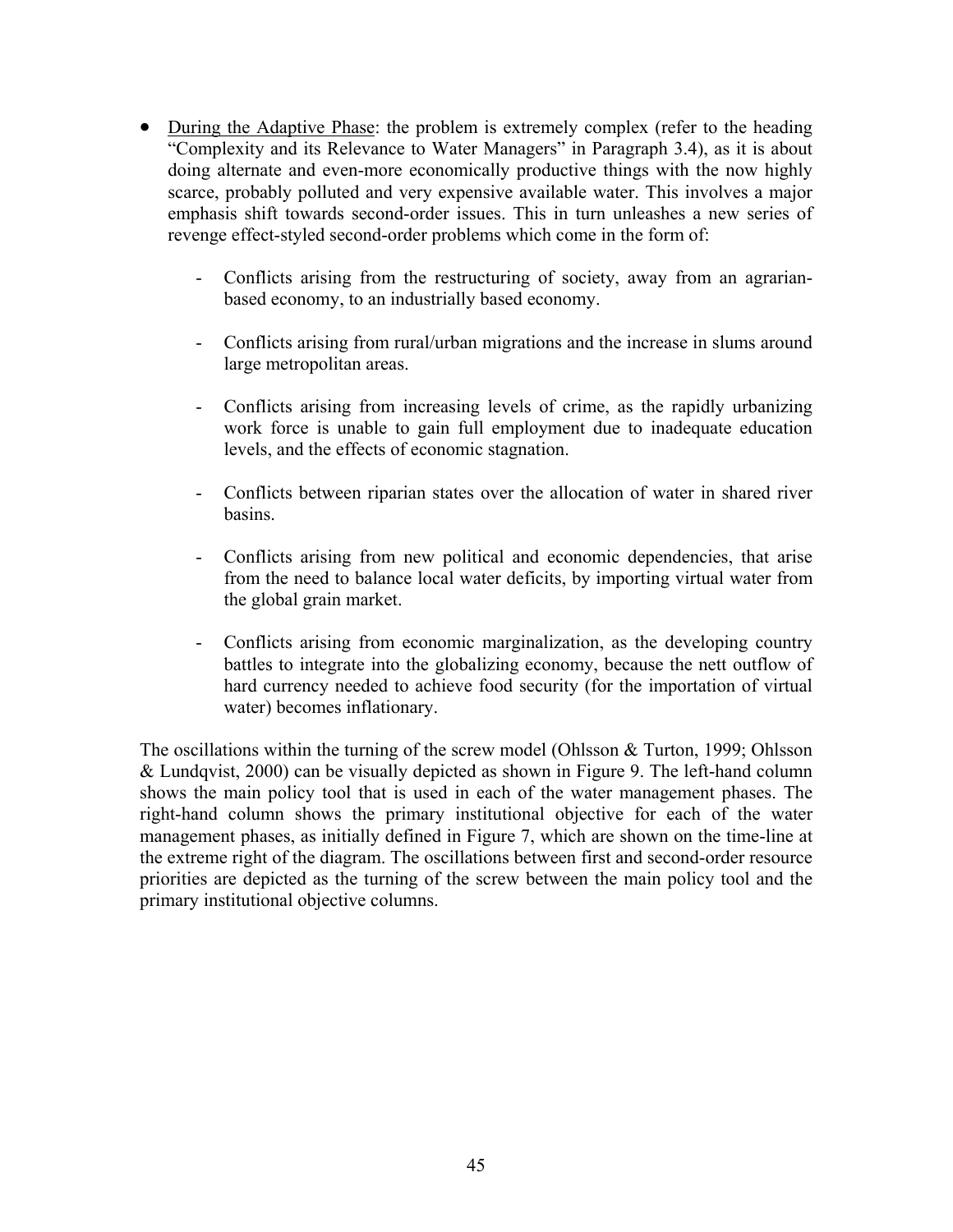

**Figure 9. The Turning of the Screw Model showing the oscillations between First-Order and Second-Order Resources (Ohlsson & Turton, 1999; Ohlsson & Lundqvist, 2000; Turton, 2002a:183).** 

Let us summarize the argument for the importance of second-order resources that has been developed so far. Having noted that adaptive management is needed in the water sector from Molden *et al.,* (2001), we have moved on to explore the connection between institutional learning and the various phases of water resource management over time (Turton, 1999a; Turton & Ohlsson, 1999). The turning of the screw model (Ohlsson & Turton, 1999a; Ohlsson & Lundqvist, 2000; Turton, 2002a:183) has shown that there is an intimate linkage between first-order and second-order resources, with an oscillation in emphasis between these two types of resource in a way that is more complex that the simple linear relationship shown in Figure 2. From this we have concluded that secondorder resources, which we have crudely defined as social adaptive capacity, are the actual determinants of social stability in water-scarce states (Ohlsson, 1998; 1999; Turton, 1999a; Turton & Ohlsson, 1999; Turton & Warner, 2001). In support of this, Trottier (1999:134) has shown that this theoretical aspect is valuable in explaining the conditions in the occupied territories of the Jordan River Basin.

In his work on the Middle East in which he has sought to develop an integrated theoretical base for the study of hydropolitics as a unique discipline, Tony Allan (2000) has taken note of the importance of second-order resources, and has said the following about their role in water management:

"Another body of theory developed by Ohlsson  $&$  Turton (1999) is useful in explaining why water policy reform is difficult. The theory is also useful in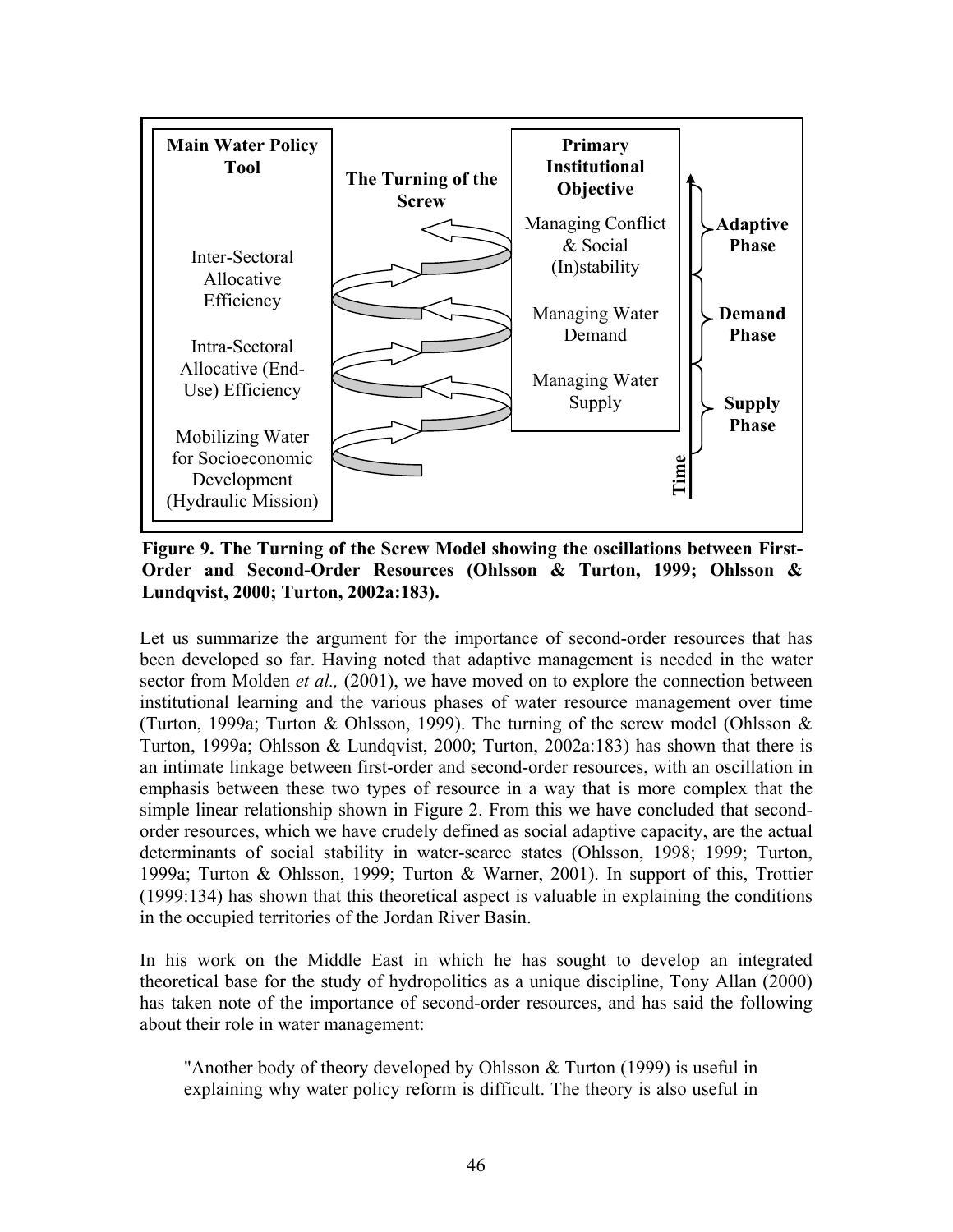gaining an understanding of the social and political dynamics of water policy reform. … Ohlsson (1999) drew attention to a very important feature of water scarcity. He pointed out that water scarcity has two dimensions. He identified first-order water scarcity. This is the physical shortage of water. Second-order scarcity he argues is the lack of capacity to ameliorate the shortage. Ohlsson called the second-order scarcity the lack of 'social adaptive capacity'. Both first-order and second-order scarcity can change over time. First-order scarcity can occur and worsen when demand rises to outstrip supply. Second-order scarcity can vary according to the pace at which social adaptive capacity can be strengthened. An improvement in social adaptive capacity can compensate for a physical water shortage. An improvement in the volume and quality of water cannot compensate for a shortage in social adaptive capacity in the same measure. … Only when low social adaptive capacity is combined with water deficits is there an intractable situation. An economy need not be significantly hampered by water deficit. … The achievement of a high level of social adaptive capacity is not determined by water availability (Allan, 2000:322-323)."

In the preface to the same work, Allan (2000:xvi) also notes that "his (Turton's) work with Leif Ohlsson ... is the most cited in the book".

Stated differently then, it can be said that second-order resources are an independent variable, because the quality, quantity and timing of the availability of those resources determine the final outcome of basin closure. In other words, if basin closure occurs at a place and time where there is also a low level of social adaptive capacity (i.e. a secondorder resource scarcity), then WDM policies cannot be developed and the securitization of water is likely to occur as the conflict potential takes on a zero-sum configuration (Turton, 2001; 2002a). Conversely, if basin closure occurs at a place and time where there is a high level of social adaptive capacity (i.e. a second-order resource abundance), then the conflict potential is likely to take on a plus-sum configuration, as regimes are negotiated, WDM policies are developed and adaptive institutions are created and maintained. Second-order resources are consequently the determining variable (Turton, 1999a; Turton & Ohlsson, 1999; Allan, 2000:322-325; Turton & Warner, 2001).

#### **4.4 Ingenuity as a Second-Order Resource**

"The water crisis is often a crisis of governance: a failure to integrate policies and practices related to the management of water resources. Good water governance exists where government bodies responsible for water establish an effective policy and legal framework to allocate and manage water in ways responsive to national social and economic needs, and to [ensure] the long-term sustainability of the resource base" (GWP, 2000).

Having reached this point in our argument, we still know very little about what secondorder resources actually are, beyond the generic description of why they are needed. Even Ostrom's (1990:184) work merely notes that something which she calls "social capital" is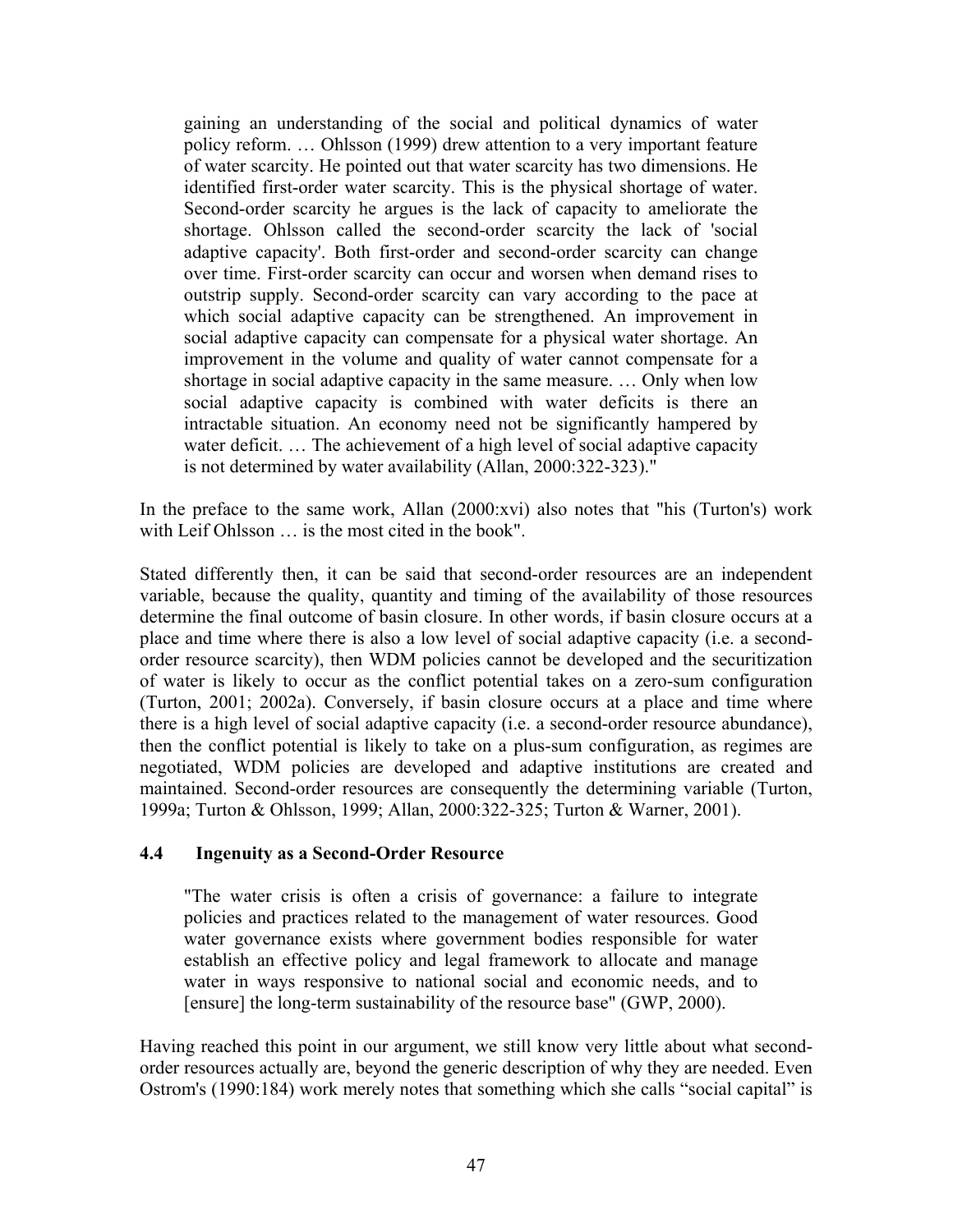needed to make common pool resource management effective, without going into details of what this might actually consist of. Fortunately, Thomas Homer-Dixon (1991; 1994; 1995; 1996; 1999; 2000) has been doing some groundbreaking research into what he calls "ingenuity", which will be argued is nothing more than a second-order resource or a form of social capital.

Homer-Dixon develops his argument along the following lines. He starts off by analyzing the concept of a resource, much the same as Ohlsson (1999) did, but with a different emphasis. With respect to environmental resources, and in particular scarcities of those resources, Homer-Dixon (1996:360) identifies three generic forms of scarcity.

- Supply-Sided Scarcity: occurs when the actual resource-base diminishes over time. This can be thought of as being a smaller sized resource pie.
	- Causes could be periodic drought, which is a natural event.
	- Global climate change could have an impact on precipitation levels reducing the total volume of water within a river basin.
	- Hydrocide (Lundqvist, 1998) reduces the availability of water through pollution and abuse of the resource. This is a form of induced-scarcity that is typically the plight of developing countries using dirty technologies to drive economic growth (Ohlsson & Lundqvist, 2000).
	- Mobilization and use of water upstream can cause a physical reduction in volumes available downstream, which typically results from basin closure.
- Demand-Induced Scarcity: occurs when a growing population remains dependent on a finite resource such as land, with a resultant decrease in resource availability per capita. This can be thought of as a smaller slice of the overall resource pie.
	- This is based on the notion of a finite resource-base such as land. In the water literature, this type of argument is called the "numbers game" (Ohlsson  $\&$ Lundqvist, 2000), which can be traced back to the pioneering work by Falkenmark (1986; 1989b), as well as other more recent literature (Falkenmark, 1994; Falkenmark & Lundqvist, 1995). Postel (1997; 1999) also bases much of her work on this logic.
	- Ohlsson (1999: 80-144) has found that this form of scarcity (in this case land) acted as a driver for the Rwanda genocide, so it is something to be taken seriously by policy-makers.
- Distributional Scarcity: arises from a growing imbalance between wealth and poverty.
	- This is also known as structural scarcity after resource capture has occurred by powerful elites in society.
	- The so-called pipelines of power thesis (Turton, 2000a) can be used to explain this phenomenon.
	- The case of Apartheid South Africa also falls into this category (Homer-Dixon, 1996:365; Percival & Homer-Dixon, 1995; 1998).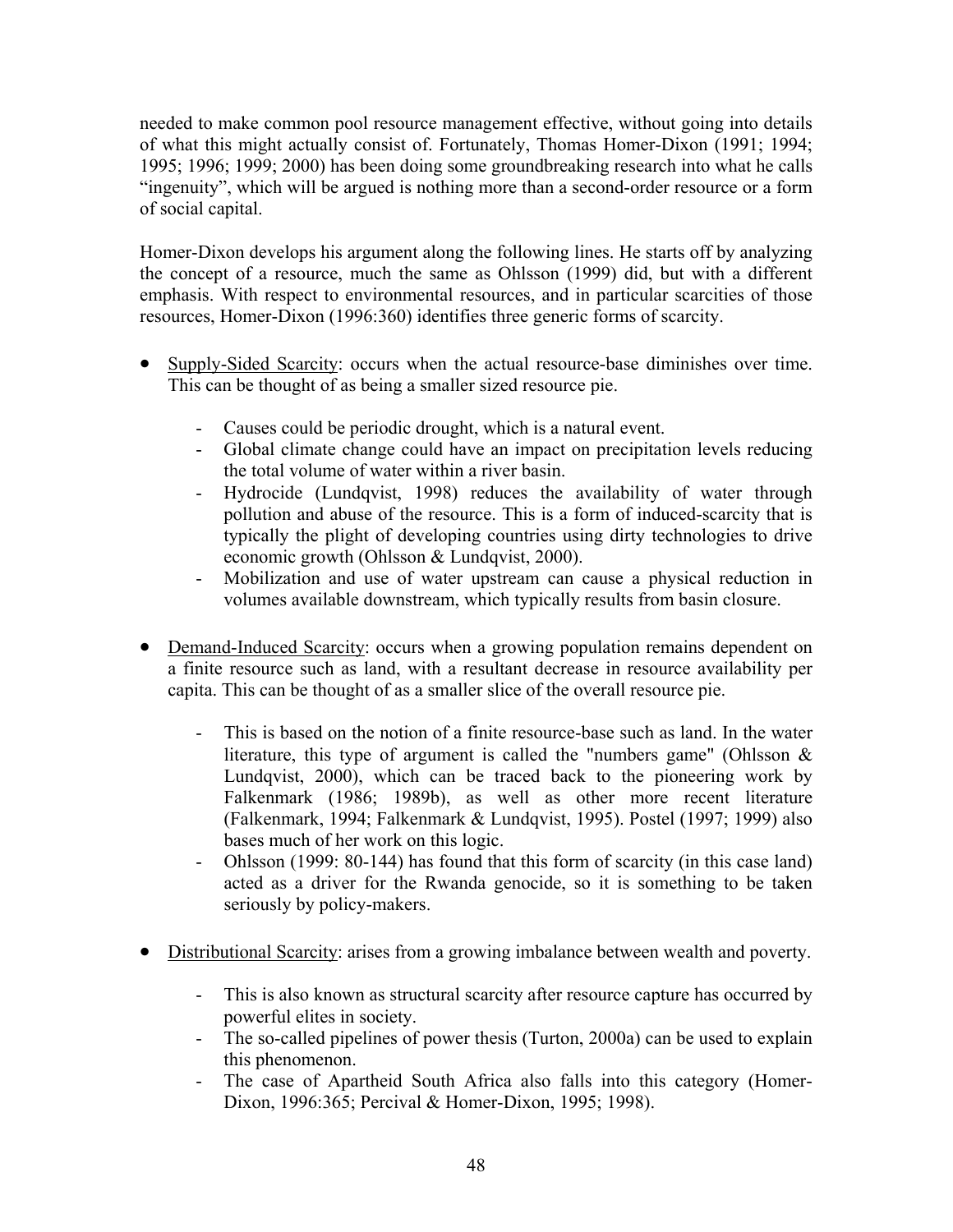Building on this conceptualization, Homer-Dixon (1996:361) notes that environmental scarcity is not only a consequence of institutions and policy - it can also influence these in a reciprocal manner. The cause-effect linkage is not linear and unidirectional. Therefore, explanations for environmental scarcity should not be subordinated to institutions and policies alone, because it is also partly a result of the physical context in which society is embedded. Consequently, once environmental scarcity becomes irreversible, say through the destruction of topsoil by erosion and poor agricultural practices, and the resultant siltation of dams, then the scarcity becomes an external influence on society. Seen in this light, both institutions and policies are a product of the second-order resources in society. Yet again this indicates greater complexity than has been attributed to water sector reform in the mainstream literature on that subject.

*One of the possible adaptive responses to increasing levels of environmental scarcity is related to technology*, where it is argued by Cornucopians - another name for a technoeconomic optimist - that rising levels of resource scarcity will become the stimulus for invention. Seen in this way, society will somehow find the remedy when it is needed, because history has shown that necessity is the mother of invention. Refuting this argument as being overly simplistic, Homer-Dixon (1991:101) notes that market-driven adaptation to resource scarcity is most likely to succeed in wealthy societies. It is in these developed countries that sufficient reserves of capital, knowledge and talent help economic actors invent and adapt technologies that result in changes to consumption patterns. He goes on to suggest that this argument is deeply flawed, because the majority of countries that are in fact being confronted by increasing levels of environmental scarcity are developing countries, which are economically poor, with inefficient markets, a lack of financial capital and a paucity of knowledge and know-how. *Consequently, the "water barrier" that Falkenmark (1986:197; 1990:181) speaks of is dependent on second-order resource availability*, which Israel has in abundance, but which the Palestinians, Syrians and Jordanians have in varying degrees of scarcity (Allan, 2000: 324) by way of example.

When being confronted by increasing levels of resource scarcity, societies can avoid the resultant social disintegration and turmoil (second-order scarcity) if they can adapt to the rising levels of (first-order) scarcity. In this regard, Homer-Dixon (1994:16) notes that adaptive strategies essentially fall into two broad categories:

- Societies can continue to rely on their indigenous resources, but use them more sensibly. Economic instruments such as taxation and other incentives could be used to increase the price of resources, thereby encouraging conservation and innovation while reducing depletion.
- Alternatively, societies might choose to decouple themselves from dependence on its own environmental resources, by producing goods and services that do not rely on those resources. This would involve the reinvestment in capital and skills in order to achieve the shift to other forms of wealth creation. Central to this would be effective WDM policies.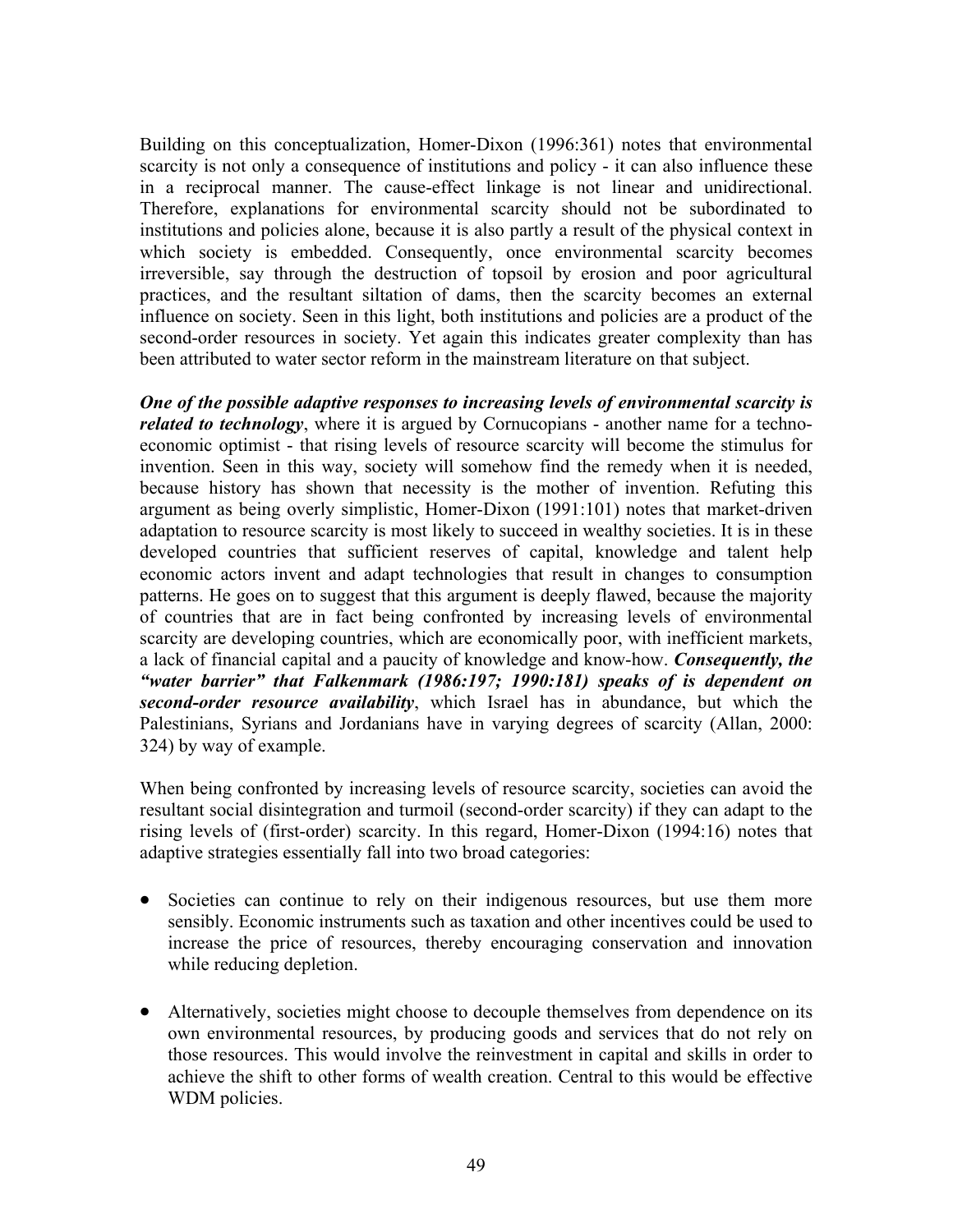In order to achieve either of these two options however, what Homer-Dixon (1994:16-17) calls "ingenuity" will be needed.

Central to this concept of ingenuity is the notion of "social capital". It is the same concept that Ostrom (1990; 1994; 2000) utilizes. First used in the English language by Hanifan (1916) (Fine, 2001:28), there is also a strong French sociological tradition that is mostly associated with the work of Pierre Bourdieu (1986)(Fine, 2001:53). Putnam (1993:167) defines social capital as trust, norms and networks that can improve the efficiency of society by facilitating coordinated actions. It is these very things that are needed to develop effective WDM strategies and to negotiate and maintain water-sharing regimes in closing river basins. The significant aspects of social capital (Putnam, 1993:168-170) are that:

- A reputation for honesty and reliability is an important asset for a would-be participant in a communal venture.
- The reliance on a reputation reduces the uncertainty in the absence of collateral and therefore induces compliant behavior.
- Social networks allow this trust to be spread, and thereby result in confidencebuilding. Trust is an essential component of social capital.
- Unlike financial capital, social capital increases the more it is used. As such, once it exists, it need never be depleted over time; and if well managed will grow.
- Social capital can therefore be regarded as being a moral resource.
- Like all public goods, social capital is undervalued and under-supplied by private agents.
- Unlike other forms of capital, social capital must be produced as a byproduct of other social activities such as in an institution.

Percival & Homer-Dixon (1998:281) state that environmental scarcity forces groups to focus on narrow survival strategies, which in turn reduce the interactions of civil society within the state. Putnam (1993:173) notes that networks of civic engagement are needed to create social capital, so environmental scarcity reduces the density of that engagement, thereby eroding the cohesiveness of society and reducing the stock of social capital. This in turn fosters group segmentation with a concomitant increase in group identity (Percival & Homer-Dixon, 1998:281). Civil society retreats in the face of this dynamic and is thus unable to articulate its changing demands on the State. More significantly however, this fragmentation reduces the density of social capital, which in turn creates gaps that are open to exploitation by powerful social groups. In this regard, Putnam (1993:172) notes that reciprocity is a highly productive component of social capital, so the reduction in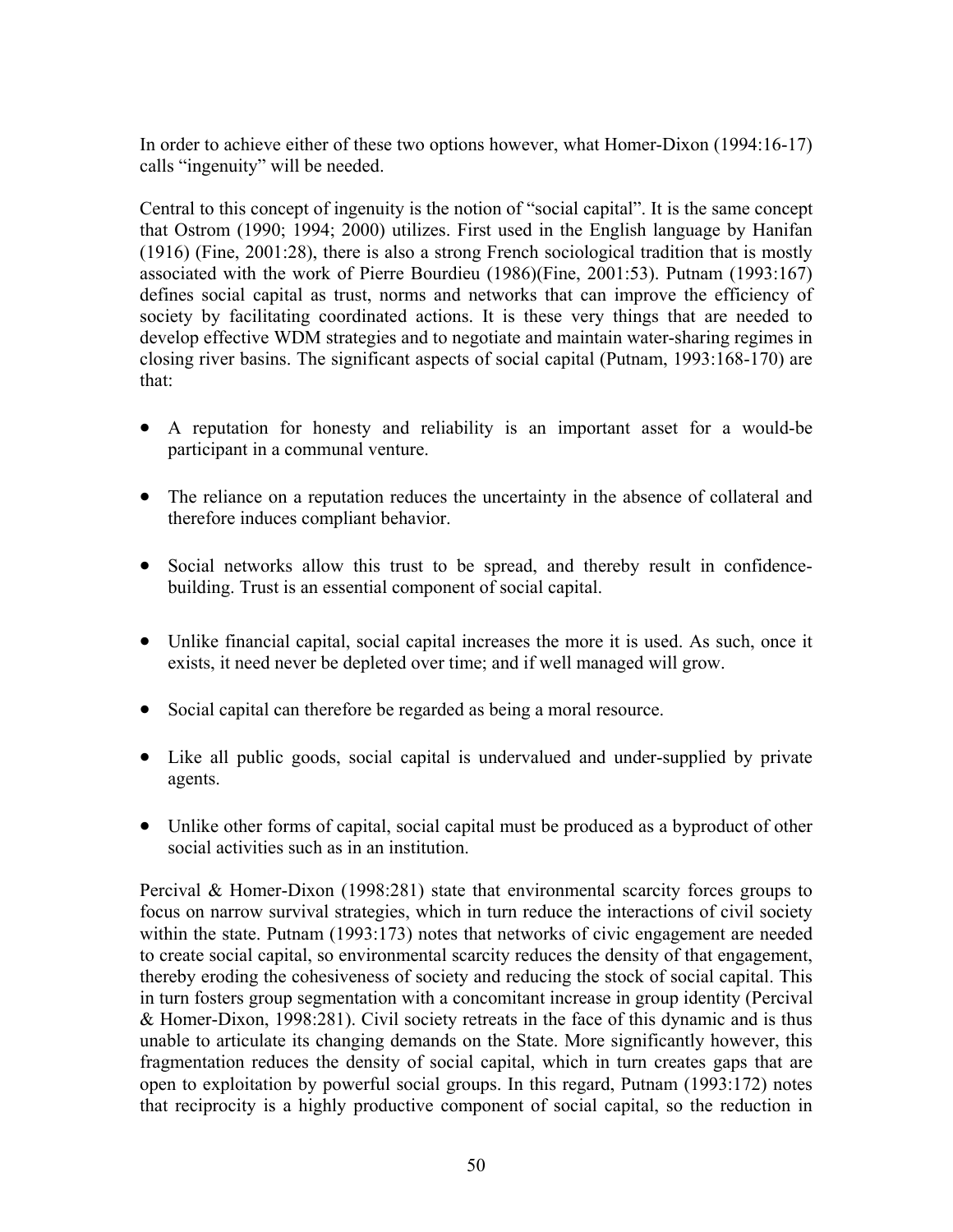reciprocal behavior erodes the social fabric. This is the underlying driver of resource capture, which over time delegitimizes the State and other institutions charged with the responsibility of managing the adaptive responses needed (Percival & Homer-Dixon, 1998:281). Again this raises the issue of legitimacy, which will be discussed in the section entitled "Legitimacy and WDM Policies" in Paragraph 4.6.

Ingenuity in its broadest sense is thus the set of ideas that can be applied to solve practical technical and social problems such as those arising from the depletion of natural resources (Homer-Dixon, 2000:21). Violence and conflict *per se* cannot arise from environmental scarcity alone. These scarcities need to combine with other factors such as the failure of institutions or government in order to result in open conflict. This consequently supports the conclusion that has been reached by Turton (1999a), Turton  $\&$ Ohlsson (1999), Turton & Warner (2001) and Allan (2000:323) that second-order resources are the key determining factors in water resource management.

So if ingenuity is the key to the solution, what exactly is ingenuity? More importantly, how does it work and can it be stimulated?

Homer-Dixon (2000:21) says that ingenuity includes a wide range of aspects including new ideas - which he calls innovation - but more importantly, also those ideas that are not necessarily novel but are nonetheless very useful. In this regard, ingenuity can be considered as being the sets of instructions that tell humans how to arrange the constituent parts of their social and physical worlds in a way that helps them achieve specific goals. Ingenuity has both a quantitative and a qualitative element to it. In a quantitative sense, the amount of ingenuity needed to continue running a system that has been developed, is not the same as the amount needed to initially create that system in the first place (Homer-Dixon, 2000:22). This is because the nonlinearity associated with both threshold effects and revenge effects, increases the degree of complexity that needs to be managed (refer to the section entitled "Complexity and its Implications for Water Managers" in Paragraph 3.4). In a qualitative sense, the type of ingenuity needed to create new technologies differs from that needed to reform old institutions and social arrangements.

Homer-Dixon (2000:22) has consequently isolated two key forms of ingenuity:

- Technical Ingenuity: helps us solve the problems that arise in the physical world.
	- An example in the water sector would be the construction of hydraulic infrastructure as part of the hydraulic mission to mobilize water on which social and economic development can be sustained.
	- This can be likened to the First-Order Focus shown on Figure 2.
	- It is also evident as one component of the so-called Paradox of Perception noted in Paragraph 3.1 ("Changing Water Management Paradigm).
- Social Ingenuity: helps us meet the challenges that humans face in their social world.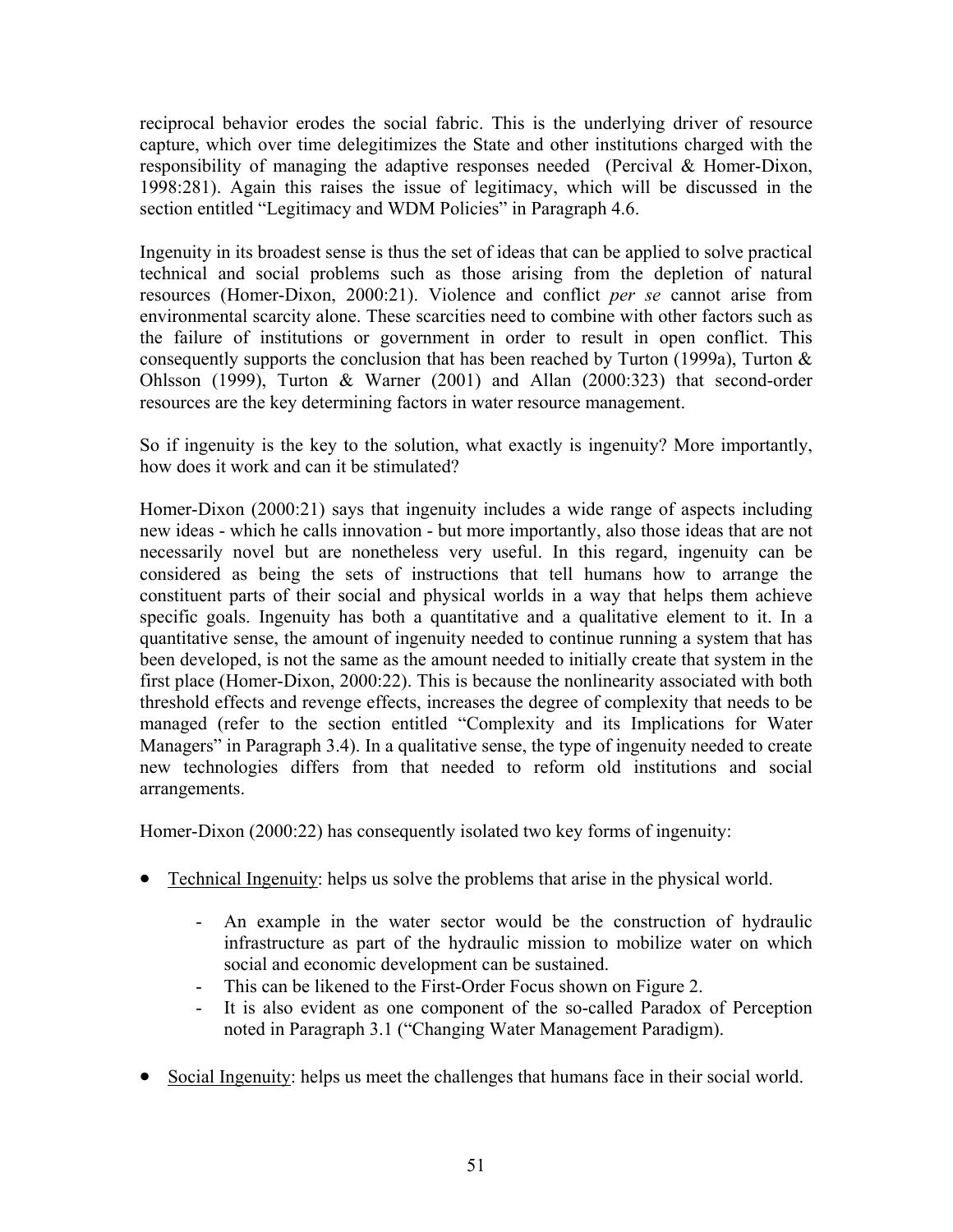- An example in the water sector is the development of WDM strategies, the negotiation of water-sharing regimes in closing river basins and the reform of water institutions in keeping with the adaptive management that is central to models such as those developed by Molden *et al.,* (2001) (Figure 4), Turton (1999a), Turton & Ohlsson (1999) and Ohlsson & Turton (1999) (Figures 5, 7  $& 9$ ).
- This can be likened to the Second-Order Focus shown on Figure 2.
- It is also evident as the other component of the so-called Paradox of Perception noted in Paragraph 3.1 ("Changing Water Management Paradigm).

*Seen in this light, the Paradox of Perception is actually a manifestation of the dynamic interaction between these two forms of ingenuity*. Each element of the paradox represents to need to mobilize one dominant form of ingenuity, either technical or social, but always in harmony with the other. Thus the First-Order Focus noted in Figure 2 implies Technical Ingenuity dominance, but still with elements of Social Ingenuity being present; whereas the Second-Order Focus implies Social Ingenuity dominance, but still with elements of Technical Ingenuity being present. *The key concern is getting the correct mix of the two main ingredients at the right moment in historic time*. *This is the core challenge to WDM policy-making and implementation.* 

More significantly, there is a critical link between the two forms of ingenuity. Social ingenuity is a critical pre-requisite for the generation of technical ingenuity (Homer-Dixon, 2000:22-23). The reason for this is that markets provide the necessary mechanisms and incentives for inventiveness and the creation of new technologies. Politicians bargain for and create coalitions, underpinning them with the necessary incentives to put new institutional arrangements in place. Competent bureaucrats plan and implement public policy, while ordinary people in communities and households build local institutions and change their behavior in order to solve the problems that they face. These forms of social capital are all supplying a continuous source of social ingenuity. One of the outputs of this mobilization of social ingenuity is technical ingenuity. Social ingenuity is thus the independent variable in this equation. Society therefore needs ingenuity in order to develop more ingenuity (Homer-Dixon, 2000:232). This explains the complexity that is inherent in the Paradox of Perception, as well as the reason why the transition from a First-Order Focus to a Second-Order Focus as shown in Figure 2 raises so many vexing issues.

Taking this further, Homer-Dixon (2000:173) notes that broadly speaking there are three kinds of system that humans interact with:

- Natural Systems. These have existed since before *Homo Sapiens* evolved into the dominant species that it is today. These natural systems, such as river basins, have taken billions of years to form and have a dynamic that works over these long periods of geological time.
- Social Systems. These are relatively modern creations, having evolved as products of evolution and endeavor, but are not exclusively human in their relevance, although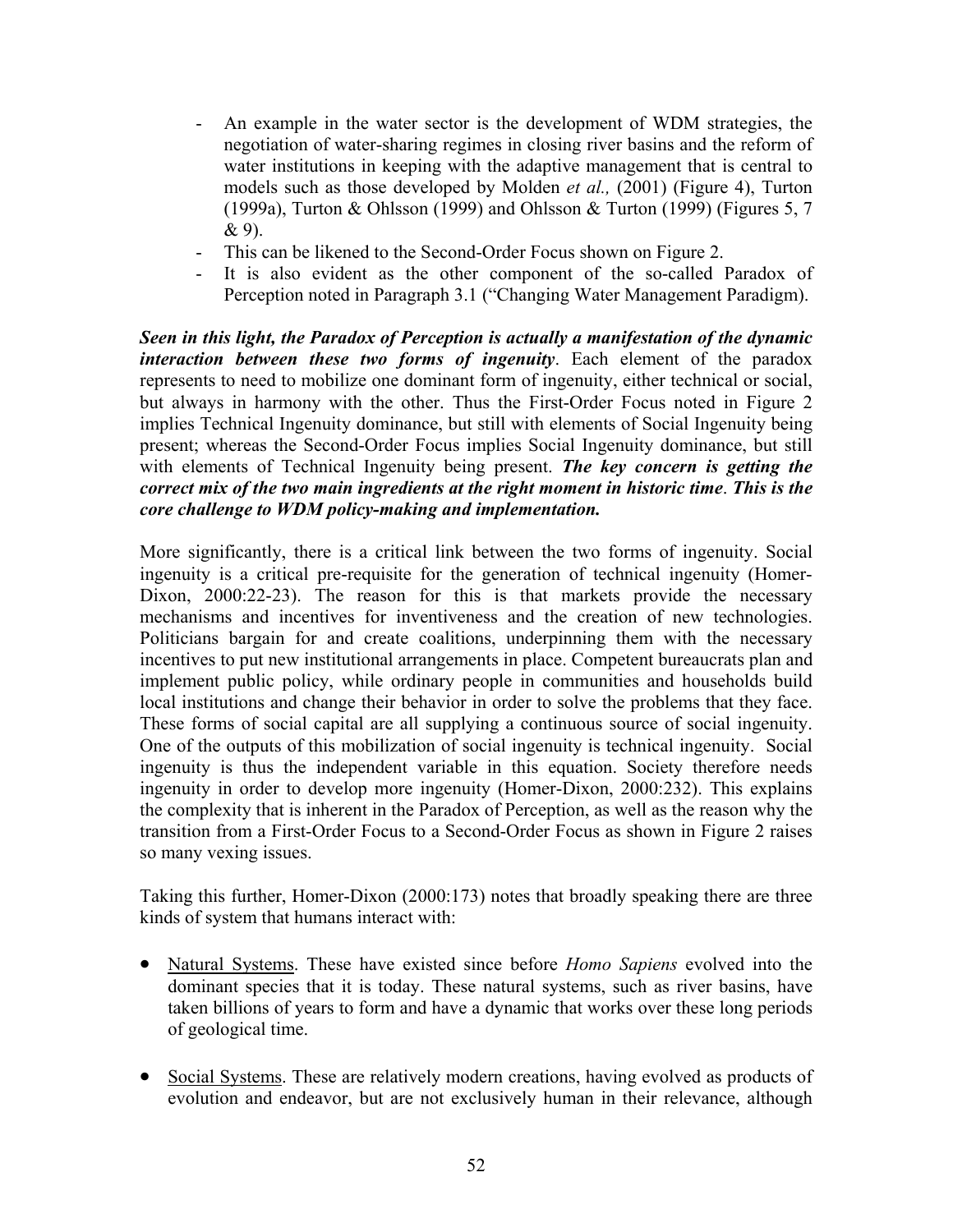they are generally ascribed to human development. The time-scale in these systems is thus relatively short when compared to geological timeframes.

• Technological Systems. These are entirely man-made with the purpose of interfacing between natural and social systems. As such they can be traced back to early hominid development and are in fact an important element in the ultimate evolution of humans, having enabled them to become masters of their respective environments.

In the development of technological systems, the philosophical basis of modern science is to control nature rather than to understand it. Understanding nature is tolerated insofar as it enables man to ultimately gain control (Turton, 1999a). This is evident in the work of Francis Bacon (1620) that was quoted in Paragraph 3.1 (Changing Water Management Paradigm). The control of nature aspect is still relevant today within the Natural Sciences, and is particularly manifest in hydraulic engineering, where in essence human ingenuity is applied to alter the naturally-occurring hydrological flow patterns, the result of which both lentic and lotic ecosystems have evolved over millions of years of geological time. Seen in this way, dam building is a profoundly unnatural act, because it seeks to control nature, which is why sometimes "things bite back" (Tenner, 1996) in the form of revenge effects that basically increase the degree of complexity that needs to be managed (refer to Paragraph 3.4 entitled "Complexity and its Implications for Water Managers"). This philosophical foundation affects the way that we construct knowledge, which in turn impacts on the way that we interpret information. This has urged social theorists like Giddens (1984: 335) to conclude that there are social barriers to the reception of scientific ideas and provable truths. To this Homer-Dixon (2000:83) comments as follows:

"Seduced by our extraordinary technological prowess, many of us come to believe that external reality - the reality outside our constructed world - is unimportant and needs little attention because, if we ever have to, we can manage any problem that might arise there."

Driven by our belief in the control over nature that is inherent in our scientific knowledge and resultant techno-economic optimism, the world has increasingly become humanimpacted, with very few natural systems still occurring. One of the results of this is an increase in the level of complexity (Arthur, 1994 in Homer-Dixon, 2000:103) and interdependence between the natural, social and technological systems (Homer-Dixon, 2000:173), which in turn means that a greater chance exists to encounter the unintended consequences of nonlinearities and threshold effects as environmental scarcity increases (refer to Paragraph 3.4 entitled "Complexity and its Implications for Water Managers"). In this regard it has been shown that the ingenuity requirement goes up as environmental problems worsen, because societies need more sophisticated technologies and institutions to reduce pollution and to conserve, replace and share natural resources (Homer-Dixon, 2000:23). *It is precisely these aspects that are in short supply in the developing world, which is one of the reasons why WDM policies are generally poorly developed and largely ineffective in Southern Africa as shown by Goldblatt et al., (1999:11).*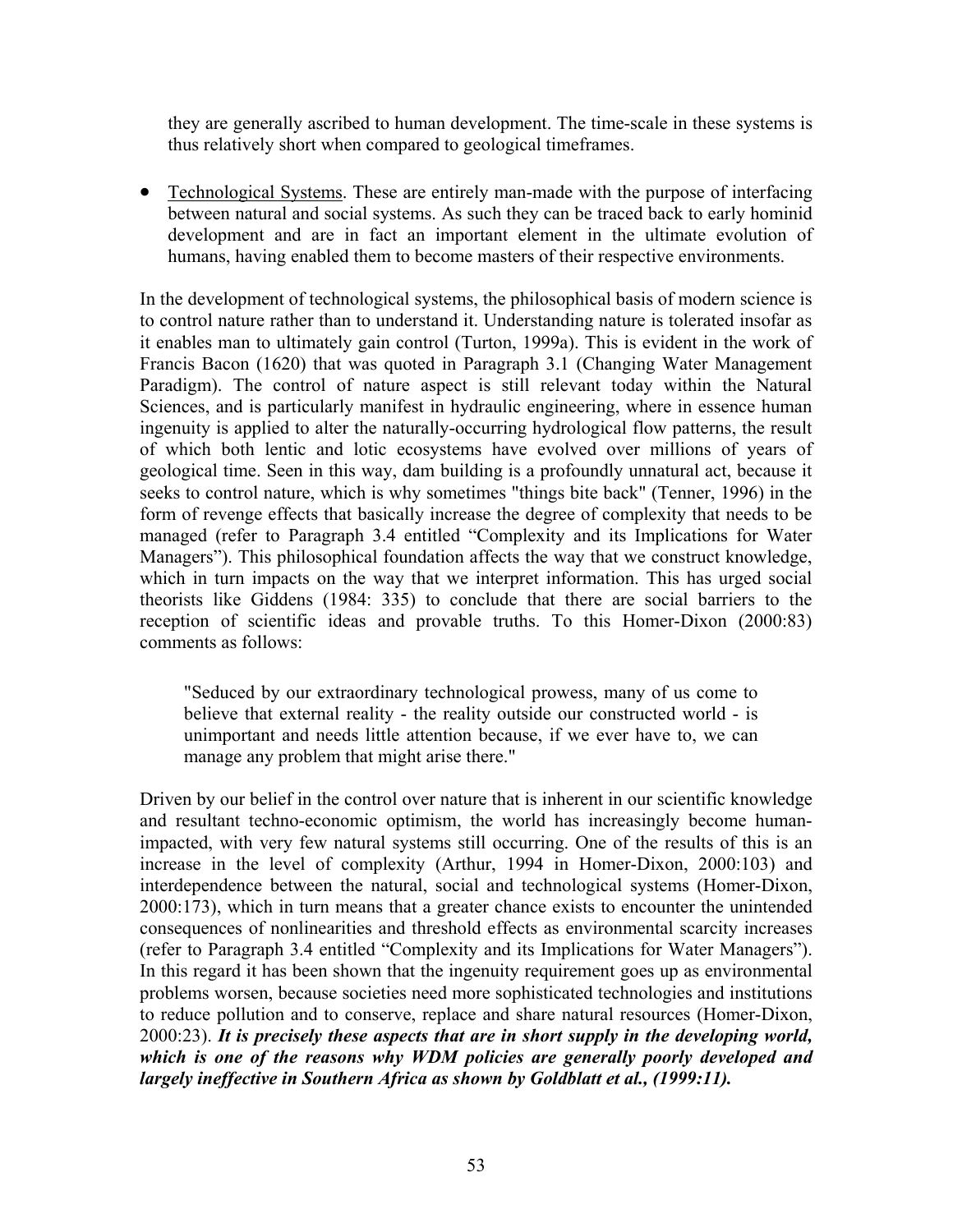The supply of ingenuity thus involves both the generation of good ideas, as well as their implementation within society (Homer-Dixon, 2000:23). When examining this in more detail, it was discovered that many of the critical obstacles occur not when the ingenuity is created - there is usually not a shortage of good ideas - but rather when people try to implement these ideas. This is clearly the case with WDM policies, making this aspect highly relevant to this Analytical Paper. In fact, the biggest obstacle is often political competition among powerful groups in society, which stalls or prevents key institutional reform (Homer-Dixon, 2000:23). The supply of social ingenuity is therefore the major bottleneck in society (Homer-Dixon, 1995), in which the benchmark was defined as the amount of ingenuity needed to compensate for any aggregate social disutility caused by environmental stress. Stated differently, this is the minimum amount of ingenuity that a society needs to maintain its current aggregate level of satisfaction, despite the stress caused by environmental scarcity (Homer-Dixon, 2000:23).

Stated simplistically, it is the inability of developing states to innovate in the face of complex challenges, which causes them to fail (Barbier & Homer-Dixon, 1996). *It is this very condition that mitigates against the development and implementation of effective WDM strategies, which accounts for the fact that policy guidelines have not been forthcoming, despite the effort that has been made to develop them.* Central to this observation is the conclusion that developing countries tend to fail because they are unable to generate or use new technological ideas in order to reap greater economic benefits. The crucial factor in this equation is the quality of public institutions, where resource scarcities affect the potential for innovation. Seen in this light, first-order resource scarcities directly affect the adaptive capacity of society, thus increasing secondorder social resource scarcity (Ohlsson, 1999:156).

Emerging from this argument, Homer-Dixon (2000:1) notes that there is a concept called the "ingenuity gap" which he sees as being a shortfall between the rapidly rising need for ingenuity, as the result of increasing levels of environmental scarcity, and the inadequate supply of the correct form of ingenuity to solve the resultant problems. This is the main reason why developing countries fail (Barbier & Homer-Dixon, 1996; Homer-Dixon, 1995; 1996). *It is also why WDM policies are not being readily developed, and where they are developed, are not being effectively implemented and sustained over time.* It seems therefore that ingenuity cannot easily be created or stimulated, because in essence it is a product of social capital, which in turn can be understood as being the synergistic application of second-order resources in society.

## **4.5 Ingenuity and Institutional Learning**

We have shown that complexity is a naturally occurring phenomenon in all aspects of human life, and is also manifest in the water sector. Institutions, which are broadly defined as "sets of formal and informal rules, including their enforcement arrangements" (Furubotn & Richter, 2000:6, in Perret), allow for the development of solutions to the problems arising from this complexity because they "define the incentive structure of societies and specifically economies" (North, 1990:4). Krasner (1983:12) has shown that regimes are needed to manage complexity. In fact, the increase in complexity can become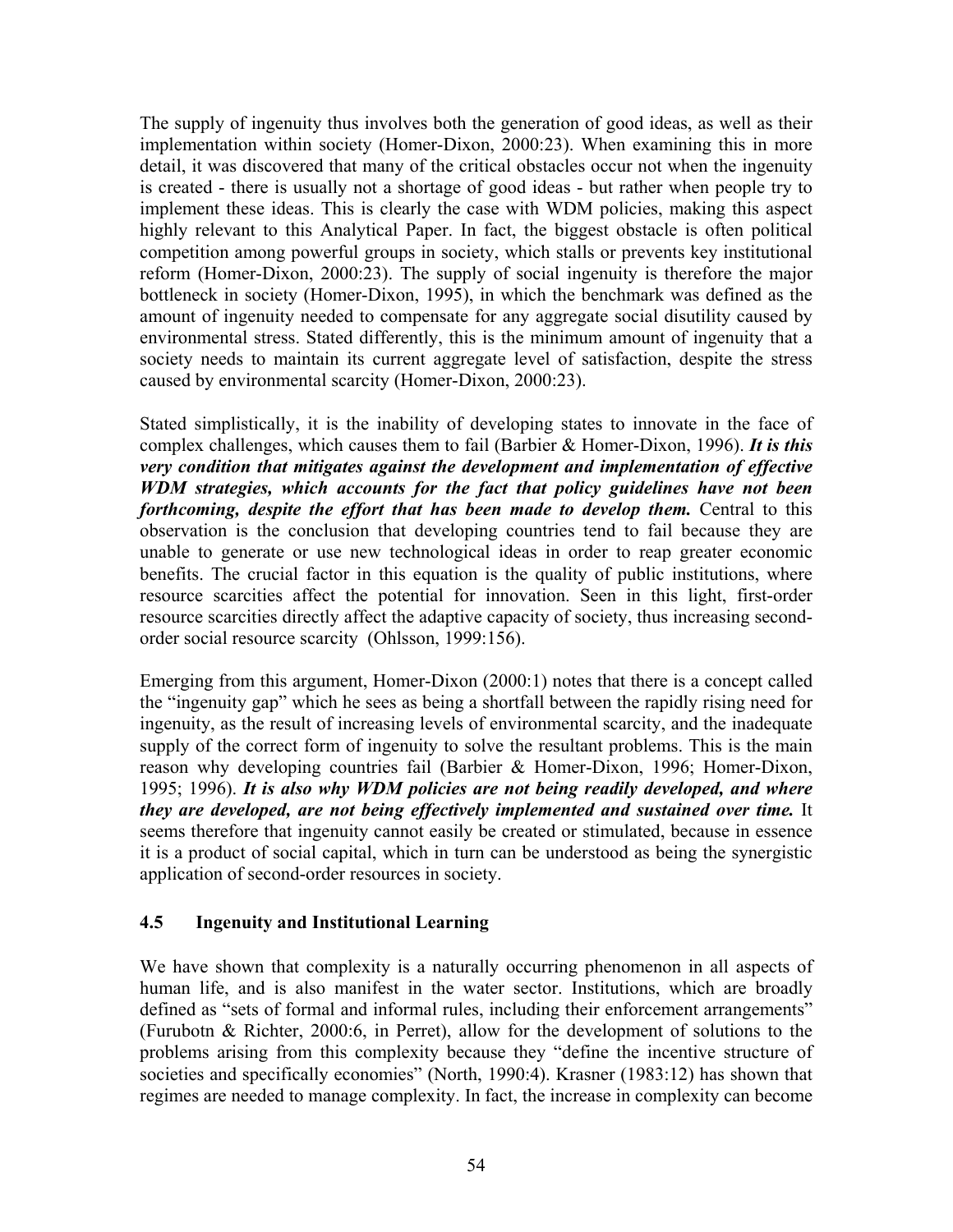one of the fundamental stimuli for regime creation in the first place. In this regard a regime is simply another form of institution, but with an international dimension to it. In the water sector, regimes refer to water-sharing agreements and their associated rules, procedures and institutional arrangements (Turton, 2002a) and as such have a WDM function as one of their core functional areas, especially in closed river basins where competing demands for water allocations are high. Central to this is the generation of knowledge, which is the sum of technical information and theories about that information which commands consensus at a given time among interested actors (Haas, 1980). So in essence there are five completely distinct, but extremely important, elements to this form of knowledge that needs to be understood:

- Technical information is the foundation of knowledge, but data on its own does not constitute knowledge.
- This technical information must be processed and evaluated before it becomes knowledge, so there must be agreed-upon scientific methodologies at work within the chosen institutional setting.
- Consensus needs to be generated on the validity of the initial data, as well as the methodologies used to evaluate those data, if the resultant output is to become knowledge. Consensus building is a social process with a strong political dimension to it.
- The resultant output of this process must result in changed perceptions about the core problem being confronted by the institution or regime. The so-called Paradox of Perception referred to in the Changing Water Paradigm in Paragraph 3.1 is consequently of central importance, and can be used as an empirical indicator of change. If there is no change in perceptions about this core problem over time, then the knowledge is probably not legitimate simply because insufficient consensus has been reached on the initial data, the methodology used to evaluate those data, and the final result of this process.
- This new knowledge must become the basis of new policy (such as WDM) that guides the institution or regime in the attainment of the primary goal that arises from the changed perception of the core problem being confronted.

Seen in this light, the difference between information and knowledge is the process of legitimization. Knowledge is institutionalized and is seen to be legitimate, whereas information need not necessarily be so. *Legitimate knowledge, when captured in an institutional setting, results in more than adaptation - it results in institutional learning as well*. Adaptation becomes the institutional response to the process of institutionalized learning, which in turn is the result of social processes of consensus building and legitimization. Yet again the issue of legitimacy becomes relevant (refer to the section entitled "Legitimacy and WDM Policies" in Paragraph 4.6).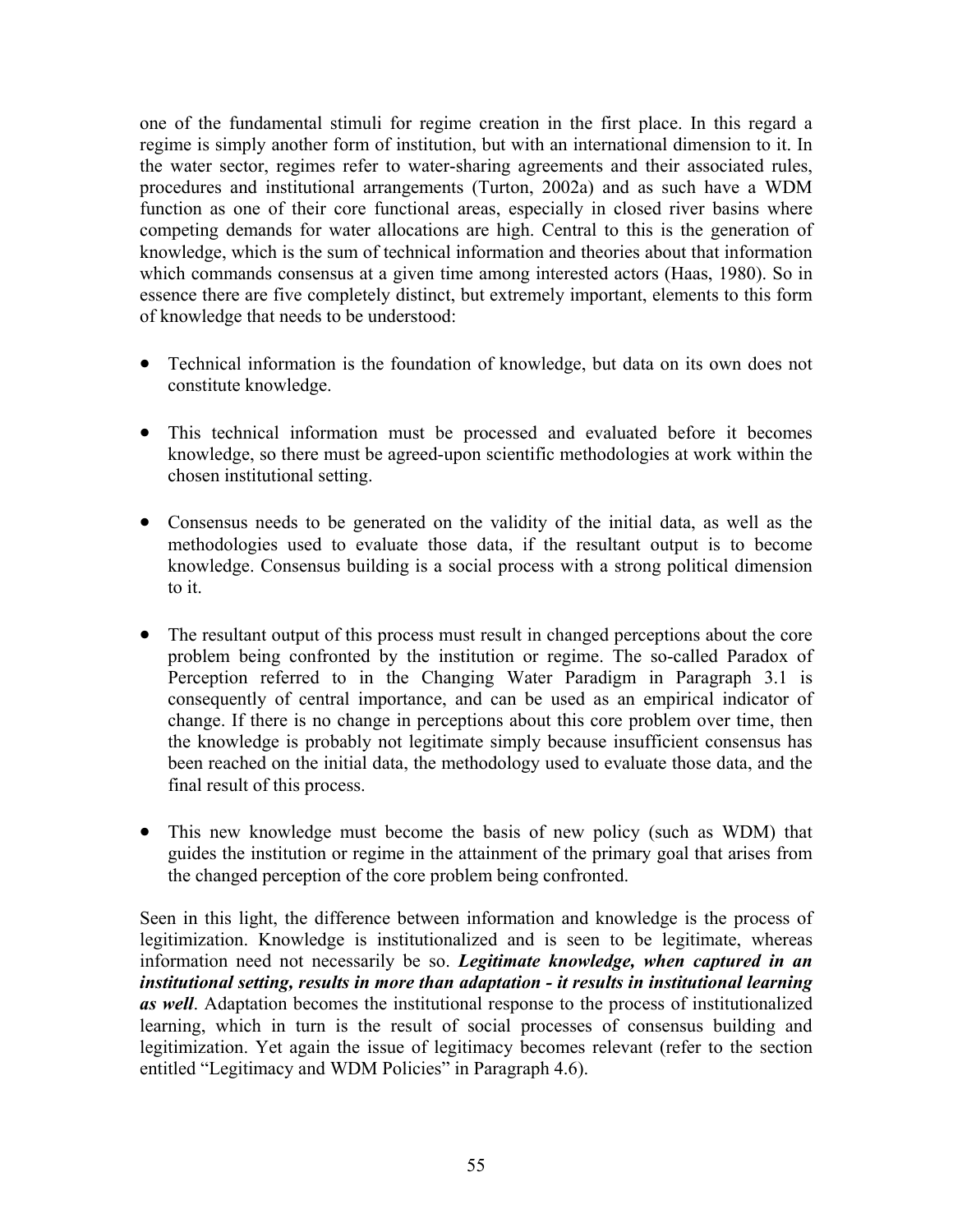It should come as no surprise then that institutional development is an incremental process, particularly in contested arenas where suspicion is high. For the same reason, the fact that earlier WDM studies have shown that such policies are "not an intrinsic part of water resource planning and management at the national and regional levels in Southern Africa" (Goldblatt *et al.,* 1999:11) should also come as no shock. In this regard, Ostrom (1990:21) suggests a model for negotiation:

"Success in starting small-scale initial institutions enables a group of individuals to build on the social capital thus created to solve larger problems with larger and more complex institutional arrangements. Current theories of collective action do not stress the process of accretion of institutional capital. Thus one problem in using them as foundations for policy analysis is that they do not focus on the incremental selftransformations that frequently are involved in the process of supplying institutions. Learning is an incremental, self-transforming process" (Ostrom, 1990:190).

Learning is necessary, because adaptations need to be made as regimes are created and institutions are developed. In this regard Ostrom (1990:190) found that the activities of external political regimes were positive factors in helping most of the groundwater producers in southern California to self-organize, but such activities were negative factors in preventing continued self-organization in other cases that she has studied. As a result of this, a theory of self-organization and self-governance of smaller units within larger political systems will need to take the activities of the surrounding political systems into account (Ostrom, 1990:190). *This means in effect that successful models from a given location cannot necessarily be transplanted into other hydropolitical settings and be expected to work*. The reason for this is the culture-bound nature of problem definitions, threat perceptions and norms governing cooperative behavior, all of which are intimately linked to the specific historic experiences of the various role-players. *This is part of the reason why previous WDM studies (Goldblatt et al., 1999) have shown such policies to be unevenly developed and implemented in Southern Africa. This unevenness merely represents the different stages of institutional adaptation within the study area.* 

Ostrom (1990:191) has concluded that there are three problems that current theories of collective action fail to take into account. These have major ramifications for WDM analysis such as that conducted by Goldblatt *et al.,* (1999), because they reduce the effectiveness of existing theoretical models for providing the foundation for the policy analysis of institutional change. These three shortfalls in existing theory are as follows:

- The need to reflect the incremental, self-transforming nature of institutional change.
- The importance of the characteristics of external political regimes in an analysis of how internal variables affect levels of collective provision of rules.
- The need to include information and transaction costs.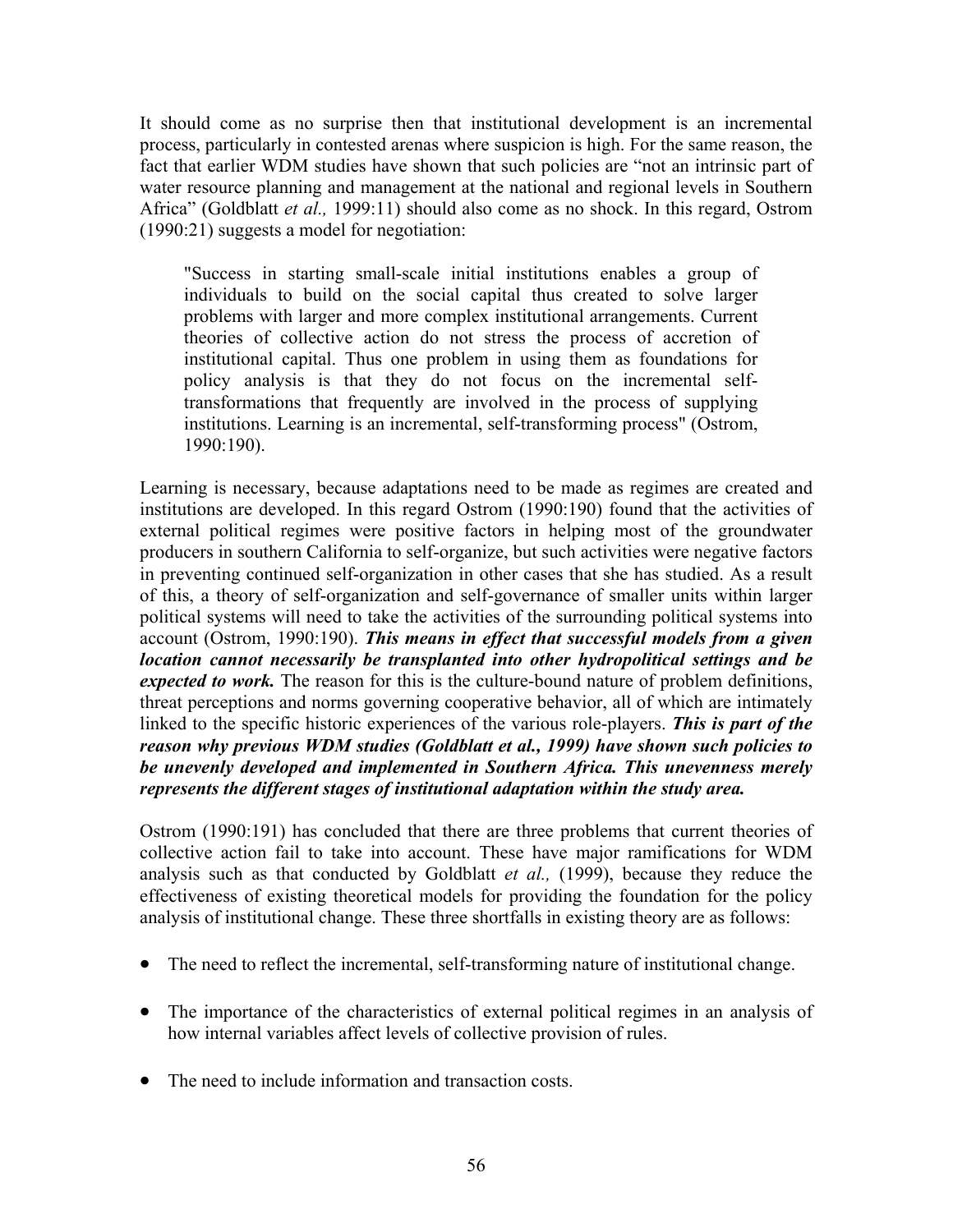It seems therefore that while institutions are capable of learning and adapting - to which we can now say with a degree of confidence that this is related to second-order resources - there is in effect little by way of acceptable theory that can guide us in our understanding of how and why institutions succeed (or fail).

# **4.6 Legitimacy and WDM Policies**

Having noted that legitimacy is an important aspect of WDM, it is necessary to dwell for a few moments on this aspect in order to gain a better understanding of the concept. In this regard it has been shown that "because resource allocation is driven by political reasons it entails inefficiencies, but these inefficiencies are regarded as expedient because this is the price the [government] has to pay for political security and support" Turton (2000a:144). Stated simplistically, illegitimate and unpopular governments are willing to tolerate inefficient resource allocation practices because this buys them support. The converse therefore also holds true, and a "legitimate government with broad-based popular support, can in fact introduce water demand management schemes, as the [government] under those conditions is not under constant threat" (Turton, 2000a:144). From this we can deduce that *popular support for government is a necessary condition for the successful implementation of WDM policies and strategies.*

In his classic study of the evolution of the American Hydraulic Mission, Reisner (1993) mapped out the history and political dynamics of water resource management in that country. What emerges from this case study is the following (Turton, 1999a):

- There are powerful vested interests that become linked with water availability and allocation. So powerful in fact, that Presidents can fall from office as a result.
- Water means livelihood and security in arid regions, so this fact politicises water supply and allocation measures. This can lead to resource capture.
- Supply-sided solutions are favoured, as they are the easiest to apply. This gives birth to what is known as a sanctioned discourse that places supply-sided solutions at the foundation of a water-related paradigm, which can be called the hydraulic mission of that particular society. This is linked with the political ideology of the State.
- Steady supply of water gives rise to increased demand, which in turn feeds a vicious cycle using the rationale of supply-sided solutions. This makes water a somewhat peculiar commodity. The sources of supply consequently become increasingly distant and costly in terms of both finance and environmental impact.
- This gives rise to the birth of a hydraulic social conscience, usually embodied in the form of environmentalism, which causes a change in what has been called the Hydrosocial Contract that exists between the Government and the people being governed (Turton & Meissner, 2002). This challenges the sanctioned discourse, but initially the alternative set of solutions that the environmentalists espouse are ignored.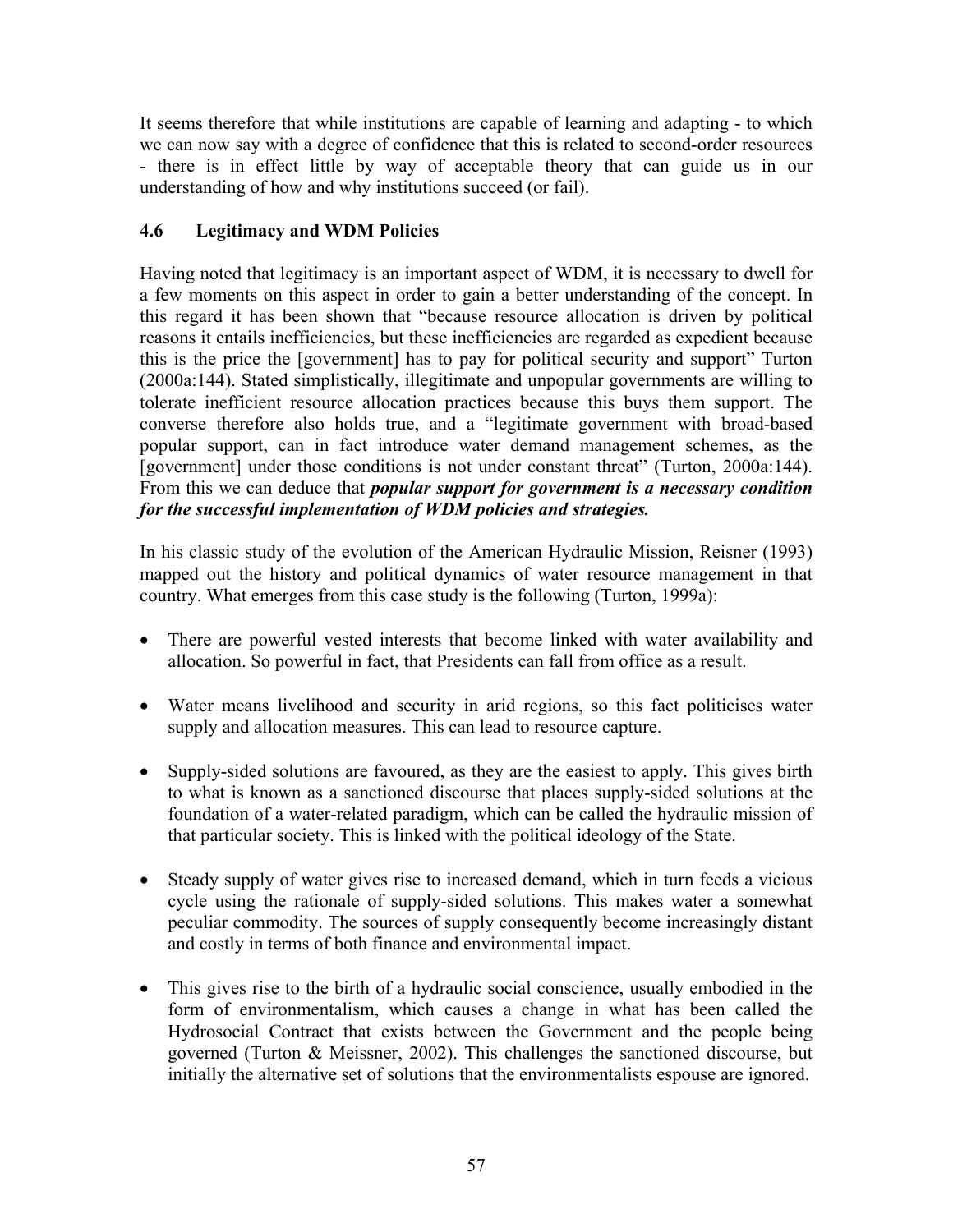- Because of a temporary crisis, usually in the form of a serious drought during which supply-sided solutions become incapable of meeting demand, forms of WDM can be considered. Drought therefore opens a window of opportunity that politicians and environmentalists can use to change the prevailing sanctioned discourse. Timing with regard to water sector reform is thus extremely important.
- WDM is introduced, but results in political stress. These political stresses can be so severe that even Presidents can fall from power, as happened with Jimmy Carter (see Carter, 1982:78-80 in Allan, 2000:29). For this reason, *there is a natural social dynamic at work, which acts as a disincentive to implement long-term WDM strategies. Politicians are therefore hesitant to act, which becomes a serious impediment to the implementation of successful WDM policies*.

The latter aspect is extremely important as it hints at the existence of different degrees of WDM, each carrying different political risk. It is probably this reason that causes writers such as Kessler (1997) to lament that "the terminology used in the relevant literature is confusing". We have now shown that this is so because in reality there are many more aspects to demand management than a simple model based on notions of a transition from a supply management mode to a demand management mode. Such complexity has prompted Merrett (1997: 63) to say, "the concept of demand for water is a many-headed beast".

In order to understand why legitimacy is so important, we need to examine two key concepts in more detail. Figure 10 is a schematic representation of "End-Use Efficiency" and "Allocative Efficiency" at work. The point of departure in understanding the subtleties of each strategy is to accept that in any given political economy, there are essentially three broad sectoral consumers of water, which can be identified as agricultural, industrial and domestic users. These sectoral consumers have two critical components that need to be carefully differentiated. Each sector has a different:

- Water need or requirement in terms of both quality and quantity.
- Financial connotation attached to the way that it uses or converts water into a product. This can be best understood as "sectoral water efficiency" (SWE). This is operationalized by means of a comparison showing the volume of water consumed by that sector as a percentage of the total water consumed in that political economy, expressed as a ratio of the percentage contribution to the overall economy (GDP) of that sector (Turton, 1998: 7). This brings in a type of gearing aspect.

By introducing the element of efficiency into the equation, it now becomes possible to make choices between water allocations in terms of two major criteria regarding the contribution of that specific volume of water to:

- The overall economy in monetary terms.
- The number of jobs that can be created as a result.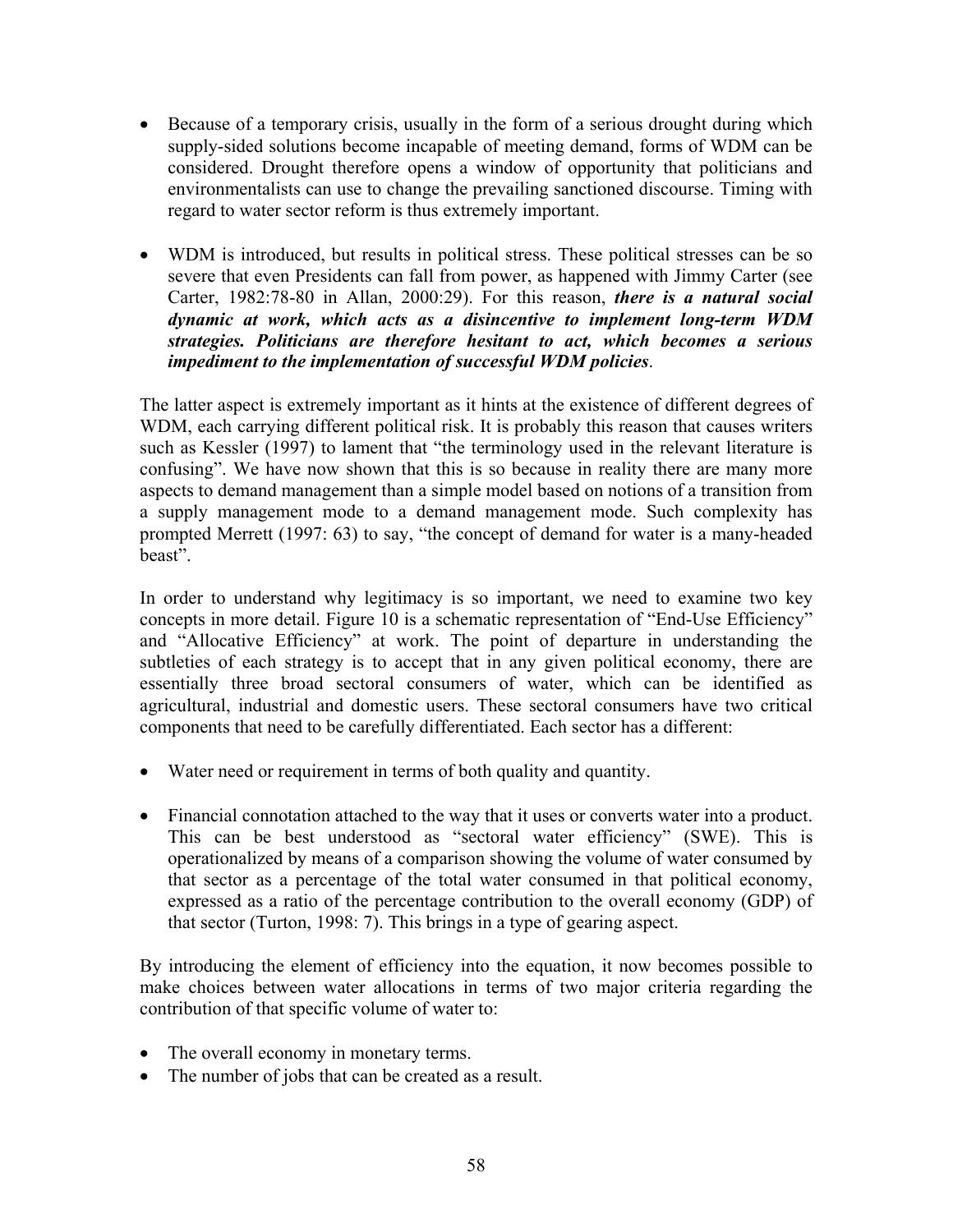Various authors use different sectoral breakdowns in terms of water consumption. Ohlsson (1999:178) notes that agriculture uses 65-70%, industry uses between 20-25% and domestic users account for between 5-10% of the total water used in a given country. There are of course variations. Agriculture consumes 81% (Reisner, 1993:333) of the water in the state of California alone, and 99% in the Sa'dah region of Yemen (Lichtenthäler, 1996). Allan (1998c: 170) notes that agriculture can consume as much as 90% of the national water budget of certain political economies. Figure 10 uses conservative figures for illustrative purposes.



**Figure 10: Schematic representation of two different policy instruments typically found in WDM strategies (after Turton, 1999a).** 

What becomes evident from this diagram is the fact that because each sector has a vastly different consumption pattern, they cannot all be treated as equals when WDM strategies are being planned (Perry *et al.,* 1997:3). For example, if only a 10% saving can be achieved from agriculture alone, this will free up a massive volume of water, which can be allocated to alternative sectoral consumers. Making a similar saving of 10% in the domestic sector will not free up quite the same volume in overall terms. The cost of increasing efficiency versus the resulting actual improvement therefore becomes very relevant. It also becomes evident that there are two distinct policy instruments that can be integrated into WDM strategies.

• End-Use Efficiency: (also known as Intra-Sectoral Allocation) aims at developing a series of water saving strategies and technologies, which can be applied to all economic sectors (Allan, 1998d), usually at the level of the production unit or household. Obviously the big target would be agriculture, simply by virtue of the fact that it is the largest consumer, so even a small improvement here would be significant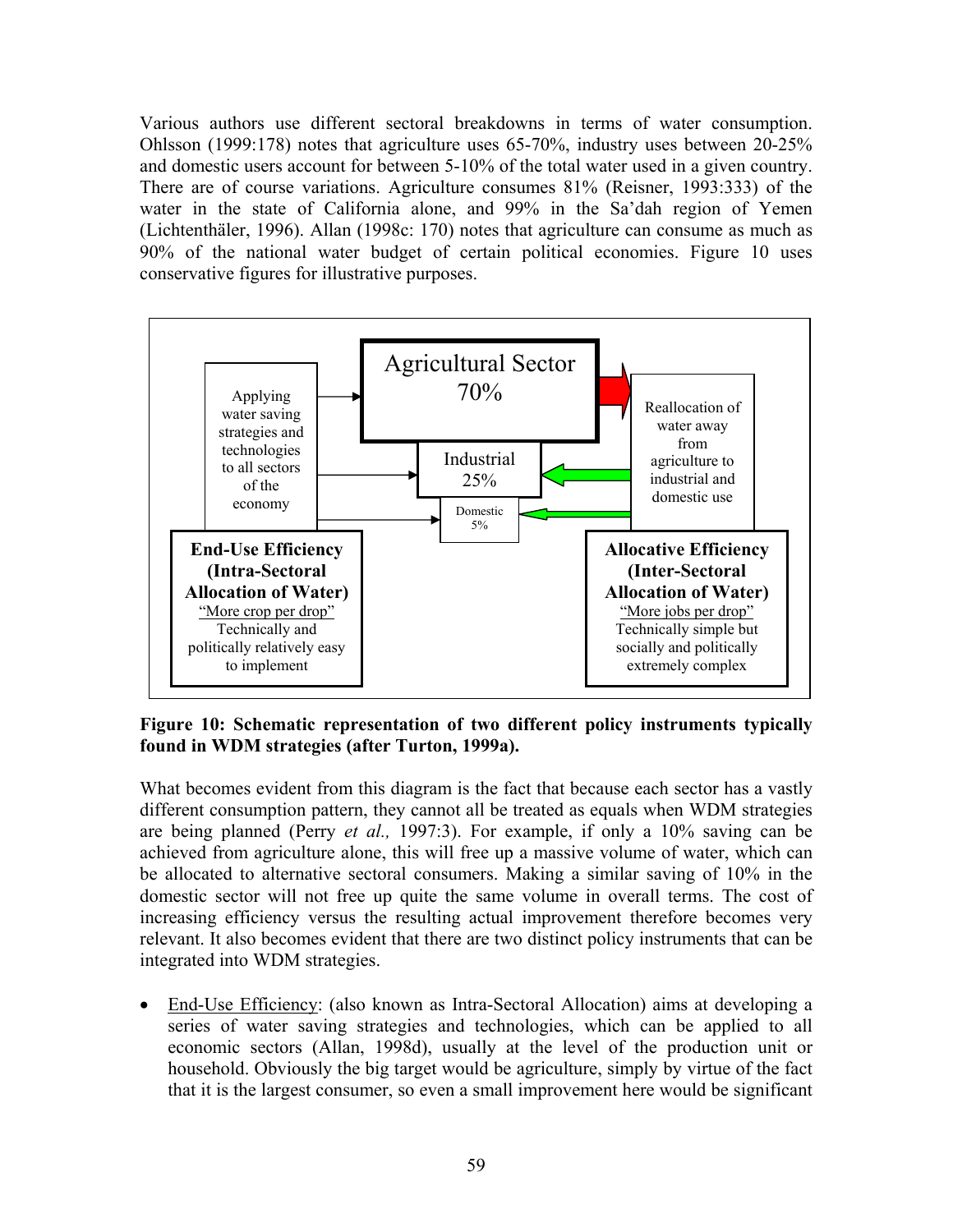in terms of the overall water budget of a political economy. This is also relatively simple to achieve in both technical and social terms. Technically, it involves aspects such as leak detection, pressure control, retrofitting using low volume devices, alternative irrigation hardware and scheduling etc. Significantly, these technical innovations need not be developed within the country concerned, and are thus not regarded as being a critical component of the technical ingenuity within a given society. If these aspects are not available in society, they can be brought in from outside without too much bother. Socially, this is also true. *The introduction of water-saving devices and technologies are unlikely to cause a disruption beyond the level of minor irritation so they do not impact on legitimacy.* These negative aspects are mostly offset by the rewards to the consumer in the form of reduced expenditure as evidenced in their monthly water bill.

- Allocative Efficiency: (also known as Inter-Sectoral Allocation) is something quite different however (Allan, 1998d). This aspect of WDM is relatively easy to design in terms of the purely technical aspects of the strategy (in the sense that a technocratic specialist may do this work far removed from the locus of the actual problem). The rationale is quite simple. By taking water away from agriculture, which is a heavy consumer of water and which normally contributes only a small amount to the GDP (low SWE) of a country, significant savings of water can result without a major loss in overall income. This liberated water can then be re-allocated to economic uses with a higher SWE, such as in industry or commerce. This is where the relative ease ends unfortunately. *The social disruptions caused by such re-allocations can be significant and political fallout can be more than most politicians would be prepared to countenance*. This is evidenced by the case of Jimmy Carter as reviewed earlier (Turton, 1999a; Allan, 2000:128). These disruptions are caused by:
	- − The shift away from a national policy of food self-sufficiency to one of food security, which may be unpopular if a strong nationalistic element exists within the prevailing political ideology. This induces the State concerned to move into a position of some degree of dependence on foreign suppliers for foodstuffs.
	- − The loss of jobs within the agricultural sector, in turn means that new employment opportunities need to be created in other sectors, to absorb this surplus of labour. This implies a strong element of human migration, which in turn places pressure on urban centres in the form of housing demands and service provision.

This is why politicians tend to avoid this option if they can, leading Allan (2000:184) to note that there are distinct forms of rationality, with a sharp contrast between political rationality, economic rationality and environmental rationality. This political avoidance is especially true if the Government concerned is unpopular or facing some form of legitimacy crisis (Turton, 2000a). The rewards for successfully managing this transition from End-Use Efficiency to Allocative Efficiency can be enormous however. Allan (1999) notes that allocatively effective water using activities can provide 10 000 times the returns to water of agriculture. An improvement in the order of four levels of magnitude is extremely attractive for water-scarce states. By using this strategy, more jobs are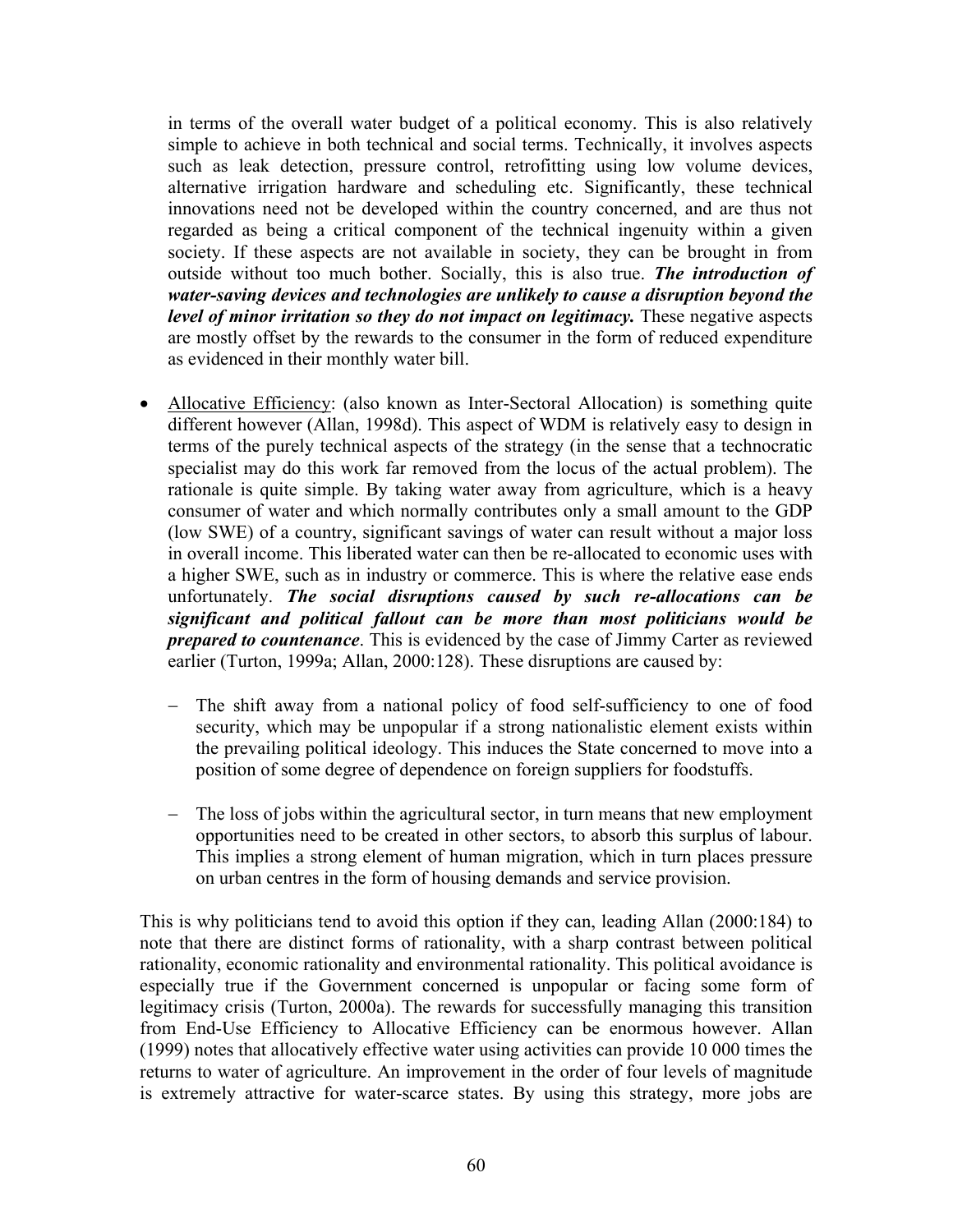created, hence the label "more jobs per drop". The economic efficiency is improved to such an extent that products requiring a large amount of water to produce, such as cereals, can be imported. Since it takes 1 000 tonnes of water to produce 1 tonne of wheat, and 16 000 tonnes of water to produce 1 tonne of beef (Allan, 1999), it becomes feasible to import these from the global market (Turton *et al.,* 2000a). By importing such products, it is effectively like importing the volume of water that is needed to produce them in the first place. *This "virtual water" is significant to water-scarce political economies for three main reasons, all of which serve the valuable purpose of not undermining the legitimacy of Government*.

- It provides a politically silent way of balancing the water budget. In other words, it de-emphasises the problem of a first-order water-scarcity.
- It is more efficient to import the water-rich product than to build an engineering solution to import the water and produce the product. In other words it is more sustainable financially and ecologically.
- It reduces the social tensions that would otherwise be caused by the need for the major structural adjustment that a transition to the final Adaptive Phase (Figure 7  $\&$ 9) of water management entails.

The sensible choice of WDM strategies would therefore be to initially launch End-Use Efficiency (Intra-Sectoral Allocation of water) projects, and then to gradually phase in the Allocative Efficiency (Inter-Sectoral Allocation of water) strategies at a rate that is socially and politically acceptable. Both strategies have a role to play and each require a specific set of social pre-conditions. Significantly, the former can buy time in order that the complexities arising from the application of the latter can be resolved through effective institutional development. This again strengthens the argument that Second-Order Resources are the determining factor in the long-term. *Intra-Sectoral Allocation does not impact on legitimacy as much as Inter-Sectoral Allocation does.* 

In order to illustrate the relevance of legitimacy, and in keeping with the concepts used in the rest of this Analytical Paper, we can now turn our attention to integrating this aspect into our emerging model. We have shown that there are two components to the transition in water resource management, and we called these a First and Second-Order Focus. Both impact on institutions, but with the Second-Order Focus being primarily about the reform and further development of those institutions in a way that can cater for the increased level of complexity that needs to be managed. Onto this model we have now shown that legitimacy is a key factor, which can impact on the development and implementation of WDM strategies. This enables us to now examine some of the aspects within an institution that has primarily a Second-Order Focus in more detail.

If we envisage an institution as a building of sorts, then we can see a number of distinct components to that building. Such a model has been presented in Figure 11, using a foundation, two pillars, a lintel and an apex. The foundation we can likened to the stock of Second-Order Resources available in society. If there are sufficient resources of this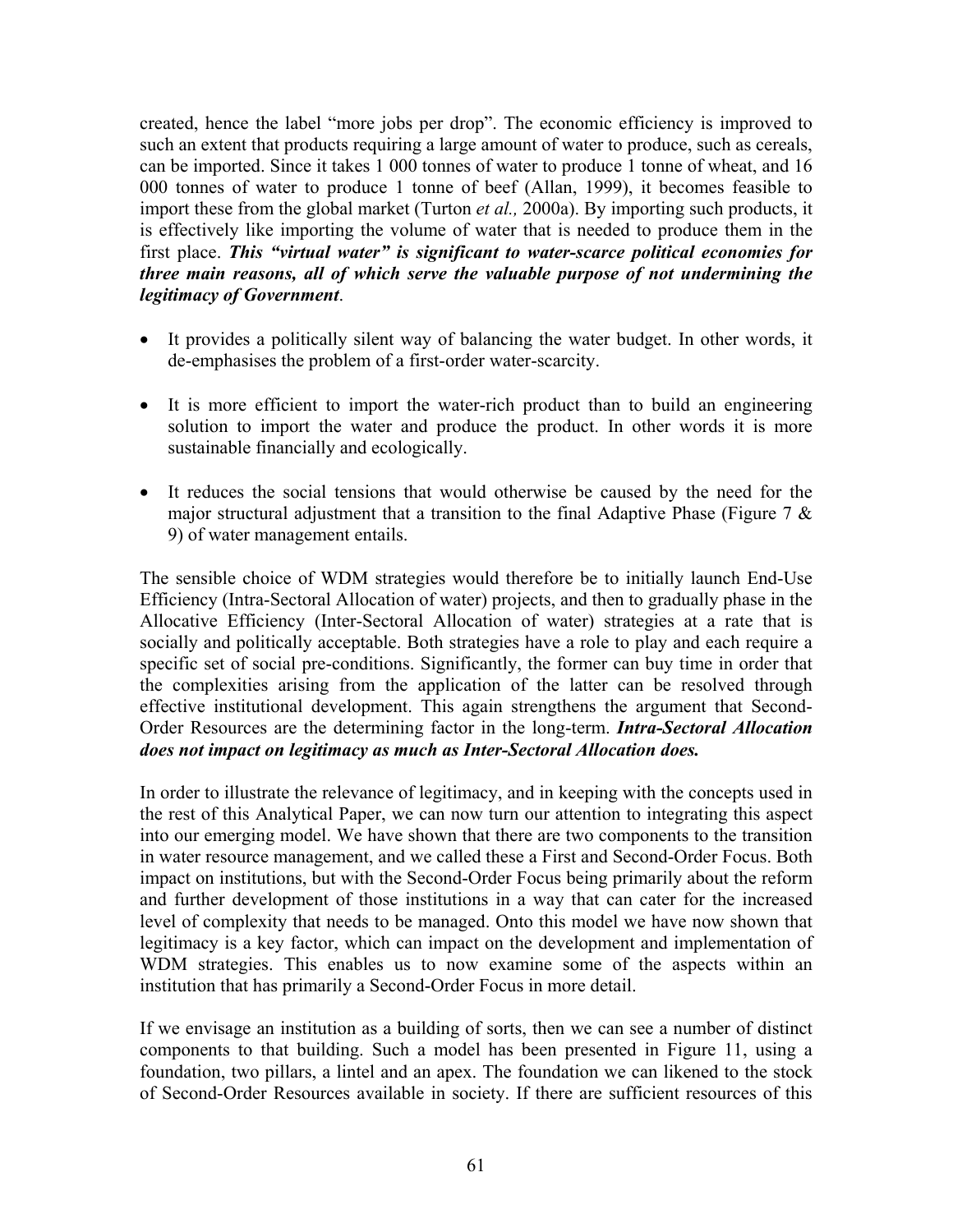nature, then the foundation will be strong and the building will be steady. The left-hand pillar we can then call the Structural Component, which contains a number of distinct elements. These elements include institutional capacity and intellectual capital, which when combined generates an output. This output is about the way that the core problem is identified, and consequently about the generation of a set of coping strategies such as WDM policies. The right-hand pillar is the Social Component. This pillar looks deceptively simple, but in reality is extremely complex because it cannot be engineered and as such it remains unpredictable. The key element of this component is the willingness and ability of the people concerned to accept the output of the Structural Component as being fair and reasonable. One cannot force people to regard government policy as being fair and reasonable – and consequently legitimate – because this lies in the hearts and minds of the broad population that are affected by those policies. There is consequently a dynamic interaction between the two pillars. This dynamic interaction can be loosely described as being the support or opposition to those policies, and consequently lie at the very heart of legitimacy.



### **Figure 11. Model linking Natural Resource Reconstruction via Water Demand Management to the Second-Order Resource base of a given social entity.**

If WDM policies are effective, then they will lead to sustainable use of water resources in the country, resulting ultimately in the reconstruction or rehabilitation of the natural resource-base.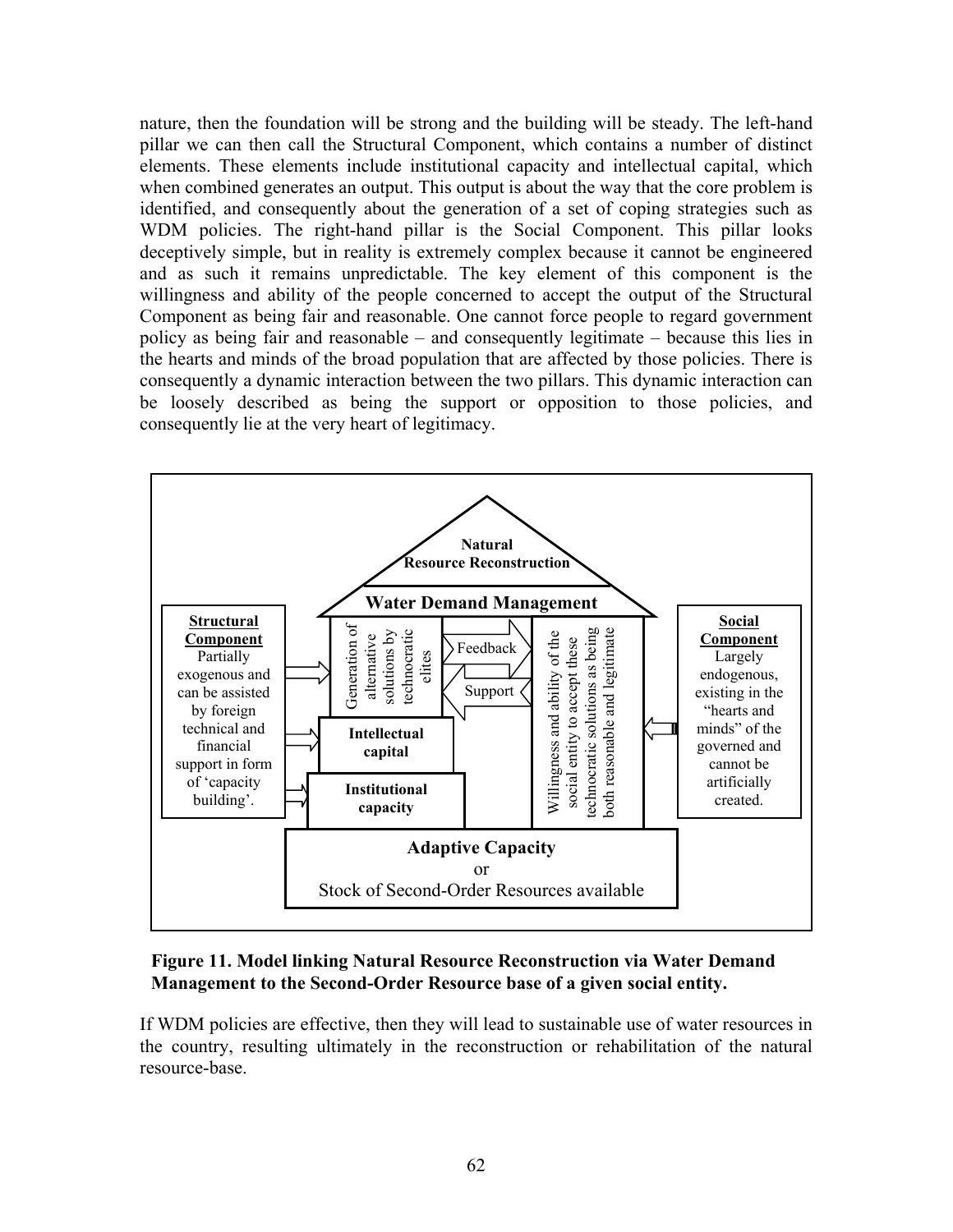In concluding this discussion *it is important to note that the issue of legitimacy becomes increasingly important as the transition from End-Use Efficiency (Intra-Sectoral Allocation of water) to Allocative Efficiency (Inter-Sectoral Allocation of water) occurs*. It is for this reason that the aspect of legitimacy must always be kept in mind when developing WDM policies as political stability can be negatively impacted. This is one of the unknown unknowns that arise from the propensity towards complexity that has been discussed in Paragraph 3.4, which is not found in the existing literature on WDM.

## **4.7 Indices of Second-Order Resource Availability**

We have shown how important Second-Order Resources are in the context of WDM, but this raises a new question. How can we link ingenuity to the management of water resources in a closing river basin? More importantly, what indicators can we use to measure the existence (or absence) of Second-Order Resources in society?

The UNDP and the World Bank now promote the concept of Integrated Water Resource Management (IWRM), which is essentially based on the French model (Ohlsson, 1999:189). This is an administrative approach based on treating the entire river basin as a unit of management, and focuses on the establishment of various technical administrative units (River Basin Commissions) combined with user groups (River Basin Authorities) where stakeholders discuss, and reach agreement on, the appropriate goals. This approach places great demands on the administrative capacity of states, which are exactly the type of resources that are scarce in many developing countries (Ohlsson, 1999:190).

Central to this is the role of institutions, which specify the range of socially permissible, required or recommended actions in any given situation (Homer-Dixon, 2000:283). Institutions also generate and make available key information about the actions of others (i.e. institutions reduce uncertainty, which is a key function of water-sharing regimes in closing river basins if the zero-sum result of securitization is to be avoided)(Turton, 2002a:203). President Jefferson realized two hundred years ago, that the complexity of our institutions must rise with the complexity of the human interactions that they are intended to manage, and the tasks that they are expected to perform (Homer-Dixon, 2000:283). This takes us back to the adaptation that is assumed in the models that have been developed by Molden *et al.,* (2001) (Figure 4) and Turton & Ohlsson (1999) (Figures  $7 & 9$ ).

Is the concept of ingenuity helpful? In answering this question, Ohlsson (1999:151) has the following critique about Homer-Dixon's theory:

"Yet, opting for the terms "ingenuity" and "ingenuity gap", Homer-Dixon never takes the last step. I can but speculate about the reasons, since the parallel seems so obviously fruitful: i) the resources societies need to mobilize in order to deal with challenges posed by scarcities of natural resources are distinctly social in character; ii) a failure to mobilize enough such social resources rightly ought to be termed a social resource scarcity; iii) highlighting the social resource scarcity aspect of a perceived natural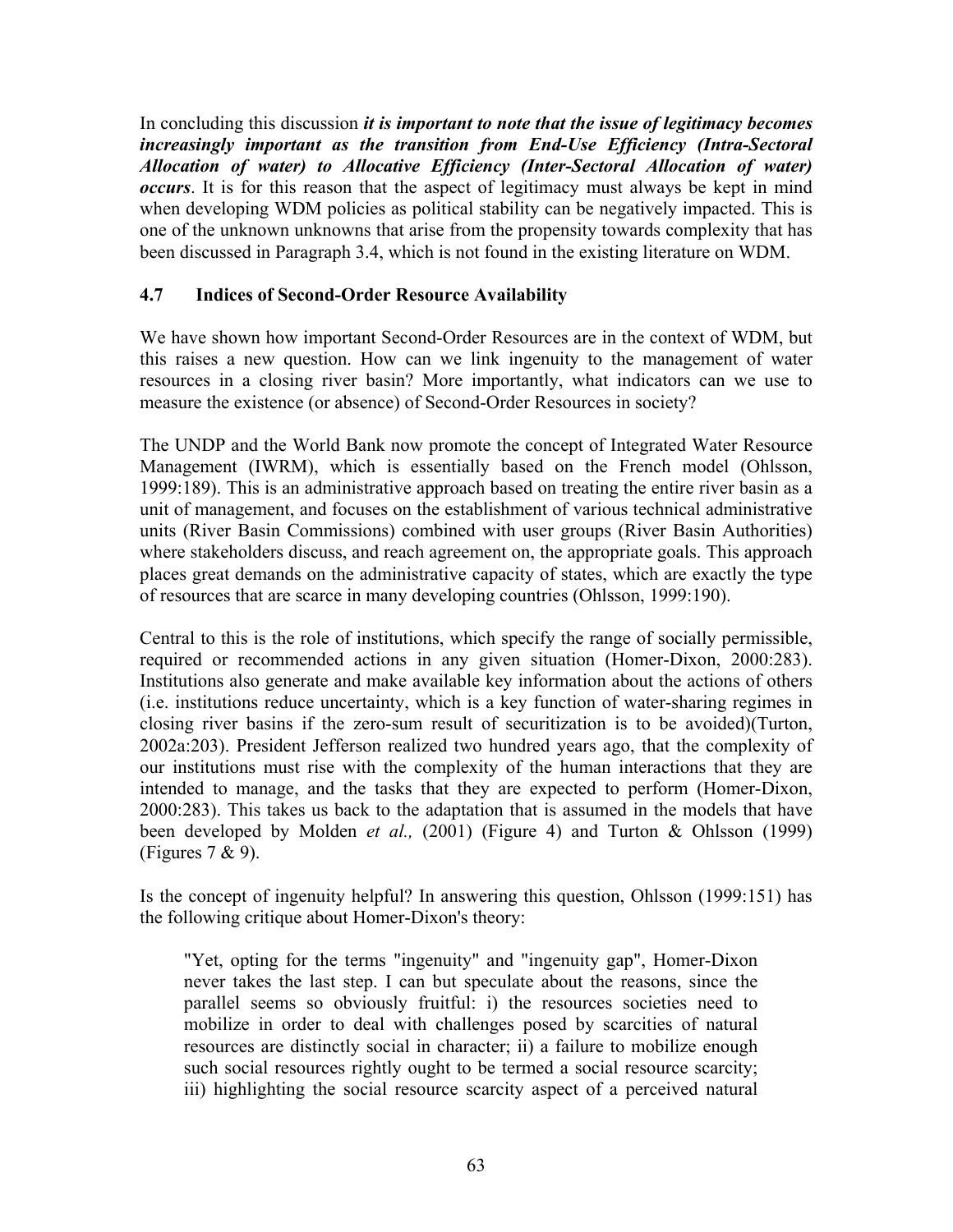resource scarcity shifts the attention from attempts of "getting more" of the scarce resource (often frustrating and conflict-creating), to concentrating on efforts to adapt" (Ohlsson, 1999:151).

So what is missing from this conceptualization is the ability to change the nature of the underlying paradigm that informs water resource management. Yet again the so-called Paradox of Perception enters into the equation. While this paradigm is changing at present, it is still generally about seeing water as a problem (Ohlsson & Lundqvist, 2000), and as such it is still predominantly first-order in focus, even if it has introduced some second-order dimensions (refer to Figure 2).

It has been shown that second-order resources are the key determining factors of basin closure (Turton, 1999a; Turton & Ohlsson, 1999; Turton & Warner, 2001; Ohlsson & Turton, 1999; Ohlsson & Lundqvist, 2000; Allan, 2000:323), yet there is nothing available in the literature to take us beyond this point. In reality, we still do not know what indicators can be used to measure the existence of second-order resources in society.

In an attempt to overcome this problem, Allan (2000:322-325) has taken the initial conceptual development that was done by Turton (1999a), Turton & Ohlsson (1999), and Ohlsson & Turton (1999), and concretized this into an indicator of second-order resources. Using GNP per capita adjusted to purchasing power parity, Allan (2000:324) has produced a matrix for the MENA countries. This matrix shows on the vertical axis, the level of water security in each country, measured as the volume of freshwater available per capita per year. On the horizontal axis the degree of adaptive security is measured, using the World Bank data on GNP per capita per year. This shows a good split of countries between possible combinations of water-rich but adaptive societies; water-rich and non-adaptive societies; water poor and non-adaptive societies; and oil rich and adaptive societies. The selection of GNP as an indicator was taken to embrace the capacity of society to mobilize resources for the development of institutions and consequently to generate a range of adaptive coping strategies. Alcamo (2000:164) supports the use of such data as an indicator of "state susceptibility". In this regard, this highly aggregated data is valuable because it exists over long time sequences, and it can be linked to the state capacity to respond to crisis. In similar vein, Homer-Dixon (2000:101) has shown that adaptation is unlikely to occur in poor countries, so a measure of relative wealth, particularly if this can be used in a comparative fashion, is a valid albeit crude indicator (refer to Paragraph 2 entitled "Methodological and Epistemological Concerns"). From the application of this methodology, *Allan (2000:325) has concluded that it is the social and political process that in turn enables water policy reform, and not vice-versa.* 

Taking this further by incorporating the concepts that have been presented in Figure 3 and in the section of this Analytical Paper entitled "Theoretical Distinction Between First and Second-Order Resources" (Paragraph 3.3), Turton & Warner (2001) have developed a similar matrix using the following concepts, for an analysis of various countries that are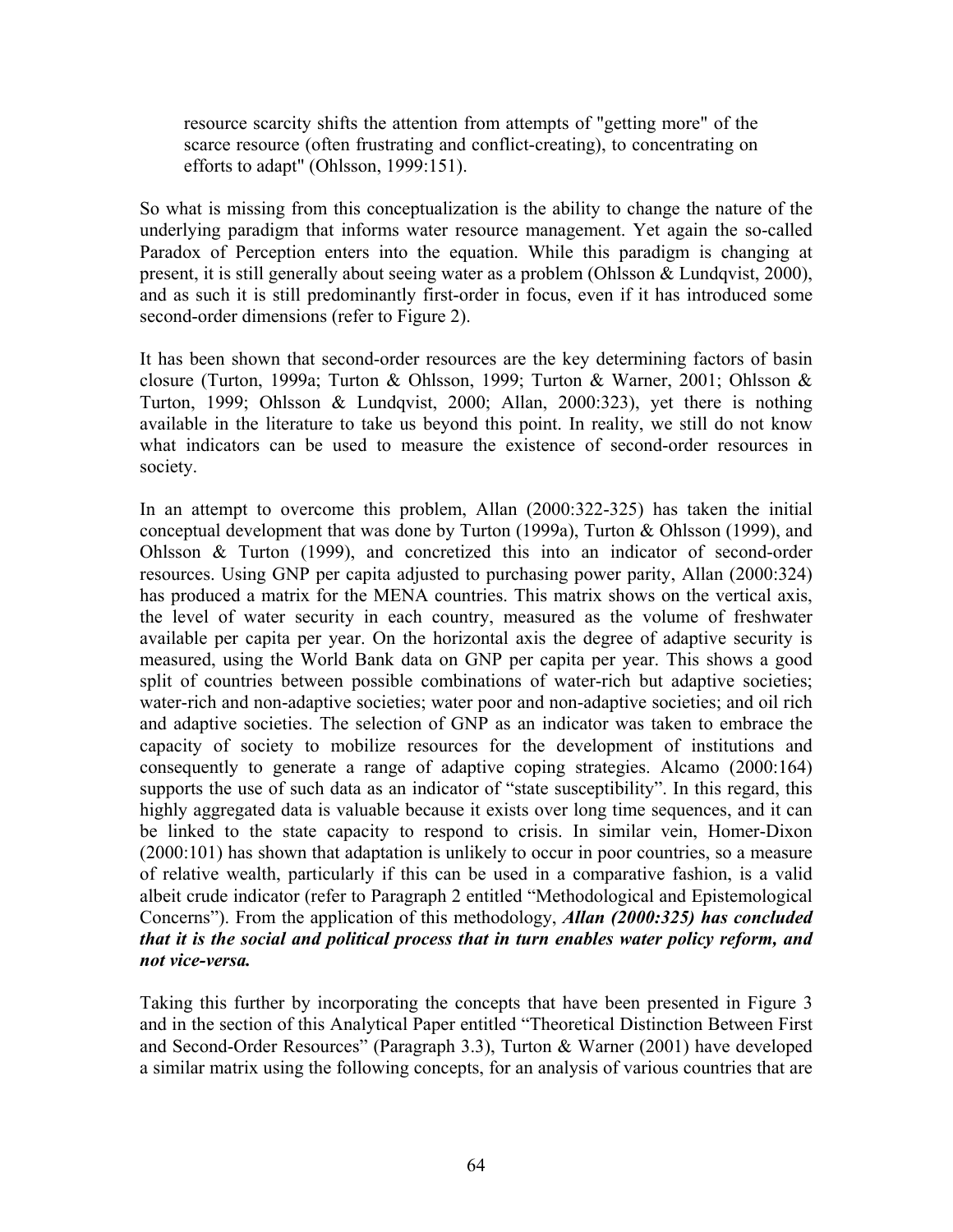found in Southern and East Africa. The Southern African component is presented in Figure 12, which shows the following:

- Structurally-Induced Relative Water Abundance (SIRWA). (Refer to Paragraph 3.3 for a definition of this term).
	- This includes Botswana, Mauritius and South Africa, which mostly have firstorder type of water resource problems (i.e. problems primarily related to the availability of water rather than the development of institutions).
	- Stated differently, the Second-Order Focus noted in Figure 2 is generally being taken care of in this category of country.
	- Significantly, WDM policies are being developed and implemented in these countries. This can be interpreted as being a manifestation of the successful mobilization of second-order resources in this group of countries.
- Structurally-Induced Relative Water Scarcity (SIRWS). (Refer to Paragraph 3.3 for a definition of this term).
	- This includes Angola, the Democratic Republic of Congo (DRC), Namibia, Mozambique and Zambia, which mostly have second-order type of water resource problems (i.e. problems related to the development of institutions and infrastructure with which to mobilize and distribute water as a basis for economic growth and social development).
	- It must be noted that Namibia falls into this category because of its small population base and relatively high level of wealth. This set of indicators fails to take into consideration the spatial distribution of water, which in Namibia is a serious problem. (Refer to the discussion on "Methodological and Epistemological Concerns" in Paragraph 2.)
	- Significantly, with the exception of Namibia, formal WDM policies are generally not being developed in these countries.
	- Stated differently, the First-Order Focus noted in Figure 2 is the primary area of concern for this category of country.
- Water Poverty (WP). (Refer to Paragraph 3.3 for a definition of this term).
	- This includes Lesotho, Malawi, Swaziland and Tanzania, which have a complex set of problems relating to both first and second-order resource scarcities (i.e. they have insufficient water for sustained economic growth and development, and they also have limited institutional capacity with which to resolve these problems).
	- Significantly, WDM policies are not strongly developed in this category of country.
	- Stated differently, this category of country embodies a complex set of developmental problems caused by the convergence of both first and secondorder resource scarcities simultaneously.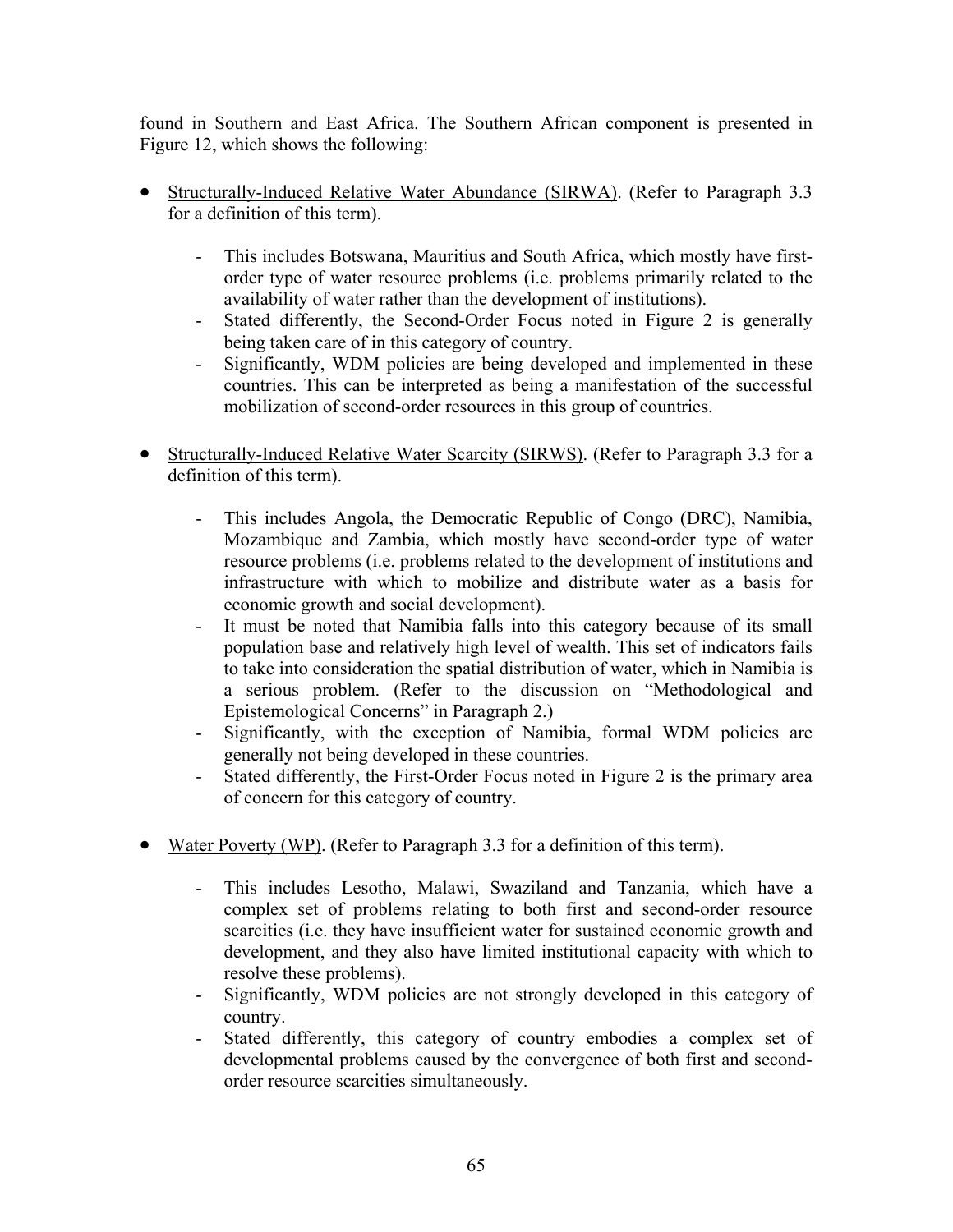From this matrix (Figure 12) it can be shown that the four hypotheses that have been presented in the section of this Analytical Paper entitled "Theoretical Distinction between First and Second-Order Resources" (Paragraph 3.3 below Table 3) are valid (Turton & Warner, 2001).



## **Figure 12. Matrix showing the relationship of both First and Second-Order Resources in Southern Africa (Turton & Warner, 2001; Turton 2002a:199).**

Other indicators are also under development (Turton, 2002a:45-46), but it is not necessary within the context of this Analytical Paper to go into more detail about them. With respect to institutional development in international river basins, the following key questions can be considered to be indicators:

- Is there hydrological data that has been institutionalized?
- $\bullet$ Is this data uncontested and therefore seen as a legitimate basis for future agreements between the respective riparian states?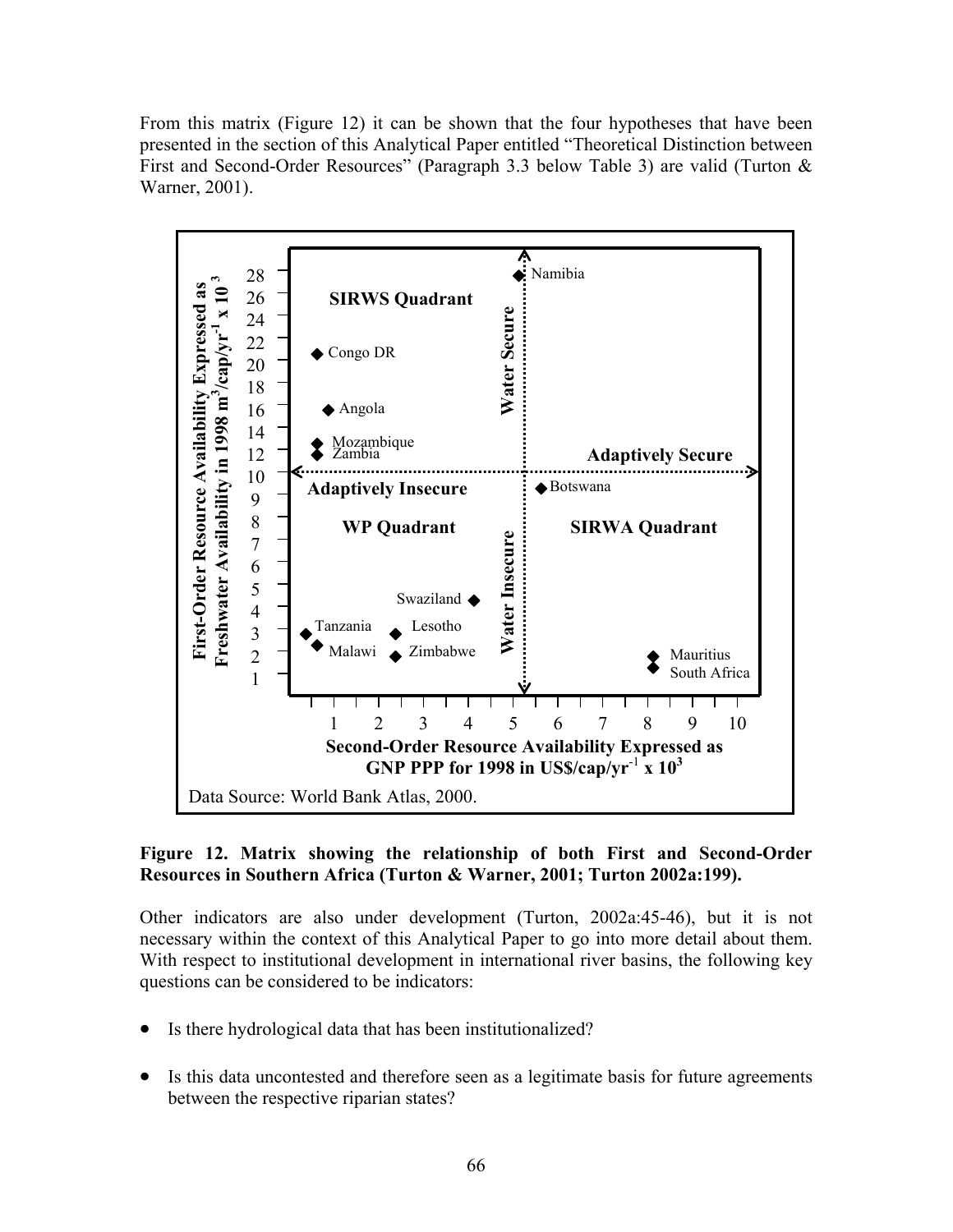- Are there agreed-upon rules and procedures?
	- If so, have they been formalized, or do they exist only as a loose arrangement?
- Is there a dedicated conflict resolution mechanism as part of the overall institutional arrangement?
	- If so, has it been used and what has been the outcome?
- Has there been a re-definition of the core management problem away from perceiving water scarcity in an absolute sense, to perceiving water scarcity in a relative sense?
	- To what extent has WDM become one of the institutional objectives?
	- Is there any evidence of Inter-Sectoral Allocative Efficiency being a policy objective?
- Is there a mechanism to sanction non-compliant actors?
	- If so, has it been used and what has been the outcome?
- Has there been any redistribution of water resources between the various riparian states directly as the result of the regime, and if so what has been the outcome?
- Is there any evidence of regime resilience?
- Is there any evidence of regime robustness?
- Is there any evidence of regime effectiveness?
- Is there any evidence of the growth and development of institutional knowledge or institutional learning as the result of the regime?
	- If so, to what extent has this become a confidence-building and unifying factor?
- Can the existing water management arrangements within the international river basin in question be called a regime?

# **5. Discussion**

From this analysis, *it becomes evident that there is no single set of policy guidelines that will be universally valid for the entire Southern African situation*. The reason for this is that policy initiatives are specific to a given social, cultural, economic and political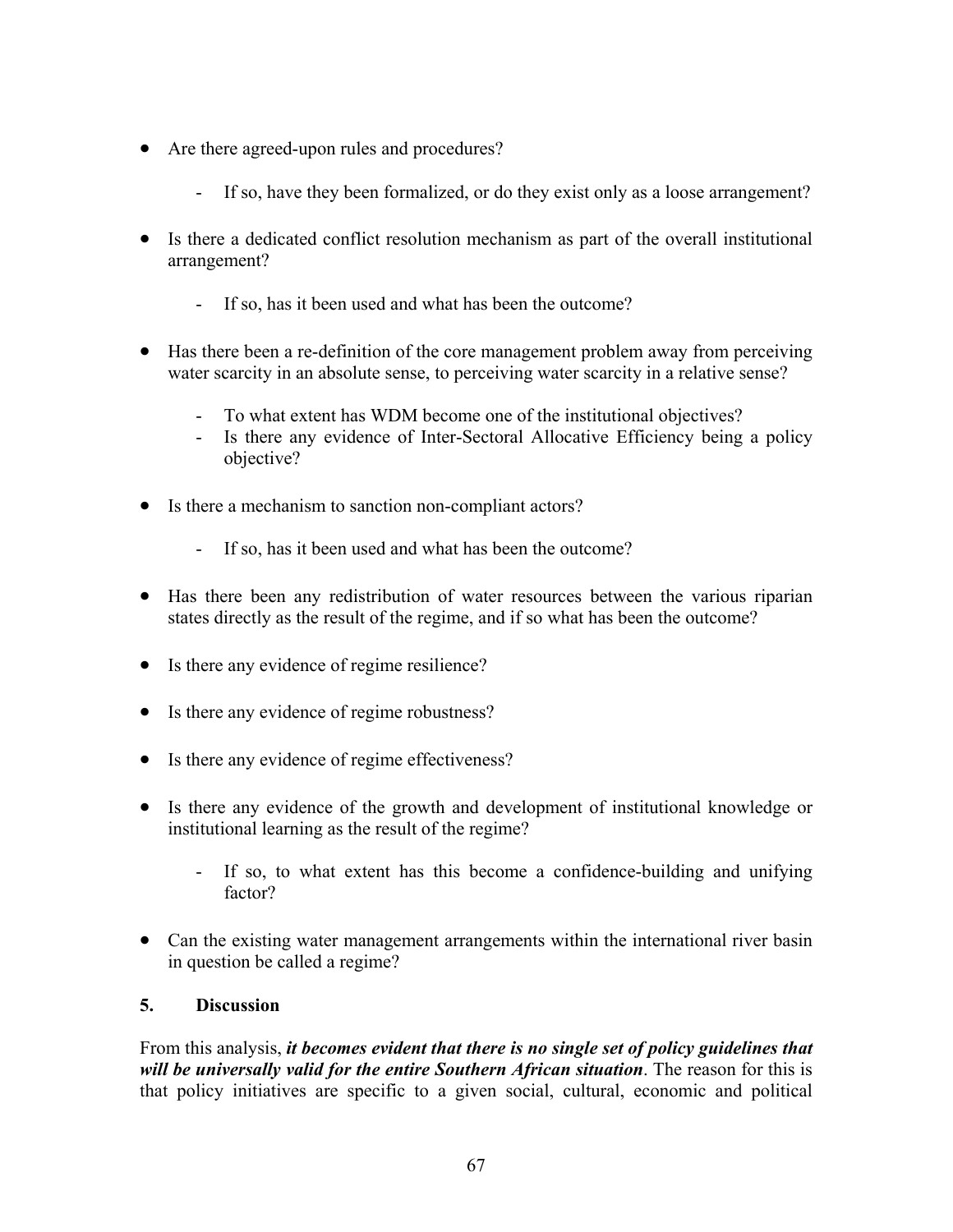setting. This explains why despite the best of intentions, and with the valuable material support from NGOs such as the IUCN, no set of guidelines has been developed. It also shows the approach that has been outlined in the document entitled "An Analytical Paper to Support the Development of WDM Guidelines for the Southern African Region" to be flawed, largely because it is based on the key assumption that the South African and Namibian experiences with respect to WDM can be replicated elsewhere in the region. This is unlikely to succeed for the host of reasons that have been presented in this Analytical Paper. This does not mean to say that the effort is futile. Quite the contrary is true. The current IUCN initiative is highly valuable because it has allowed these complex issues to be analyzed, and in particular, it has allowed for the sharing of the ideas presented in this Analytical Paper to be critically discussed among water professionals from the entire Southern African Region. It can be said that the IUCN is promoting institutional learning and the conversion of information into knowledge, which was shown in the section entitled "Ingenuity and Institutional Learning" (Paragraph 4.5) to be of great importance. For this opportunity the authors are extremely grateful.

So, if the intention of generating one coherent set of policy guidelines is likely to fail, what can we do to overcome this natural hurdle?

The analysis of the various concepts, theories and models that have been presented above suggest that there are seven strategic issue-areas in which a concerted effort should be made. It is the contention of the authors, that by focusing on these key issue-areas, the whole *problematique* of WDM as a concept and a policy can be developed and effectively implemented in Southern Africa. These seven strategic issue-areas are as follows:

- Strategic Issue-Area No. 1: Accept that Diversity is the Norm. As the result of our deepening understanding of the conceptual difference between first and second-order resources, we can now explain why each country is different and somewhat unique. This is the fundamental reason why policy options that work in one setting, are likely to fail in another. Each country, river basin or catchment area has a different mixture of first and second-order resources at their disposal. This fact should be recognized and accepted as the primary point of departure in any future attempts to develop regional guidelines.
- Strategic Issue-Area No. 2: Focus on Institutional Development. It has been shown that the key problem in Southern Africa is the general failure to effectively develop institutions. This does not mean that there are no institutions, but rather that institutions are generally under pressure. The cause of this is the rising level of complexity that needs to be managed, and in particular the complexity arising from the need to manage demand. This needs a fundamental change to the so-called Paradigm of Perception that forms the very foundation of institutions as they currently exist. We have seen that each country has a different institutional challenge. Those countries that can be categorized as SIRWS have primarily a First-Order Focus, whereas those countries that can be categorized as SIRWA have primarily a Second-Order Focus. Each of these has a fundamentally different logic, rationale and philosophy to it. Those countries that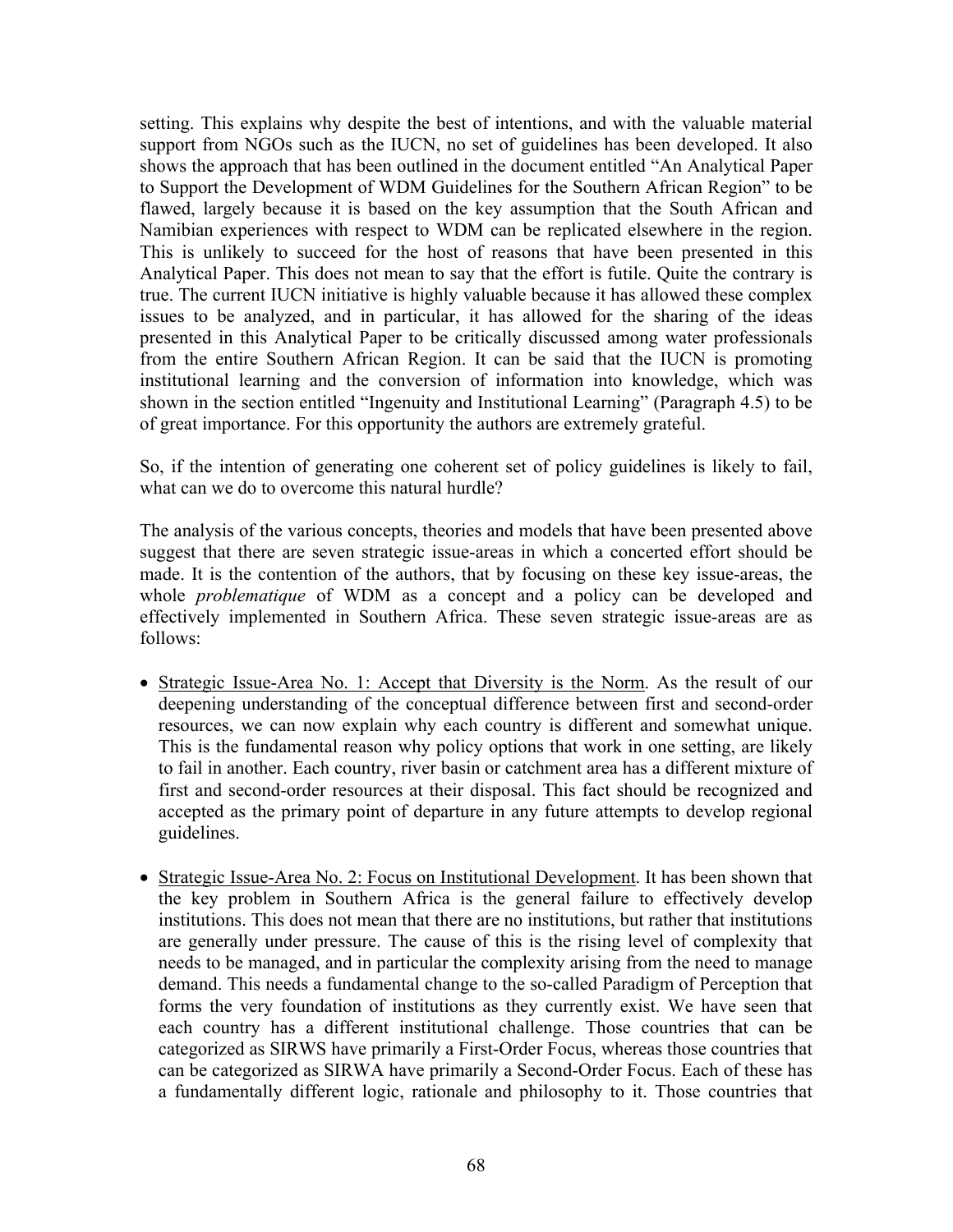have been categorized as WP have a more complex mix of problems. It is this category that will benefit the most from the involvement of external role-players.

- Strategic Issue-Area No. 3: Focus on Data Generation, Flow and Management. It has been shown that complexity is a natural outcome of management interventions, particularly with respect to ecosystems. This complexity needs to be modeled if it is to be understood. Central to this is the need for data, which needs to be generated. This is particularly true for WDM, where critical data such as water balances, water loss, payment levels, cost-benefit analyses of alternative options and suchlike are of crucial importance. That data then needs to be managed in some way in order to be processed on time, accurately and then provided to the relevant decision-maker in a format that can be understood. It is generally known that data management is a weakness in most developing countries, and Southern Africa is no exception.
- Strategic Issue-Area No. 4: Focus on the Broader Socio-Economic Setting. It has been shown that policy decisions do not take place in a vacuum. Similarly, it has been shown that complexity results in feedback loops, some positive and some negative. There is consequently an intimate linkage between the policy-making environment and the broader socio-economic setting in which it is embedded. WDM needs both policy generation and sanction for non-compliance if it is to succeed. This is unlikely to occur in a setting where socio-economic development does not allow for the generation of sufficient income streams with which to support institutions, let alone to allow them to adapt to changing needs. The linkage between poverty and second-order resource scarcity is a fundamental one that needs to be taken cognizance of if WDM policies are to be effective.
- Strategic Issue-Area No. 5: Focus on Political Will. Because water brings privilege, its allocation in society will always be politicized. As one commentator has noted, "water flows [uphill] towards power and money" (Reisner, 1993: 296). Politicians seek power and generally have a short-term focus (about getting elected), whereas water resource managers generally have a long-term focus. The political environment constrains the water resource management environment however, so there is a distinct difference between what should be done to manage resources sustainably, and what can be done to manage those resources sustainably (Allan, 2000:184). One therefore needs to get political buy-in before WDM policies can become viable. As long as politicians try to seek re-election by offering free water to potential voters, WDM policies will continue to be undermined.
- Strategic Issue-Area No. 6: Focus on Windows of Opportunity. A well document factor in hydropolitics is what some have called "emblematic events" (Hajer, 1996) and others have called "windows of opportunity" (Kingdon, 1984; Allan, 2000:190). While this has not been discussed in detain in this Analytical Paper, its relevance is that it provides an opportunity for intense public debate on a given issue, and in general it provides for a narrowing of opinion on a given issue. Windows of opportunity allow for changes to be made in water policy. This is one of the reasons why water policy reform is never uniform, and generally appears as a series of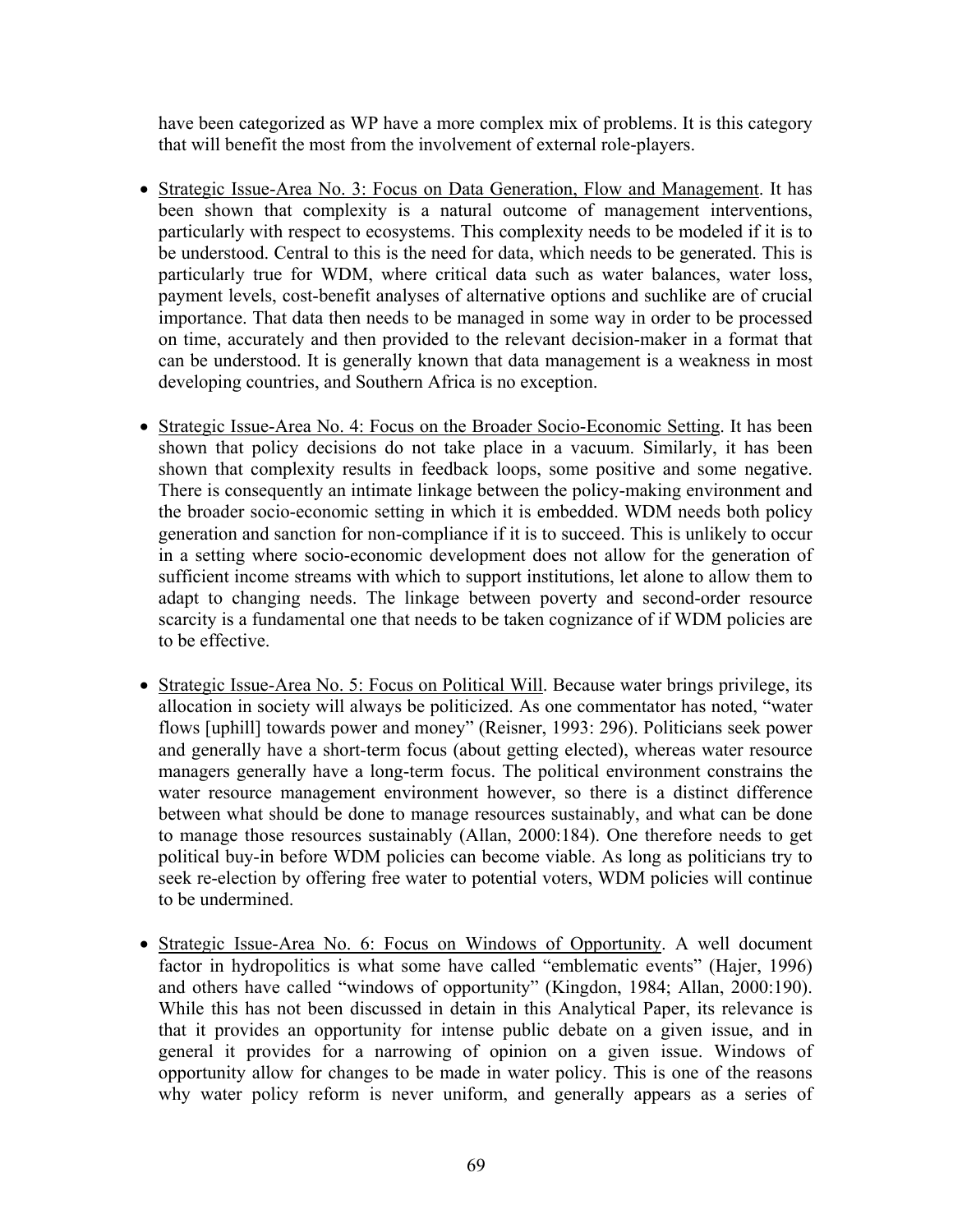incremental adjustments and adaptations rather than sweeping once-off initiatives. Every effort should be made to concentrate efforts to reform policy at times that coincide with emblematic events. One such opportunity is the forthcoming Johannesburg Summit (World Summit on Sustainable Development) during which issues of sustainability will be examined in great detail.

• Strategic Issue-Area No. 7: Focus on Incremental Applications of WDM. It has been shown that institutions are capable of learning, and that this learning results in a redefinition of the core problem being managed (the so-called Paradox of Perception). This incrementalism is entirely natural and is in fact a healthy manifestation as it allows for corrections to be made before the results become catastrophic. For this reason any initiative designed to stimulate best practices and therefore to develop a set of WDM guidelines, should harmonize itself with this natural incrementality rather than seek to make one major effort. In this regard cognizance can be taken of the different factors raised in the other six strategic issue-areas, particularly with respect to the differing combinations of first and second-order resource availabilities within given countries. This will stimulate the development of sustainable WDM policies, and then encourage the cascading and adaptation of these policies to other countries and social settings.

### **6. Conclusion**

This Analytical Paper has been prepared in order to synthesize the research work that has been done in a number of different venues in order that the people responsible for managing the water sector in Southern Africa can benefit from this new knowledge. As far as the authors know, this new knowledge is not yet in the mainstream water sector literature in anything more than fragmented forms, so the intention has been to make this Analytical Paper as comprehensive as possible. It has been shown that a central component of the *problematique* of WDM as a concept and a policy is what has been called the Paradox of Perception. This in turn is linked to the changing water management paradigm, which is shifting in response to external stimuli that are too strong for any one country to resist, from a highly centralized water supply perspective, to a decentralized demand management perspective based on the principle of subsidiarity. Underlying this transition as a basic driver is the notion of reflexivity. This shift is incremental, which is a healthy condition, as institutions need time to adapt. An important element of this adaptive response is what has been called Second-Order Resources, where it has been shown that such resources are an independent variable in the majority of cases. A set of hypotheses has been generated in order to test this notion out, and currently available evidence supports this conclusion. A central problem is the relative crudeness of our measuring instruments, caused in part by the fact that the concepts relating to Second-Order Resources are under-developed at present. It is hoped that as these are refined, our scientific knowledge about institutional development will increase exponentially.

It has also been shown that as a result of the dynamics of complexity, the management of water resources actually consists of a series of oscillations between First and Second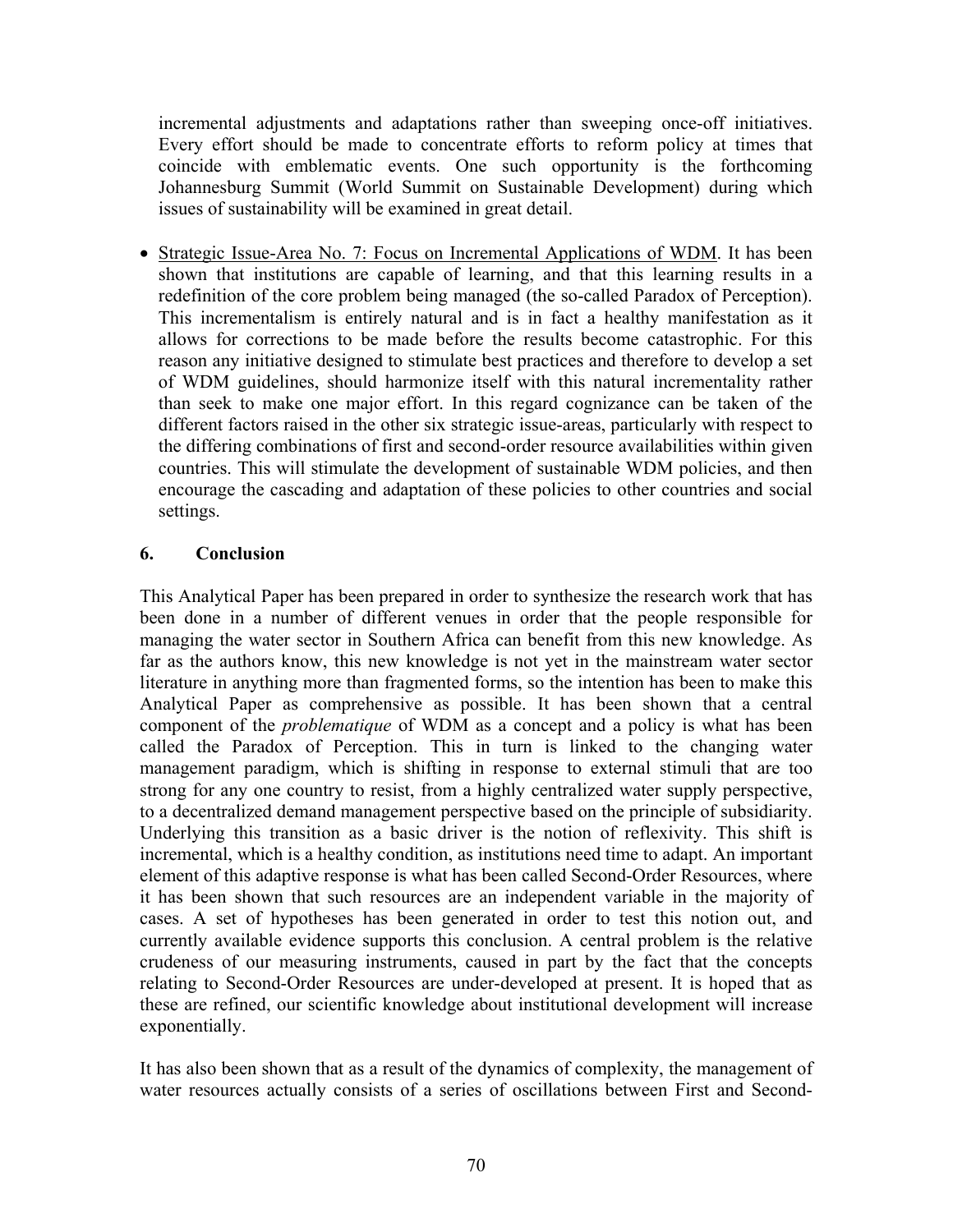Order Resource focal points, which has been likened to the turning of a screw. The important aspect to note however is the fact that complexity increases over time, and that WDM represents yet another layer of management that is superimposed onto an already overburdened set of water management institutions. While the need to manage demand is a manifestation of increased complexity, a new set of complexities are introduced as well, some of which have unintended consequences. Emerging from this is the notion of different phases of water resource management, with three generic phases having been identified (the Supply, Demand and Adaptive Phases); each with a fundamentally different focal point; each representing an increasing level of complexity; and each containing a progressively greater degree of political risk, thereby introducing the importance of legitimacy into the overall management equation.

In conclusion a set of seven strategic issue-areas have been isolated. It is hoped that thirdparty role-players such as the IUCN and others can use this emerging knowledge in order to select projects where their impact can be maximized. In this regard the role of such third-party role-players is invaluable because they bring with them a degree of impartiality that increases the chances of success, along with their ability to mobilize the necessary intellectual capital, which improves the prognosis. Such efforts are to be encouraged indeed!

## **7. Acknowledgements**

The authors which to acknowledge the following persons and organizations whose support has been invaluable in developing this Analytical Paper.

- The IUCN is gratefully acknowledged for their support. Without this it would not have been possible to present the findings of what has been a concerted but diverse research effort, covering a few continents and a number of years. In particular Ruth Beukman is thanked for her professional management of the project, along with her enthusiastic support whenever needed. The valuable support by Tertia Uitenweerde is also acknowledged with deep appreciation. The input and support by the IUCN WDM Core Team is also appreciated and acknowledged.
- $\bullet$ The information that has been summarized in this Analytical Paper is largely part of a Doctoral Thesis (Turton, 2002a) that is being completed at Pretoria University, but with the unselfish support of Prof. Tony Allan at the Water Issues Study Group (WISG) in the School of Oriental and African Studies (SOAS), at the University of London. In this regard some of the material presented in this Analytical Paper is a replication of parts of that thesis, a lot of which was researched while at the WISG in London. Both Pretoria University and SOAS are thanked for their support, which has enabled this research work to be disseminated to a wider audience.
- The Water Research Fund for Southern Africa (WARFSA) is also acknowledged. Through their generous funding some of the key elements of this larger research project have been tested in a various Southern African settings (Turton, 1999b;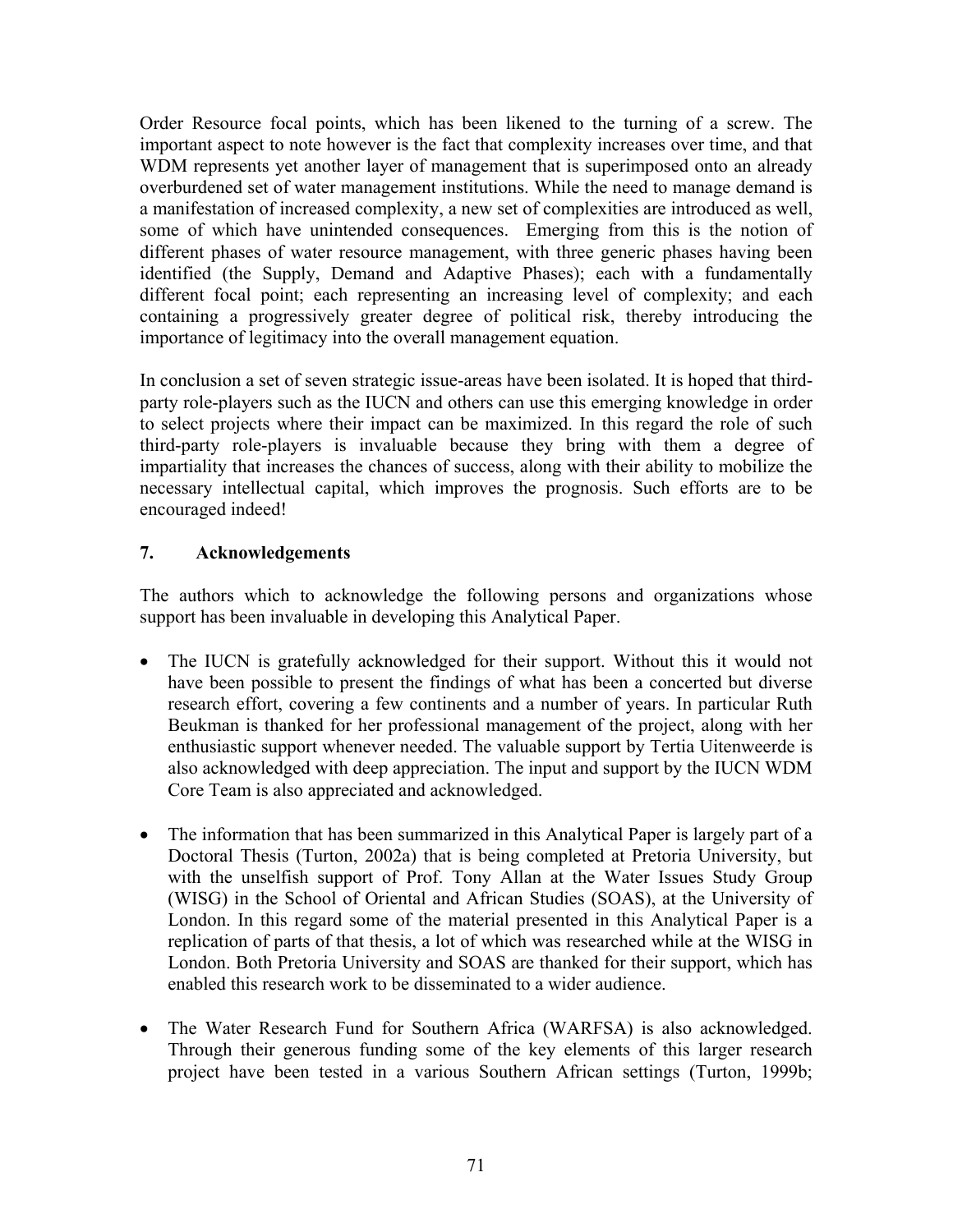Turton *et al.,* 2000b; Turton *et al.,* 2001; Mucheleng'anga, 2001; Musonda, 2001). This has improved the epistemological basis of the concepts under development.

• Finally, the Woodrow Wilson Institute (WWI) in Washington is thanked for their generous support that enabled some of the core concepts to be refined and tested in Southern and East Africa. They also provided the opportunity to share aspects of this research with a wider international audience.

While these institutions and people are thanked for their support, the authors alone accept responsibility for the contents of this Analytical Paper.

### **8. Bibliography**

**Allan, J.A.** 1992. Substitutes for Water are Being Found in the Middle East and North Africa, in *GeoJournal*, Vol. 28, No. 3: 375-385.

**Allan, J.A.** 1994(a). Economic and Political Adjustments to Scarce Water in the Middle East, in *Water and Peace in the Middle East. Studies in Environmental Science*, No. 58; 375-387.

**Allan, J.A.** 1994(b). Overall Perspectives in Countries and Regions, in **Rogers, P. & Lydon, P.** (Eds.). 1994. *Water in the Arab World: Perspectives and Progress.* Harvard University Press: Cambridge.

**Allan, J.A**. 1996(a). The Political Economy of Water: Reasons for Optimism but Long Term Caution, in **Allan, J.A. & Court, J.H.** (Eds.) 1996. *Water, Peace and the Middle East: Negotiating Resources in the Jordan Basin*. I.B. Taurus Publishers: London.

**Allan, J.A.** 1996(b). Policy Responses to the Closure of Water Resources: Regional and Global Issues. In **Howsam, P. & Carter, R.C.** (Eds.) *Water Policy: Allocation and Management in Practice.* Proceedings of International Conference on Water Policy, Cranfield University, 23-24 September 1996. London: E & FN Spon.

**Allan, J.A.** 1997. '*Virtual Water': A Long Term Solution for Water Short Middle Eastern Economies.* British Association Festival of Science. University of Leeds. 9 September 1997.

**Allan, J.A.** 1998(a). 'Virtual Water': An Essential Element in Stabilizing the Political Economies of the Middle East. *Yale University Forestry & Environmental Studies Bulletin*, No. 103; 141-149.

**Allan, J.A.** 1998(b). Virtual Water: A Strategic Resource. Global Solutions to Regional Deficits. In *Ground Water*, Vol. 36, No. 4 ;545-546.

**Allan, J.A.** 1998(c). Why Value Water? Some Perspectives on the Political Economy of Water and the Environment in the Mediterranean Region. In **Ferrangina, E.** (Ed.)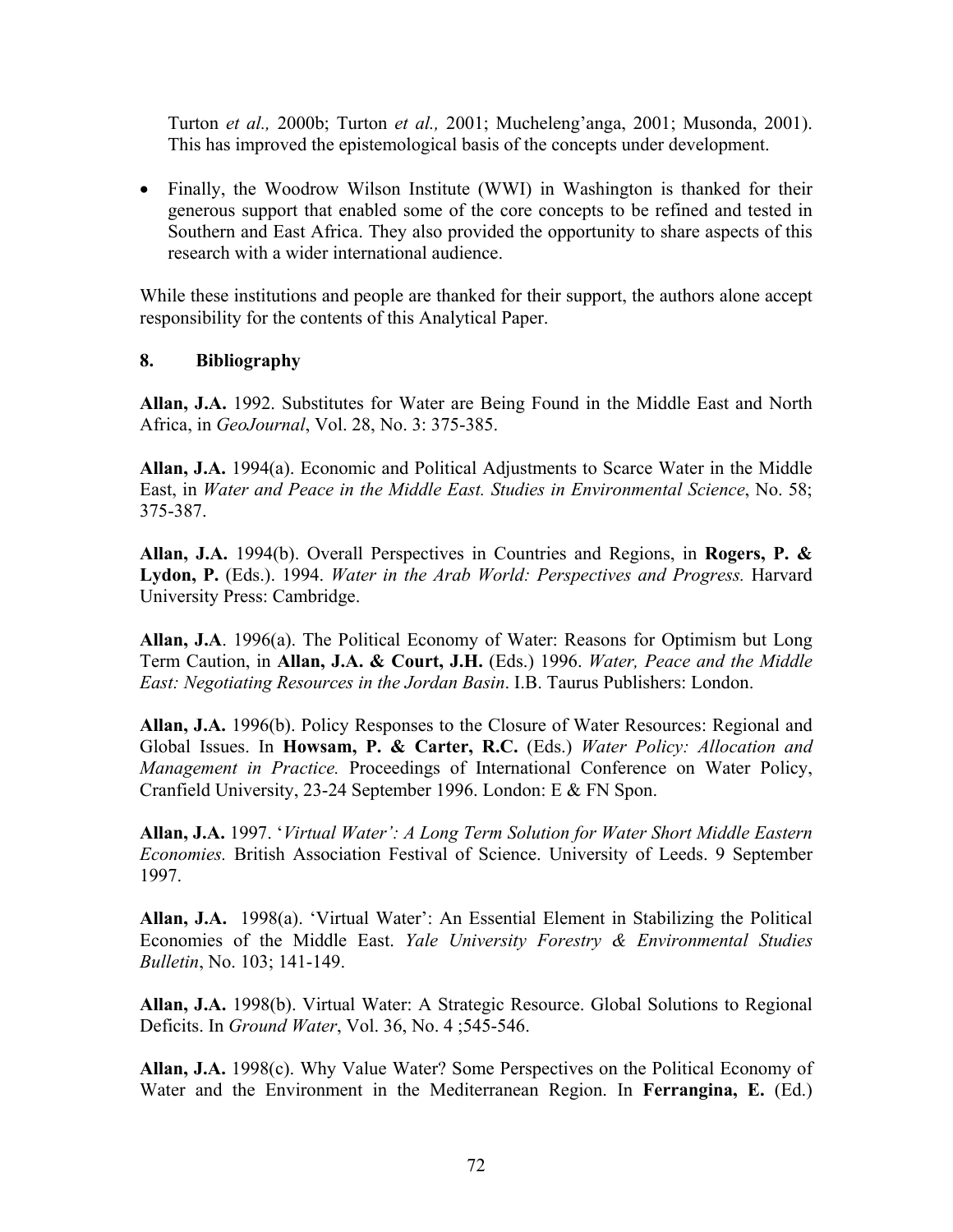*L'Acqua Nei Paesi Mediterranei.* Atti del Convegno Internazionale, Instituto Motori del CNR, 4-5 December 1997, Naples.

**Allan, J.A.** 1998(d). Productive Efficiency and Allocative Efficiency: Why Better Water Management may not Solve the Problem. In *Agricultural Water Management*, No. 1425; 1-5. Elsevier Sciences.

**Allan, J.A.** 1999(a). Global Systems Ameliorate Local Droughts: Water, Food and Trade. Paper presented at the Exploratory Workshop on Drought and Drought Mitigation in Europe, 1-3 March 1999, Space Applications Institute, European Commission, DG Joint Research Centre. Also available as *MEWREW Occasional Paper No. 10* from Website <http://www.soas.ac.uk/Geography/WaterIssues/OccasionalPapers/home.html>

**Allan, J.A.** 1999(b). Now you See it, Now you Don't. A Convenient Solution, in *The UNESCO Courier*; 29-32. February 1999.

**Allan, J.A.** 1999(c). *Water in International Systems: A Risk Society Analysis of Regional Problemsheds and Global Hydrologies.* Paper presented at the Conference "Sustainability, Risk and Nature: The Political-Ecology of Water in Advanced Societies", Oxford University, 15-17 April 1999.

**Allan, J.A.** 1999(d). Avoiding War over Natural Resources. In **Fleming, S.** (Ed*.) War and Water.* Geneva: ICRC Publication Division [\(http://www.irc.org\).](http://www.irc.org)/)

**Allan, J.A.** 2000. *The Middle East Water Question: Hydropolitics and the Global Economy.* London: IB Tauris.

**Anscombe, E. & Geach, P.** (Eds.) 1954 *Descartes: Philosophical Writings.* Edinburgh: Nelson & Sons.

**Arthur, W.B.** 1994. On the Evolution of Complexity, in **Cowan, G., Pines, D. & Meltzer, D.** (Eds.) *Complexity: Metaphors, Models and Reality*. Reading, Ma: Santa Fe Institute Studies in the Sciences of Complexity.

**Ashton, P.** 2001. Personal communication with the author.

**Ashton, P. & Haasbroek, B.** 2002. Water Demand Management and Social Adaptive Capacity: A South African Case Study. In **Turton, A.R. & Henwood, R.** (Eds.) 2002. *Hydropolitics in the Developing World: A Southern African Perspective*. Pretoria: AWIRU.

**Bacon, F.** 1620. The Novum Organon. In **Kitchen, G.W.** (Ed.) 1855. *The Novum Organon.* Oxford: Oxford University Press.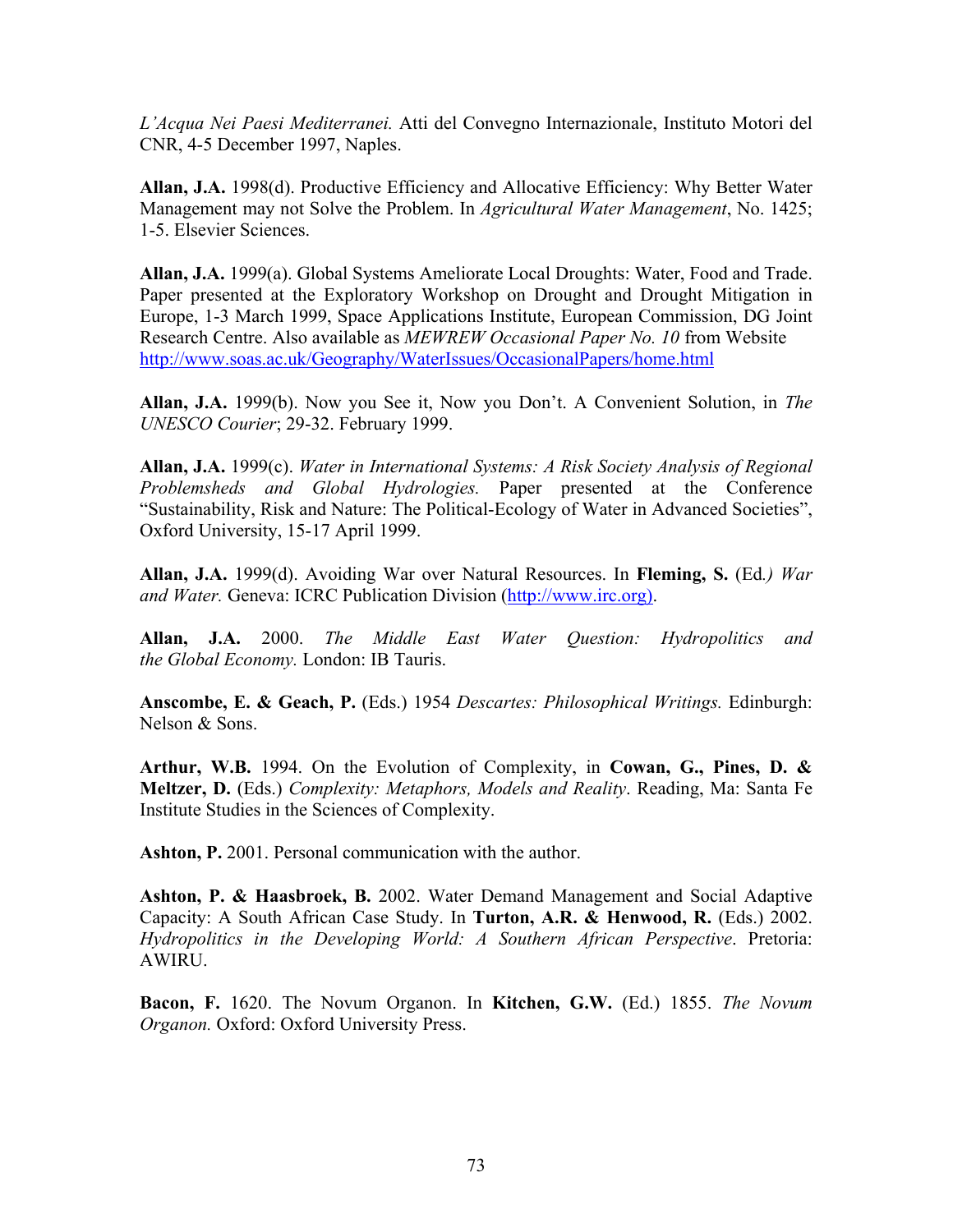**Barbier, E. & Homer-Dixon, T.F.** 1996. *Resource Scarcity, Institutional Adaptation, and Technical Innovation: Can Poor Countries Attain Endogenous Growth?* Washington: American Association for the Advancement of Science.

**Beck, U.** 1992. From industrial to risk society, in *Theory, Culture and Society*, Vol. 9; 97-123.

**Beck, U.** 1995. *Ecological Politics in an age of risk*. Cambridge: Polity Press.

**Beck, U.** 1996(a). The sociology of risk, in **Goldblatt, D.** (Ed.) *Social Theory and the Environment.* Cambridge: Polity Press.

**Beck, U.** 1996(b). *The reinvention of politics*. Cambridge. Polity Press.

**Beck, U.** 1999. What is a 'risk society'? In *Prometheus*, Vol. 1, No. 1; 75-79.

**Bourdieu, P.** 1986. *Distinction: A Social Critique of the Judgement of Taste*. London: Routledge.

**Breznhev, I.** 1978. *The Virgin Lands*. Moscow: Progress Publishers.

**Bulloch, J. & Darwish, A.** (Eds.) 1993. *Water Wars. Coming Conflicts in the Middle East*. London: Victor Gollancz

**Carter, J.** 1982. *Keeping Faith: Memories of a President*. New York: Bantam Books.

**Chenje, M. & Johnson, P.** (Eds.) 1996. *Water in Southern Africa.* Harare: Southern African Research and Documentation Centre (SARDC), IUCN and SADC.

**Christie, F. & Hanlon, J.** 2001. *Mozambique and the Great Flood of 2000*. Oxford: James Currey.

**Cowell, A.** 1990. Now a Stream: Later, maybe, a water war? In *New York Times*, 7 February 1990.

**Davies, B.R., O'Keefe, J.H. & Snaddon, C.D**. 1993. *A Synthesis of the Ecological Functioning, Conservation and Management of South African River Ecosystems*. Water Research Commission Report No. TT 62/93.

**Davies, B.R. & Day, J.** 1998. *Vanishing Waters*. Cape Town: University of Cape Town Press.

**Descartes, R.** 1637. Discourse on Methods. In **Anscombe, E. & Geach, P.** (Eds.) 1954 *Descartes: Philosophical Writings.* Edinburgh: Nelson & Sons.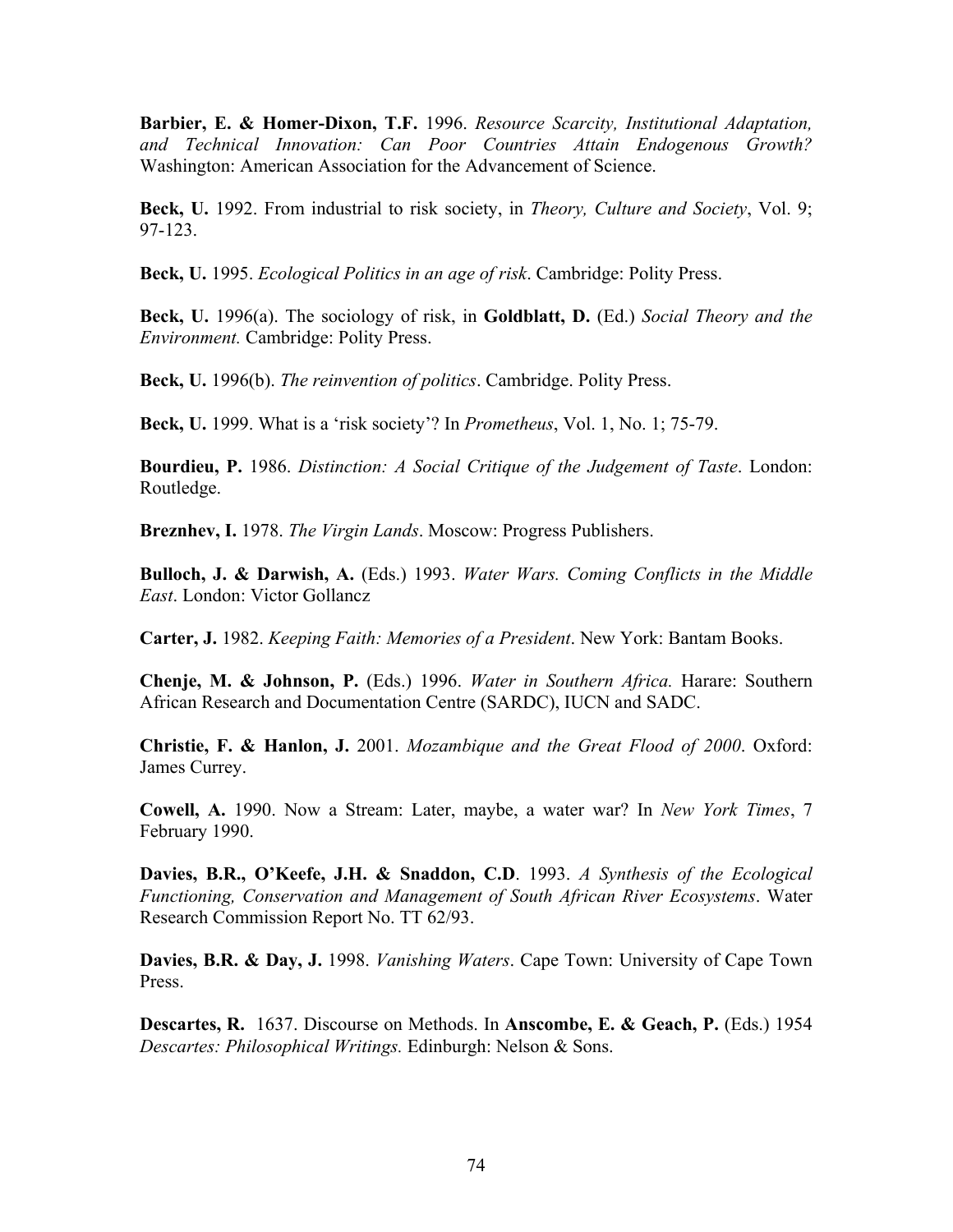**de Villiers, M.** 1999. *Water Wars: Is the World's Water Running Out?* London: Weidenfeld & Nicolson.

**Eckersley, R.** 1997. *Environmentalism and Political Theory.* London: UCL Press.

**Falkenmark, M.** 1984. New Ecological Approach to Water Cycle: Ticket to the Future, in *Ambio*, Vol. 13, No. 3; 152-160.

**Falkenmark, M.** 1986. Fresh Water: Time for a Modified Approach, in *Ambio*, Vol. 14, No. 4; 194-200.

**Falkenmark, M.** 1989(a). Middle East Hydropolitics: Water Scarcity and Conflicts in the Middle East, in *Ambio*, Vol. 18, No. 6; 350-352.

**Falkenmark, M.** 1989(b). The Massive Water Scarcity now Threatening Africa: Why isn't it Being Addressed? In *Ambio*, Vol. 18, No 2; 112-118.

**Falkenmark, M.** 1990. Global Water Issues Facing Humanity, in *Journal of Peace Research,* Vol. 27, No. 2; 177-190.

**Falkenmark, M.** 1994. The Dangerous Spiral: Near-future Risks for Water Related Ecoconflicts, in **ICRC**. 1994. *Water and War. Symposium on Water in Armed Conflicts.* Montreux, 21-23 November 1994. Geneva: International Committee of the Red Cross.

**Falkenmark, M., Lundqvist, J. & Widstrand, C.** 1990. *Water Scarcity - an Ultimate Constraint in Third World Development.* Tema V, Report 14: Department of Water and Environment Studies, University of Linköping, Sweden.

Falkenmark, M. & Lundqvist, J. 1995. Looming Water Crisis: New Approaches are Inevitable, in **Ohlsson, L.** (Ed.) 1995. *Hydropolitics: Conflicts over Water as a Development Constraint.* Zed Books: London

**FAO.** 2000. *The Food and Agricultural Organization of the United Nations. Population: Annual Time Series*. Available from the Website <http://apps.fao.org/page/collections?subset=agriculture>

**Fine, B.** 2001. *Social Capital versus Social Theory*. London: Routledge.

**Furubotn, E.G. & Richter, R.** 1998. *Institutions and Economic Theory: The Contribution of the New Institutional Economics*. Lansing: University of Michigan Press.

**Giddens, A.** 1984. *The Constitution of Society: Outline of the Theory of Structuration.* Cambridge: Polity Press.

**Giddens, A.** 1990. *The Consequences of Modernity.* Cambridge: Polity Press.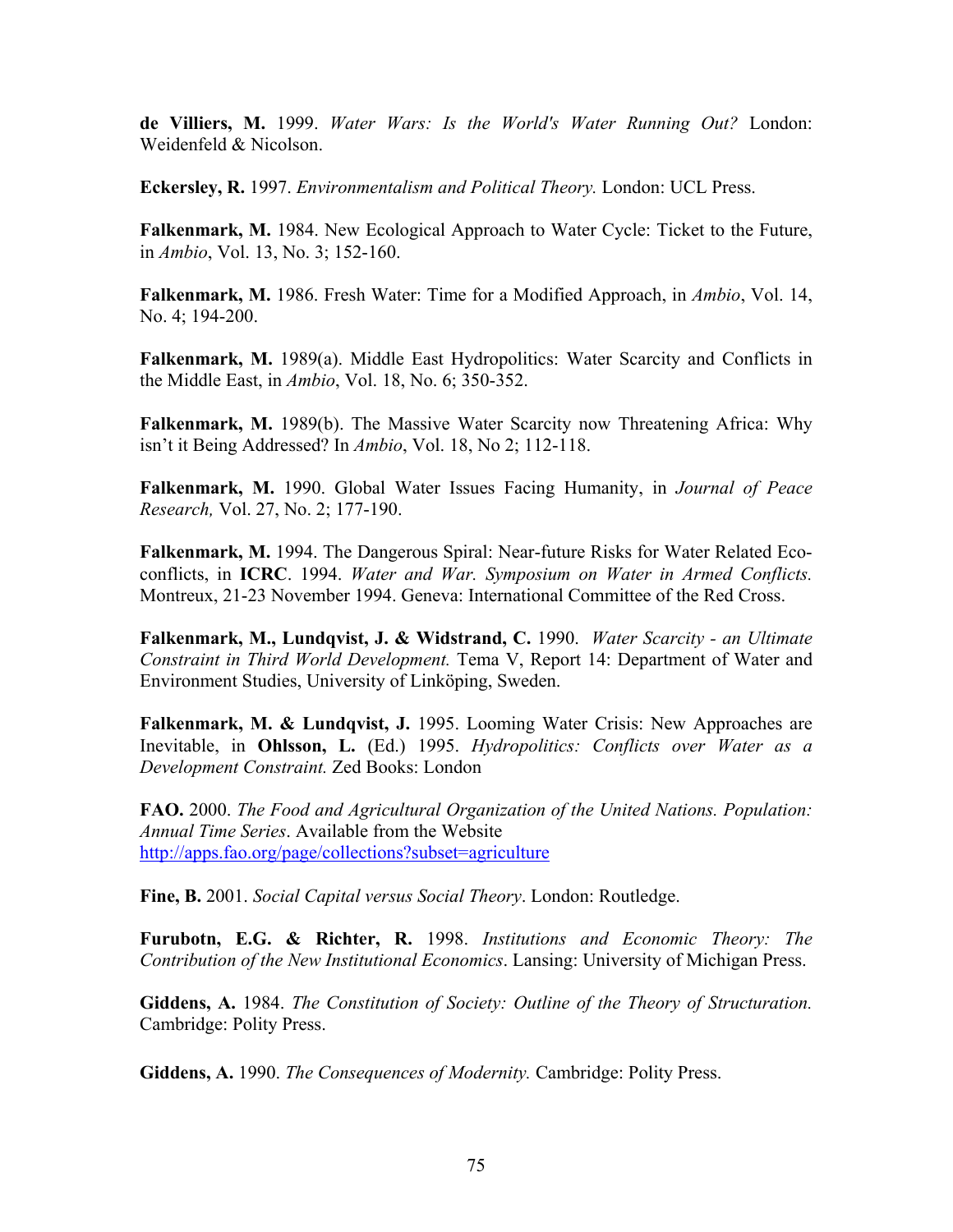**Gleick, P.** 1994. Water Wars and Peace in the Middle East. In *Policy Analysis*, Vol. 36, No. 4.

**Gleick, P.H.** 1998. *The World's Water 1998 - 1999: The Biennial Report on Freshwater Resources.* Washington, DC: Island Press.

**Goldblatt, D.** (Ed.) 1996. *Social Theory and the Environment.* Cambridge: Polity Press.

**Goldblatt, M., Ndamba, J., van der Merwe, B., Gomes, F., Haasbroek, B. and Arntzen, J.** 1999. *Water Demand Management: Towards Developing Effective Strategies for Southern Africa: Phase 1.* Pretoria: The World Conservation Union (IUCN) – South Africa.

**Graham-Leigh, J.** 2000. *London's Water Wars: The Competition for London's Water Supply in the Nineteenth Century*. Britain: Redwood Books.

**GWP.** 2000**.** *Towards Water Security: A Framework for Action - Executive Summary.* The Hague: Global Water Partnership.

**Haas, E.** 1980. Why Collaborate? Issue-Linkage and International Relations. In *World Politics*, Vol. 32, No. 3; 367-68.

**Haas, E.** 1983. Words can hurt you; or, who said what to whom about regimes. In **Krasner, S.D.** (Ed.) *International Regimes*. Ithaca: Cornell University Press.

**Hajer, M**. 1996. *The Politics of Environmental Discourse: Ecological Modernization and the Policy Process*. Oxford: Clarendon Press.

**Hanifan, L.** 1916. The Rural School Community Centre, in *Annals of the American Academy of Political and Social Science*, Vol. 67; 130-138.

**Homer-Dixon, T.F.** 1991. On the Threshold: Environmental Changes as Causes of Acute Conflict, in *International Security,* Vol. 16, No. 2, Fall; 76-116.

**Homer-Dixon, T.F.** 1994. Environmental Scarcities and Violent Conflict: Evidence from Cases, in *International Security*, Vol. 19, No. 1; 5-40.

**Homer-Dixon, T.F.** 1995. The Ingenuity Gap: Can Poor Countries Adapt to Resource Scarcity? In *Population and Development*, Vol. 21, No. 3; 587-612.

**Homer-Dixon, T.F**. 1996. Environmental Scarcity, Mass Violence and the Limits to Ingenuity, in *Current History*. No. 95; 359-365.

**Homer-Dixon, T.F.** 1999. The Myth of Global Water Wars. In **Fleming, S.** (Ed*.) War and Water.* Geneva: ICRC Publication Division [\(http://www.irc.org\).](http://www.irc.org)/)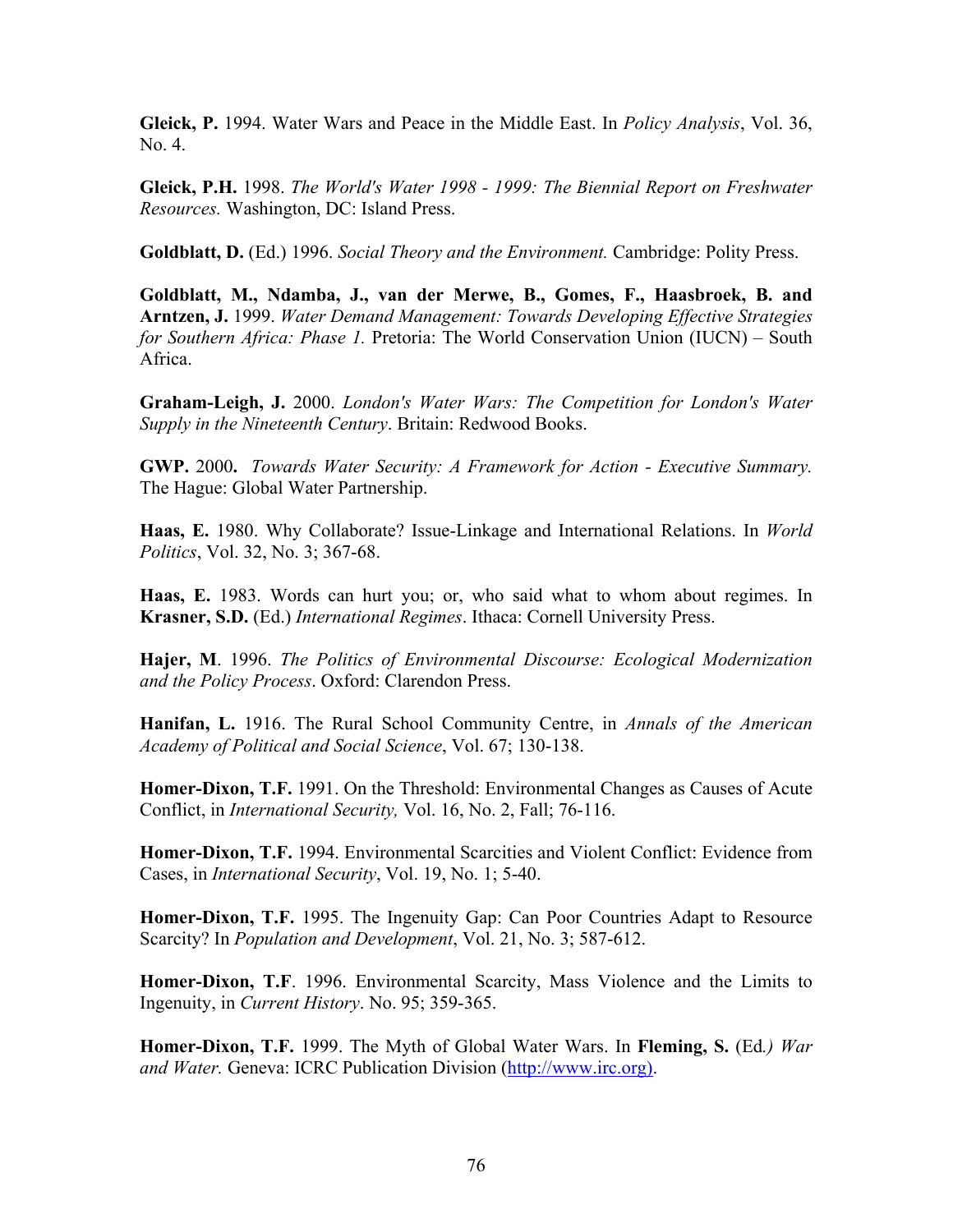**Homer-Dixon, T.F.** 2000. *The Ingenuity Gap*. London: Jonathan Cape.

**Horta, K.** 2000. Rainforest: Biodiversity Conservation and the Political Economy of International Financial Institutions. In **Stott, P. & Sullivan, S.** (Eds.) 2000. *Political Ecology: Science, Myth and Power*. London: Edward Arnold.

**ICWE.** 1992. *The Dublin Statement on Water and Sustainable Development.* International Conference on Water and Environment, Dublin, Ireland.

**Jägerskog, A.** 2002. *The Sanctioned Discourse – a Crucial Factor for Understanding Water Policy in the Jordan River Basin.* Department of Water and Environmental Studies, Linköping University, Sweden. (Available in digital form from the author at [andja@tema.liu.se\)](mailto:andja@tema.liu.se).

**Kessler, P.** 1997. Economic Instruments in Water Management, in **Kay, M., Franks, T. & Smith, L.** (Eds.) *Water: Economics, Management and Demand.* London: E & FN Spon.

**Kingdon, J.** 1984. *Agendas, Alternatives and Public Policies*. New York: Harper-Collins.

**Kitchen, G.W.** (Ed.) 1855. *The Novum Organon.* Oxford: Oxford University Press.

**Krasner, S.D.** 1983. Structural Causes and Regime Consequences: Regimes as Intervening Variables. In **Krasner, S.D.** (Ed.) *International Regimes*. Ithaca: Cornell University Press.

**Lichtenthäler, G.** 1996. *Tribes and Trends: Changing Perceptions of the Value of Water in Yemen.* Proceeding of the European Seminar on Water Geography, 6-10 September, School of Oriental and African Studies (SOAS), University of London.

**Lundqvist, J.** 1998. Avert Looming Hydrocide, in *Ambio*, Vol. 27, No. 6; 428-433.

**Lundqvist, J. & Gleick, P.** 1997. *Comprehensive Assessment of the Freshwater Resources of the World: Sustaining our Waters into the 21st Century.* Stockholm: Stockholm Environment Institute.

**Lundqvist, J. & Turton, A.R.** 2001. Social, Institutional and Regulatory Issues, in *Frontiers in Urban Water Management: Deadlock or Hope*? UNESCO: IWA Publishing.

**Mendis, D.L.O.** 1999. *EPPAWALA – Destruction of Cultural Heritage in the Name of Development.* Colombo: Sri Lanka Pugwash Group. ISBN 955-647-001-8.

**Merrett, S.** 1997. *Introduction to the Economics of Water Resources.* London: UCL Press.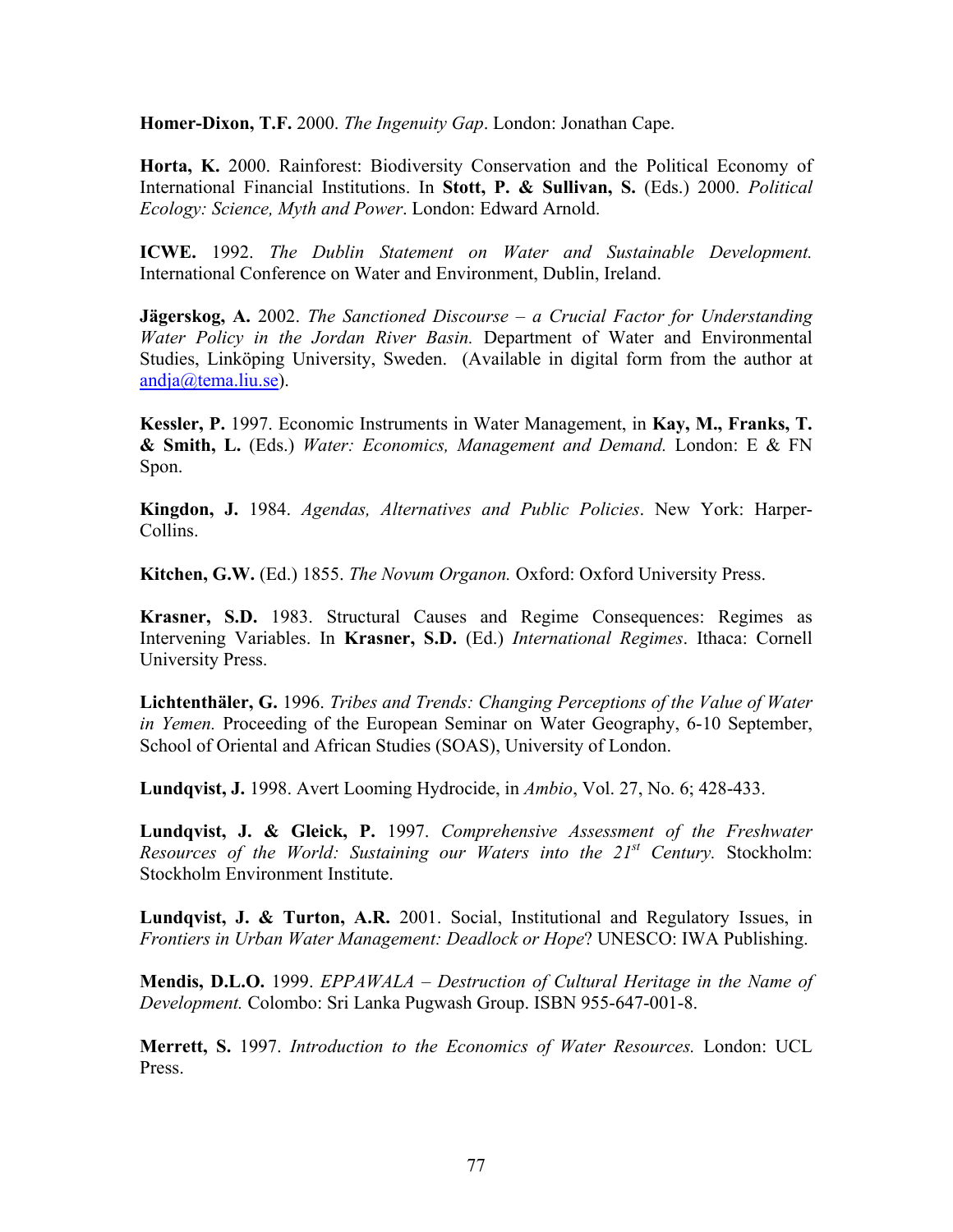**Molden, D., Sakthivadivel, R. & Samad, M.** 2001. Accounting for Changes in Water Use and the Need for Institutional Adaptation*.* In **Abernethy, C.L**. (Ed.) 2001. *Intersectoral Management of River Basins*. Colombo: International Water Management Institute (IWMI).

**Mucheleng'anga, C.G.** 2001. Water Demand Management, Natural Resource Reconstruction and Social Adaptive Capacity: A Case Study from Chongwe-Chalimbana Area of Zambia. In the *Proceedings of the WISA 2002 Biennial Conference*, Durban 19- 23 May 2002.

**Musonda, W.** 2001. Research Project on Water Demand Management, Natural Resource Reconstruction and Traditional Value Systems: A Focus on Kalomo District, Republic of Zambia. In the *Proceedings of the WISA 2002 Biennial Conference*, Durban 19-23 May 2002.

**North, D.C.** 1990. *Institutions, Institutional Change and Economic Performance*. Cambridge: Cambridge University Press.

**Ohlsson, L.** 1998. *Water and Social Resource Scarcity - An Issue Paper Commissioned*  by FAO/AGLW. Presented as a discussion paper for the 2<sup>nd</sup> FAO E-mail Conference on Managing Water Scarcity. WATSCAR 2.

**Ohlsson, L.** 1999. *Environment, Scarcity and Conflict: A Study of Malthusian Concerns*. Department of Peace and Development Research. University of Göteborg. ISBN 91- 87380-43-9

**Ohlsson, L & Turton, A.R.** 1999. The Turning of a Screw. Paper presented in the Plenary Session of the  $9<sup>th</sup>$  Stockholm Water Symposium "Urban Stability through Integrated Water-Related Management", hosted on 9-12 August by the Stockholm Water Institute (SIWI) in Stockholm, Sweden. Also available as *MEWREW Occasional Paper No. 19* from Website

<http://www.soas.ac.uk/Geography/WaterIssues/OccasionalPapers/home.html>

**Ohlsson, L. & Lundqvist, J.** 2000. The Turning of a Screw - Social Adaptation to Water Scarcity, Part 3 **of Falkenmark**, *et al., New Dimensions in Water Security - A Study Prepared for FAO*, AGLW, Rome.

**Ostrom, E.** 1990. *Governing the Commons: The Evolution of Institutions for Collective Action.* Cambridge: Cambridge University Press.

**Ostrom, E.** 1994. Constituting Social Capital and Collective Action, in *Journal of Theoretical Politics*. Vol. 6, No. 4; 527-562.

**Ostrom, E.** 2000. Social Capital: A Fad or a Foundation Concept? In **Dasgupta, P. & Serageldin, I.** (Eds.) *Social Capital: A Multifaceted Perspective*. Washington, D.C.: World Bank.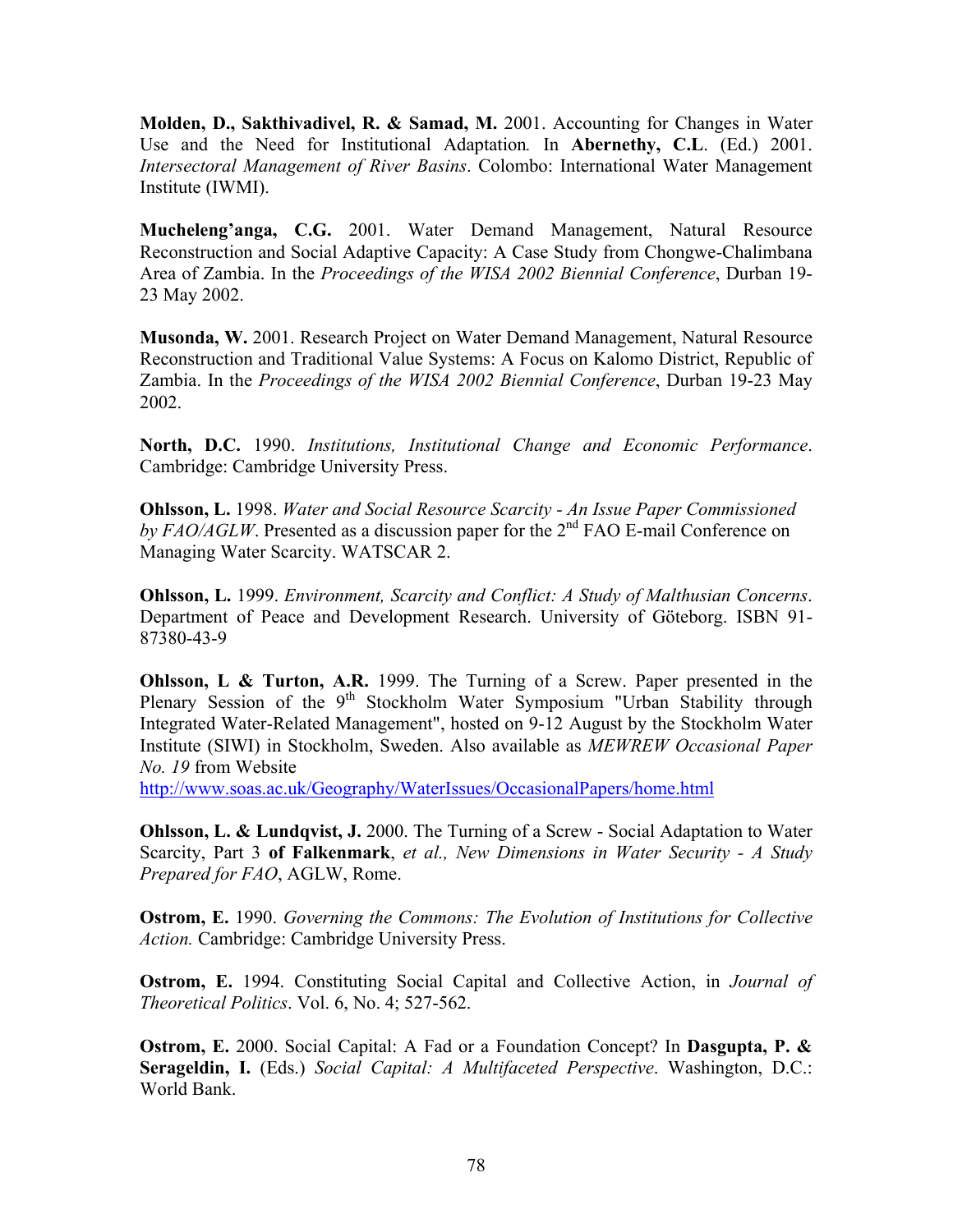**Pallett, J.** (Ed.) 1997. *Sharing Water in Southern Africa*. Desert Research Foundation of Namibia: Windhoek.

**Percival, V. & Homer-Dixon, T.** 1995. *Environmental Scarcity and Violent Conflict: The Case of South Africa.* Washington: American Association for the Advancement of Science.

**Percival, V. & Homer-Dixon, T.** 1998. Environmental Scarcity and Violent Conflict: The Case of South Africa, in *Journal of Peace Research*. Vol.35, No. 3; 279-298.

Perret, S.R. Forthcoming. Water Policies and Smallholding Irrigation Schemes in South Africa: A History and New Institutional Challenges.

**Perry, C.J., Rock, M. & Seckler, D.** 1997. Water as an Economic Good: A Solution, or a Problem? In **Kay, M., Franks, T. & Smith, L.** (Eds.) *Water: Economics, Management and Demand.* London: E & FN Spon.

**Platt, R.** 1999. Presentation given at Oxford University at the 4<sup>th</sup> Meeting of METRON Project Partners on  $7<sup>th</sup>$  and  $8<sup>th</sup>$  June hosted by the Oxford School of Geography.

**Postel, S.** 1997. *Last Oasis: Facing Water Scarcity.* Washington, DC: Worldwatch Institute. New York: Norton.

**Postel, S**. 1999. *Pillar of Sand: Can the Irrigation Miracle Last?* London: W.W. Norton & Co.

**Putnam, R.D.** 1993. *Making Democracy Work: Civic Traditions in Modern Italy.* Princeton, NJ: Princeton University Press.

**Reisner, M.** 1993. *Cadillac Desert: The American West and its Disappearing Water*. Revised Edition. New York: Penguin.

**Seckler, D.** 1996. The New Era of Water Resources Management: From "Dry" to "Wet" Water Savings. *IIMI Research Report No. 1*. Colombo, Sri Lanka: International Irrigation Management Institute (IIMI).

**Starr, R.** 1991. Water Wars, in *Foreign Policy,* No. 82, Spring; 17-36.

**Stolarski, R**. 1988. The Antarctic Ozone Hole. In *Scientific American*. 258(1); 30-38.

**Svendsen, M., Hammond Murray-Rust, D., Harmancioglu, N. & Alpaslan, N.** 2001. Governing Closing Basins: The Case of the Gediz River in Turkey*.* In **Abernethy, C.L**. (Ed.) 2001. *Intersectoral Management of River Basins*. Colombo: International Water Management Institute (IWMI).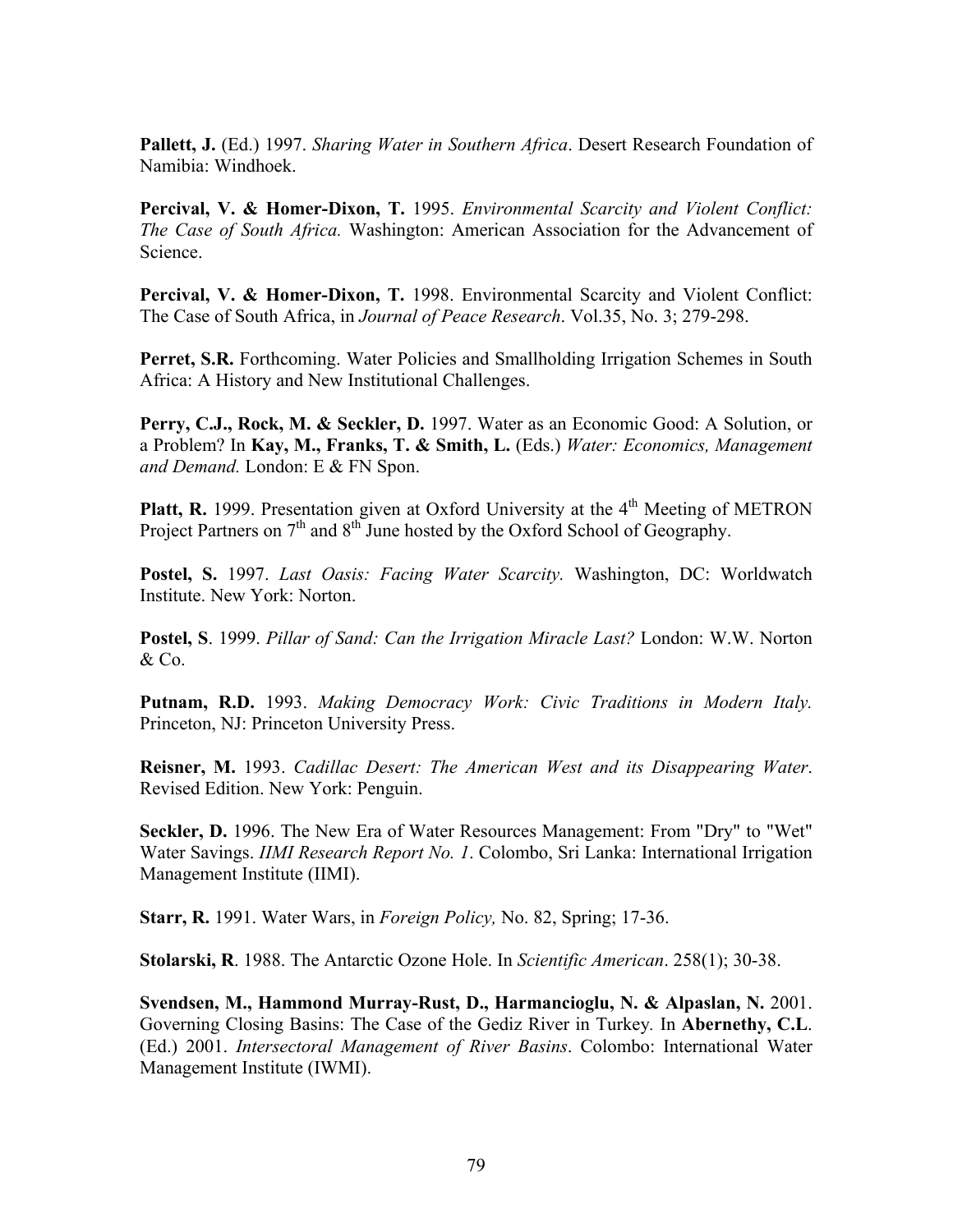**Swyngedouw, E.** 1999(a). Hybrid Waters: On Water, Nature and Society. In the *Proceedings of the Conference entitled "Sustainability, Risk and Nature: The Political Ecology of Water in Advanced Societies"* that was held at Oxford University on 15-17 April 1999.

**Swyngedouw, E.** 1999(b). Modernity and Hybridity: The Production of Nature: Water and Modernization in Spain. Paper presented to the Water Issues Study Group, SOAS, University of London, 25 January 1999.

**Tenner, E.** 1996. *Why Things Bite Back: Technology and the Revenge of Unintended Consequences.* New York: Knopf.

**Toon, O. & Turco, R.** 1991. Polar Stratospheric Clouds and Ozone Depletion. In *Scientific American*. Vol. 264, No. 6, June; 68-77.

**Trottier, J.** 1999. *Hydropolitics in the West Bank and Gaza Strip*. Jerusalem: PASSIA Publication.

**Turton. A.R.** 1998. *The Hydropolitics of Southern Africa: The Case of the Zambezi River Basin as an Area of Potential Co-operation Based on Allan's Concept of 'Virtual Water'*. Unpublished M.A. Dissertation, Department of International Politics, University of South Africa, Pretoria, South Africa.

**Turton, A.R.** 1999(a). Water Scarcity and Social Adaptive Capacity: Towards an Understanding of the Social Dynamics of Managing Water Scarcity in Developing Countries. *MEWREW Occasional Paper No. 9*, Water Issues Study Group, School of Oriental and African Studies (SOAS), University of London. Also in the *Proceedings of the Conference entitled Sustainability, Risk and Nature: The Political Ecology of Water in Advanced Societies* that was held at Oxford University on 15-17 April 1999. Available from Website

<http://www.soas.ac.uk/Geography/WaterIssues/OccasionalPapers/home.html>

**Turton, A.R.** 1999(b). 'Water Demand Management' (WDM), 'Natural Resource Reconstruction' and 'Adaptive Capacity': Establishing the Linkage between Variables. Project PJ02/99. Project Proposal for the Water Research Fund for Southern Africa (WARFSA). Pretoria: African Water Issues Research Unit (AWIRU).

**Turton, A.R.** 2000(a). Precipitation, People, Pipelines and Power: Towards a Political Ecology Discourse of Water in Southern Africa. In **Stott, P. & Sullivan, S.** (Eds.) 2000. *Political Ecology: Science, Myth and Power*. London: Edward Arnold.

**Turton, A.R.** 2000(b). Water and Sustainable Development: A Southern Perspective. Forthcoming in the *Encyclopaedia of Life Support Systems (EOLSS).* UNESCO: EOLSS Publishers Ltd. Available in draft from the Website <http://www.up.ac.za/academic/libarts/polsci/awiru>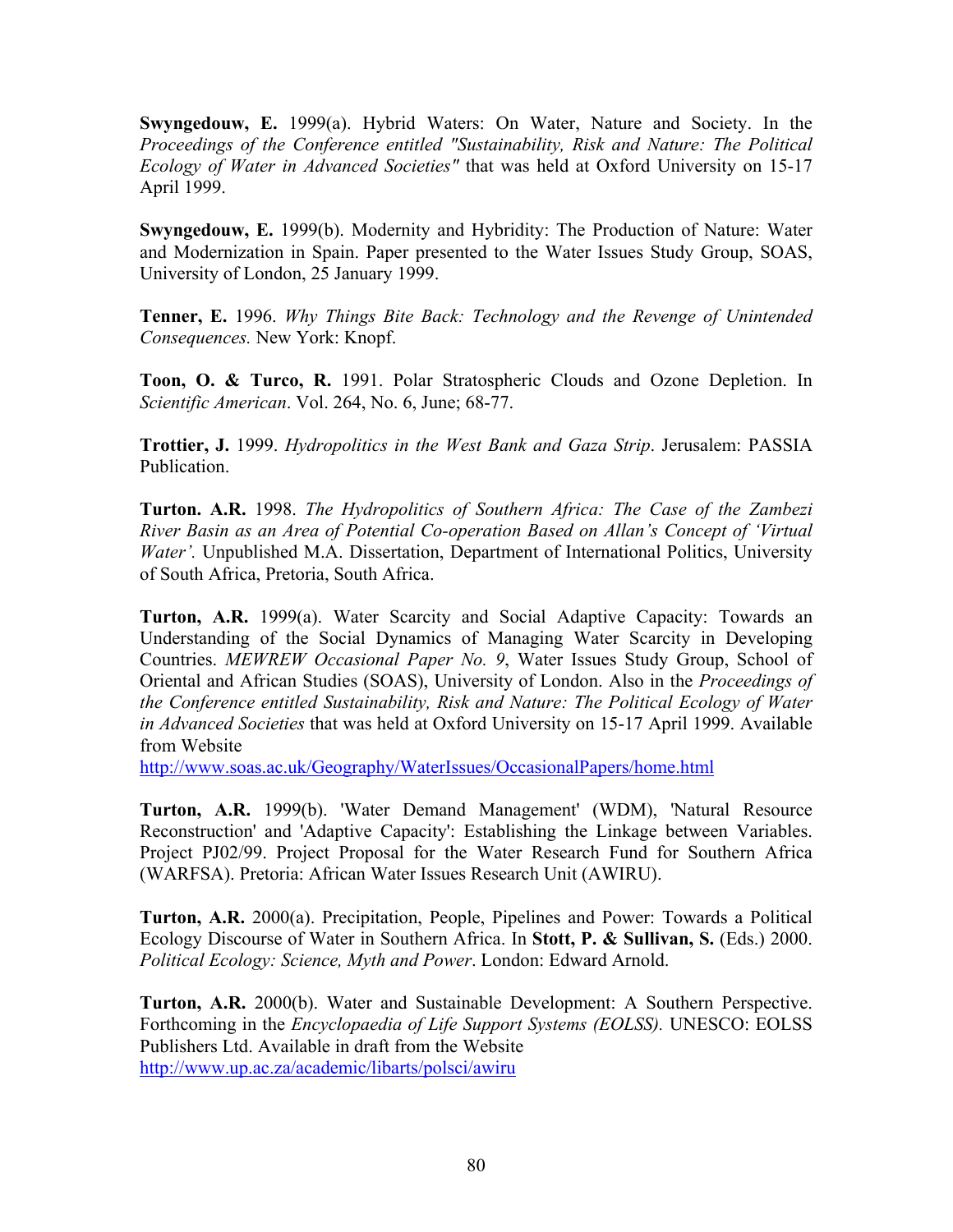**Turton. A.R.** 2000(c). Water Wars in Southern Africa: Challenging Conventional Wisdom. In **Solomon, H. & Turton. A.R. (Eds.)** *Water Wars: An Enduring Myth or Impending Reality? African Dialogue Monograph Series No. 2.* Durban: Accord Publishers. ISSN 1562-7004.

**Turton, A.R.** 2000(d). Water Wars: An Enduring Myth or Impending Reality? In **Solomon, H. & Turton. A.R. (Eds.)** *Water Wars: An Enduring Myth or Impending Reality? African Dialogue Monograph Series No. 2.* Durban: Accord Publishers. ISSN 1562-7004.

**Turton, A.R.** 2000(e). *A Strategic Decision-Makers Guide to Virtual Water.* Paper presented at the Workshop Virtual Water in Southern Africa, held at Maseru 3-4 October 2000. Available from Website<http://www.up.ac.za/academic/libarts/polsci/awiru>

**Turton, A.R.** 2000(f). Discussion Note for the World Commission on Dams Regarding a Possible Approach to the Management of Dams on International and Inter-Provincial Rivers. In **WCD.** 2000. *Dams and Development: A New Framework for Decision-Making - The Report of the World Commission on Dams.* London: Earthscan. Also available as River Basin Management: Its Role in Major Water Infrastructure Projects. World Commission on Dams Thematic Review: Institutional Processes Version 3.0. Cape Town: Secretariat of the World Commission on Dams.

**Turton, A.R.** 2000(g). Water Policy in Southern Africa: A Brief Synopsis of some of the Macro Driving Forces*,* in the *African Journal of Aquatic Science*, Vol. 25; 156-161.

**Turton, A.R.** 2001. Towards Hydrosolidarity: Moving from Resource Capture to Cooperation and Alliances. In *Stockholm International Water Institute (SIWI) Report No. 13, Proceedings of the SIWI Seminar on Water Security for Cities, Food and Environment – Towards Catchment Hydrosolidarity*, Stockholm, August 18, 2001; 19-26. Stockholm: SIWI.

**Turton, A.R.** 2002(a). The Political Aspects of Institutional Developments in the Water Sector: South Africa and its International River Basins. Unpublished draft of a D.Phil. Thesis. Department of Political Sciences. University of Pretoria.

**Turton, A.R.** 2002(b). Hydropolitics: The Concept and its Limitations. In **Turton, A.R. & Henwood, R.** (Eds.) *Hydropolitics in the Developing World: A Southern African Perspective.* Pretoria: African Water Issues Research Unit (AWIRU).

**Turton, A.R. & Meissner, R.** 2000. Final Report of the Institutional Support Task Team of the Shared Rivers Initiative on the Incomati River. Available from Website <http://www.up.ac.za/academic/libarts/polsci/awiru>

**Turton, A.R., Moodley, S., Goldblatt, M. & Meissner, R.** 2000(a). *An Analysis of the Role of Virtual Water in Southern Africa in Meeting Water Scarcity: An Applied Research and Capacity Building Project.* Johannesburg: Group for Environmental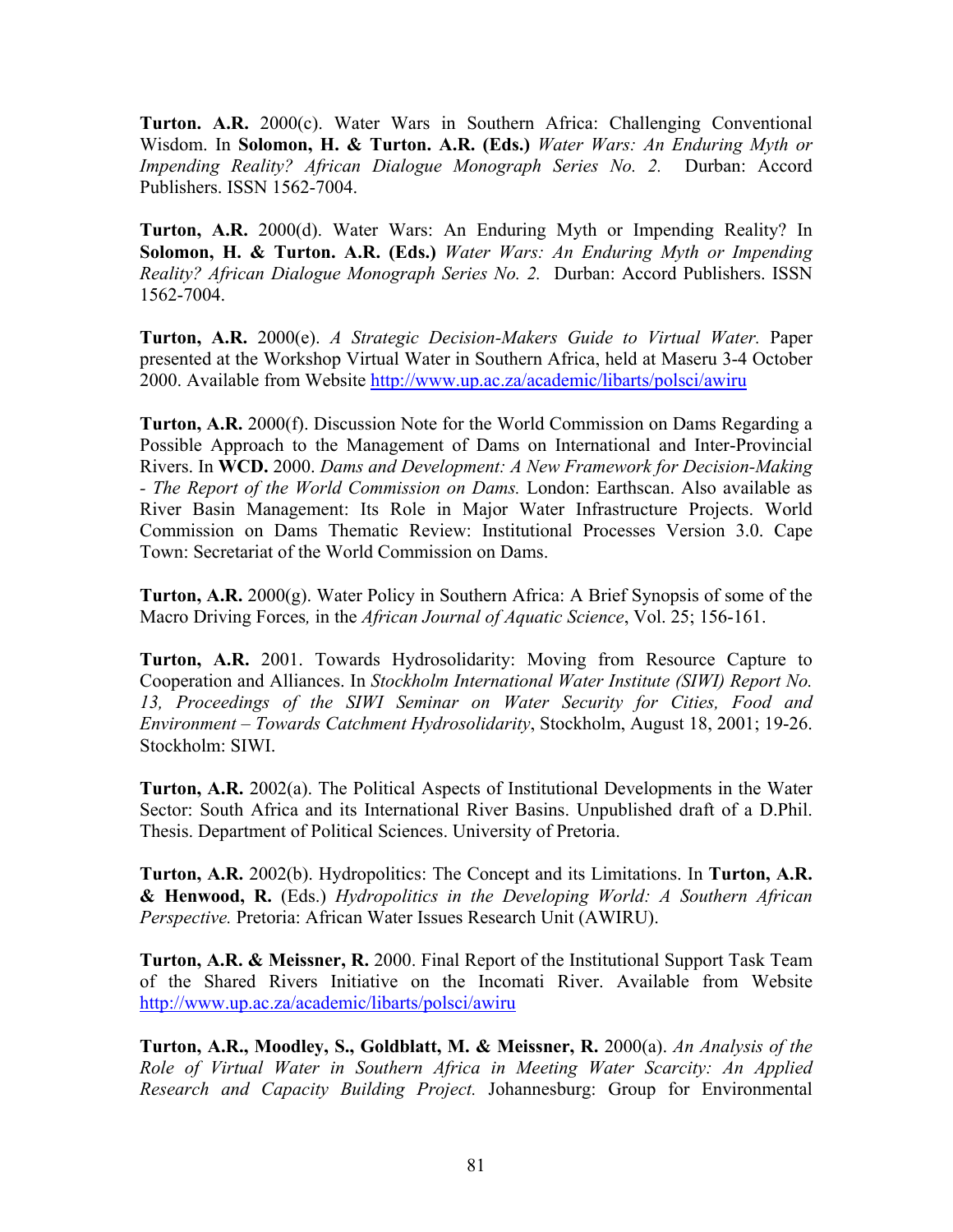Monitoring (GEM) Available in draft from the Website <http://www.up.ac.za/academic/libarts/polsci/awiru>

**Turton, A.R., Khupe, J.S.N. & Mucheleng'anga, C.** 2000(b). Research Project on Water Demand Management, Natural Resource Reconstruction and Traditional Value Systems: What are we Learning so Far? In the *Proceedings of the WARFSA/WaterNet Symposium* that was held in Maputo on 1-2 November 2000. Available from Website <http://www.up.ac.za/academic/libarts/polsci/awiru>

**Turton, A.R. & Warner, J.F.** 2001. Exploring the Population / Water Resources Nexus in the Developing World. In *Environmental Change and Security Project Report*, The Woodrow Wilson Centre. Issue 7 (Summer 2001); 129-132.

**Turton, A.R., Mucheleng'anga, C., Mbao, E., Musonda, W., Mukubesa, L. & Ng'oma, M.** 2001. Water Demand Management, Natural Resource Reconstruction and Social Adaptive Capacity: A Case Study from Kalomo, Zambia. In the *Proceedings of the 2nd WARFSA/WaterNet Symposium "Integrated Water Resources Management: Theory, Practice, Cases"* held in Cape Town 30 - 31 October 2001.

**Turton. A.R. & Meissner, R.** 2002. The Hydro-Social Contract and its Manifestation in Society: A South African Case Study. In **Turton, A.R. & Henwood, R.** (Eds.) 2002. *Hydropolitics in the Developing World: A Southern African Perspective.* Pretoria: African Water Issues Research Unit (AWIRU). Available in draft form from the Website <http://www.up.ac.za/academic/libarts/polsci/awiru>

**United Nations.** 1978. *Water development and management. Proceedings of the United Nations Water Conference, Mar del Plata, Argentina.* Volume 1. Part 1. London: Pergamon Press.

**UNCED.** 1992. United Nations Conference on Environment and Development. *Agenda 21: Chapter 18, Freshwater.* United Nations Publications.

**Waterbury, J.** 1979. *Hydropolitics of the Nile Valley.* New York: Syracuse University Press.

**WCD.** 2000. *Dams and Development: A New Framework for Decision-Making - The Report of the World Commission on Dams.* London: Earthscan.

**Wester, P., Burton, M. & Mestre-Rodríquez, E.** 2001. Managing Water Transition in the Lerma-Chapala Basin, Mexico. In **Abernethy, C.L**. (Ed.) 2001. *Intersectoral Management of River Basins*. Colombo: International Water Management Institute (IWMI).

**Wolf, A.T.** 1998. Conflict and Cooperation along International Waterways, in *Water Policy* (1); 251-265.